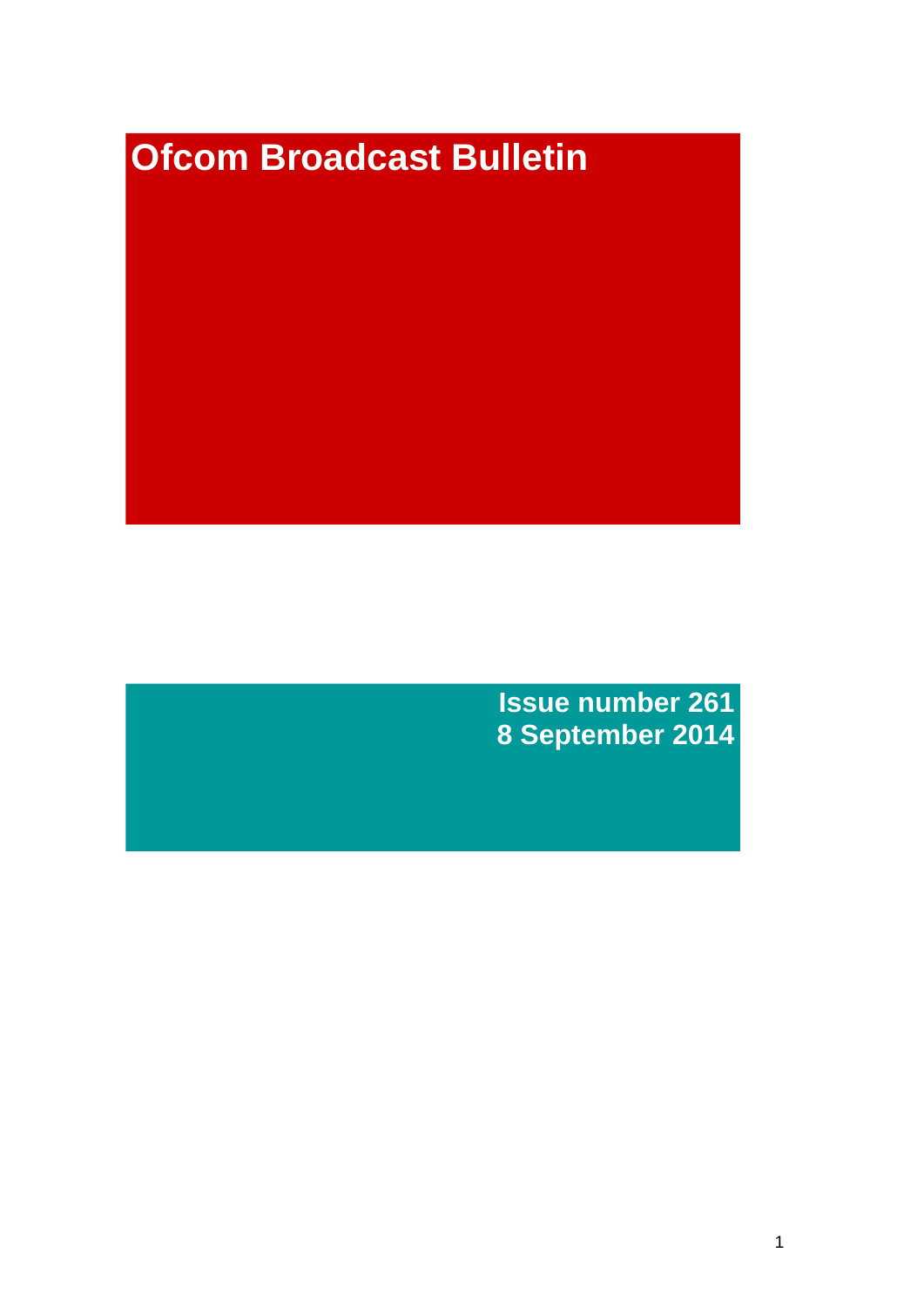# **Contents**

| Introduction                                                                      | $\overline{4}$ |
|-----------------------------------------------------------------------------------|----------------|
| <b>Standards cases</b>                                                            |                |
| In Breach                                                                         |                |
| <b>Europer Shangbad</b><br>NTV, 6 May 2014, 22:15                                 | 6              |
| <b>Aey Shomoy</b><br>NTV, 8 April 2014, 23:00                                     | 13             |
| <b>Icche Ghuri</b><br>NTV, 6 May 2014, 22:30                                      | 16             |
| <b>Nil Ronger Golpo</b><br>NTV, 3 June 2014, 21:00                                | 18             |
| <b>Young and Gifted</b><br>ATN Bangla UK, 4 May 2014, 20:30                       | 20             |
| <b>News</b><br>RT, 22 May 2014, 07:00                                             | 28             |
| <b>Backchat</b><br>Reprezent 107.3 FM, 22 May 2014, 21:00                         | 32             |
| <b>The Pitch</b><br>Sky Atlantic, 19 July 2014, 14:00                             | 35             |
| Resolved                                                                          |                |
| <b>Austrian Grand Prix</b><br>Sky Sports F1, 22 June 2014, 12:18                  | 37             |
| Not in Breach                                                                     |                |
| <b>Going to the Dogs</b><br>Channel 4, 12 June 2014, 22:00                        | 39             |
| <b>Broadcast Licence Conditions cases</b>                                         |                |
| Provision of information: relevant turnover submission<br>Various TV licensees    | 44             |
| <u>In Breach</u>                                                                  |                |
| <b>Production of recordings</b><br>Voice Of Africa Radio, 15 February 2014, 16:00 | 46             |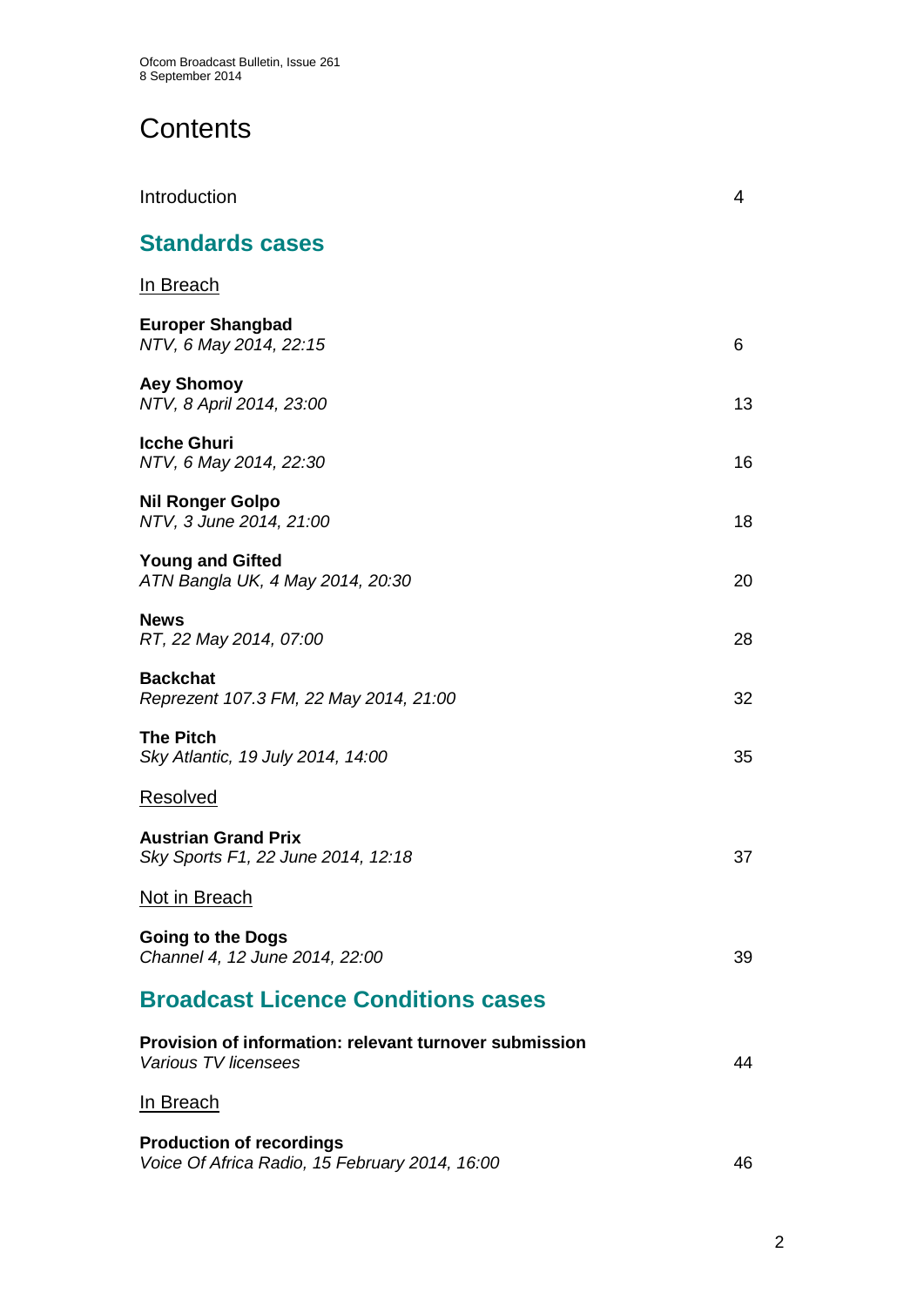| <b>Production of recordings</b><br>Ambur Radio, 17 April 2014, 13:30      | 48 |
|---------------------------------------------------------------------------|----|
| Non-payment of annual licence fee<br>Westcom Media Ltd                    | 50 |
| <b>Fairness and Privacy cases</b>                                         |    |
| <b>Not Upheld</b>                                                         |    |
| <b>Complaint by The Poplars Care Home</b><br>Panorama, BBC1, 17 June 2013 | 52 |
| <b>Investigations Not in Breach</b>                                       | 71 |
| <b>Complaints Assessed, Not Investigated</b>                              | 72 |
| <b>Investigations List</b>                                                | 85 |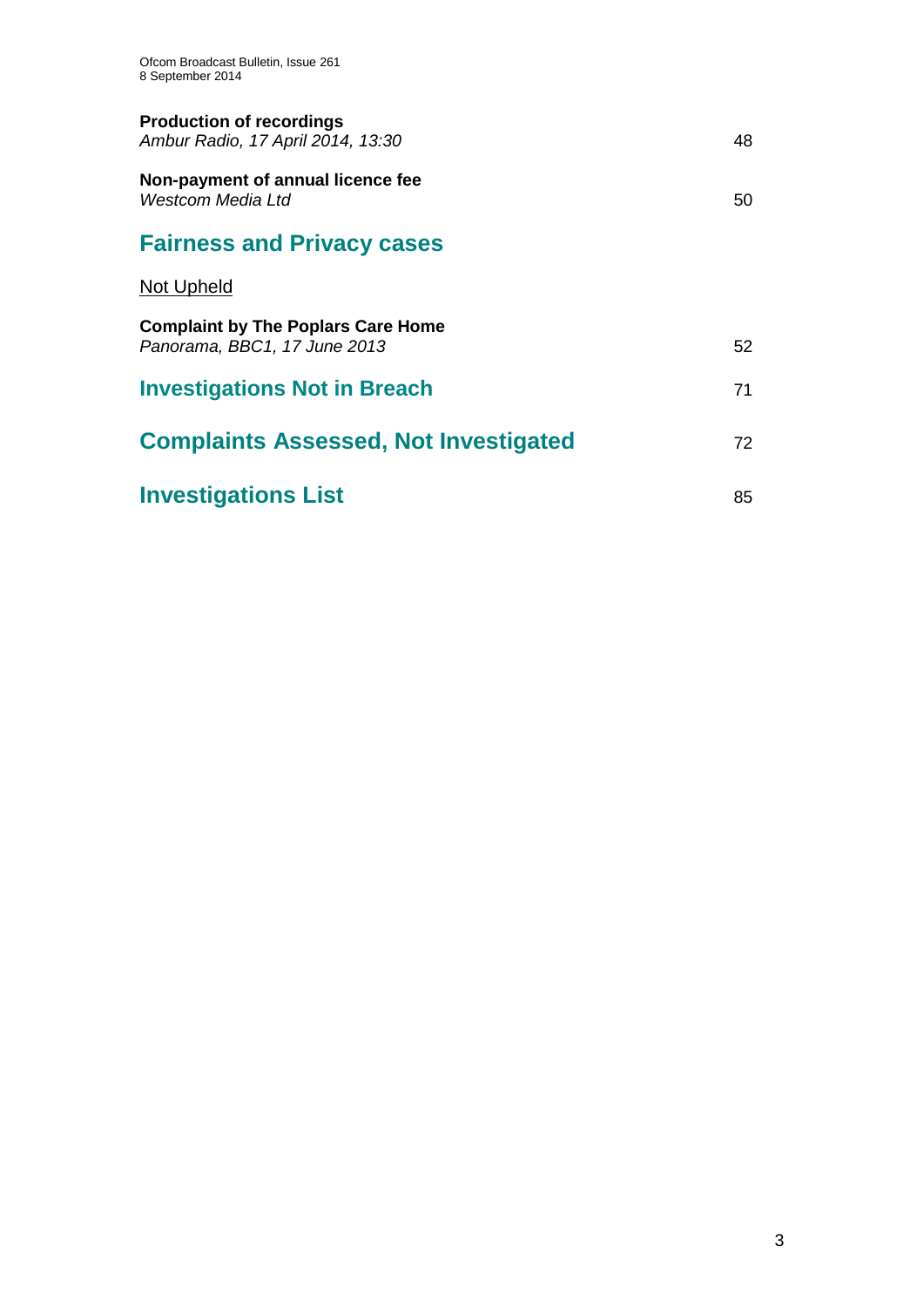# **Introduction**

Under the Communications Act 2003 ("the Act"), Ofcom has a duty to set standards for broadcast content as appear to it best calculated to secure the standards objectives<sup>1</sup>. Ofcom must include these standards in a code or codes. These are listed below. Ofcom also has a duty to secure that every provider of a notifiable On Demand Programme Services ("ODPS") complies with certain standards requirements as set out in the  $Act<sup>2</sup>$ .

The Broadcast Bulletin reports on the outcome of investigations into alleged breaches of those Ofcom codes below, as well as licence conditions with which broadcasters regulated by Ofcom are required to comply. We also report on the outcome of ODPS sanctions referrals made by ATVOD and the ASA on the basis of their rules and guidance for ODPS. These Codes, rules and guidance documents include:

- a) [Ofcom's Broadcasting Code](http://stakeholders.ofcom.org.uk/broadcasting/broadcast-codes/broadcast-code/) ("the Code").
- b) the [Code on the Scheduling of Television Advertising](http://stakeholders.ofcom.org.uk/broadcasting/broadcast-codes/advert-code/) ("COSTA") which contains rules on how much advertising and teleshopping may be scheduled in programmes, how many breaks are allowed and when they may be taken.
- c) certain sections of the [BCAP Code: the UK Code of Broadcast Advertising,](http://www.bcap.org.uk/Advertising-Codes/Broadcast-HTML.aspx) which relate to those areas of the BCAP Code for which Ofcom retains regulatory responsibility. These include:
	- the prohibition on 'political' advertising:
	- sponsorship and product placement on television (see Rules 9.13, 9.16 and 9.17 of the Code) and all commercial communications in radio programming (see Rules 10.6 to 10.8 of the Code);
	- 'participation TV' advertising. This includes long-form advertising predicated on premium rate telephone services – most notably chat (including 'adult' chat), 'psychic' readings and dedicated quiz TV (Call TV quiz services). Ofcom is also responsible for regulating gambling, dating and 'message board' material where these are broadcast as advertising<sup>3</sup>.
- d) other licence conditions which broadcasters must comply with, such as requirements to pay fees and submit information which enables Ofcom to carry out its statutory duties. Further information can be found on Ofcom's website for [television](http://licensing.ofcom.org.uk/tv-broadcast-licences/) and [radio](http://licensing.ofcom.org.uk/radio-broadcast-licensing/) licences.
- e) rules and guidance for both [editorial content and advertising content on ODPS.](http://www.atvod.co.uk/uploads/files/ATVOD_Rules_and_Guidance_Ed_2.0_May_2012.pdf) Ofcom considers sanctions in relation to ODPS on referral by the Authority for Television On-Demand ("ATVOD") or the Advertising Standards Authority ("ASA"), co-regulators of ODPS for editorial content and advertising respectively, or may do so as a concurrent regulator.

[Other codes and requirements](http://stakeholders.ofcom.org.uk/broadcasting/broadcast-codes/) may also apply to broadcasters and ODPS, depending on their circumstances. These include the Code on Television Access Services (which sets out how much subtitling, signing and audio description relevant

<sup>1</sup>  $1$  The relevant legislation is set out in detail in Annex 1 of the Code.

 $2$  The relevant legislation can be found at Part 4A of the Act.

 $3$  BCAP and ASA continue to regulate conventional teleshopping content and spot advertising for these types of services where it is permitted. Ofcom remains responsible for statutory sanctions in all advertising cases.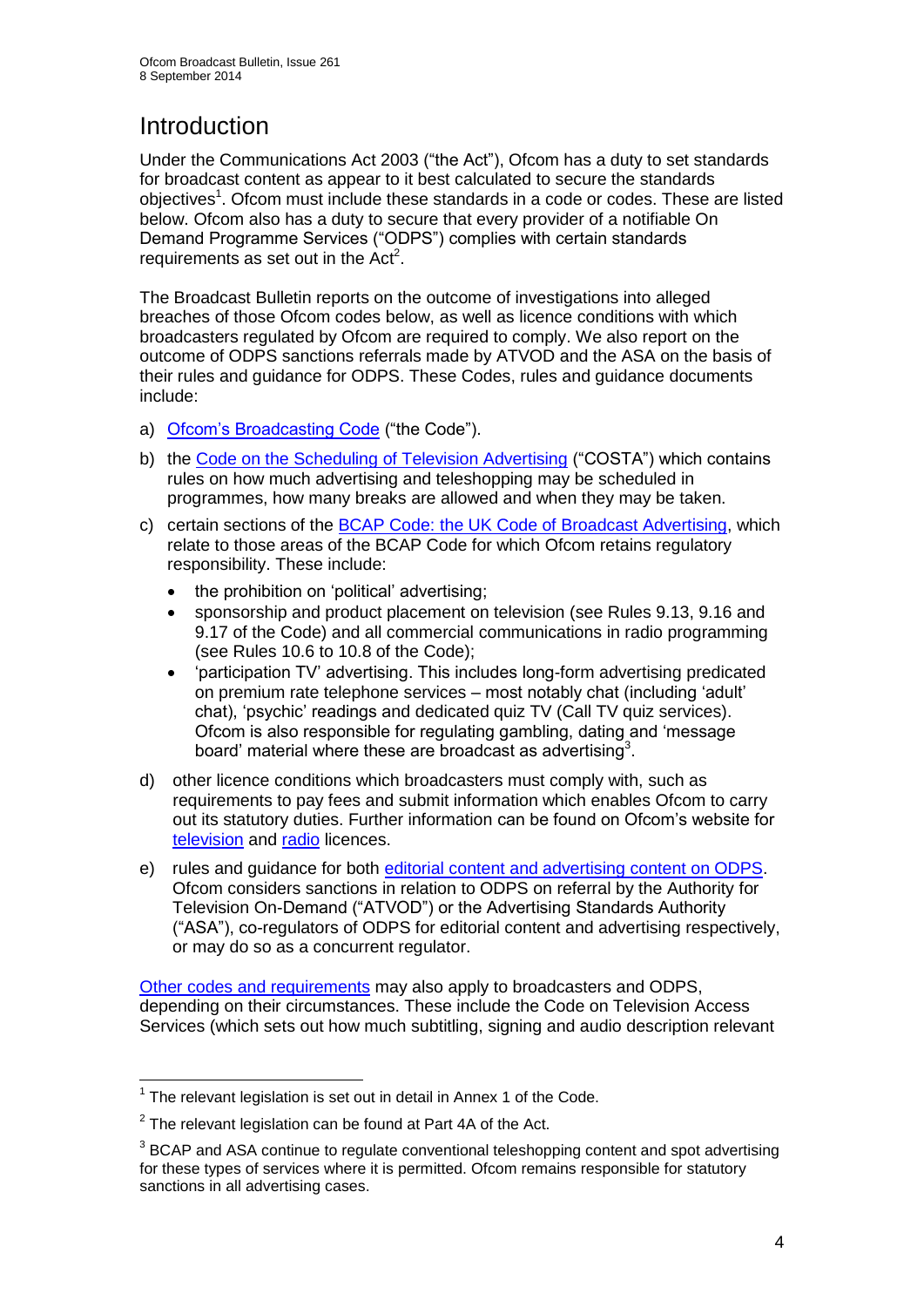licensees must provide), the Code on Electronic Programme Guides, the Code on Listed Events, and the Cross Promotion Code.

**It is Ofcom's policy to describe fully the content in television, radio and on demand content. Some of the language and descriptions used in Ofcom's Broadcast Bulletin may therefore cause offence.**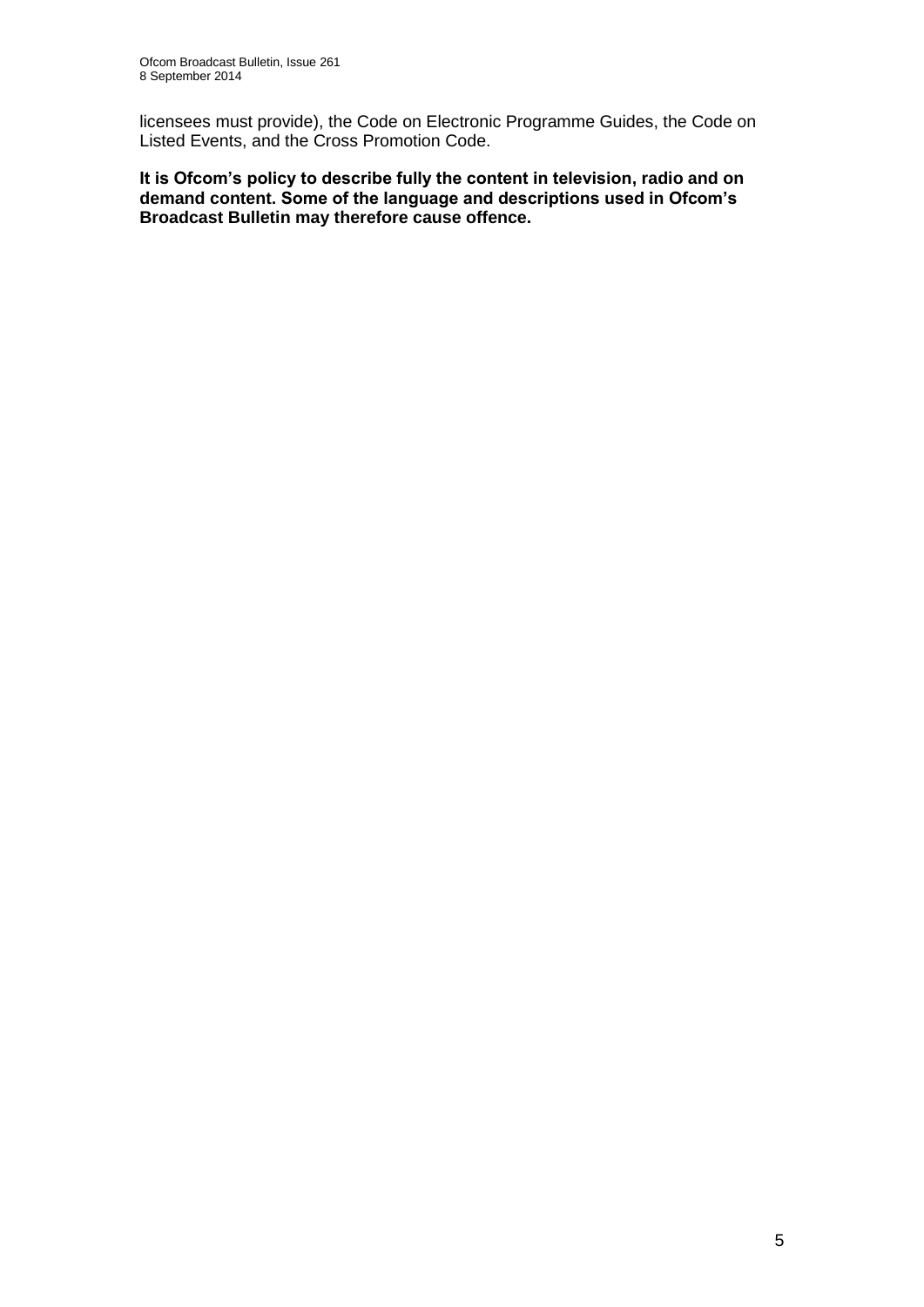# **Standards cases**

## **In Breach**

## **Europer Shangbad**

*NTV, 6 May 2014, 22:15*

### **Introduction**

NTV is a news and general entertainment channel broadcast in Bangla and serving a Bangladeshi community in the UK and Europe. The licence for NTV is held by International Television Channel Europe Limited ("ITCE" or "the Licensee").

A complainant alerted Ofcom to a news programme that reported on the visit to Tower Hamlets by Ed Miliband, the leader of the Labour Party, during the Tower Hamlets Mayoral election held on 22 May 2014. The complainant considered that the news report favoured the Labour Party in respect of that election.

We noted that this programme featured a news item about Ed Miliband's visit to Tower Hamlets on 6 May 2014. The news item included footage of John Biggs, the Labour Party candidate in the Tower Hamlets Mayoral election that took place on 22 May 2014. The content was in Bangla. Ofcom therefore commissioned an independent translation and transcript of the relevant output. The news item was introduced as follows by the newsreader:

*"Labour leader Ed Miliband somewhat suddenly appeared in Brick Lane to join the election campaign of John Biggs. During this time he exchanged views with*  the local people along with two local MPs, Rushanara Ali<sup>1</sup> and Jim Fitzpatrick<sup>2</sup>. *He commented that to address the on-going problems in Tower Hamlets including housing, there was no alternative to John Biggs".*

The news item then began with the following said in voiceover, whilst footage was broadcast, lasting approximately 35 seconds, showing Ed Miliband walking down a street with John Biggs, Rushanara Ali and Jim Fitzpatrick:

*"This visit of Ed Miliband in Tower Hamlets is somewhat sudden. But the participation of the top leader of the opposition party in the election campaign of John Biggs gives the information, how importantly the Labour Party is considering this mayoral election at Tower Hamlets. On Tuesday, the Labour leader participated in the election campaign in Buxton Street near Brick Lane with two local MPs Rushanara Ali and John Fitzpatrick and other Labour leaders. Other people present this time including Tower Hamlets Labour Leader Serajul Islam, ex-council leader Helal Abbas and councillor Joshua Pack. In response to a question, Ed Miliband informed NTV Europe that competent politician's like John Biggs are necessary to address the problems of Tower Hamlets which has a mentionable track record".*

The remainder of the news item consisted of Ed Miliband saying statements to camera, which were interspersed with statements said in voiceover:

1

<sup>&</sup>lt;sup>1</sup> Labour Party MP for Bethnal Green and Bow.

 $2$  Labour Party MP for Poplar and Limehouse.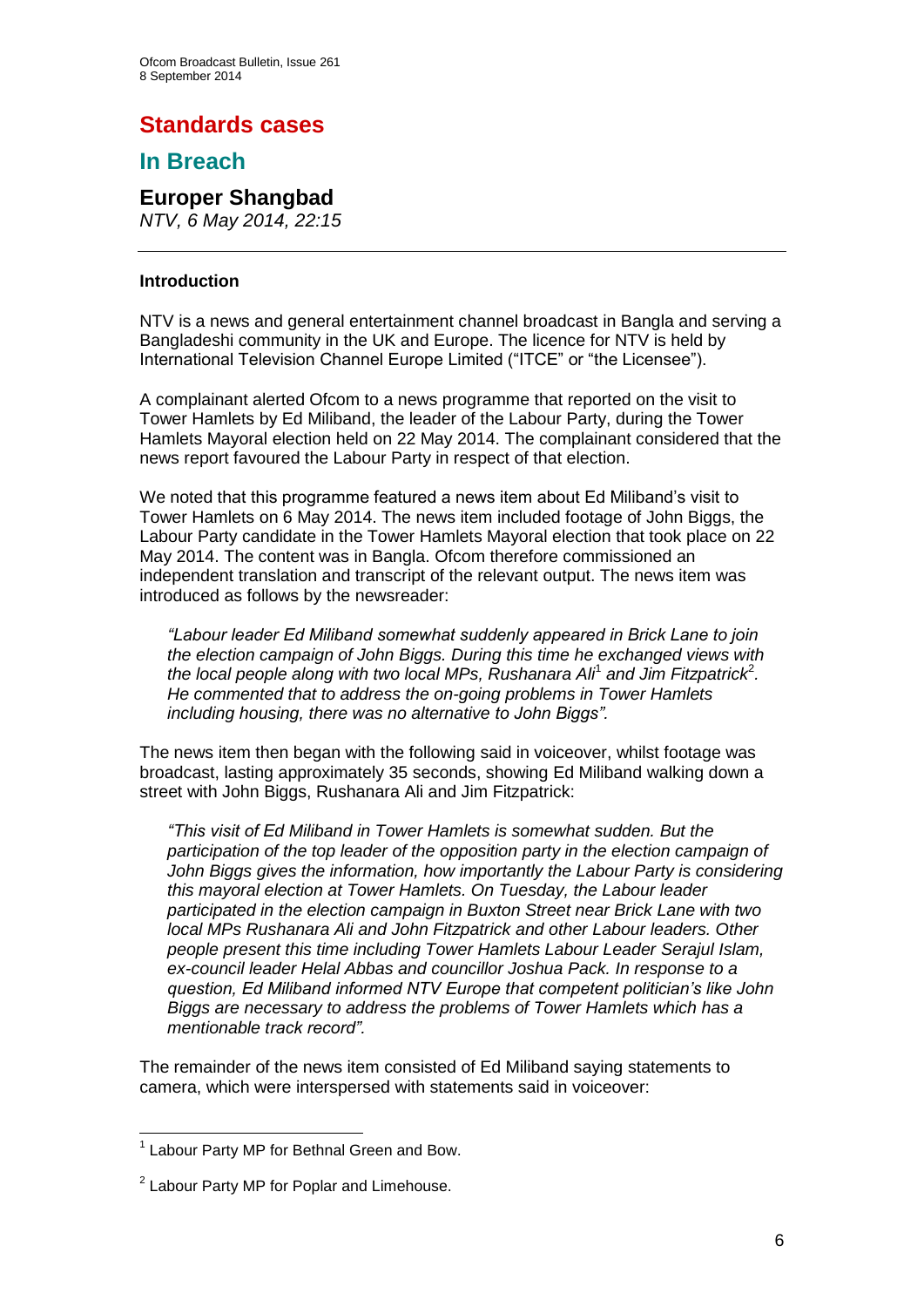## Ed Miliband:

*"I am incredibly proud to be here supporting John as Labour Mayoral candidate. John has an incredible track record of fighting for social justice. He has an incredible manifesto for the people of Tower Hamlets putting forward free school meals for primary schools, which will make a huge difference to the children of Tower Hamlets, a promise that has not been delivered by the current Mayor; building more affordable housing here, which is absolutely crucial for families and cracking down big problems for so many people across the Borough, which is crime and anti-social behaviour. So John has an incredibly proud record fighting for Labour values, fighting for the Labour party and fighting for the people of London. I know he can do a fantastic job if the people of Tower Hamlets choose to elect him as Mayor".*

## Voiceover:

*"In response to a question, whether the results of the Tower Hamlets council election will have an impact on national politics, Ed Miliband gave a very strategic answer".* 

## Ed Miliband:

*"I think the significance of this election is the people of the Borough. It is their decision as to who they want as Mayor. If they vote for John, they vote for somebody with deep roots in the community. Somebody who is part of a diverged field of Labour candidates at this election, here in this borough. And somebody who is determined to deliver his promises; at transparency, accountability and clear promises. Clear promises will be kept. Because I think it is so important that we restore faith in politics. The only way to restore faith in politics is politicians making promises and keeping promises. And I know John Biggs is somebody who will do that".*

## Voiceover:

*"Ed Miliband also gave a firm answer to the question why the British people would vote for Labour in the next national election".* 

## Ed Miliband:

*"Because we know that we have huge problems and challenges in the society such as inequality, whether our country works for few people in the top or for most people. Only Labour has the answers to that. Labour has been leading the way on jobs for young people, on taking actions on wages, the living wage, on freezing energy prices, and on making difference on one of the biggest issues that this borough faces, that is housing; we've got to build more houses. And only a national Labour government with John* [Biggs] *working as Mayor can make that happen".*

Rule 6.1 of the Code requires that programmes dealing with elections must comply with the due impartiality rules set out in Section Five of the Code. In addition, Rules 6.2 to 6.13 of the Code apply to programmes broadcast during the designated period running up to the date of elections in the UK known as the 'election period'. In the case of the 2014 Tower Hamlets Mayoral election, the 'election period' ran from the last date for the publication of the notice of elections on 14 April 2014 to the close of polling on 22 May 2014. Section Six of the Code under the heading 'Meaning of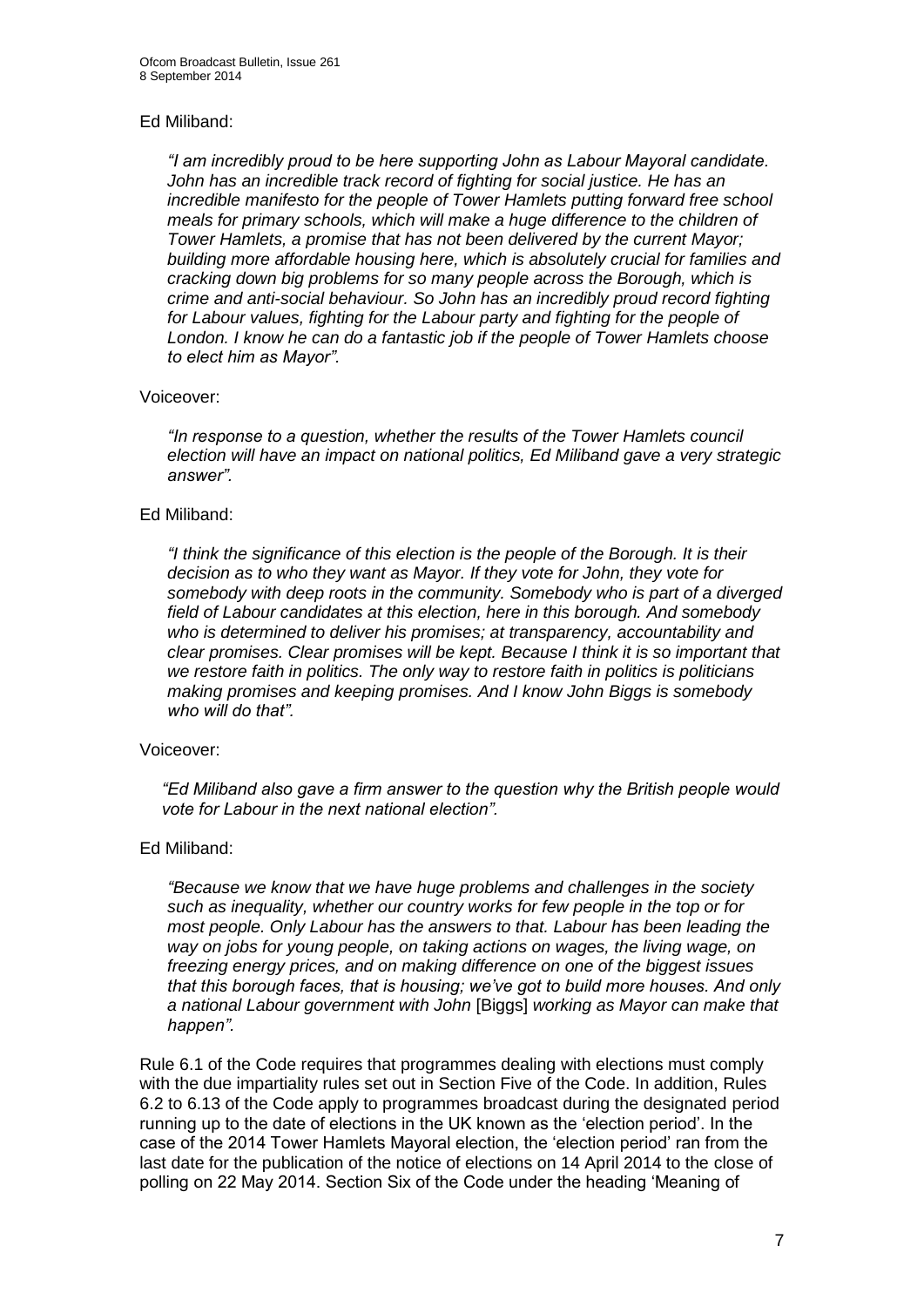"election"' makes clear that for the purpose of this section "elections include...[a] mayoral election...".

For the reasons explained in this Decision, Ofcom considered that the news item was an electoral area report and discussion and Rules 6.8 to 6.13 of the Code were engaged. In particular, we considered the material raised issues warranting an investigation under the following rules of the Code:

- Rule 6.8: "Due impartiality must be strictly maintained in a constituency report or discussion and in an electoral area report or discussion".
- Rule 6.9: "If a candidate takes part in an item about his/her particular constituency, or electoral area, then candidates of each of the major parties must be offered the opportunity to take part. (However, if they refuse or are unable to participate, the item may nevertheless go ahead.)".
- Rule 6.10: "In addition to Rule 6.9, broadcasters must offer the opportunity to take part in constituency or electoral area reports and discussions, to all candidates within the constituency or electoral area representing parties with previous significant electoral support or where there is evidence of significant current support. This also applies to independent candidates. (However, if a candidate refuses or is unable to participate, the item may nevertheless go ahead.)".
- Rule 6.11: "Any constituency or electoral area report or discussion after the close of nominations must include a list of all candidates standing, giving first names, surnames and the name of the party they represent or, if they are standing independently, the fact that they are an independent candidate. This must be conveyed in sound and/or vision…".

We therefore asked the Licensee how the programme complied with these rules.

## **Response**

ITCE said that it had given "a good treatment" to the visit of Ed Miliband to Tower Hamlets because it had "a symbolic significance" given that he had arrived: "at the heart of [the] Bengali community". The Licensee added, however that it was: "committed to offer the same treatment to David Cameron or Nick Clegg if they are likely to support their candidates in any election".

In summary, ITCE said that it had: "produced quite a few stories on Tower Hamlets elections where we did accommodate all major candidates while they were available". For example, it said that: "NTV has covered [Lutfur] Rahman<sup>3</sup> attending public meetings as part of his election campaign but no other party/candidate was available to offer our coverage".

In relation to this specific news item, ITCE said that it had attempted to contact Lutfur Rahman but he and: "his representative(s) didn't bother to respond to our several efforts to accommodate his views in this regard". In addition, the Licensee said it had "put [its] best efforts on that specific day to cover" the campaign of Christopher Wilford, the Conservative Party candidate in the Tower Hamlets Mayoral election. It

 3 Lutfur Rahman was the candidate for Tower Hamlets First in the Tower Hamlets Mayoral election that took place on 22 May 2014.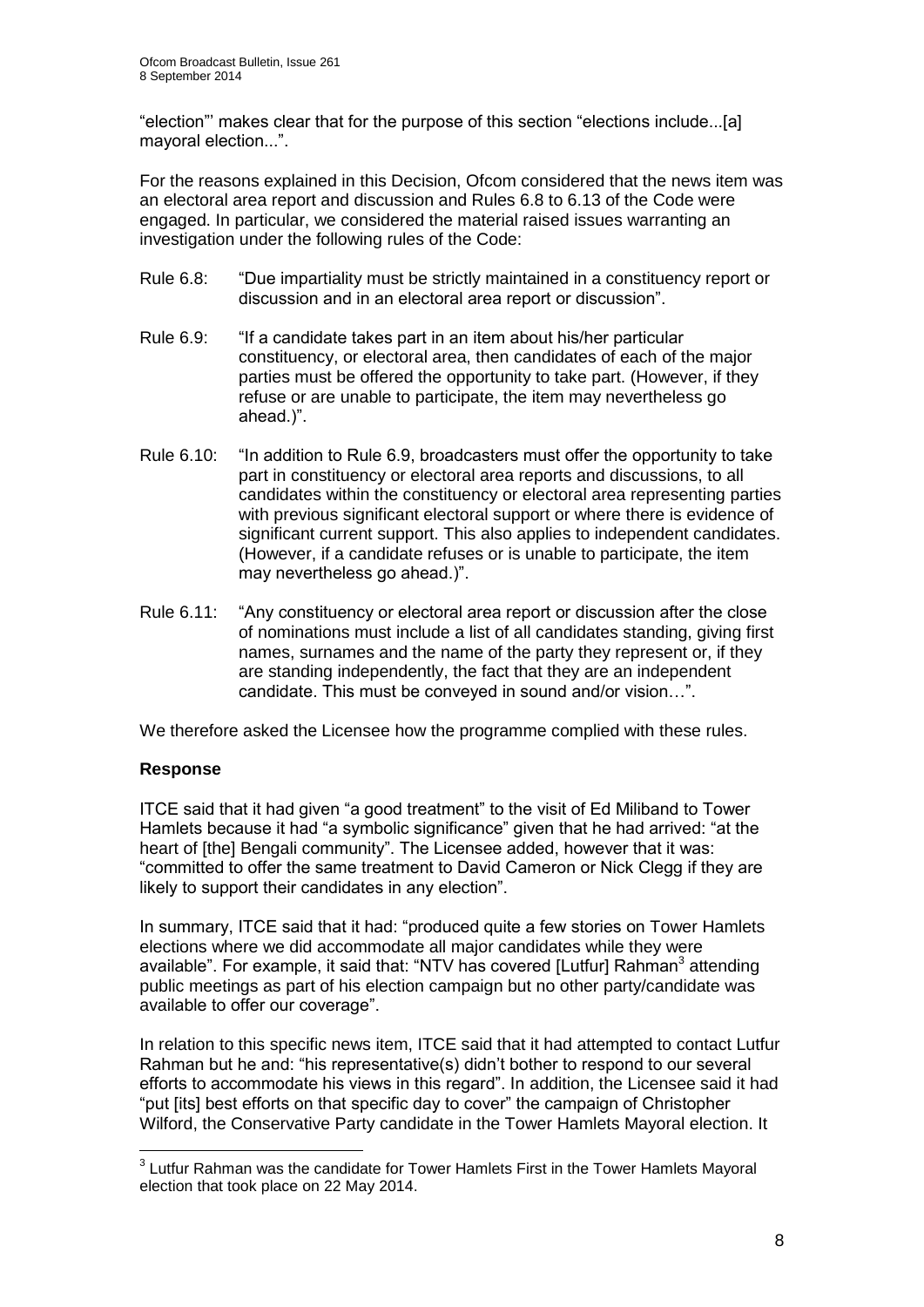said that its reporter had waited for Christopher Wilford for: "about an hour or so at the given location but he didn't turn up at the end".

In summary, ITCE said that: "all candidates were not available for media to cover the electoral campaign". Therefore it added, in relation to Rules 6.9 and 6.10, that "we did not have any choice other than moving forward on a number of occasions" in relation to its election reports. However, the Licensee added that: "[d]espite experiencing all these difficulties" it had: "offered an impartial treatment towards the main political groups/candidates".

## **Decision**

1

Under the Communications Act 2003 ("the Act"), Ofcom has a statutory duty to set standards for broadcast content as appear to it best calculated to secure the standards objectives, one of which is that the special impartiality requirements set out in section 320 of the Act are complied with. This objective is reflected in Section Five of the Code. Broadcasters are required to comply with the rules in Section Five of the Code to ensure that the due impartiality requirements of the Act are complied with. In addition, Section Six of the Code reflects the specific requirements relating to broadcasters covering elections, as laid out in the Representation of the People Act 1983 (as amended).

Ofcom's Guidance to Section Six (Elections and Referendums) of the Code ("the Guidance") $4$  states that there is no obligation on broadcasters to provide any election coverage. However, if broadcasters choose to cover election campaigns, they must comply with the rules set out in Section Six of the Code, and in particular the constituency and electoral area reporting rules laid out in Rules 6.8 to 6.13 of the Code. These specific rules apply when a broadcaster is broadcasting a particular constituency and electoral area report or discussion during an election period.

Rule 6.8 obliges broadcasters to ensure that due impartiality is strictly maintained in a constituency report or discussion and in an electoral area report or discussion. Paragraph 1.37 of the accompanying Ofcom Guidance states that: "There is a range of editorial techniques by which broadcasters can comply with Rule 6.8, but broadcasters should ensure that they reflect the viewpoints of candidates…".

Rule 6.9 requires that if a candidate takes part in an item about his/her particular constituency, or electoral area, then candidates of each of the major parties must be offered the opportunity to take part. However, if a candidate refuses or is unable to participate, the item may nevertheless go ahead. The major parties for any given election are listed in the Ofcom list of major parties<sup>5</sup>. For the 2014 Tower Hamlets Mayoral election, the major parties were: the Conservative Party; the Labour Party; and the Liberal Democrats.

Rule 6.10 states that, in addition to Rule 6.9, independent candidates or candidates representing parties with previous significant electoral support or where there is evidence of significant current support must also be offered the opportunity to take part in an item about their particular constituency, or electoral area. However, if a candidate refuses or is unable to participate, the item may nevertheless go ahead.

<sup>&</sup>lt;sup>4</sup> See<http://stakeholders.ofcom.org.uk/binaries/broadcast/guidance/831193/section6.pdf>

<sup>&</sup>lt;sup>5</sup> See<http://stakeholders.ofcom.org.uk/binaries/broadcast/guidance/major-parties.pdf>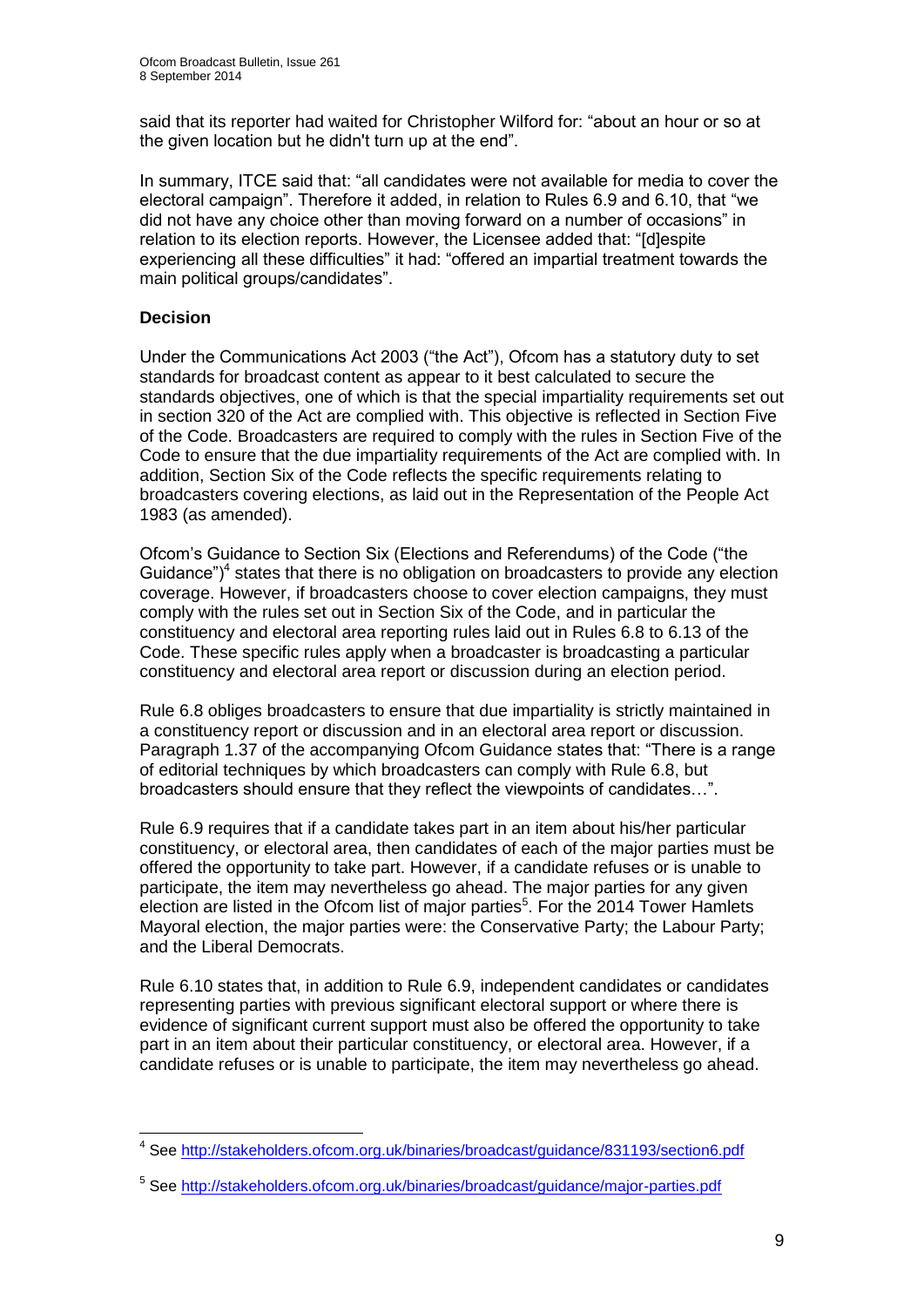Rule 6.11 requires that if broadcasters include constituency reports in their programming, then the constituency reports must include a list of all candidates5 standing, giving first names, surnames and their party labels.

To determine whether the electoral area reporting rules (Rules 6.8 to 6.13) applied in this case, we first had to determine whether the programmes contained an electoral area report or discussion. In this context, we were mindful of paragraph 1.35 of the Guidance:

"During election periods, if a broadcaster transmits a report or discussion featuring candidates standing in a constituency or electoral area, this may qualify as a 'constituency report or discussion' or 'electoral area report or discussion' (see Rule 6.8 of the Code). Rules 6.8 to 6.13 then apply. A constituency/electoral area report or discussion might be in the form of: a programme; programme item or segment; report; or interview, which raises or covers issues about a candidate's electoral area, or raises the profile of the candidate in connection with his/her electoral area. A useful test for broadcasters is to ask whether a report or discussion could be seen as promotional for a candidate within his/her electoral area".

In this case, we noted that the news item featured various statements (see Introduction) by Ed Miliband, the Labour Party leader, in which he endorsed the candidature of John Biggs as the Labour Party candidate for the Tower Mayoral election taking place on 22 May 2014. Although John Biggs did not make any statements within the news item, he was also prominently featured in vision during the item. We considered that the likely net effect of this news item would have been to raise the profile of John Biggs and promote his candidature as the Labour Party candidate for the Tower Hamlets Mayoral election taking place on 22 May 2014. We therefore considered that Rules 6.8 to 6.13 applied.

## Rule 6.8

We took into account the Licensee's representation that "despite experiencing…difficulties" with including various candidates in the electoral area report or discussion in this case, it had: "offered an impartial treatment towards the main political groups/candidates".

We disagreed. We considered that at no point during this this news item were the viewpoints reflected of: the Conservative Party candidate, Alexander Hall; the Liberal Democrat candidate, Reetendra Nath Banerji; and the Tower Hamlets First candidate, Lutfur Rahman. Nor were the policies of any these three parties more generally reflected. We therefore concluded that due impartiality in this electoral area report or discussion was not strictly maintained, and considered the material breached Rule 6.8 of the Code.

## Rule 6.9

To comply with Rule 6.9 of the Code, the Code makes clear that if a candidate is given an opportunity to discuss matters relating to their electoral area then broadcasters must ensure that other candidates from the major parties should also be offered an opportunity to take part. In this case this meant that, as well as featuring the Labour Party candidate standing in the Tower Hamlets Mayoral election as they did, the Licensee was required to offer the opportunity to take part in this electoral area report or discussion to both Christopher Wilford, the Conservative Party candidate, and, Reetendra Nath Banerji, the Liberal Democrat candidate.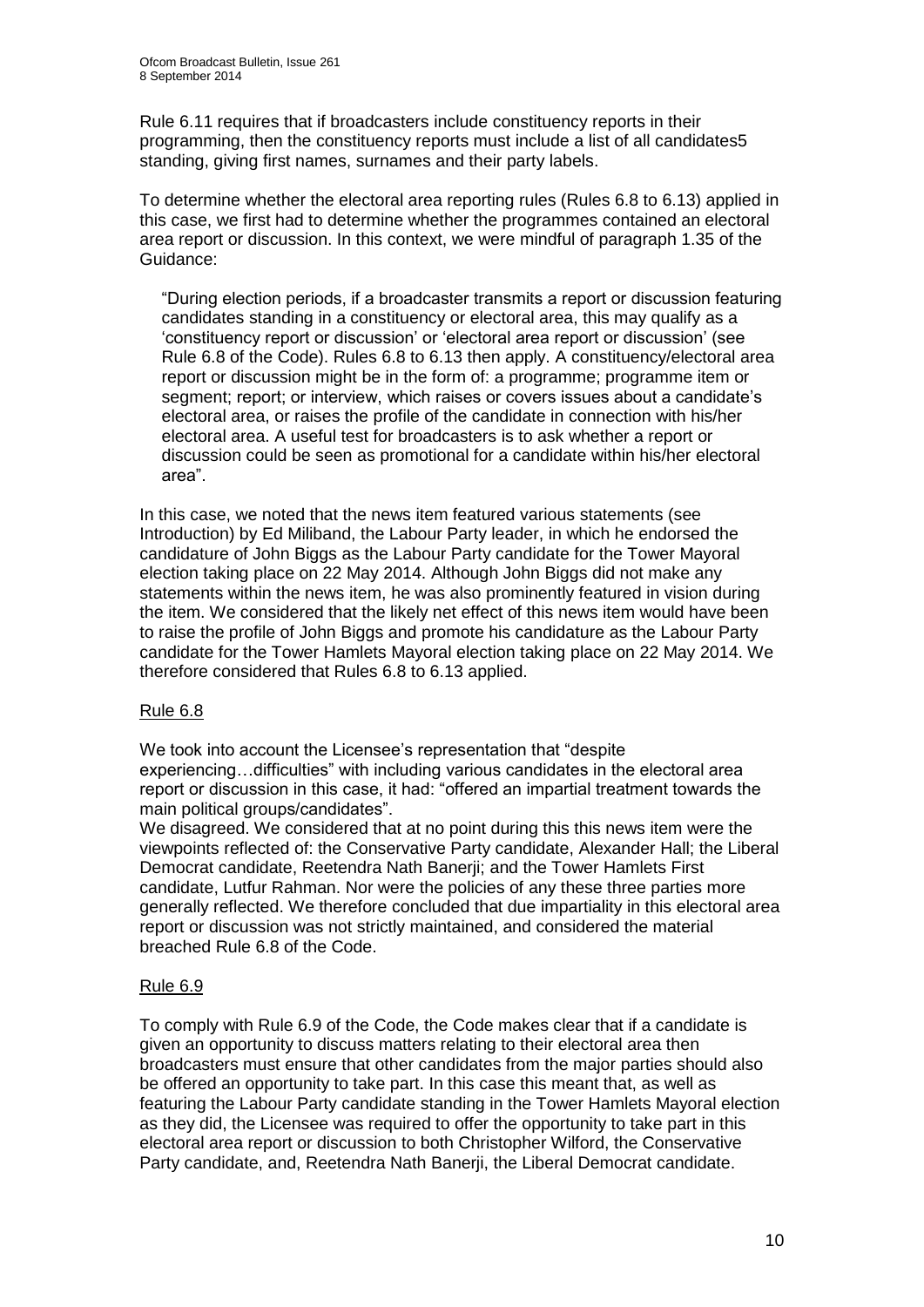We noted that ITCE said that it had "put [its] best efforts on that specific day to cover" the campaign of Christopher Wilford, the Conservative Party candidate in the Tower Hamlets Mayoral election; and that its reporter had waited for Christopher Wilford for "about an hour or so at the given location but he didn't turn up at the end". It was not clear to us from the Licensee's representations whether the channel had contacted Christopher Wilford, or his representatives, to offer him the opportunity to take part in this electoral area report or discussion. In addition, we noted that the Licensee did not make clear to the audience of the news programme in this case that the broadcaster it had attempted to include the Conservative Party candidate in this electoral area report or discussion. We remind broadcasters of Paragraph 1.46 of the Guidance, which states that: "Where candidates have been offered a chance to take part in a constituency/electoral area report or discussion, and have declined to take part, this should normally be made clear to the audience".

Despite the attempts made by the Licensee to include the Conservative Party candidate in this electoral area report or discussion, we noted that ITCE did not provide any evidence whether it had offered Reetendra Nath Banerji, the Liberal Democrat candidate, the opportunity to take part in this electoral area report or discussion about the 2014 Tower Hamlets Mayoral election.

For all these reasons we considered the material breached Rule 6.9 of the Code.

## Rule 6.10

Lutfur Rahman was contesting the 2014 Tower Hamlets Mayoral election as a candidate of the party, Tower Hamlets First. As the incumbent, who had won the October 2010 Tower Hamlets Mayoral election (i.e. the preceding election to May 2014) as an independent candidate, we considered that Lutfur Rahman clearly had previous significant electoral support. We therefore considered, in line with Rule 6.10, it was incumbent on the Licensee to offer Lutfur Rahman the opportunity to take part in this electoral area report or discussion. We noted that ITCE said that it had attempted to contact Lutfur Rahman but he and: "his representative(s) didn't bother to respond to our several efforts to accommodate his views in this regard". On the information available to Ofcom, we considered that the Licensee did make several attempts to offer Lutfur Rahman the opportunity to take part in this electoral area report or discussion. We therefore considered that Rule 6.10 had been complied with. However, we noted that the Licensee did not act in accordance with Paragraph 1.46 of the Guidance referred to above because it did not make clear to the audience of the news programme in this case that it had attempted to include Lutfur Rahman in this electoral area report or discussion.

## Rule 6.11

Although this electoral area report or discussion was broadcast after the close of nominations<sup>6</sup> it did not provide in sound and/or vision a list of all candidates standing in the Tower Hamlets Mayoral election, giving first names, surnames and their party labels. We therefore also considered the material breached Rule 6.11 of the Code.

This issue of the Broadcast Bulletin contains a number of other Findings of breaches of the Code by ITCE. Ofcom is already investigating the sufficiency of the Licensee's

 6 The close of nominations in this case was 24 April 2014.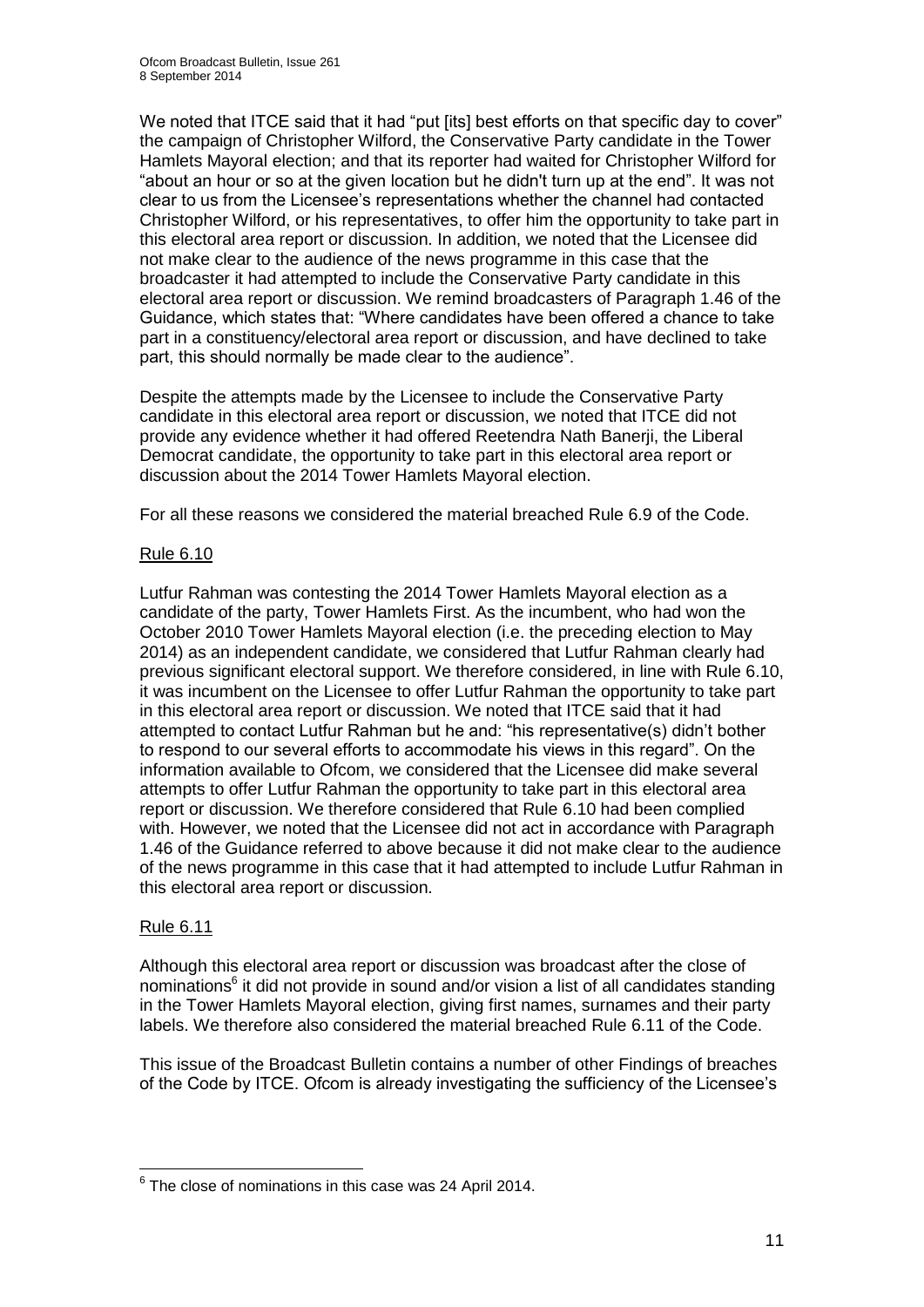compliance arrangements (Licence Condition 17(2)) and will take account of these cases in reaching a decision in that investigation.

**Breaches of Rules 6.8, 6.9 and 6.11 Not in Breach of Rule 6.10**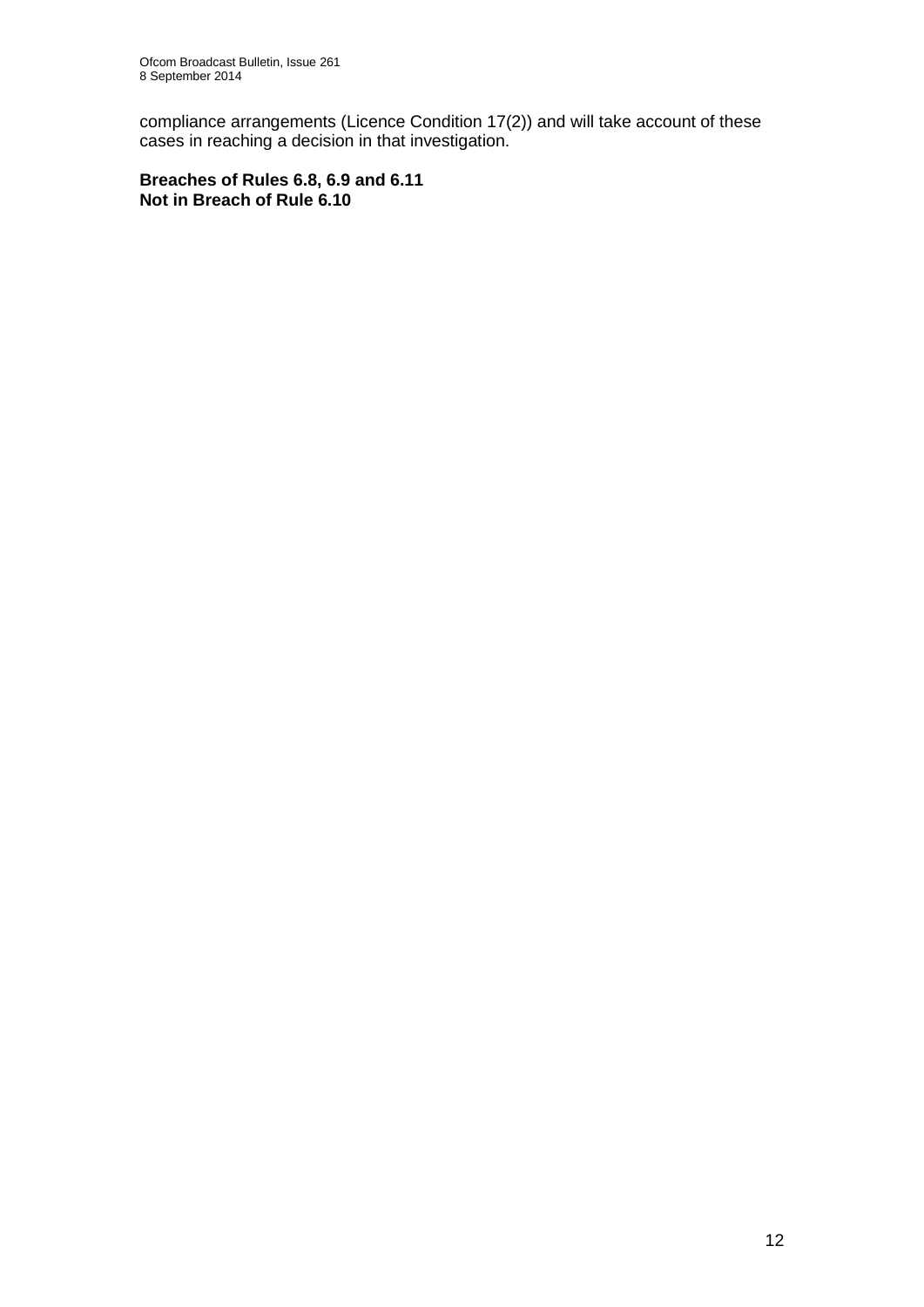**Aey Shomoy** *NTV, 8 April 2014, 23:00*

## **Introduction**

NTV is a news and general entertainment channel broadcast in Bangla and serving a Bangladeshi community in the UK and Europe. The licence for NTV is held by International Television Channel Europe Limited ("ITCE" or "the Licensee").

*Aey Shomoy* is a talk show in which a presenter and guest discuss various current issues. In the episode broadcast on 8 April 2014, topics discussed included: the current political situation in Bangladesh (including recent sub-district elections); the economic situation in Bangladesh and, the national election in India and the potential impact on Bangladesh-India relationships.

Ofcom received a complaint about branding for Hotel Oasis<sup>1</sup> that appeared throughout the programme. Ofcom viewed the programme and noted that the Hotel Oasis logo was integrated into the programme's opening title sequence and the programme 'bumpers' that led into and out of advertising breaks. The logo was also built into the programme set: it was included directly behind and to the side of both the presenter and the guest, as well as forming the base of a table between the two. Consequently, the logo was visible on screen throughout the programme.

During the programme's opening credits, and throughout the programme, the product placement logo was displayed in a black box in a corner at the top of the screen.

The Licensee confirmed that the Hotel Oasis branding had resulted from a sponsorship arrangement with NTV Bangladesh. NTV Bangladesh is operated by International Television Channel Ltd, ITCE's parent company<sup>2</sup>. Section Nine of the Code makes clear that, with the exception of sponsorship credits, any reference to a sponsor that appears in a sponsored programme as a result of a commercial arrangement with the broadcaster, the programme maker or a connected person<sup>3</sup> will be treated as product placement, and must comply with the relevant Code rules.

Ofcom considered the programme raised issues under the following Code rule:

Rule 9.12: "Product placement is not permitted in the following:

c) current affairs programmes [produced under UK jurisdiction]".

We therefore asked the Licensee how the programme complied with this rule.

<sup>1</sup>  $<sup>1</sup>$  A hotel due to be built in Bangladesh.</sup>

 $2$  NTV Europe (ITCE) is identified as a subsidiary of International Television Channel Limited on its website at [http://www.ntveurope.net/history.php.](http://www.ntveurope.net/history.php) International Television Channel Limited operates NTV Bangladesh (see [http://www.ntvbd.tv/index.php?option=com\\_content&view=article&id=39&Itemid=50\)](http://www.ntvbd.tv/index.php?option=com_content&view=article&id=39&Itemid=50)

 $3$  See footnote 4.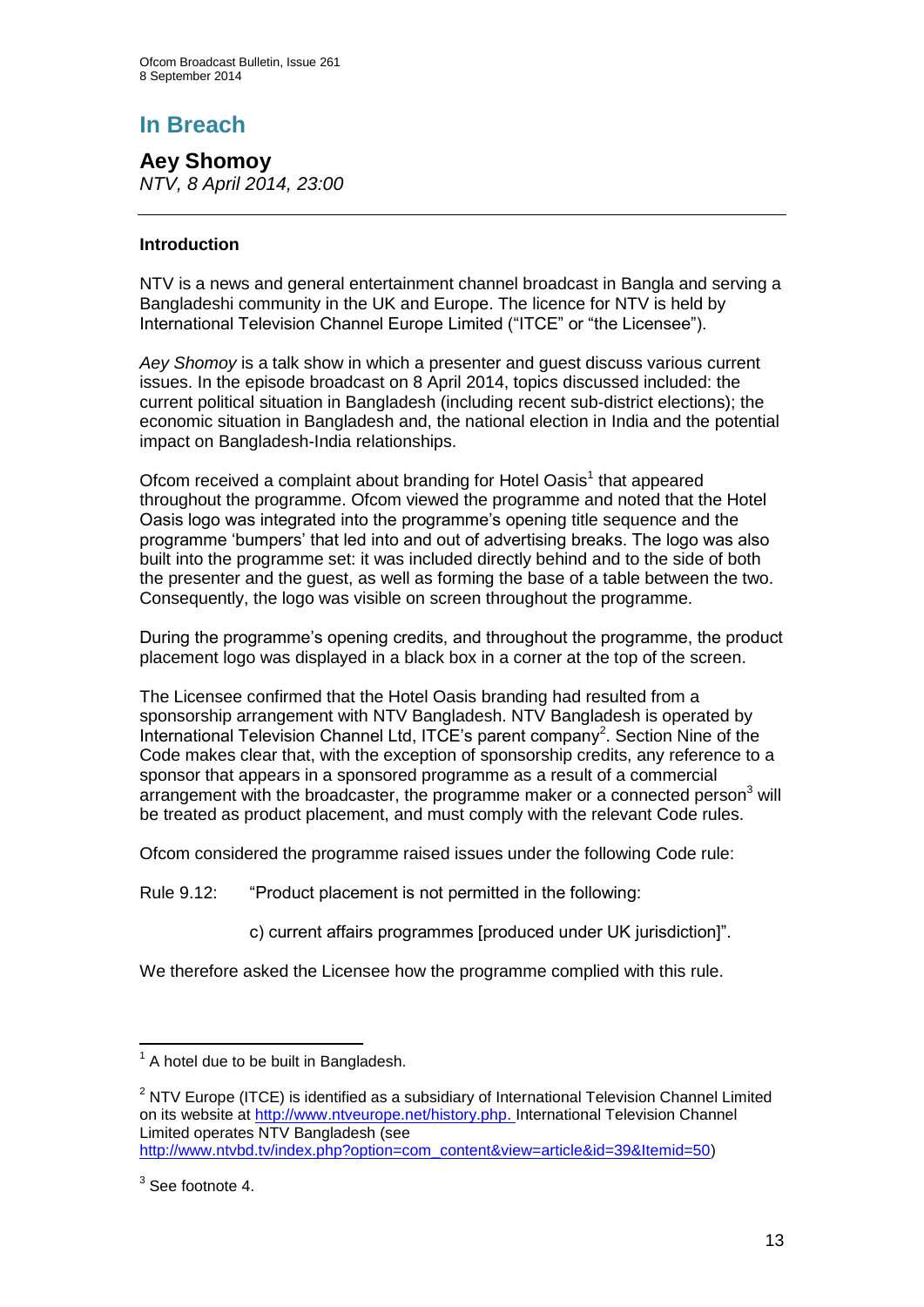## **Response**

As noted above, ITCE informed Ofcom that the programme was produced by NTV Bangladesh and that Hotel Oasis was NTV Bangladesh's title sponsor. The Licensee said that, as a result of this sponsorship agreement, references to Hotel Oasis appeared on screen before the start of the programme and around advertising breaks. The Licensee stated that it had not promoted Hotel Oasis as the programme sponsor on its channel. The Licensee continued that Hotel Oasis is not a British company/product.

In light of Ofcom rules, ITCE said that its editors had tried to remove the branding that appeared during the programme but had experienced problems as the hotel's name and logo appeared constantly on screen during the entire programme and because of the "'quick' movement of the camera".

The Licensee asked Ofcom to take into account the circumstances surrounding the inclusion of the branding. It also stated that it had ceased to transmit the programme but was keen to broadcast it in future as the programme was popular with its audience.

## **Decision**

1

Under the Communications Act 2003, Ofcom has a statutory duty to set standards for broadcast content as appear to it best calculated to secure the standards objectives. These include that: "the product placement requirements…are met in relation to programmes included in a television service". The product placement requirements set out in the Act prohibit product placement in current affairs programmes produced under UK jurisdiction.

These requirements are reflected in Section Nine of the Code. Rule 9.12(c) prohibits product placement in current affairs programmes made under UK jurisdiction. The Code defines a programme produced under UK jurisdiction as one produced or commissioned by either:

- a) the provider of the television programme service or any person connected<sup>4</sup> with that provider (except in the case of a film made for cinema); or
- b) any other person with a view to its first showing taking place in a television programme service under the jurisdiction of the United Kingdom (for the purposes of the AVMS Directive).

Ofcom recognises the difficulties faced by broadcasters when transmitting content originally produced for broadcast in a territory where the regulatory requirements differ to those enforced by Ofcom. However, the fact that a programme is popular with a particular audience does not permit broadcasters to disapply the rules when transmitting content on an Ofcom licensed service.

 $4$  The Code states that a "Connected person has the same meaning as it has in section 202 of the Broadcasting Act 1990 (paragraph 3 in Part 1 of Schedule 2). The full definition is reproduced in Appendix 1 of the Code (Relevant UK legislation). In summary, the following persons are connected with a particular person ('person' includes an individual as well as a body corporate and other incorporated and unincorporated legal entities):

<sup>(</sup>a) a person who controls that person;

<sup>(</sup>b) an associate of that person or the person in (a); and

<sup>(</sup>c) a body which is controlled by that person or an associate of that person.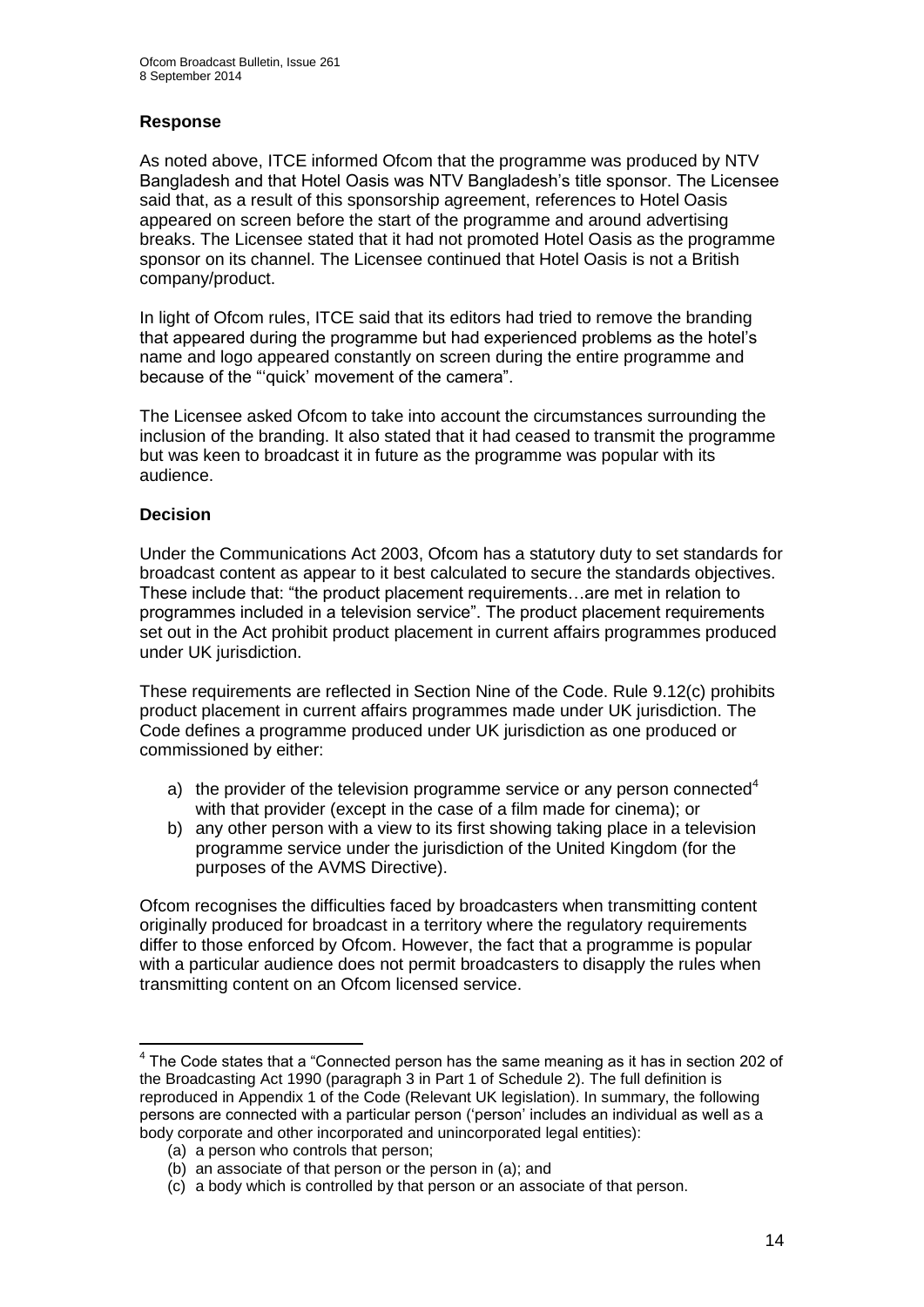In this case, Ofcom noted that NTV broadcast a current affairs programme which included a number of references to Hotel Oasis. These references were broadcast around and during the programme as a result of a sponsorship arrangement between the hotel and NTV Bangladesh. Ofcom further noted that NTV Bangladesh was operated by International Television Channel Ltd, ITCE's parent company.<sup>5</sup>

Ofcom accepted that the sponsorship arrangement may not have been intended to cover the European broadcast of the programme. We took into account that ITCE said that it did not promote Hotel Oasis as the programme sponsor and had tried to remove references to the hotel during the programme.

However, Ofcom considered that because of the relationship between ITCE and International Channel Ltd (which operates NTV Bangladesh), ITCE and NTV Bangladesh met the statutory definition of "connected persons"<sup>6</sup> . Therefore the programme was produced by a "person connected" with the Licensee, and met the Code's definition of a programme produced under UK jurisdiction. As such, the references to Hotel Oasis amounted to product placement in a current affairs programme produced under UK jurisdiction. The programme was therefore in breach of Rule 9.12(c).

This issue of the Broadcast Bulletin contains a number of other Findings of breaches of the Code by ITCE. Ofcom is already investigating the sufficiency of the Licensee's compliance arrangements (Licence Condition 17(2)) and will take account of these cases in reaching a decision in that investigation.

## **Breach of Rule 9.12(c)**

1

 $5$  NTV Europe (ITCE) is identified as a subsidiary of NTV Bangladesh on its website at [http://www.ntveurope.net/history.php.](http://www.ntveurope.net/history.php)

 $6$  See Appendix 1 to the Code; Schedule 2 (Part 1), Broadcasting Act 1990 (as amended) (provisions related to definition of 'connected person'): 1(1A)(b): "a body corporate and another body corporate shall be regarded as associates of each other if one controls the other or if the same person controls both".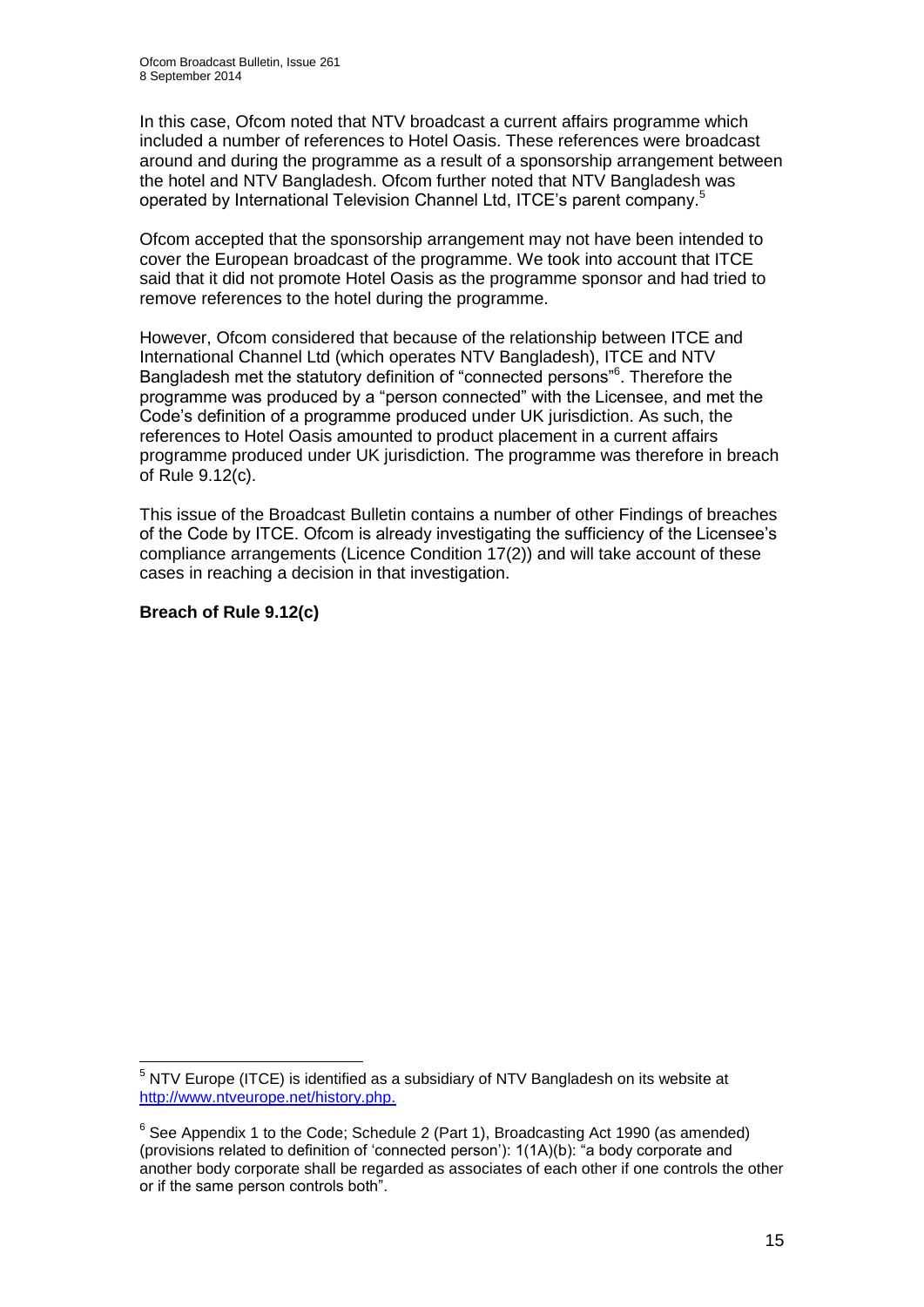## **Icche Ghuri** *NTV, 6 May 2014, 22:30*

## **Introduction**

NTV is a news and general entertainment channel broadcast in Bangla and serving a Bangladeshi community in the UK and Europe. The licence for NTV is held by International Television Channel Europe Limited ("ITCE" or "the Licensee").

Ofcom was alerted to the broadcast of sponsorship credits around the drama series, *Icche Ghuri*. The programme was sponsored by three companies, including Victorstone Financial Management.

Ofcom noted that the credit for Victorstone Financial Management included onscreen text stating *"Victorstone Financial Management. Please phone for professional support and advice*" followed by a telephone number.

Ofcom considered that this sponsorship credit raised issues warranting investigation under Rule 9.22(a) of the Code, which states:

Rule 9.22: "Sponsorship credits must be distinct from advertising. In particular:

(a) Sponsorship credits broadcast around sponsored programmes must not contain advertising messages or calls to action. Credits must not encourage the purchases or rental of the products or services of the sponsor or a third party. The focus of the credit must be the sponsorship arrangement itself. Such credits may include explicit reference to the sponsor's products, services or trade marks for the sole purpose of helping to identify the sponsor and/or the sponsorship arrangement."

We therefore asked the Licensee how the sponsorship credit complied with this rule.

## **Response**

ITCE did not comment on the content of the sponsorship credit.

## **Decision**

Under the Communications Act 2003, Ofcom has a statutory duty to set standards for broadcast content as appear to it best calculated to secure the standards objectives, one of which is that "the international obligations of the United Kingdom with respect to advertising included in television and radio services are complied with". These obligations include ensuring compliance with the Audiovisual Media Services ("AVMS") Directive.

The AVMS Directive limits the amount of advertising a broadcaster can transmit and requires that advertising is kept distinct from other parts of the programme service. Sponsorship credits are treated as part of the sponsored content and do not count towards the amount of airtime a broadcaster is allowed to use for advertising. To prevent credits effectively becoming advertisements, and therefore increasing the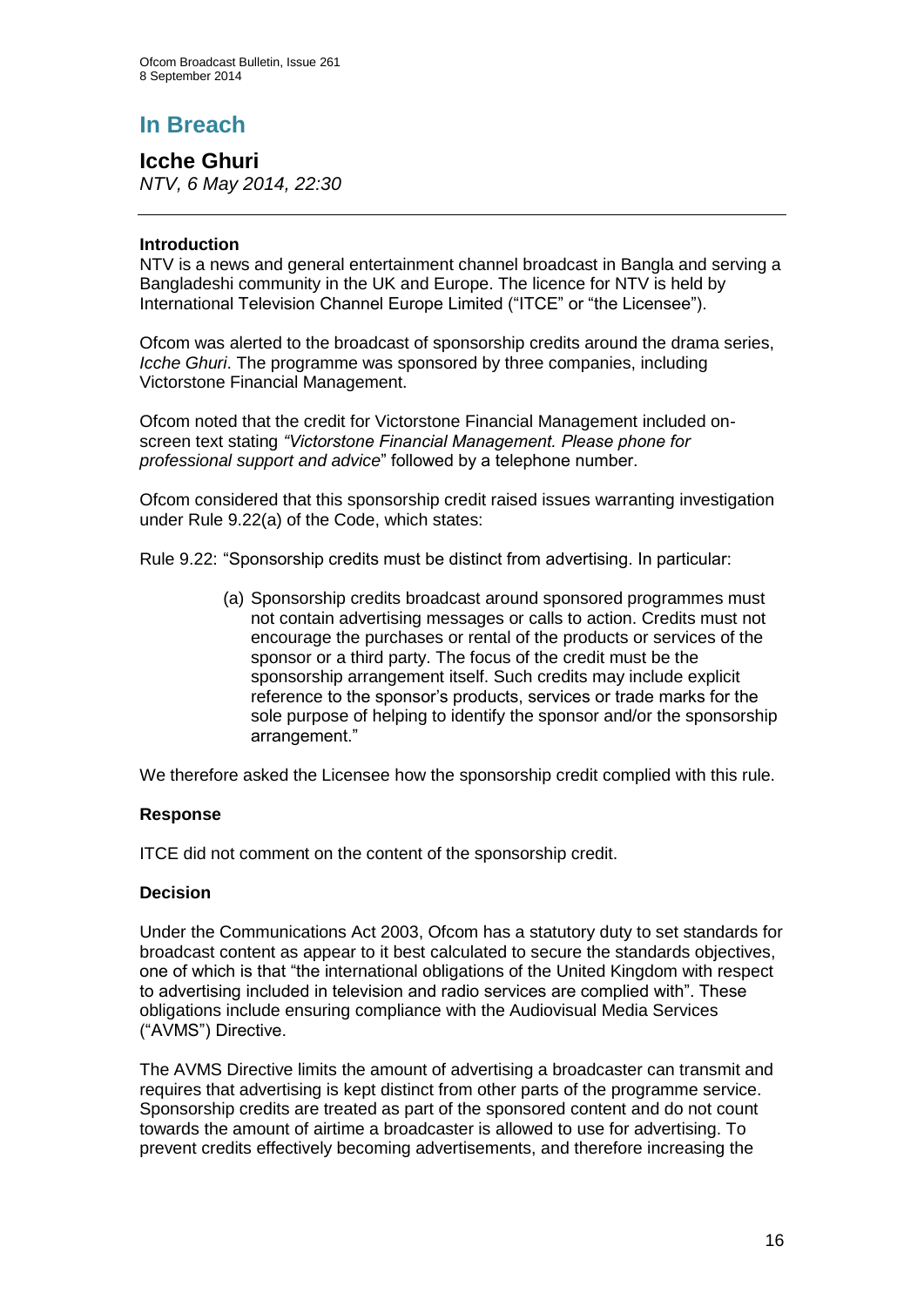amount of advertising transmitted, broadcasters are required to ensure that sponsorship credits do not contain advertising messages or calls to action.

Rule 9.22(a) of the Code reflects this requirement. Among other things, Rule 9.22(a) requires that sponsorship credits broadcast around sponsored programmes must not contain advertising messages or calls to action. The focus of the credit must be the sponsorship arrangement itself and references to the sponsor's products, services or trade marks should be for the sole purpose of helping identify the sponsor and/or the sponsorship arrangement.

Ofcom's guidance<sup>1</sup> on sponsorship credits makes clear that "credits that contain direct invitations to the audience to contact the sponsor are likely to breach the Code."

Ofcom considered that the text *"Please phone for professional support and advice"* included in the credit was a direct invitation to viewers to contact the programme sponsor. We therefore concluded that the sponsorship credit was in breach of 9.22(a) of the Code.

This issue of the Broadcast Bulletin contains a number of other Findings of breaches of the Code by ITCE. Ofcom is already investigating the sufficiency of the Licensee's compliance arrangements (Licence Condition 17(2)) and will take account of these cases in reaching a decision in that investigation.

## **Breach of Rule 9.22(a)**

<sup>1</sup> 1 <http://stakeholders.ofcom.org.uk/binaries/broadcast/guidance/831193/section9.pdf>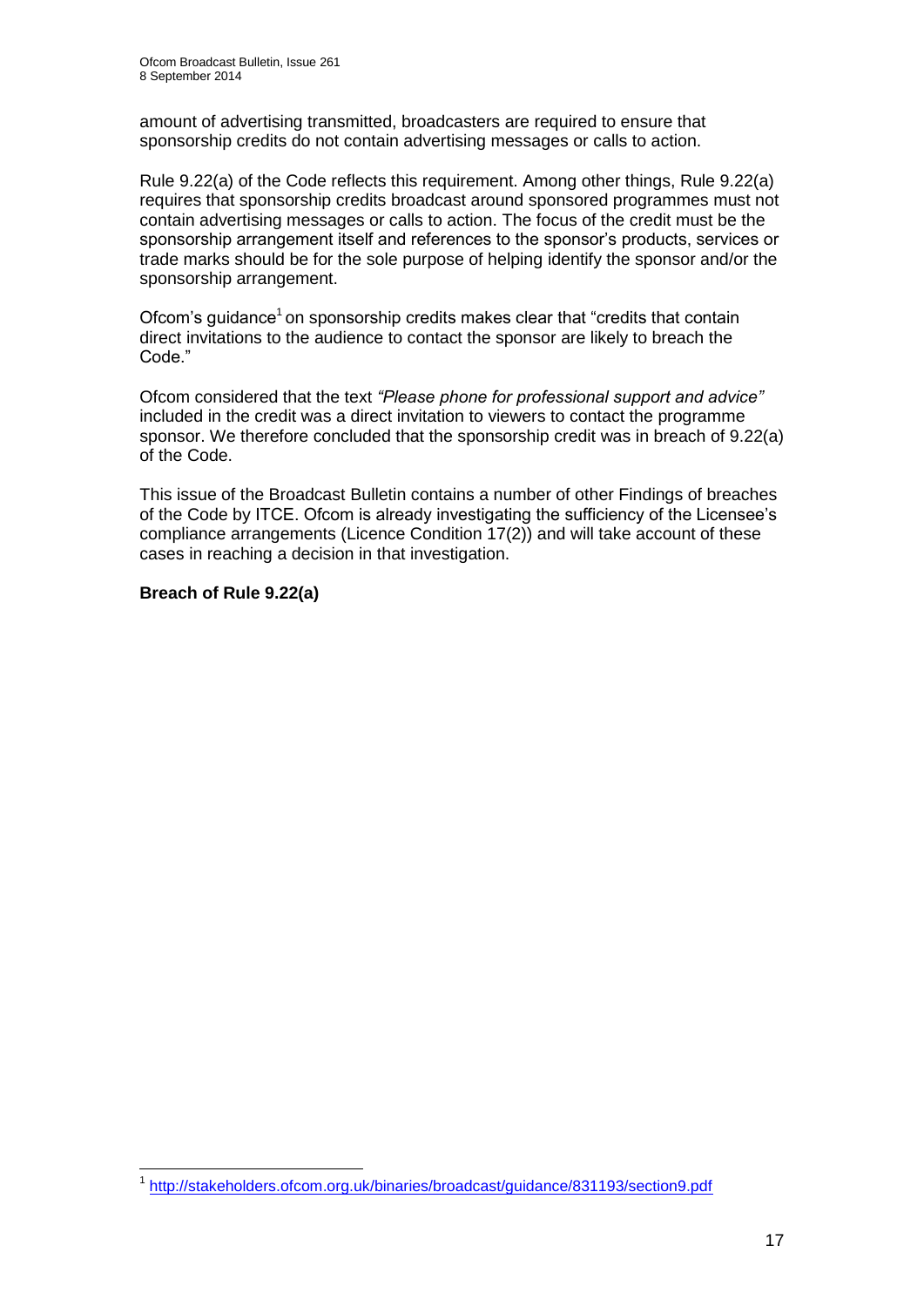## **Nil Ronger Golpo**

*NTV, 3 June 2014, 21:00*

### **Introduction**

NTV is a news and general entertainment channel broadcast in Bangla and serving a Bangladeshi community in the UK and Europe. The licence for NTV is held by International Television Channel Europe Limited ("ITCE" or "the Licensee").

Ofcom was alerted to the broadcast of sponsorship credits around the drama series, *Nil Ronger Golpo*. The programme was sponsored by two companies, including A Way To Makkah, a travel agency.

Ofcom noted that the credit for A Way To Makkah included on-screen text stating *"Worldwide Travel, Tickets and Tours, Sylhet £495 & Dhaka £435*" followed by a telephone number.

Ofcom considered that this sponsorship credit raised issues warranting investigation under Rule 9.22(a) of the Code, which states:

Rule 9.22: "Sponsorship credits must be distinct from advertising. In particular:

(a) Sponsorship credits broadcast around sponsored programmes must not contain advertising messages or calls to action. Credits must not encourage the purchases or rental of the products or services of the sponsor or a third party. The focus of the credit must be the sponsorship arrangement itself. Such credits may include explicit reference to the sponsor's products, services or trade marks for the sole purpose of helping to identify the sponsor and/or the sponsorship arrangement."

We therefore asked the Licensee how the sponsorship credit complied with this rule.

## **Response**

ITCE did not comment on the content of the sponsorship credit.

## **Decision**

Under the Communications Act 2003, Ofcom has a statutory duty to set standards for broadcast content as appear to it best calculated to secure the standards objectives, one of which is that "the international obligations of the United Kingdom with respect to advertising included in television and radio services are complied with". These obligations include ensuring compliance with the Audiovisual Media Services ("AVMS") Directive.

The AVMS Directive limits the amount of advertising a broadcaster can transmit and requires that advertising is kept distinct from other parts of the programme service. Sponsorship credits are treated as part of the sponsored content and do not count towards the amount of airtime a broadcaster is allowed to use for advertising. To prevent credits effectively becoming advertisements, and therefore increasing the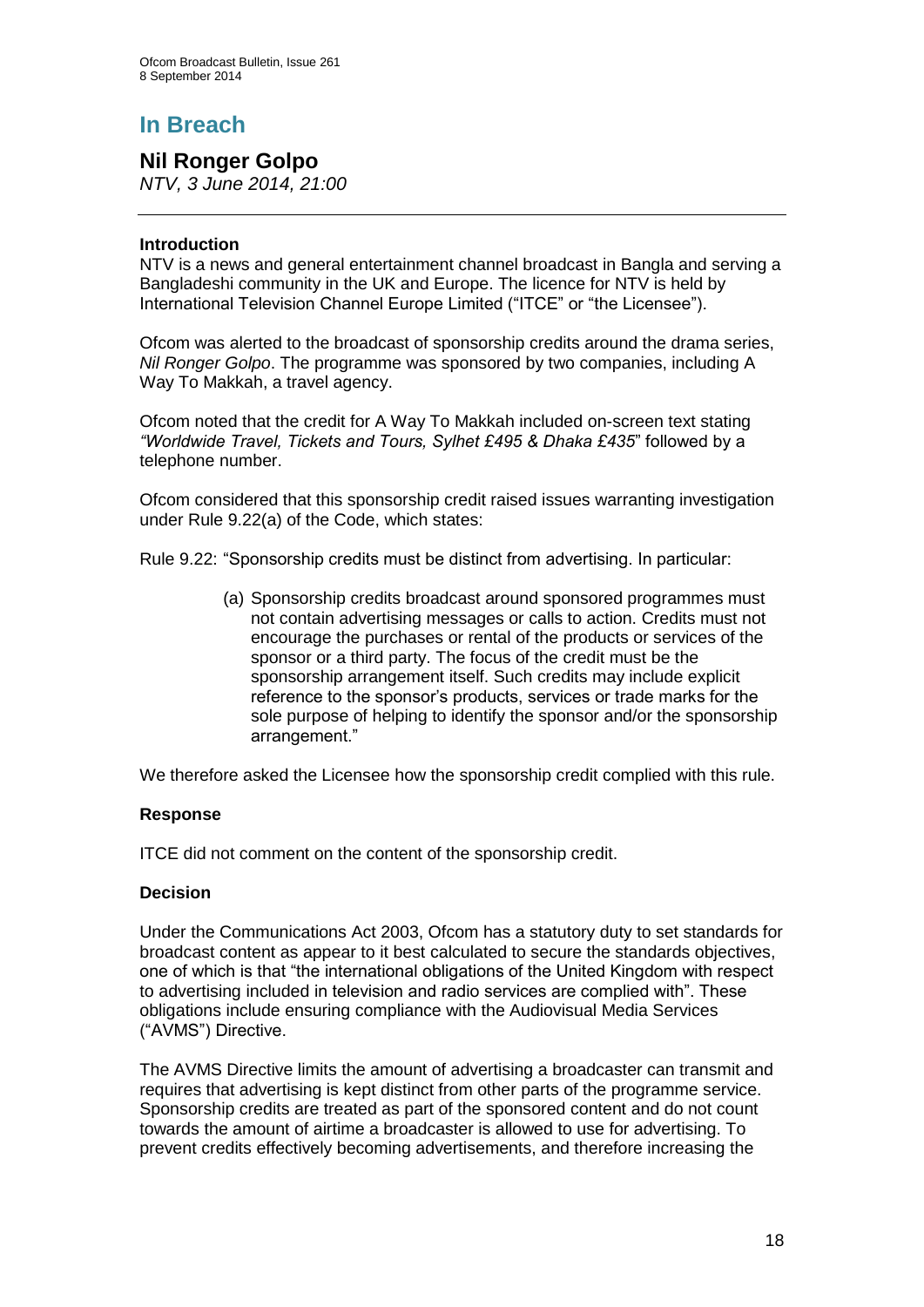amount of advertising transmitted, broadcasters are required to ensure that sponsorship credits do not contain advertising messages or calls to action.

Rule 9.22(a) of the Code reflects this requirement. Among other things, Rule 9.22(a) requires that sponsorship credits broadcast around sponsored programmes must not contain advertising messages or calls to action. The focus of the credit must be the sponsorship arrangement itself and references to the sponsor's products, services or trade marks should be for the sole purpose of helping identify the sponsor and/or the sponsorship arrangement.

Ofcom's guidance<sup>1</sup> on sponsorship credits makes clear that "any price information [in credits] that is not mandatory will normally be considered an advertising message." Ofcom therefore concluded that the inclusion of prices in the sponsorship credit amounted to an advertising message and the credit was in breach of 9.22(a) of the Code.

This issue of the Broadcast Bulletin contains a number of other Findings of breaches of the Code by ITCE. Ofcom is already investigating the sufficiency of the Licensee's compliance arrangements (Licence Condition 17(2)) and will take account of these cases in reaching a decision in that investigation.

**Breach of Rule 9.22(a)**

<sup>1</sup> 1 <http://stakeholders.ofcom.org.uk/binaries/broadcast/guidance/831193/section9.pdf>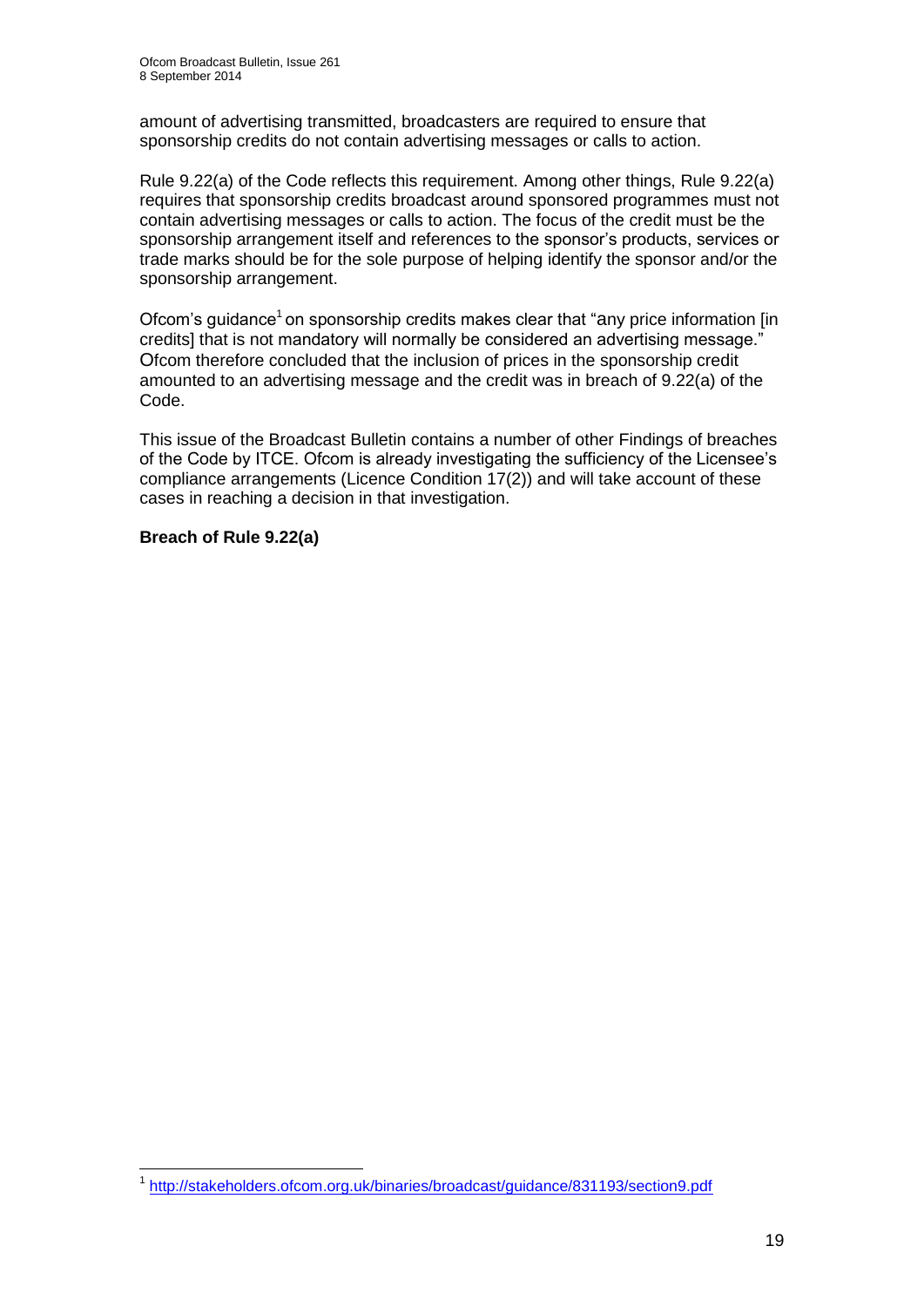## **Young and Gifted**

*ATN Bangla UK, 4 May 2014, 20:30*

## **Introduction**

ATN Bangla UK is a news and general entertainment channel broadcast in Bangla and serving a Bangladeshi audience. The licence for ATN Bangla UK is held by ATN Bangla UK Limited ("ATN Bangla" or "the Licensee").

A complainant alerted Ofcom to this programme which featured Conservative Party candidates standing in the London Borough of Newham in the local elections that took place on 22 May 2014. The complainant considered that the programme favoured the Conservative Party in respect of those elections.

The content was in Bangla and English. Ofcom therefore commissioned an independent translation and transcript of the relevant output. We noted that this programme was of 50 minutes duration, and presented by Asif Choudhury and Mahboob Ahmed. These individuals were both Conservative Party candidates in the Forest Gate South Ward in Newham during the local government elections held on 22 May 2014. The programme also featured two guests: Professor Muhammad Farmer; and Syed Ahmed, the Conservative Party candidate in the Beckton Ward in Newham during the local government elections held on 22 May 2014. The programme consisted of a discussion between the two presenters and their two guests. In addition, audience members were able to ask questions by telephone.

We noted that in his introduction to the programme, one of the presenters, Asif Choudhury said the following:

*"May the 22nd, the day where most of us, if not all of us, will probably be going to vote for our next councillor and our next Mayor to look after our affairs for the next four years…How many of us actually think about who we're going to vote for, because when I was growing up, and I'm sure a lot of you guys watching here, it's a Bengali thing unfortunately that we must vote for Labour, because if we don't vote for Labour, our benefits are going to stop. Now we're going to talk about all of these things, because these are some myths we really have got to get out of ourselves, get out of our system. And we've got to be objective and subjective when it comes to picking the right candidate because like we said for the next four years, it's these people, it's these group of people who have run our affairs".*

This was then followed by the second presenter, Mahboob Ahmed, saying the following:

*"Everything that's going on in Newham is Labour. So today we're here to discuss, basically, what is going on in Newham. Why is Newham no further forward now than it was essentially twenty years ago?"* 

We also noted that the programme included a number of statements, which either criticised the record of the Labour Party administration in Newham, or expressed support for the Conservative Party in the local elections taking place in Newham,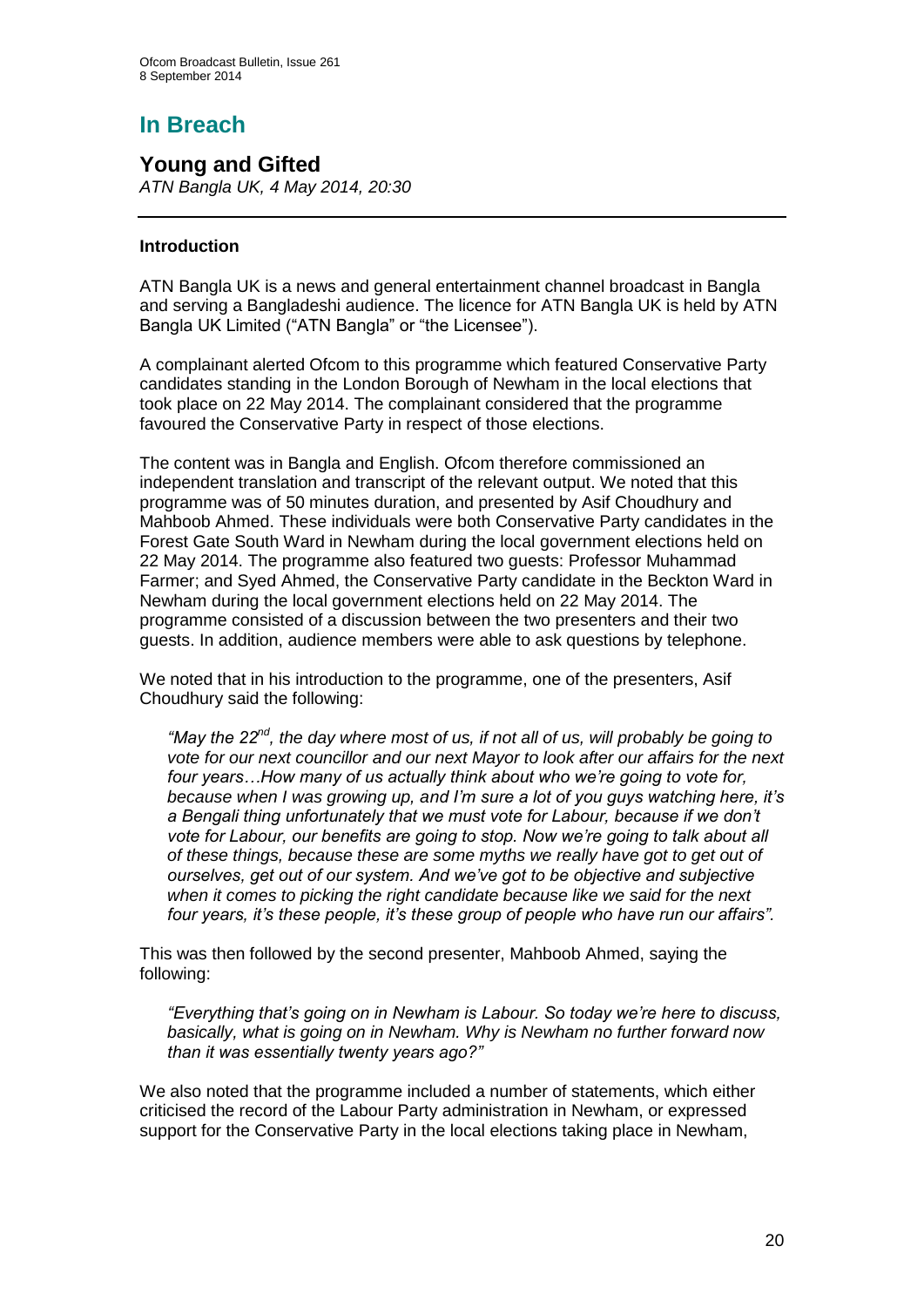including the contest for the elected Mayor<sup>1</sup> of Newham, which was also taking place on 22 May 2014:

Mahboob Ahmed:

*"So we've established there's lots of problems here. How did we let it get to this point? How did we let Newham decline to this point and why has there not been change, and why are Labour consistently still voted in?"*

Syed Ahmed:

*"The only reason is this, because we have one party ruling at this moment. We have 60 councillors and a Mayor for 20 years. It's like I said before: there is no assurance; there is no accountability; there is no transparency; and there is no trust".*

Mahboob Ahmed:

*"Why do you think that is? It seems to be nobody is voting for anybody else other than the Labour. If Labour is consistently doing a bad job, why are people still voting for them?"*

#### Syed Ahmed:

*"Their vote is granted by the residents. As you said, the Bangladeshi community thinks if they don't vote for Labour, our benefits will be cut. So these are the things that [are] hitting our community largely. And I think this is where we need to wake up".*

\*\*\*\*

Syed Ahmed:

*"It's time we have a change in Newham. Maybe as a Conservative, I believe in Conservative policies, and I think it's very important that our viewers need to understand that".*

\*\*\*\*

Syed Ahmed:

*"The Mayor runs the local affairs with his councillors. The Mayor controls the budget that is given to him. He distributes it, how much will go to which section. In Newham we have a huge budget there, but we don't have good service there".*

\*\*\*\*

Syed Ahmed:

1

*"I think Newham has shifted 500 families to Bradford and Birmingham. Nothing to do with benefit. 500 families have been moved from Newham to Bradford and Birmingham. The current administration has done it. If you work in the borough,* 

 $<sup>1</sup>$  Newham has had an elected Mayor since 2002. This post has been held since its inception</sup> by Sir Robin Wales for the Labour Party.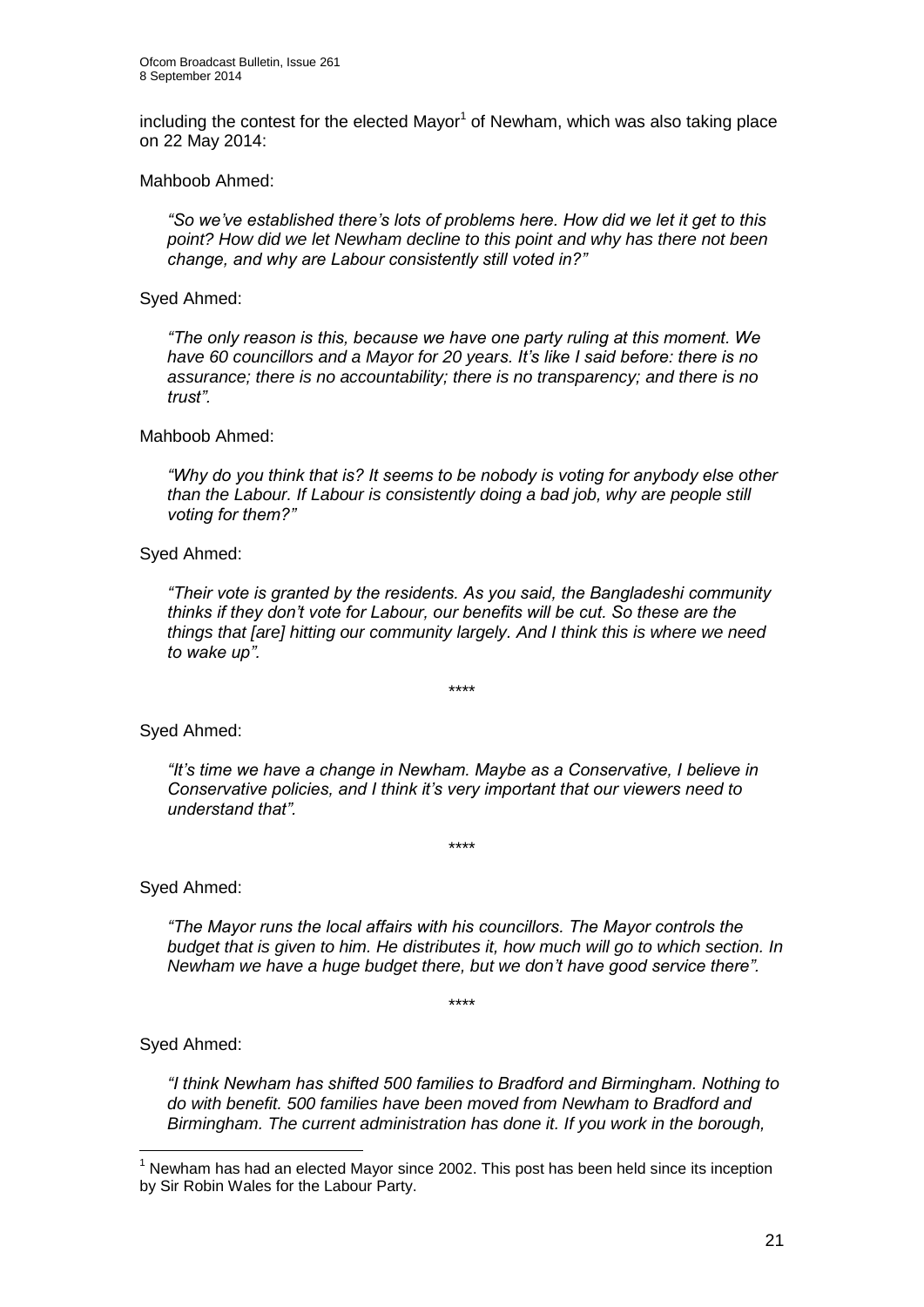*you can have social housing. Otherwise bye, bye. It is unfair. It is not right...22nd May's election is local election. Please think before you vote. We have been voting for one party for last 20 years. This year we* [i.e. the Conservative Party] *have given good and young candidates. We want our community to make some changes. It's up to you. When you turn on the switch, it will be turned on, or it will be off. The key is on your hand. My request to fellow Bangladeshis, brothers and sisters and the elderly, please vote in this election carefully. Think about what is happening locally. Why are other boroughs doing so well?"*

\*\*\*\*

## Syed Ahmed:

*"We are selling houses. Newham should do better. We get 100,000 pounds more as it is a poor borough. For education, think about how we can secure the future of our children. Think hard before you vote this time"*.

\*\*\*\*

## Syed Ahmed:

*"*[Concerning Newham's parking policy:] *What sort of policy is this? Are we not being caged in our own community, in our own village? Is this not prisonised*  [sic]*? I don't know, I want viewers to know that".*

\*\*\*\*

#### Caller:

*"I just wanted to say, you know, you're doing an excellent job, and I hope every resident in Newham supports* [the] *Conservative*[s]*. It's about time we should have a change and give* [the] *Conservative*[s] *a chance to show what they can give and show. And God willing, you know, it's really good because we've had*  [the] *Labour Party for too long"*.

\*\*\*\*

Syed Ahmed:

*"We've* [i.e. the Conservative Party] *put 36 Muslim candidates all over Newham…And we have a Mayoral* [candidate]<sup>2</sup> *God willing. He is young, energetic, active, handsome, and he is the Mayor we would like to see in power".* 

Rule 6.1 of the Code requires that programmes dealing with elections must comply with the due impartiality rules set out in Section Five of the Code. In addition, Rules 6.2 to 6.13 of the Code apply to programmes broadcast during the designated period running up to the date of elections in the UK known as the 'election period'. In the case of the 2014 local elections (including the Mayoral election) taking place in Newham, the 'election period' ran from the last date for the publication of the notice of elections on 14 April 2014 to the close of polling on 22 May 2014. Section Six of the Code under the heading 'Meaning of "election"' makes clear that for the purpose of this section: "elections include...[a] local government election, mayoral election...".

 2 The Conservative Party candidate in the 2014 Mayoral election for Newham was Stefan Mrozinski.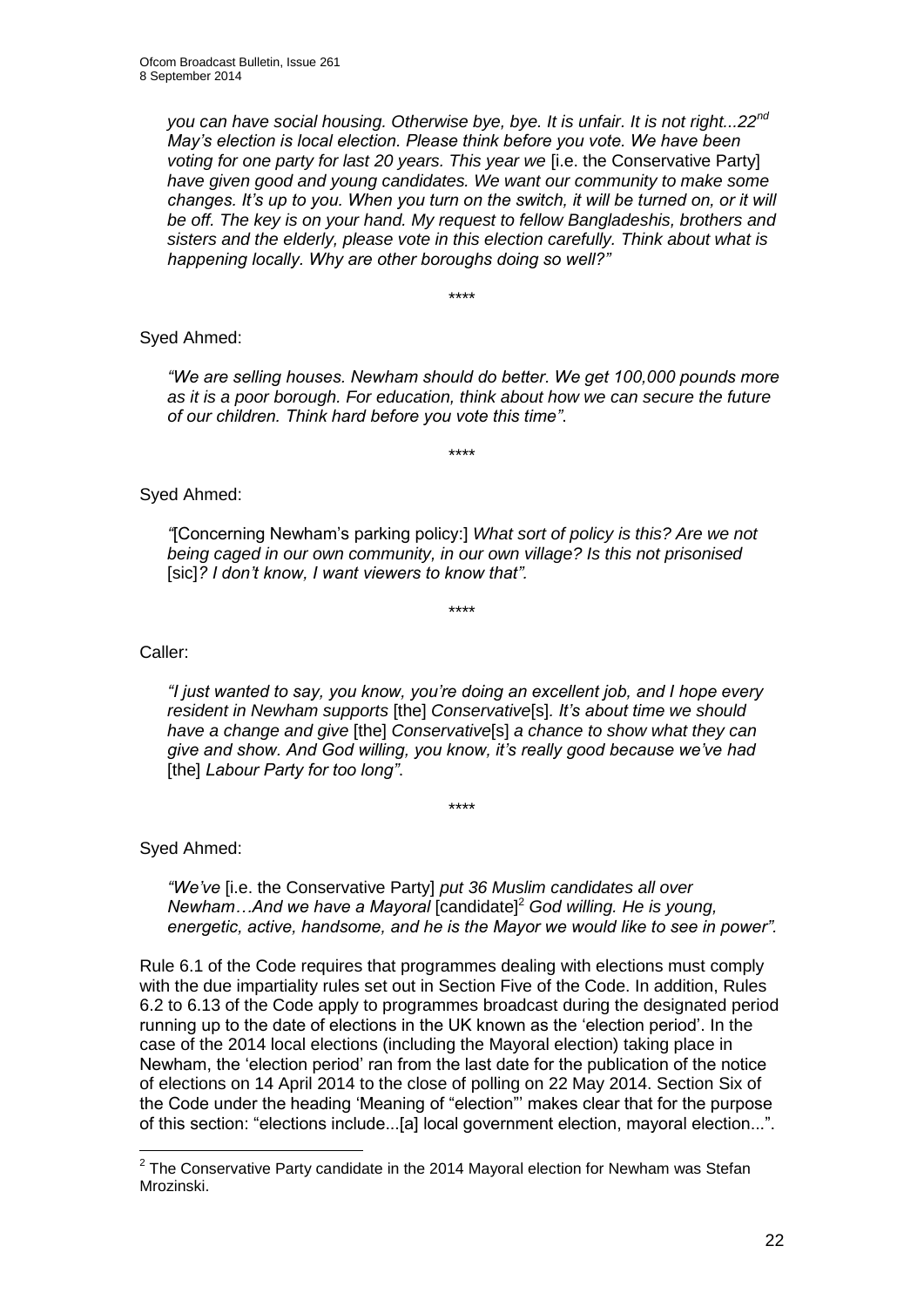Although this programme featured three candidates standing in the English local elections taking place on 22 May 2014, we noted that at no point were their candidacies referred to in the programme. Therefore, on the specific facts of this case we did not investigate the content in relation to the electoral area report and discussion rules contained in Rules 6.8 to 6.13 of the Code. However, we did consider that the material raised issues warranting an investigation under Rule 6.1 of the Code which states:

"The rules in Section Five, in particular the rules relating to matters of major political or industrial controversy and major matters relating to current public policy, apply to the coverage of elections and referendums".

By virtue of Rule 6.1, we therefore considered that the programme also raised issues warranting investigation under the following rules:

- Rule 5.11: "In addition to the rules above, due impartiality must be preserved on matters of major political and industrial controversy and major matters relating to current public policy by the person providing a service (listed above) in each programme or in clearly linked and timely programmes".
- Rule 5.12: "In dealing with matters of major political and industrial controversy and major matters relating to current public policy an appropriately wide range of significant views must be included and given due weight in each programme or in clearly linked and timely programmes. Views and facts must not be misrepresented".

In addition, we also considered that the material raised issues warranting an investigation under the following other rules of the Code:

- Rule 6.2: "Due weight must be given to the coverage of major parties during the election period. Broadcasters must also consider giving appropriate coverage to other parties and independent candidates with significant views and perspectives".
- Rule 6.6: "Candidates in UK elections, and representatives of permitted participants in UK referendums, must not act as news presenters, interviewers or presenters of any type of programme during the election period".

We therefore asked the Licensee how the programme complied with these rules.

## **Response**

The Licensee admitted that there were a: "few statements in supportive of the Conservative Party at the beginning of the programme but this lasted only few minutes and the rest of the recording will show that this did not occur any further". It added that the two presenters in this case: "remained impartial throughout after the first few minutes of the show". In addition, ATN Bangla said that only one of the guests, Syed Ahmed: "put through his points of view in support of the Conservative Party". By contrast, it said that the other guest, Professor Muhammad Farmer: "did not represent any political party".

In relation to Rule 6.6, the Licensee said that it: "certainly did not know that Mr Mahboob Ahmed and Mr Asif Choudhury were standing in the local elections". However, ATN Bangla said that: "Notwithstanding, the presenters continuously told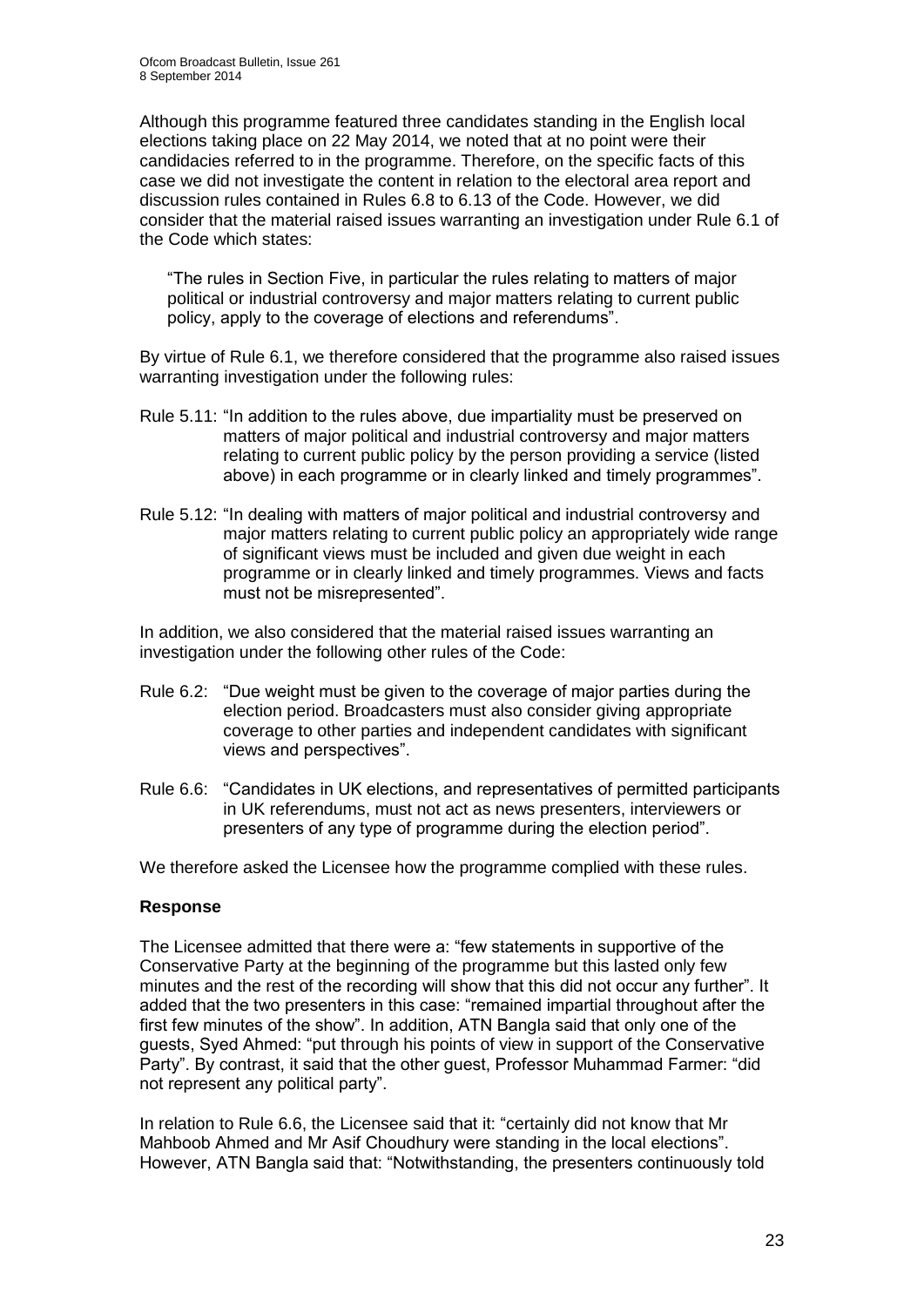their viewer's to vote for the party which best served their interests and the presenters were not biased in either way".

In conclusion, the Licensee said that: "Irrespective of the show the result of the Election [in Newham] was that Labour won in a landslide and took every seat in Newham. It is therefore evident that the show did not influence or persuade viewers in a certain way".

## **Decision**

Under the Communications Act 2003 ("the Act"), Ofcom has a statutory duty to set standards for broadcast content as appear to it best calculated to secure the standards objectives, one of which is that the special impartiality requirements set out in section 320 of the Act are complied with. This objective is reflected in Section Five of the Code. Broadcasters are required to comply with the rules in Section Five of the Code to ensure that the due impartiality requirements of the Act are complied with. In addition, Section Six of the Code reflects the specific requirements relating to broadcasters covering elections, as laid out in the Representation of the People Act 1983 (as amended) ("the RPA").

When applying the requirement to preserve due impartiality, Ofcom recognises the importance to the right to freedom of expression, as contained in Article 10 of the European Convention on Human Rights. This provides for the broadcaster's and audience's right to freedom of expression, which encompasses the right to hold opinions and to receive and impart information and ideas without undue interference by public authority. However, UK legislation requires broadcasters to preserve due impartiality on major matters of political controversy. This requirement is considered to be particularly important at the time of elections. This means that broadcasters in covering election issues must ensure that, during the election period, they preserve due impartiality and due weight is given to all the major parties<sup>3</sup> (and other parties where appropriate).

Ofcom's Guidance to Section Six (Elections and Referendums) of the Code ("the Guidance") $4$  states that there is no obligation on broadcasters to provide any election coverage. However, if broadcasters choose to cover election campaigns, they must comply with the rules set out in Section Six of the Code.

## Rules 6.1, 5.11 and 5.12

Rule 6.1 states: "The rules in Section Five, in particular the rules relating to matters of major political or industrial controversy and major matters relating to current public policy, apply to the coverage of elections and referendums".

The effect of Rule 6.1 is to ensure that broadcasters apply the "due impartiality" rules (as set out in Section Five of the Code) at the time of elections, and in particular the rules relating to major political or industrial controversy and major matters relating to current public policy (i.e. Rules 5.11 and 5.12 of the Code).

<sup>1</sup>  $3$  The major parties for any given election are listed in the Ofcom list of major parties (see [http://stakeholders.ofcom.org.uk/binaries/broadcast/guidance/major-parties.pdf\)](http://stakeholders.ofcom.org.uk/binaries/broadcast/guidance/major-parties.pdf).

<sup>&</sup>lt;sup>4</sup> See<http://stakeholders.ofcom.org.uk/binaries/broadcast/guidance/831193/section6.pdf>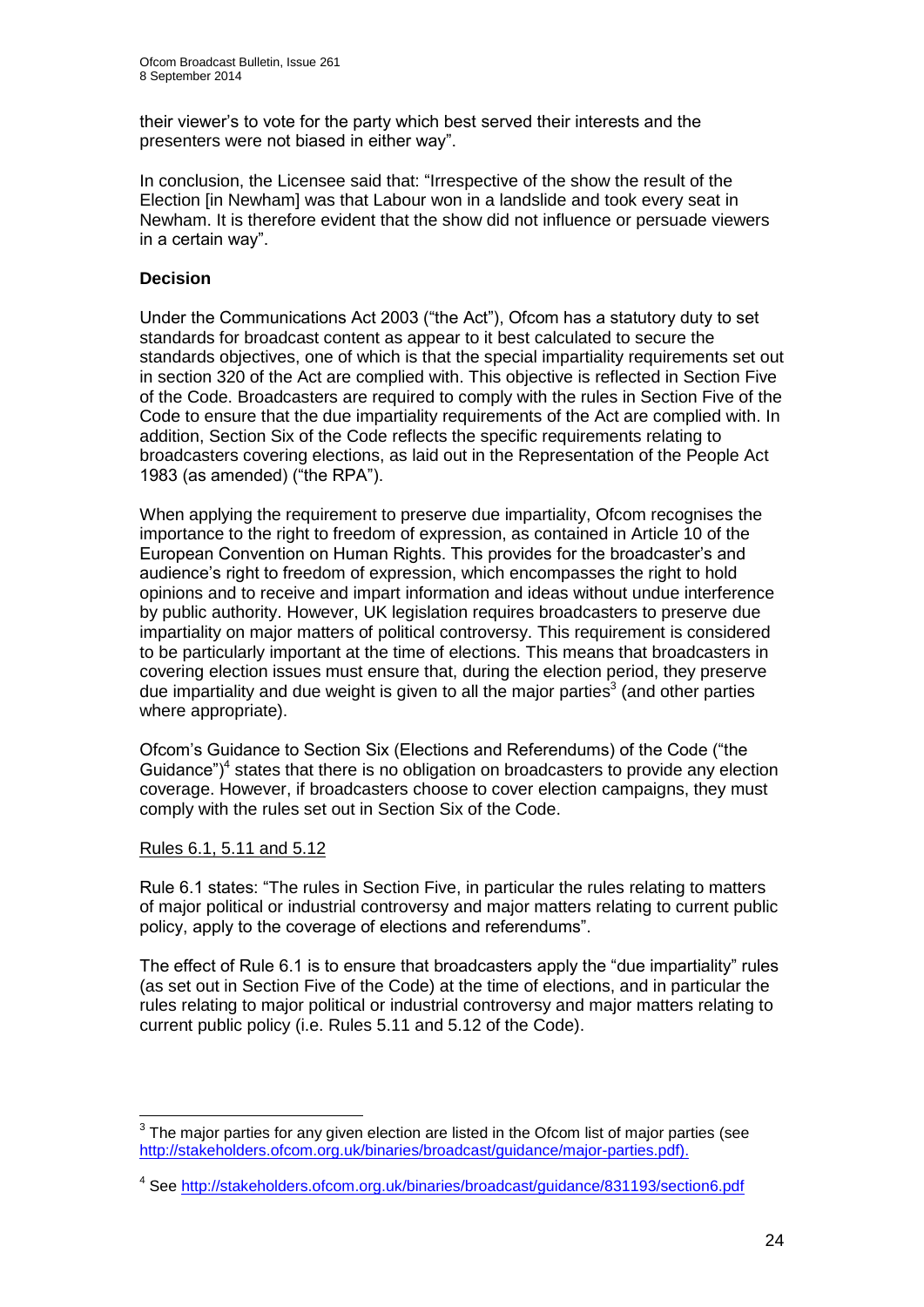Rule 5.11 states that: "due impartiality must be preserved on matters of major political and industrial controversy and major matters relating to current public policy by the person providing a service…in each programme or in clearly linked and timely programmes".

In addition, Rule 5.12 states that: "dealing with matters of major political and industrial controversy and major matters relating to current public policy an appropriately wide range of significant views must be included and given due weight in each programme or in clearly linked and timely programmes. Views and facts must not be misrepresented".

In this case, a programme had been broadcast which focused on the local elections (including the Mayoral election) taking place in Newham on 22 May 2014, and this programme had been broadcast during the election period, as defined by Section Six of the Code. The programme included a range of statements, as outlined in the Introduction, which either criticised the record of the Labour Party administration in Newham, or expressed support for the Conservative Party in the local elections taking place in Newham, including the contest for the elected Mayor of Newham, which was also taking place on 22 May 2014. In this regard, we took into account the Licensee's argument that the two presenters "remained impartial throughout after the first few minutes of the show", and "continuously told their viewers to vote for the party which best served their interests and the presenters were not biased in either way". However, the programme included a large number statements that were supportive of the Conservative Party. In particular we noted those made by one of the programme guests, Syed Ahmed, and also by a caller to the programme who actively encouraged viewers to vote for Conservative Party candidates in the forthcoming elections.

Under Rule 6.1, ATN Bangla was obliged to preserve due impartiality in relation to these statements. In particular, Rule 5.12 required that the Licensee include in the programme, or clearly linked programmes an appropriately wide range of significant views, and give those views due weight. However, we noted that the programme did not include any viewpoints within the programme which could be reasonably described as, for example: either defending the record of the Labour Party administration in Newham; and/or challenging the views of the Conservative Party, and specifically that party's policies in relation to the local and Mayoral elections taking place in Newham on 22 May 2014. Further, ATN Bangla did not provide any evidence of how it had achieved due impartiality in any clearly linked programmes. We therefore recorded a breach of Rule 6.1 (and Rules 5.11 and 5.12).

## Rule 6.2

Rule 6.2 states that: "Due weight must be given to the coverage of major parties<sup>5</sup> during the election period. Broadcasters must also consider giving appropriate coverage to other parties and independent candidates with significant views and perspectives".

The major parties for any given election are listed in the Ofcom list of major parties $6$ . For the 2014 English local elections, the major parties were: the Conservative Party; the Labour Party; and the Liberal Democrats. How due weight is achieved is an

1

<sup>&</sup>lt;sup>5</sup> See footnote 3.

<sup>&</sup>lt;sup>6</sup> See<http://stakeholders.ofcom.org.uk/binaries/broadcast/guidance/major-parties.pdf>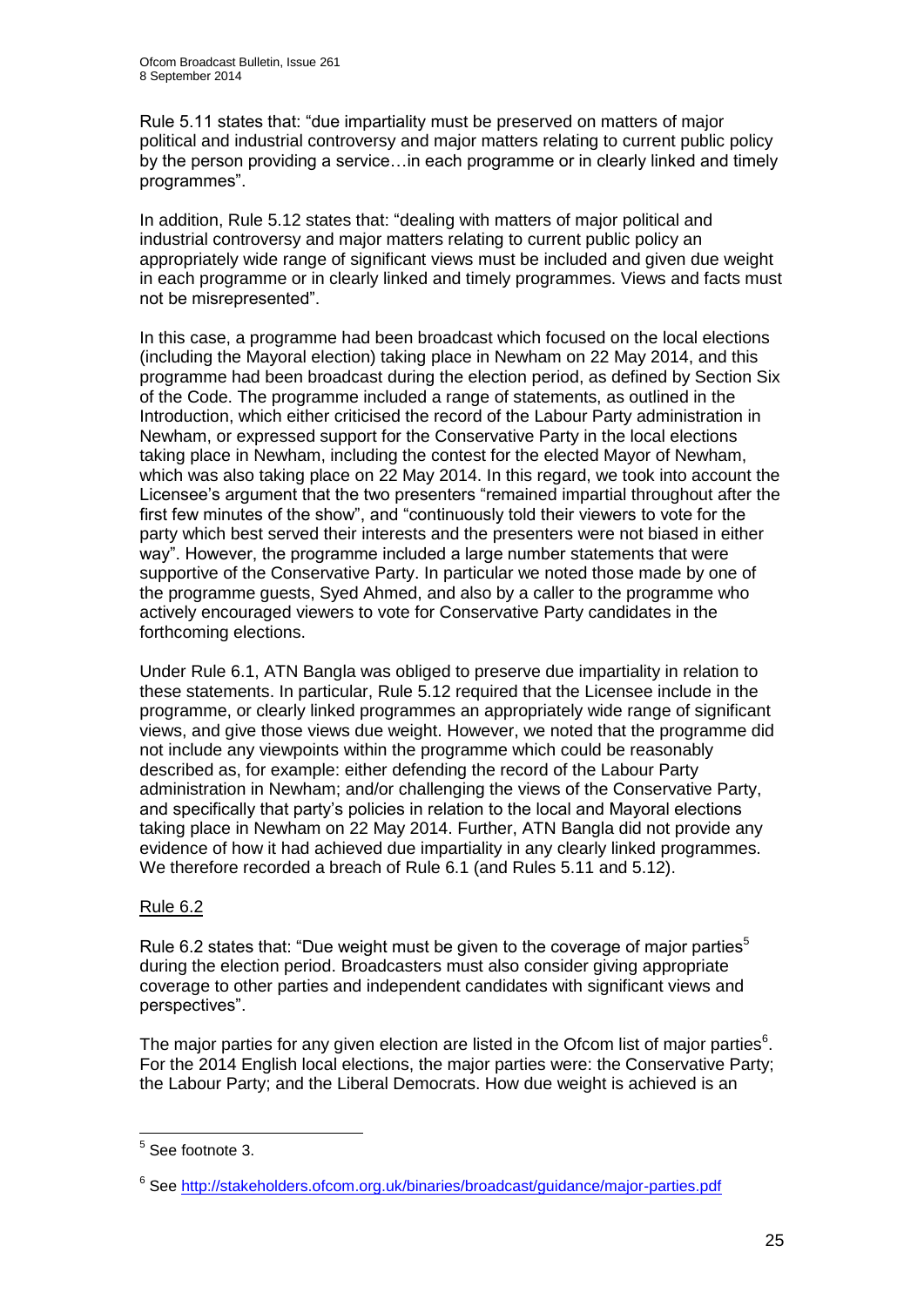editorial matter for the broadcaster. For example, impartiality can be achieved within a particular programme or over time through a series of programmes.

As mentioned above, this programme contained various statements that were critical of the Labour Party and supportive of the Conservative Party. No reference was made to the views and polices of the Liberal Democrats. Under Rule 6.2, the Licensee was under an obligation during the election period to ensure that due impartiality was preserved by giving due weight to all the relevant major parties. In the case of general coverage of the election (as opposed to the specifics of an electoral area or constituency report) the Licensee was required to give coverage to the three major parties in the English local elections.

We noted that the programme only contained critical references to the Labour Party and its policies and made no reference to the Liberal Democrats and its policies at all. In addition, the Licensee did not provide any evidence of how it may have covered these two parties in other programming. We therefore considered that ATN Bangla's failure to cover the Labour Party's or Liberal Democrats during the election period resulted in a breach of Rule 6.2 of the Code.

## Rule 6.6

Rule 6.6 of the Code states that: "Candidates in UK elections, and representatives of permitted participants in UK referendums, must not act as news presenters, interviewers or presenters of any type of programme during the election period".

As Ofcom's Guidance<sup>7</sup> to Section Six of the Code makes clear, Rule 6.6 is concerned not just with preventing electoral issues from being reported in a partial manner. The rule is designed to help secure the integrity of the democratic process, and the public's trust in that integrity, through preventing any unfair electoral advantage being afforded to a particular candidate, through their appearance on licensed services.

In this case, the Licensee had included as co-presenters in a programme, two Conservative Party Candidates standing in the English local elections taking place on 22 May 2014 in Newham. Rule 6.6 applies to presenters in "any type of programme" and irrespective of whether, as argued by the Licensee, the two candidates (who were presenting this programme): "continuously told their viewer's to vote for the party which best served their interests".

In reaching our Decision, we took into account the Licensee's representation that it: "certainly did not know that Mr Mahboob Ahmed and Mr Asif Choudhury were standing in the local elections". However, given the above, there was a clear breach of Rule 6.6 of the Code in this case.

We noted ATN Bangla's argument that: "Irrespective of the show the result of the Election [in Newham] was that Labour won in a landslide and took every seat in Newham. It is therefore evident that the show did not influence or persuade viewers in a certain way". The rules in Sections Five, and in particular Six, of the Code reflect the specific legislative requirements relating to broadcasters covering elections. These are important rules designed to protect the integrity of elections in the United Kingdom, and prevent harm being caused to the democratic process by conferring an unfair electoral advantage on particular candidates or political parties.

 7 See footnote 4.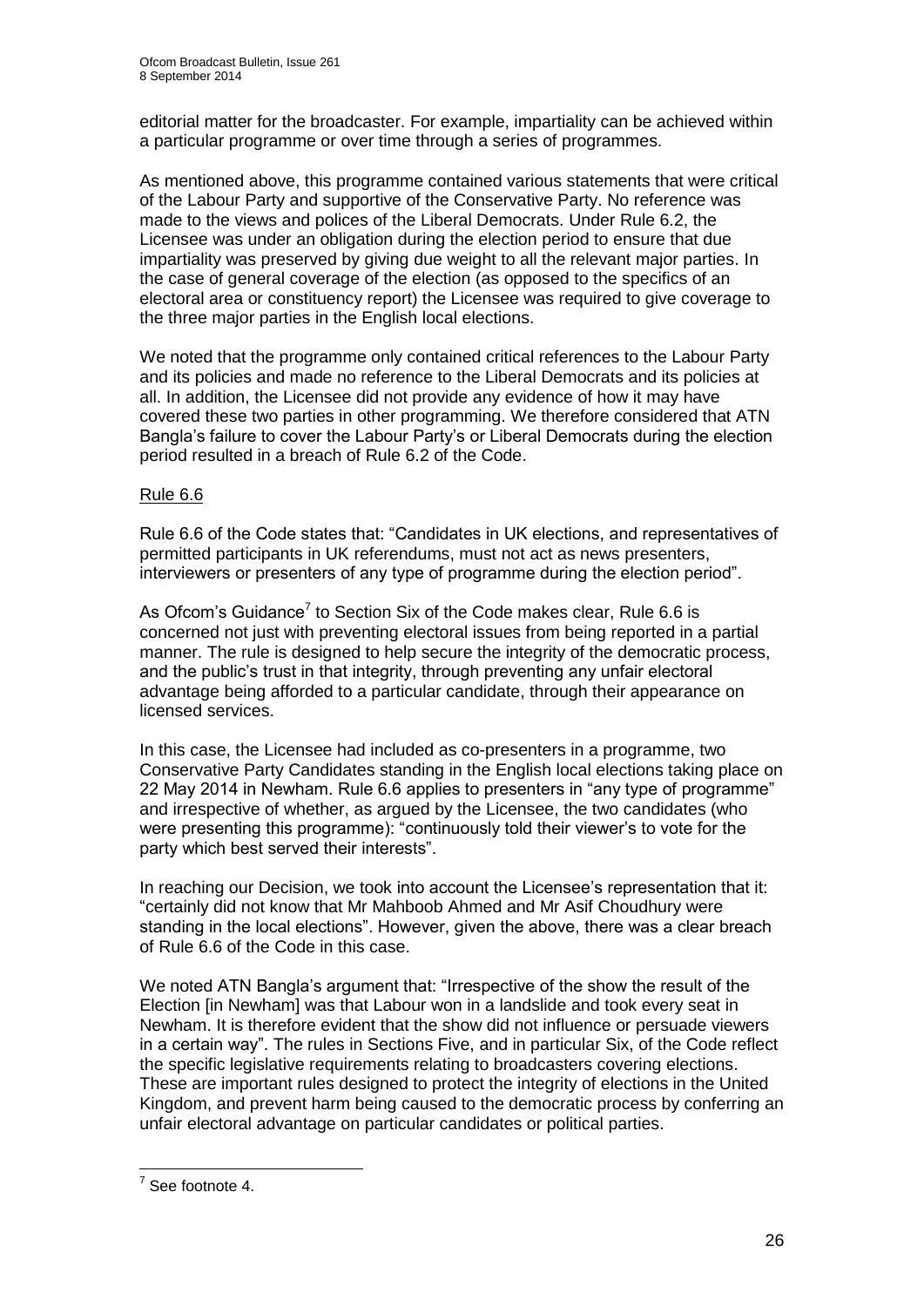Ofcom is concerned about ATN Bangla's apparent lack of understanding about the Code's rules relating to elections. We are therefore requesting the Licensee to attend a meeting to explain its compliance processes in this area.

We remind all broadcasters to ensure they have adequate procedures in place to check whether presenters and interviewers in programmes broadcast during an election period are standing as candidates in relevant forthcoming elections.

## **Breaches of Rules 6.1 (and 5.11 and 5.12), 6.2 and 6.6**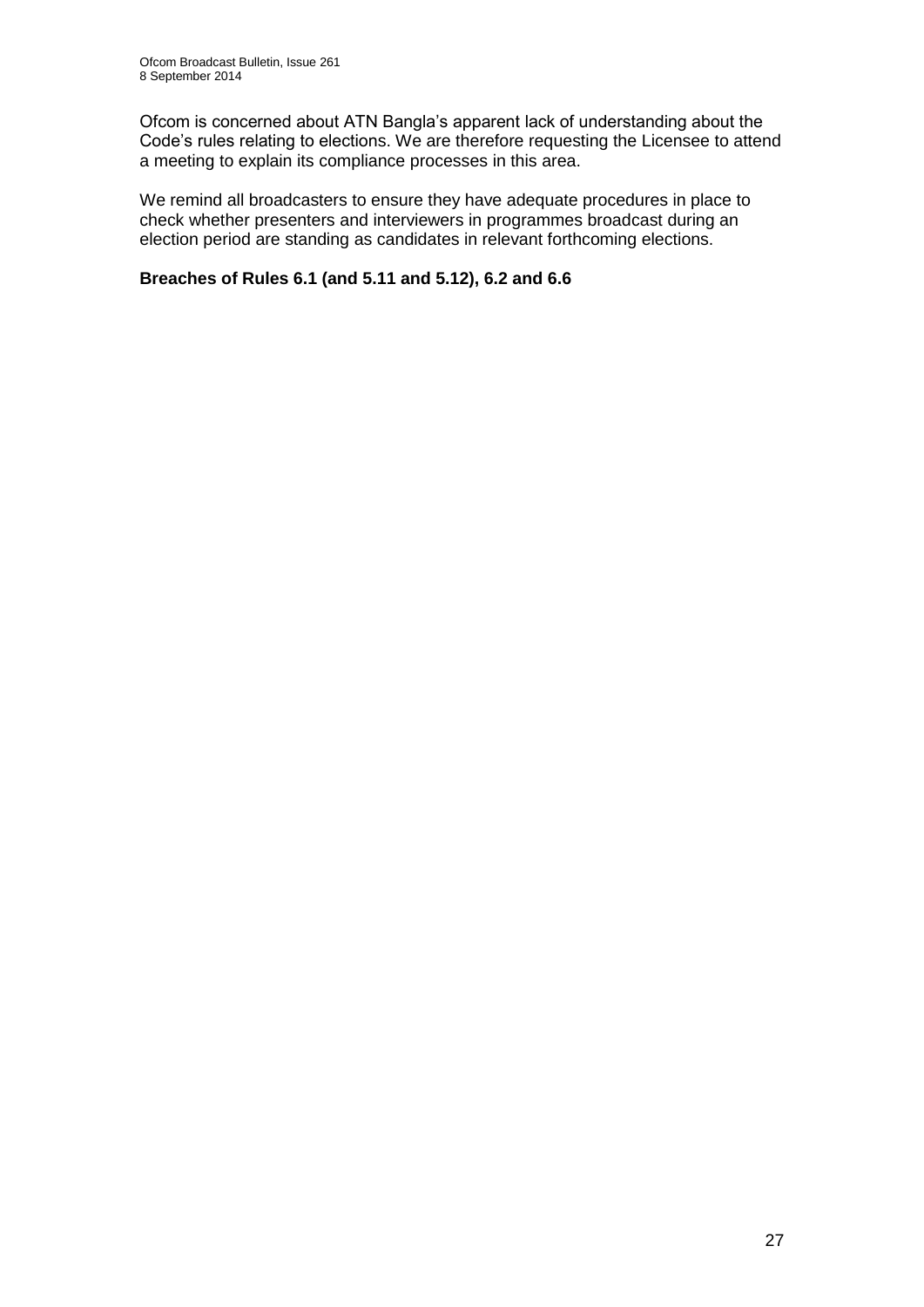## **News** *RT, 22 May 2014, 07:00*

## **Introduction**

1

RT (formerly Russia Today) is a global news and current affairs television channel produced in Russia, and funded by the Federal Agency for Press and Mass Communications of the Russian Federation<sup>1</sup>. In the UK, the channel broadcasts on satellite and digital terrestrial platforms. The licence for RT is held by Autonomous Non-profit Organisation TV Novosti ("TV Novosti" or "the Licensee").

On 22 May 2014, the Licensee alerted Ofcom to a news bulletin that it had broadcast at 07:00 that day, which was the polling day for various elections including the 2014 European Parliamentary elections. TV Novosti said that it had "inadvertently" broadcast a news item dealing with election issues just after polling stations had opened in the  $UK<sup>2</sup>$ .

We noted that the headlines of the 07:00 bulletin included the following statement:

*"The UK Independence Party takes a narrow lead in the final opinion polls ahead of the EU Parliamentary election, with Britain's traditional political powers resorting to a smear campaign to battle their new opponent."*

We further noted that at 07:10 there was a news item about the European Parliamentary elections taking place that day, which commenced as follows:

*"Meanwhile today, UK citizens will be given the chance to have their say over*  who will represent them in the European Parliament. Opinion polls have outlined *there's likely to be a neck-and-neck race with the very latest giving the UK Independence Party a narrow lead. However, the traditional titans of British politics aren't taking the battle lying down."*

As this statement was being made, the news presenter was featured standing in front of a graphic showing the results of an opinion poll by a leading UK polling organisation. This showed the support (expressed as a percentage) for various political parties contesting the European Parliamentary elections in the UK. There was then a three minute pre-recorded news report which focused on the reaction of various political parties to the reported growing strength of the UK Independence Party ("UKIP") during the preceding election campaign. During this news report the reporter said: *"According to the latest polls UKIP are on track to win the highest share of the vote"*.

<sup>1</sup> See the description of RT in *Television News Channels in Europe (Based on a Report prepared by the European Audiovisual Observatory for the European Commission – DG COMM)*, October 2013,

[http://www.obs.coe.int/documents/205595/264629/European+news+Market+2013+FINAL.pdf/](http://www.obs.coe.int/documents/205595/264629/European+news+Market+2013+FINAL.pdf/116afdf3-758b-4572-af0f-61297651ae80) [116afdf3-758b-4572-af0f-61297651ae80](http://www.obs.coe.int/documents/205595/264629/European+news+Market+2013+FINAL.pdf/116afdf3-758b-4572-af0f-61297651ae80) Section 5.4.6 of this report states that Russia Today: "can be considered as a state funded or public media service".

 $2$  On 22 May 2014, polling stations were open between 07:00 and 22:00.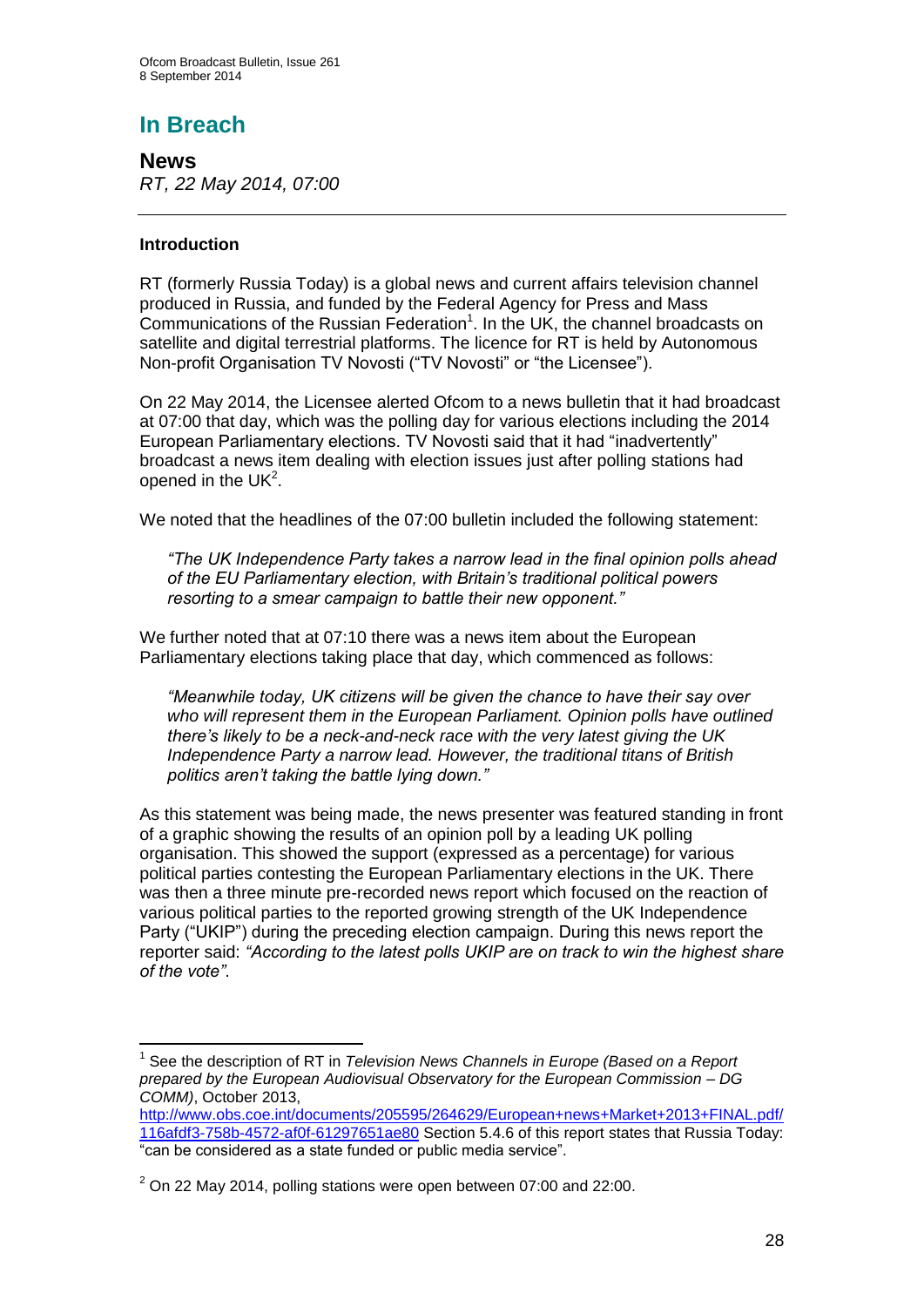Rule 6.1 of the Code requires that programmes dealing with elections must comply with the due impartiality rules set out in Section Five of the Code. In addition, Rules 6.2 to 6.13 of the Code apply to programmes broadcast during the designated period running up to the date of elections in the UK known as the 'election period'<sup>3</sup>. Section Six of the Code under the heading 'Meaning of "election"' makes clear that for the purpose of this section: "elections include...[a] European parliamentary election".

Ofcom considered the material raised issues warranting investigation under the following rules of the Code:

- Rule 6.4: "Discussion and analysis of election and referendum issues must finish when the poll opens. (This refers to the opening of actual polling stations. This rule does not apply to any poll conducted entirely by post.)"
- Rule 6.5: "Broadcasters may not publish the results of any opinion poll on polling day itself until the election or referendum poll closes. (For European Parliamentary elections, this applies until all polls throughout the European Union have closed.)"

We therefore sought the Licensee's comments as to how this material complied with these rules.

## **Response**

The Licensee accepted that the content in this case did not comply with the Code and regretted and apologised for the incident. By way of background, it said that the news item had been broadcast as a result of an "administrative error", and despite the fact that "[r]egulatory guidance had been circulated to those concerned within RT well in advance of" the election period.

TV Novosti also said that when the matter was discovered following the broadcast of the 07:00 news bulletin, the news item in question was "immediately pulled" from further news bulletins. It considered that: "the responsible course of action was to inform Ofcom immediately of what had happened so that [Ofcom] would know that the problem had been identified and had been immediately fixed". The Licensee said that following an internal investigation, it had taken steps to avoid any repetition of such incidents and: "in particular to ensure that processes involving technical staff are more robust".

In conclusion, TV Novosti said that: "Whilst it may be that any harm done was very limited because the audience at that early hour would have been small, RT accepts without hesitation the importance of compliance in any event and will strive to avoid any further incidents of this kind in the future".

## **Decision**

Under the Communications Act 2003 ("the Act"), Ofcom has a statutory duty to set standards for broadcast content as appear to it best calculated to secure the standards objectives, one of which is that the special impartiality requirements set out in section 320 of the Act are complied with. This objective is reflected in Section Five

<sup>————————————————————&</sup>lt;br><sup>3</sup> In the case of the 2014 European Parliamentary election, the 'election period' ran from the last date for the publication of the notice of elections on 14 April 2014 (or 10 April 2014 in the case of the South West electoral region) to the close of polling (i.e. 22:00) on 22 May 2014.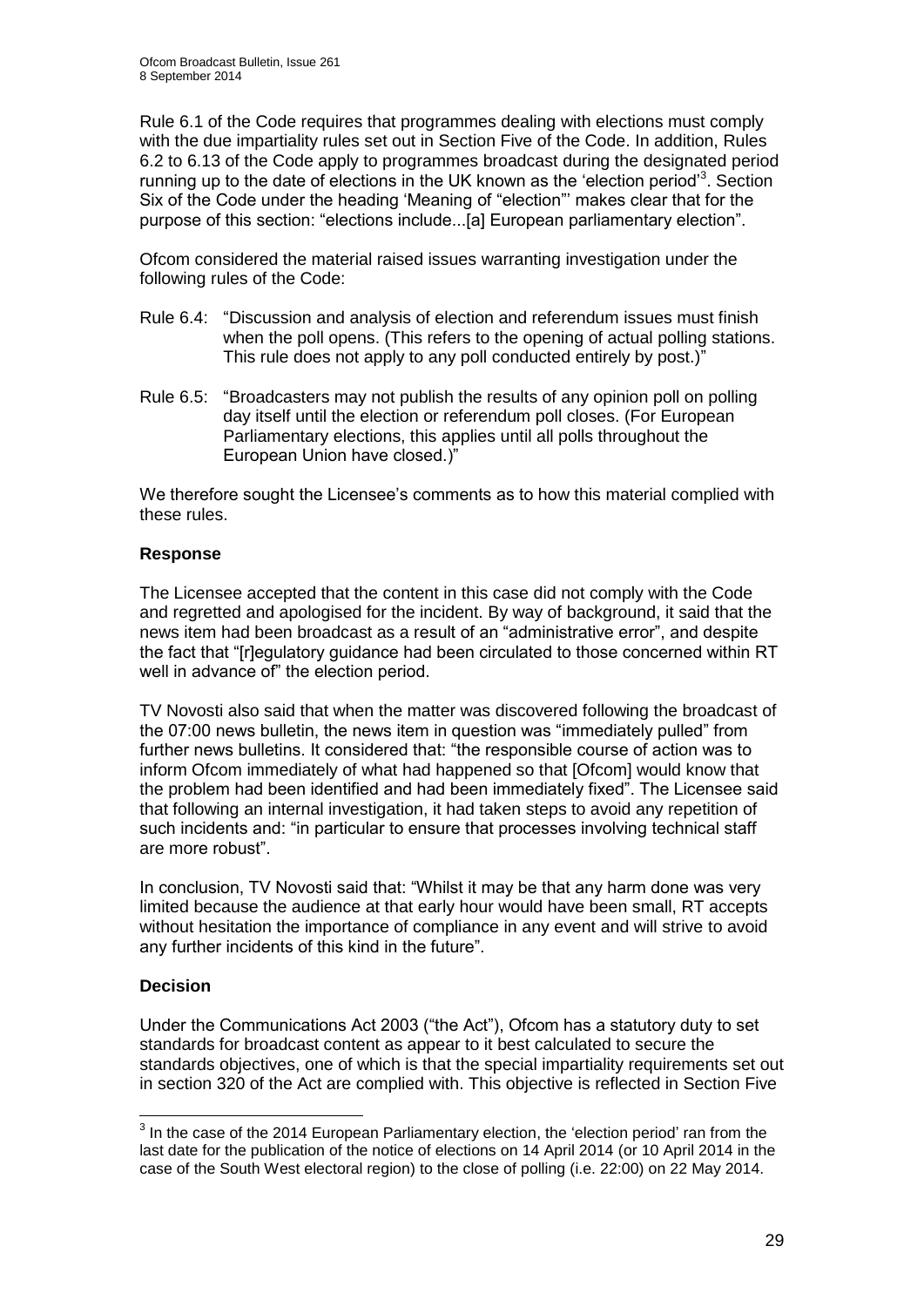of the Code. Broadcasters are required to comply with the rules in Section Five of the Code to ensure that the due impartiality requirements of the Act are complied with. In addition, Section Six of the Code reflects the specific requirements relating to broadcasters covering elections, as laid out in the Representation of the People Act 1983 (as amended).

Ofcom's Guidance to Section Six (Elections and Referendums) of the Code ("the Guidance") $4$  states that there is no obligation on broadcasters to provide any election coverage. However, if broadcasters choose to cover election campaigns, they must comply with the rules set out in Section Six of the Code.

Rule 6.4 requires that discussion of election issues must finish when the polls open (at 07:00 in the UK). This programme however was broadcast after the polls had opened and prior to the polls closing at 22:00.

Rule 6.5 requires that broadcasters must not publish the results of any opinion poll on polling day itself until polling closes. In the case of European Parliamentary elections, this rule applies until all polls throughout the European Union have closed.

We noted that the news item in this case commented on the contest for the European Parliamentary elections taking place that day, noted the position of UKIP in the latest opinion polls and reported on the reaction of various political parties to UKIP's performance in those opinion polls. We also took into account that the news presenter, when introducing this news item, was featured standing in front of a graphic showing the results of an opinion poll by a leading UK polling organisation. This showed the support (expressed as a percentage) for various political parties contesting the European Parliamentary elections in the UK.

As the news bulletin was broadcast just after polling stations had opened in the UK, we considered that the news bulletin dealt with election issues relating to the European Parliamentary elections, while polls for that election were open. Also it was clear that the news bulletin had published the results of an opinion poll on the European Parliamentary elections while polls for that election were open.

In reaching its Decision, Ofcom took into account: that TV Novosti had immediately and proactively alerted Ofcom to this matter and taken steps to ensure that the news item in question was not shown again on polling day; the Licensee's regret and apology for this incident; and, that the Licensee had taken steps to improve compliance in this area. We also noted the Licensee's argument that in this case: "It may be that any harm done was very limited because the audience at that early hour would have been small". However, the purpose of Rule 6.4 is to ensure that broadcast coverage on the day of an election does not directly affect voters' decisions. In addition, Rule 6.5 directly reflects a requirement of UK election legislation<sup>5</sup> that forbids the publication "in whatever form and by whatever means" of opinion polls about European Parliamentary elections before the close of the polling in the Member State whose electors are the last to vote in those elections.

<sup>1</sup> <sup>4</sup> See<http://stakeholders.ofcom.org.uk/binaries/broadcast/guidance/831193/section6.pdf>

<sup>&</sup>lt;sup>5</sup> See The European Parliamentary Elections Regulations 2004, Regulation 30, [http://www.legislation.gov.uk/uksi/2004/293/pdfs/uksi\\_20040293\\_en.pdf](http://www.legislation.gov.uk/uksi/2004/293/pdfs/uksi_20040293_en.pdf)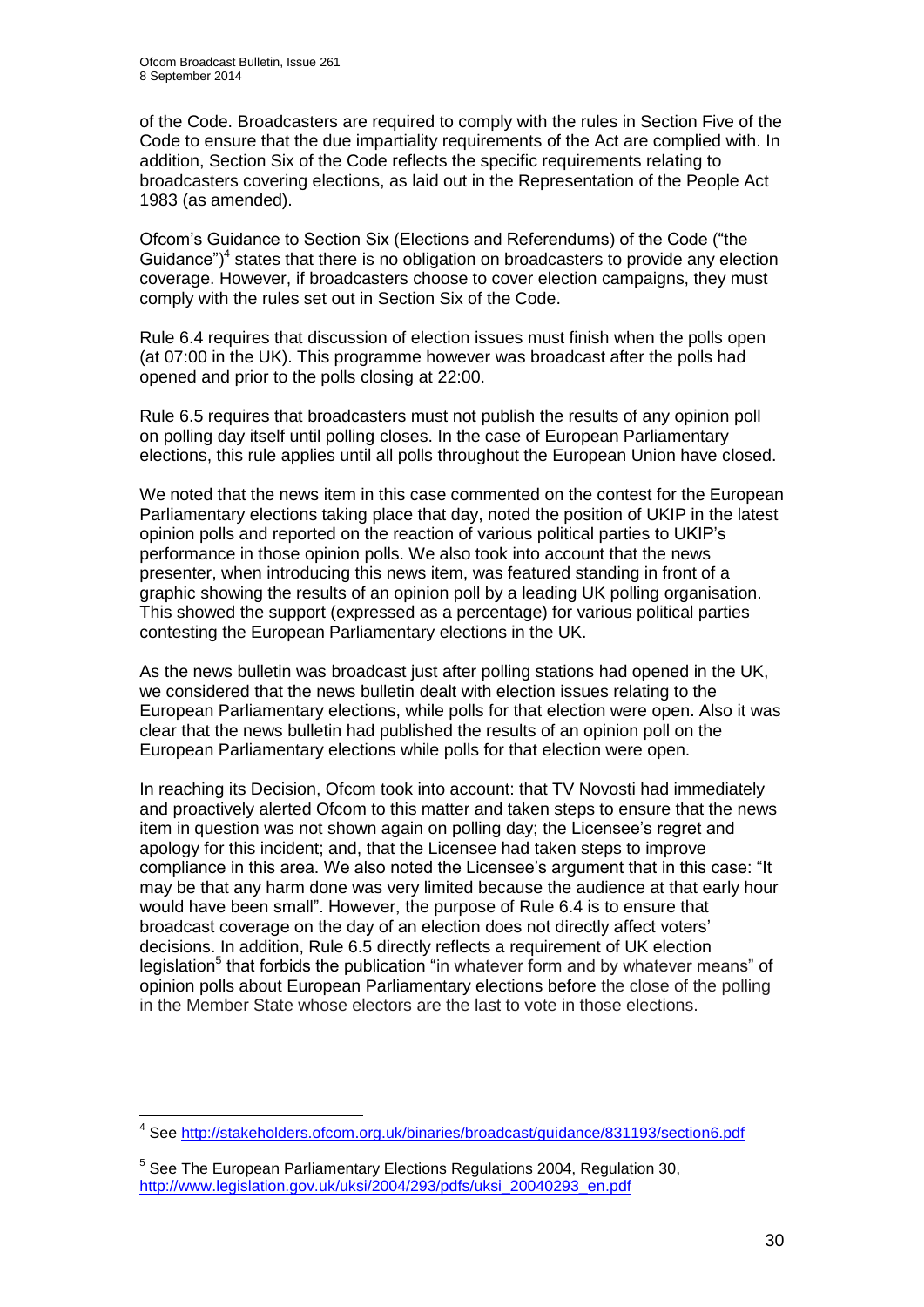Therefore, given all the above, we considered this was a clear breach of Rules 6.4 and 6.5.

## **Breaches of Rules 6.4 and 6.5**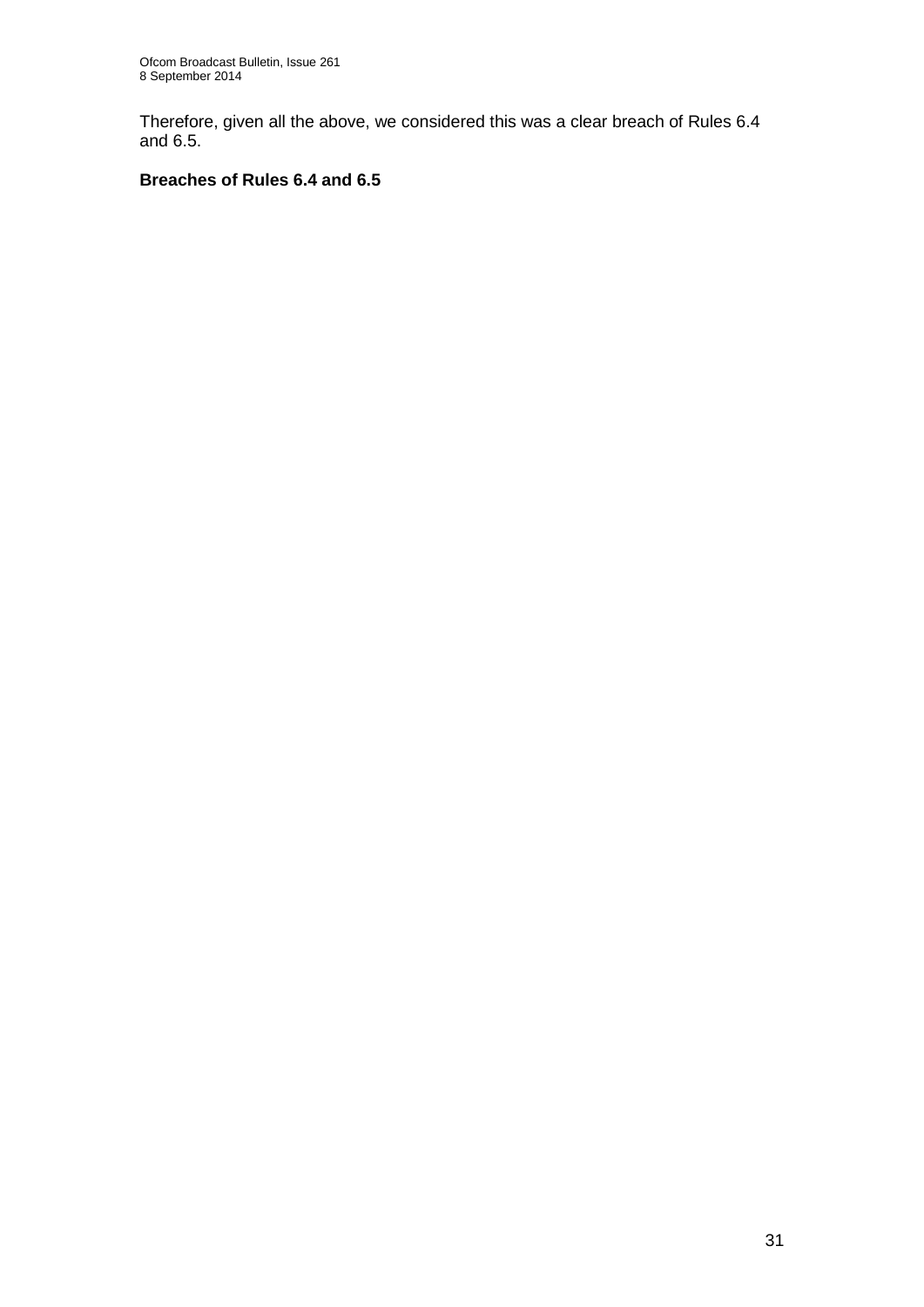## **Backchat** *Reprezent 107.3 FM, 22 May 2014, 21:00*

## **Introduction**

1

Reprezent 107.3 FM is a community radio station that serves the Lewisham area of London. The licence is held by Eclectic Productions UK ("Eclectic Productions" or "the Licensee").

A complainant alerted Ofcom to a programme that was broadcast on 22 May 2014, the polling day for various elections including the European Parliamentary elections. The complainant objected to the programme including "biased" comments about the UK Independence party ("UKIP") while the polls were still open<sup>1</sup>.

We noted that *Backchat* was a current affairs programme, during which the presenter said the following:

*"It's election day. If you didn't know then shame on you! I won't lie. I did kinda forget until I got to my sister's school, and the school was actually closed. So yeah that was my morning messed up. I hope you guys knew better. It is election day, and everywhere across London and all seats are up for grabs. And also it's the European Parliament election and this week's edition of 'Rift of the Week' is 'The World versus UKIP'. That's right; the UK Independence Party thought they were so smart with their little PR stunt on Twitter with hash tag 'Why I'm voting UKIP'. It quickly descended and got really, really messy actually. Absolutely blew up in their faces…Let me know if you voted, if you voted today. Definitely let us know who you voted for and why you voted. If you voted UKIP, then we won't be too hard on you. You know, everyone's entitled to vote for who you want to. But, really? UKIP? Nah, nah, nah, nah."*

Rule 6.1 of the Code requires that programmes dealing with elections must comply with the due impartiality rules set out in Section Five of the Code. In addition, Rules 6.2 to 6.13 of the Code apply to programmes broadcast during the designated period running up to the date of elections in the UK known as the 'election period'<sup>2</sup>. Section Six of the Code under the heading 'Meaning of "election"' makes clear that for the purpose of this section: "elections include...[a] European parliamentary election".

Ofcom considered the material raised issues warranting investigation under Rule 6.4 of the Code, which states:

Rule 6.4: "Discussion and analysis of election and referendum issues must finish when the poll opens. (This refers to the opening of actual polling stations. This rule does not apply to any poll conducted entirely by post.)"

We therefore sought the Licensee's comments as to how this material complied with this rule.

 $1$  On 22 May 2014, polling stations were open between 07:00 and 22:00.

 $2$  In the case of the 2014 European Parliamentary elections, the 'election period' ran from the last date for the publication of the notice of elections on 14 April 2014 (or 10 April 2014 in the case of the South West electoral region) to the close of polling (i.e. 22:00) on 22 May 2014.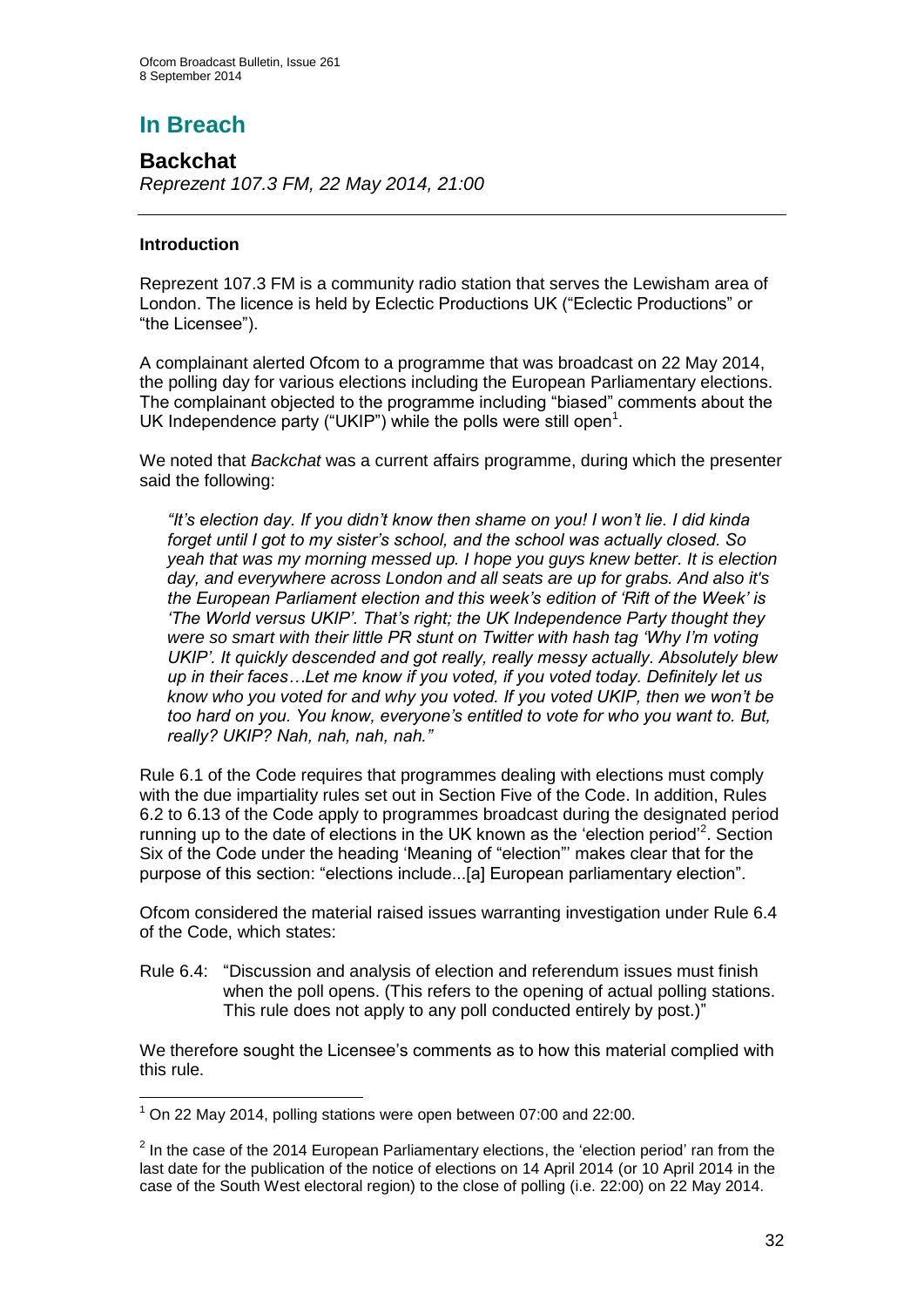## **Response**

Eclectic Productions accepted that this matter clearly constituted a breach of Rule 6.4 of the Code. The Licensee said it took this matter "very seriously indeed" and that the presenter in this case was "very contrite" for what had been said on air. By way of background it said that its main remit is to: "engage and train young people aged between 13 and 25, to provide a platform for them to discuss issues that affect them". All its "young volunteers" are trained to work according to the Code, but to guard against the risks posed by their inexperience Eclectic Productions said that a staff member was part of the production team to "guide and supervise" live content.

Eclectic Productions said that the programme presenter had referred to "a news piece of the day about a contentious UK Independence Party PR campaign on Twitter" that had been widely covered in mainstream media broadcasts. It added that this feature had been due to be broadcast after the polls had closed at 22:00 "but had been brought forward by the presenter to an earlier segment of the show, unfortunately when the polls were still open" and "demonstrated a considerable lack of judgment and awareness on the presenter's part". The Licensee said that while "it is our general policy for senior staff to monitor broadcast output at all times to mitigate such risks, clearly this did not happen in this instance" because: "the staff member assigned to the show had been out of the room at the time". As a consequence "an apology and an immediate retraction of the comment" had been broadcast.

As a result of this incident, Eclectic Productions said that it had taken various steps. These included suspending the presenter "from leading any show" until they had received further training, and implementing: "specific election coverage training which will be mandatory for all presenters / producers".

## **Decision**

Under the Communications Act 2003 ("the Act"), Ofcom has a statutory duty to set standards for broadcast content as appear to it best calculated to secure the standards objectives, one of which is that the special impartiality requirements set out in section 320 of the Act are complied with. This objective is reflected in Section Five of the Code. Broadcasters are required to comply with the rules in Section Five of the Code to ensure that the due impartiality requirements of the Act are complied with. In addition, Section Six of the Code reflects the specific requirements relating to broadcasters covering elections, as laid out in the Representation of the People Act 1983 (as amended).

Ofcom's Guidance to Section Six (Elections and Referendums) of the Code ("the Guidance") $3$  states that there is no obligation on broadcasters to provide any election coverage. However, if broadcasters choose to cover election campaigns, they must comply with the rules set out in Section Six of the Code.

Rule 6.4 requires that discussion of election issues must finish when the poll opens. The purpose of Rule 6.4 is to ensure that broadcast coverage on the day of an election does not affect voters' decisions. This programme was broadcast after the polls had opened (at 07:00) and prior to them closing at 22:00.

We noted that the presenter in this case referred in a critical way to a UKIP Twitter campaign labelled *"Why I'm voting UKIP"* and invited listeners who had already voted

 3 See<http://stakeholders.ofcom.org.uk/binaries/broadcast/guidance/831193/section6.pdf>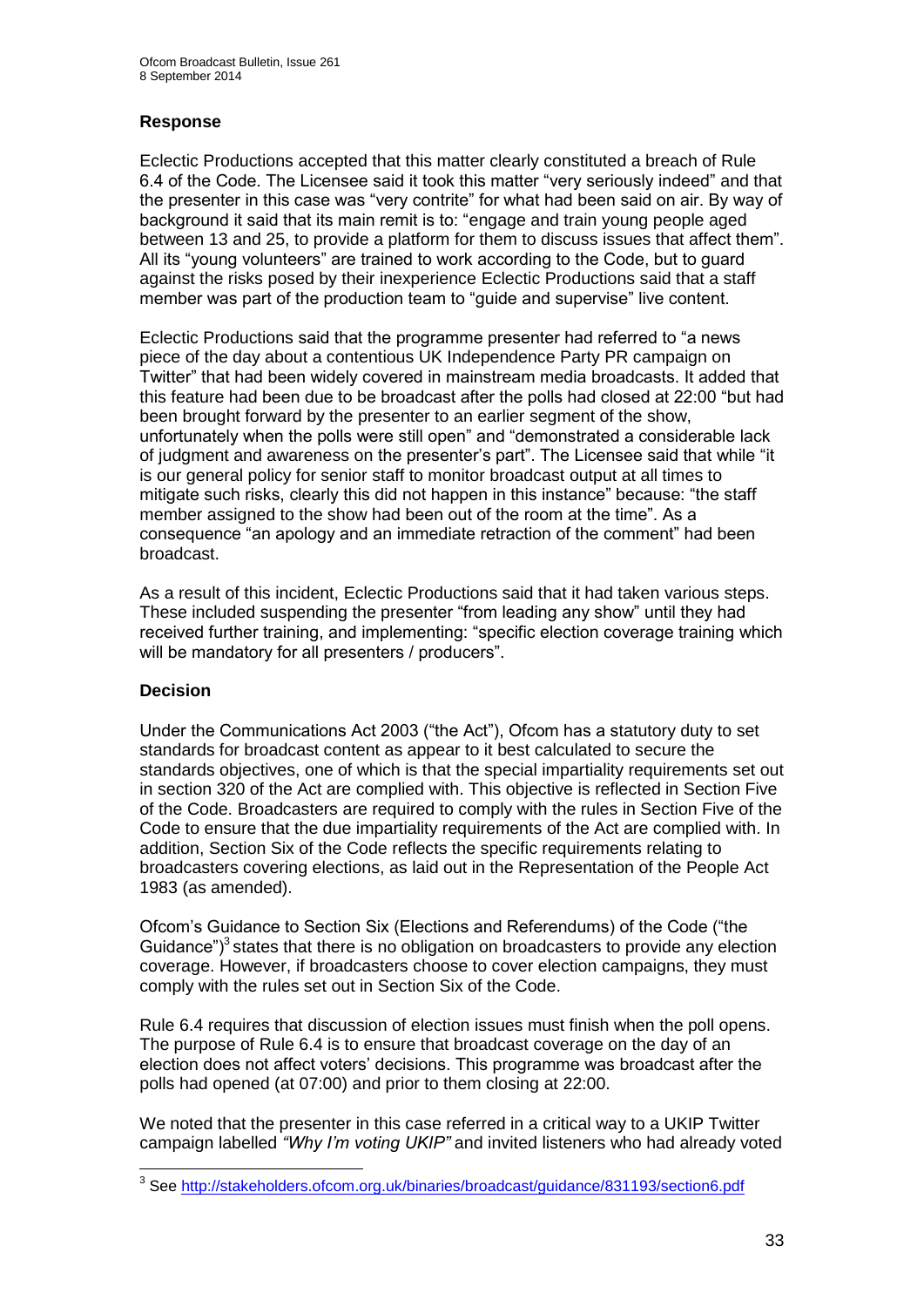earlier in the day for UKIP to contact the programme. In doing so, the presenter appeared to imply that voting for UKIP was not a positive thing to have done, by stating for example, that *"we won't be too hard on you* [i.e. UKIP voters]*. You know, everyone's entitled to vote for who you want to. But, really? UKIP? Nah, nah, nah, nah".* We therefore concluded that the presenter made critical references to a political party contesting seats, and their potential supporters, in the European Parliamentary elections, while the polls were still open.

In reaching its Decision, Ofcom took account of the steps that the Licensee had taken to improve compliance in this area as a result of this case. However, given all the above, we considered this was a clear breach of Rule 6.4.

## **Breach of Rule 6.4**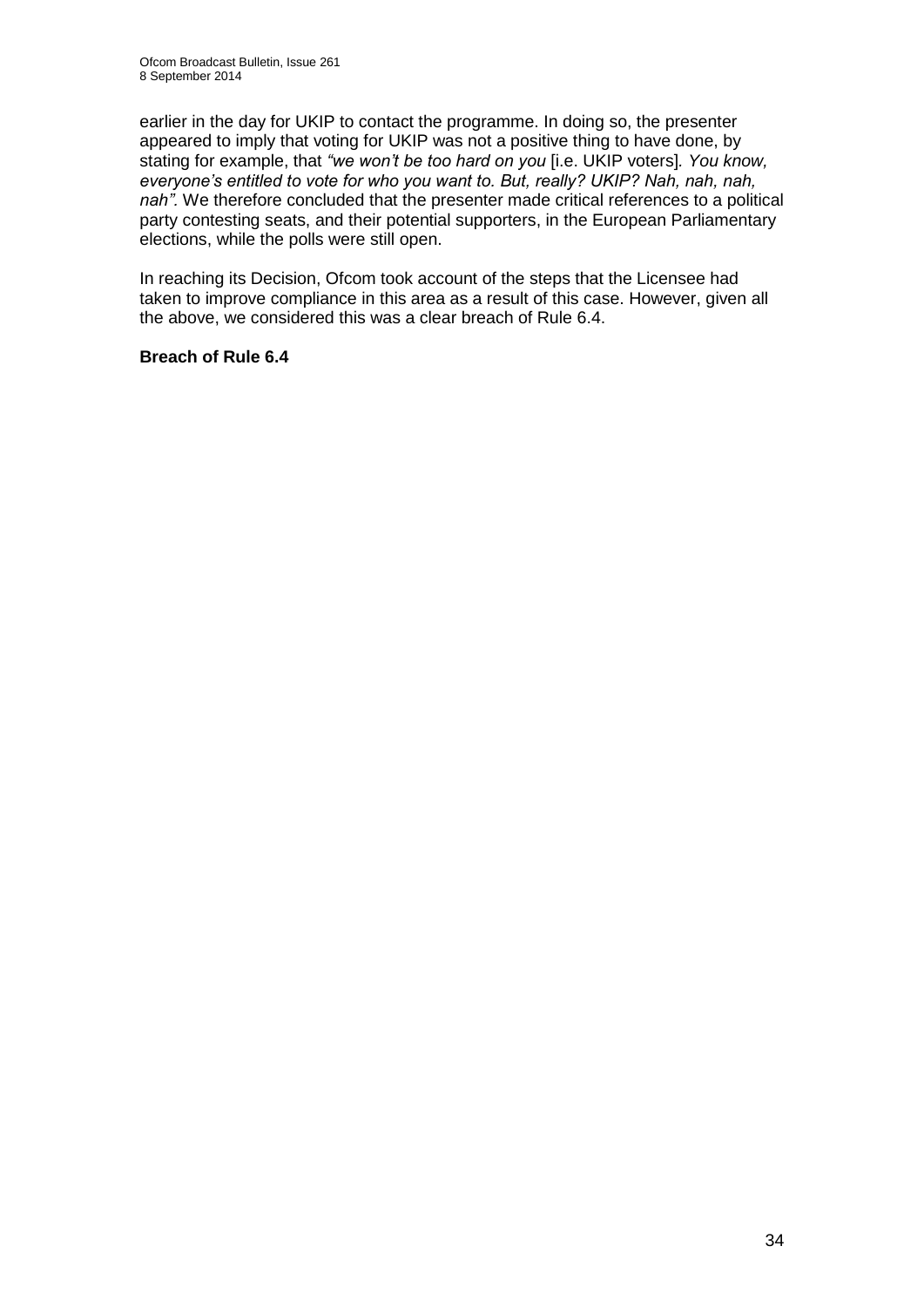**The Pitch** *Sky Atlantic, 19 July 2014, 14:00*

## **Introduction**

*The Pitch* is an unscripted reality series which goes behind the scenes of American advertising agencies competing for a new account. The episodes were originally broadcast on Sky Atlantic and shown after the 21:00 watershed but they have subsequently been repeated at various times of the day.

The licence for Sky Atlantic is held by British Sky Broadcasting Limited ("Sky" or "the Licensee").

Two complainants alerted Ofcom to the broadcast of offensive language during a pre-watershed broadcast of this episode. Having viewed the programme, Ofcom noted that during an argument, one of the participants said the following:

*"You need someone to hold your fucking hand all the time"*.

Ofcom considered the material raised issues warranting investigation under Rule 1.14 of the Code, which states:

"The most offensive language must not be broadcast before the watershed...".

We therefore sought comments from the Licensee as to how the material complied with this rule.

## **Response**

Sky said it takes the issue of offensive language in all of its programmes very seriously and apologised for any distress caused by its inclusion in this episode.

Sky explained that this episode was assessed by its compliance department prior to broadcast. Because of the strong language it contained, this episode was certified as only suitable for broadcast after 21:00, and instructions were given to create a separate version suitable for daytime broadcast.

The Licensee explained that due to human error the post-watershed version of the episode was broadcast during daytime. Sky explained that it immediately deleted the wrongly labelled version and reviewed the entire series of *The Pitch* to ensure that all episodes were correctly versioned and certified.

## **Decision**

Under the Communications Act 2003, Ofcom has a statutory duty to set standards for broadcast content as appear to it best calculated to secure the standards objectives, one of which is that "persons under the age of eighteen are protected". This objective is reflected in Section One of the Code.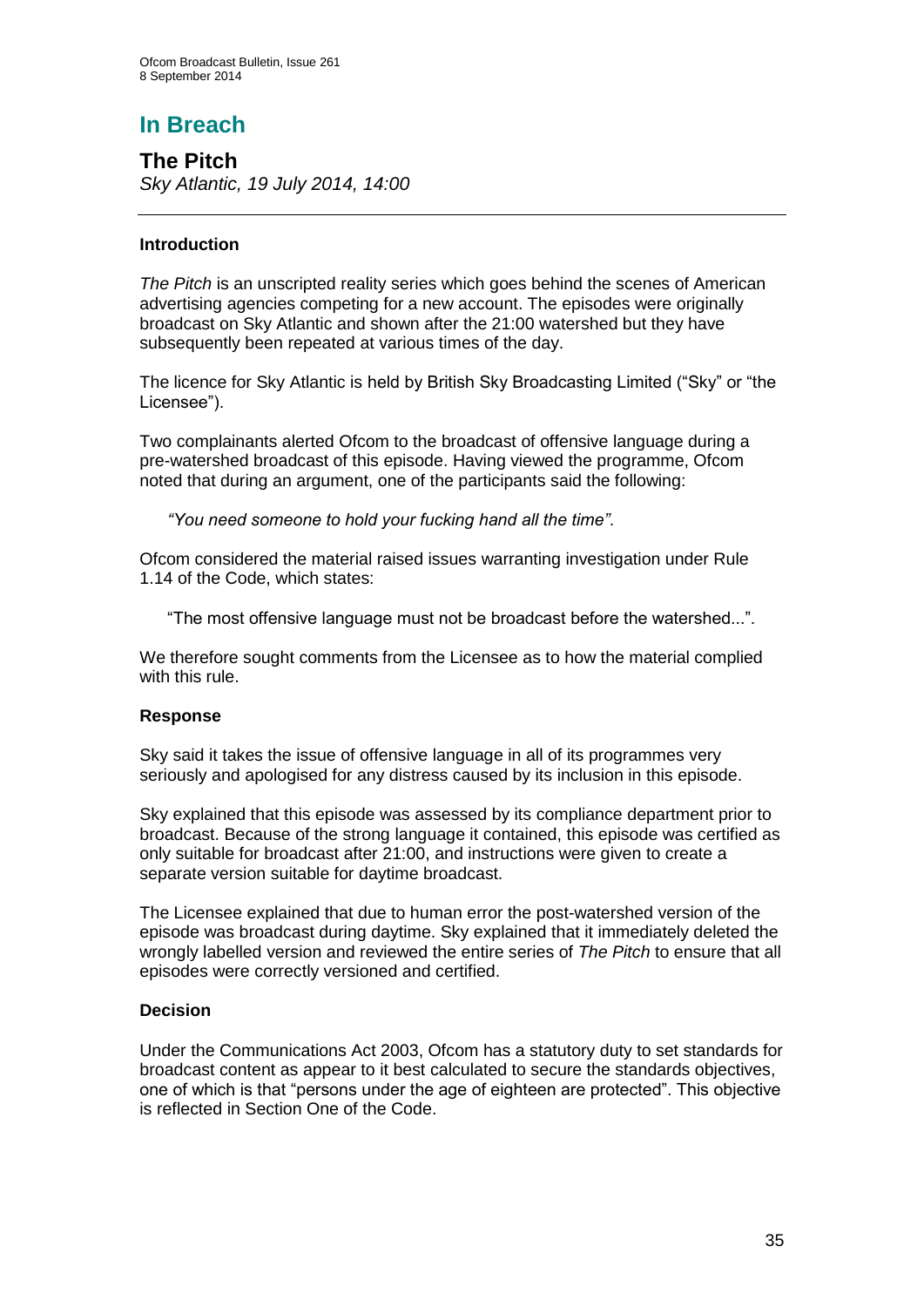Rule 1.14 of the Code states unequivocally that "the most offensive language must not be broadcast before the watershed...". Ofcom research on offensive language<sup>1</sup> notes that the word "fuck" and other variations of this word are considered by audiences to be amongst the most offensive language.

Ofcom noted that this compliance mistake resulted from human error and the measures taken by the Licensee to prevent a recurrence. However, the use of the word "fucking" in this programme broadcast before the watershed was a clear breach of Rule 1.14 of the Code.

### **Breach of Rule 1.14**

1

 $1$  Audience attitudes towards offensive language on television and radio, August 2010 [\(http://stakeholders.ofcom.org.uk/binaries/research/tv-research/offensive-lang.pdf\)](http://stakeholders.ofcom.org.uk/binaries/research/tv-research/offensive-lang.pdf).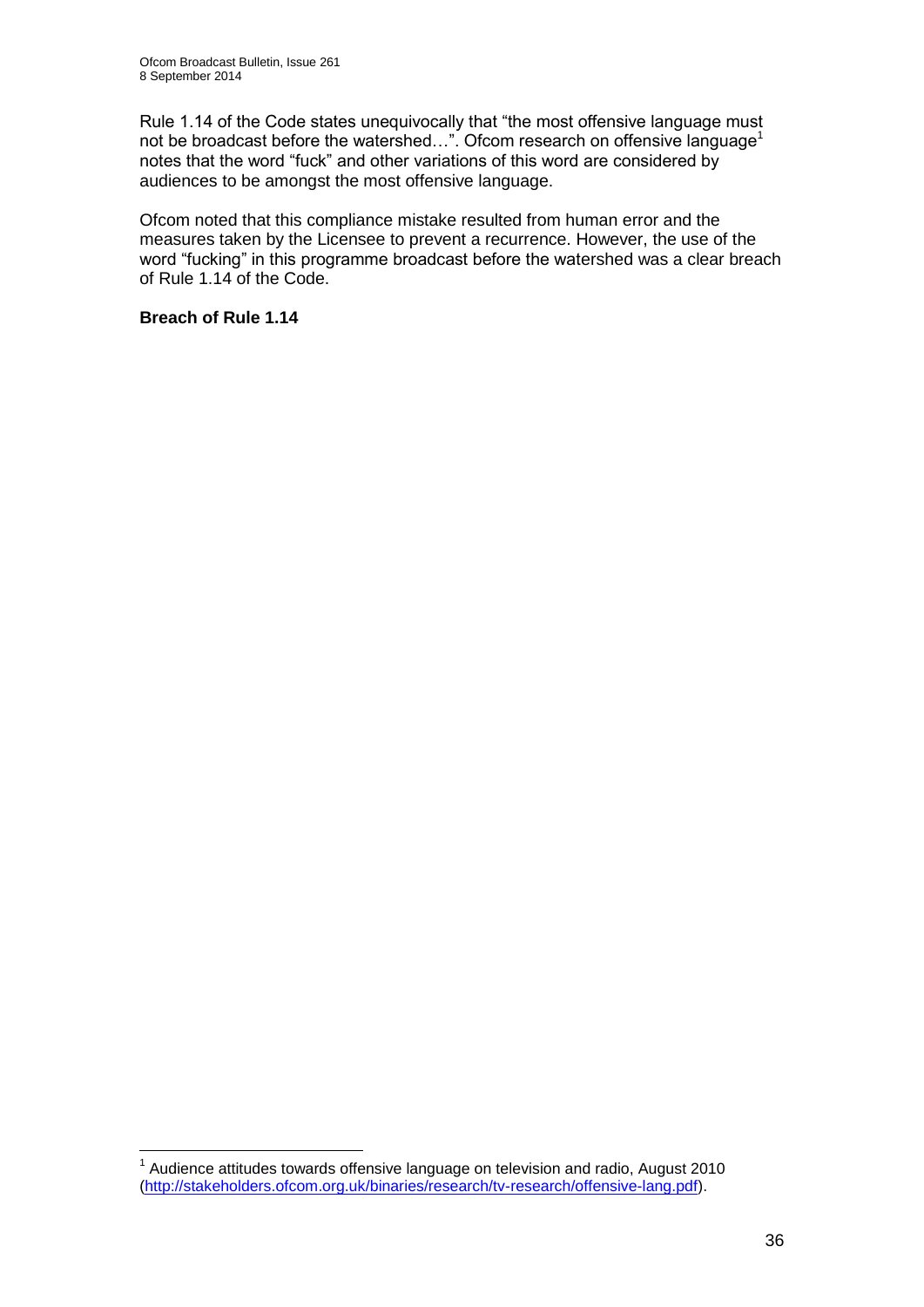## **Resolved**

### **Austrian Grand Prix**

*Sky Sports F1, 22 June 2014, 12:18*

Sky Sports F1 is owned and operated by British Sky Broadcasting Limited ("the Licensee" or "Sky"). The channel is dedicated to the Licensee's UK coverage of Formula One, broadcast on the Sky digital satellite platform.

A complainant alerted Ofcom to offensive language during live coverage of the Austrian Grand Prix when presenters Johnny Herbert and Damon Hill interviewed former racing driver Gerhard Berger.

Ofcom noted the following exchange around 12:18:

|                               | Johnny Herbert: "I'm here with another legend – Gerhard Berger. How are you, and<br>what do you think about what has happened here? When I came<br>here back in the nineties it was nothing like this". |
|-------------------------------|---------------------------------------------------------------------------------------------------------------------------------------------------------------------------------------------------------|
| Gerhard Berger:               | "Hello Johnny, hello Damon. First I have to tell you, you already<br>told me, I should not use the word shit -"                                                                                         |
|                               | Johnny Herbert: "- no, you're not -"                                                                                                                                                                    |
| Gerhard Berger: "- nor fuck-" |                                                                                                                                                                                                         |
|                               | Johnny Herbert: "- my apologies for his language -"                                                                                                                                                     |
|                               | Gerhard Berger: "- sorry, but I cannot behave, and I cannot do my best, so -"                                                                                                                           |
|                               | Johnny Herbert: "- just answer the question".                                                                                                                                                           |

The interview continued, concluding around one minute later with a handover to another presenter, who said: *"Thanks, indeed, and yes, apologies again for the use of the colourful language there…".*

Ofcom considered the broadcast of the word "fuck" raised issues warranting investigation under Rule 1.14 of the Code, which states:

"The most offensive language must not be broadcast before the watershed...".

We therefore requested comments from the Licensee as to how this material complied with this rule.

### **Response**

Sky said it: "deeply regrets the use of inappropriate language during any of its live broadcasts and takes the issue extremely seriously indeed".

It explained that, in line with usual procedures for live programmes, Mr Berger was extensively briefed in advance not to use any offensive language on air, and was aware that he would be part of the live presentation team. During the interview Mr Berger used offensive language that he had been explicitly briefed not to use, and for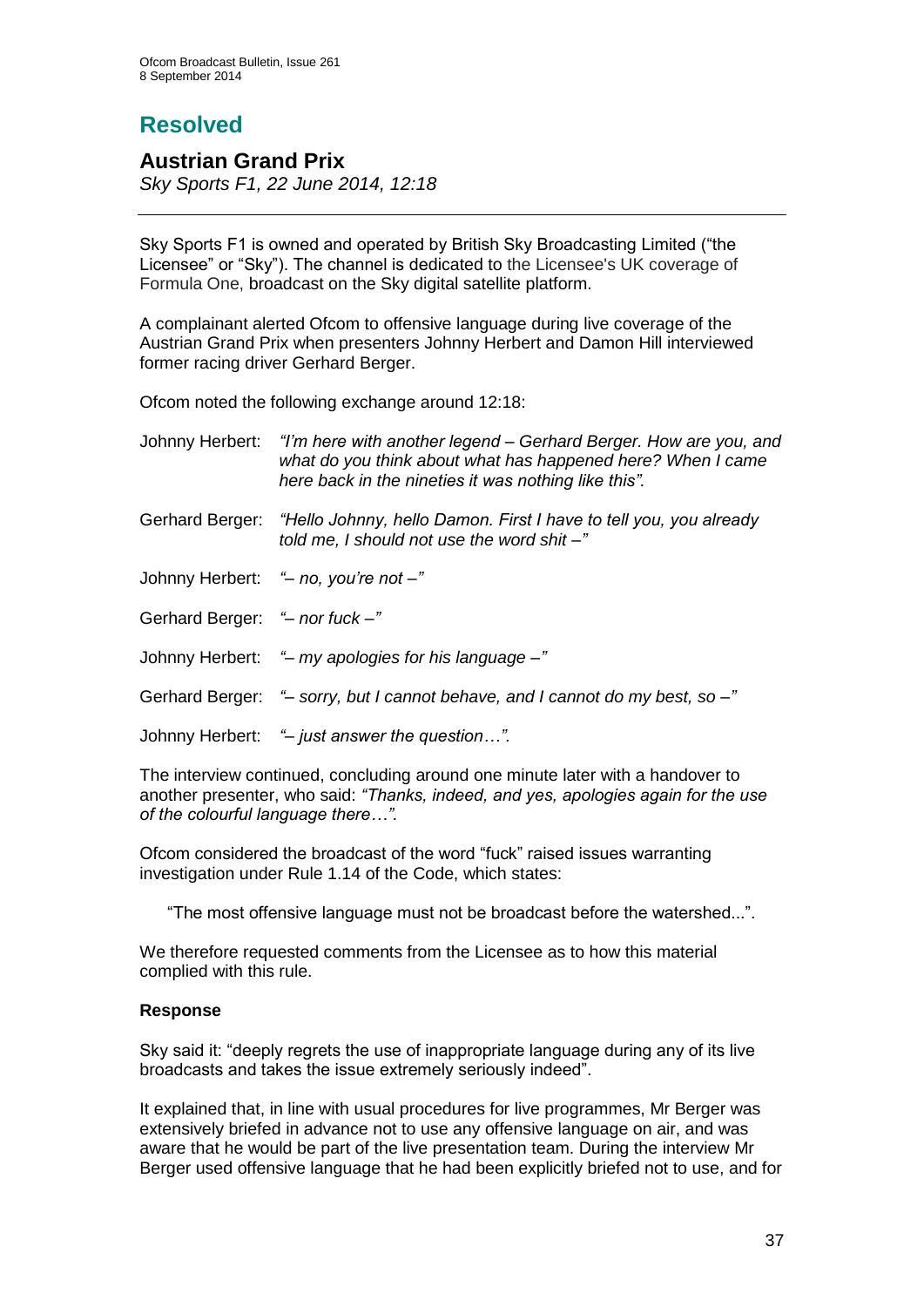which the presenter apologised immediately. As both presenters continued to interview Mr Berger, the production team chose to change the planned running order to remove him from the live transmission and replace him with the programme host, who apologised for a second time to viewers.

Sky said that the production team immediately edited the interview from all repeat broadcasts of the programme.

### **Decision**

Under the Communications Act 2003, Ofcom has a statutory duty to set standards for broadcast content as appear to it best calculated to secure the standards objectives, one of which is that "persons under the age of eighteen are protected". This objective is reflected in Section One of the Code.

Rule 1.14 states that the most offensive language must not be broadcast before the watershed. Ofcom research on offensive language<sup>1</sup> clearly notes that the word "fuck" and other variations of this word are considered by audiences to be among the most offensive language, particularly when used in an aggressive manner.

The broadcast of the word "fuck" in this programme around 12:18 was therefore a clear example of the most offensive language being broadcast before the watershed, and so in breach of Rule 1.14.

However, Ofcom took into account that the Licensee had taken measures before the programme to minimise the risk of offensive language being broadcast, apologised on air immediately and shortly after the incident, and edited the interview from repeat broadcasts. Ofcom also noted that Gerhard Berger's use of the most offensive language was in the context of what appeared to be a deliberately mischievous allusion to the briefing he had received before the programme, rather than in an aggressive manner.

In light of these factors, Ofcom considered the matter resolved.

### **Resolved**

1

 $1$  Audience attitudes towards offensive language on television and radio, August 2010 [\(http://stakeholders.ofcom.org.uk/binaries/research/tv-research/offensive-lang.pdf\)](http://stakeholders.ofcom.org.uk/binaries/research/tv-research/offensive-lang.pdf)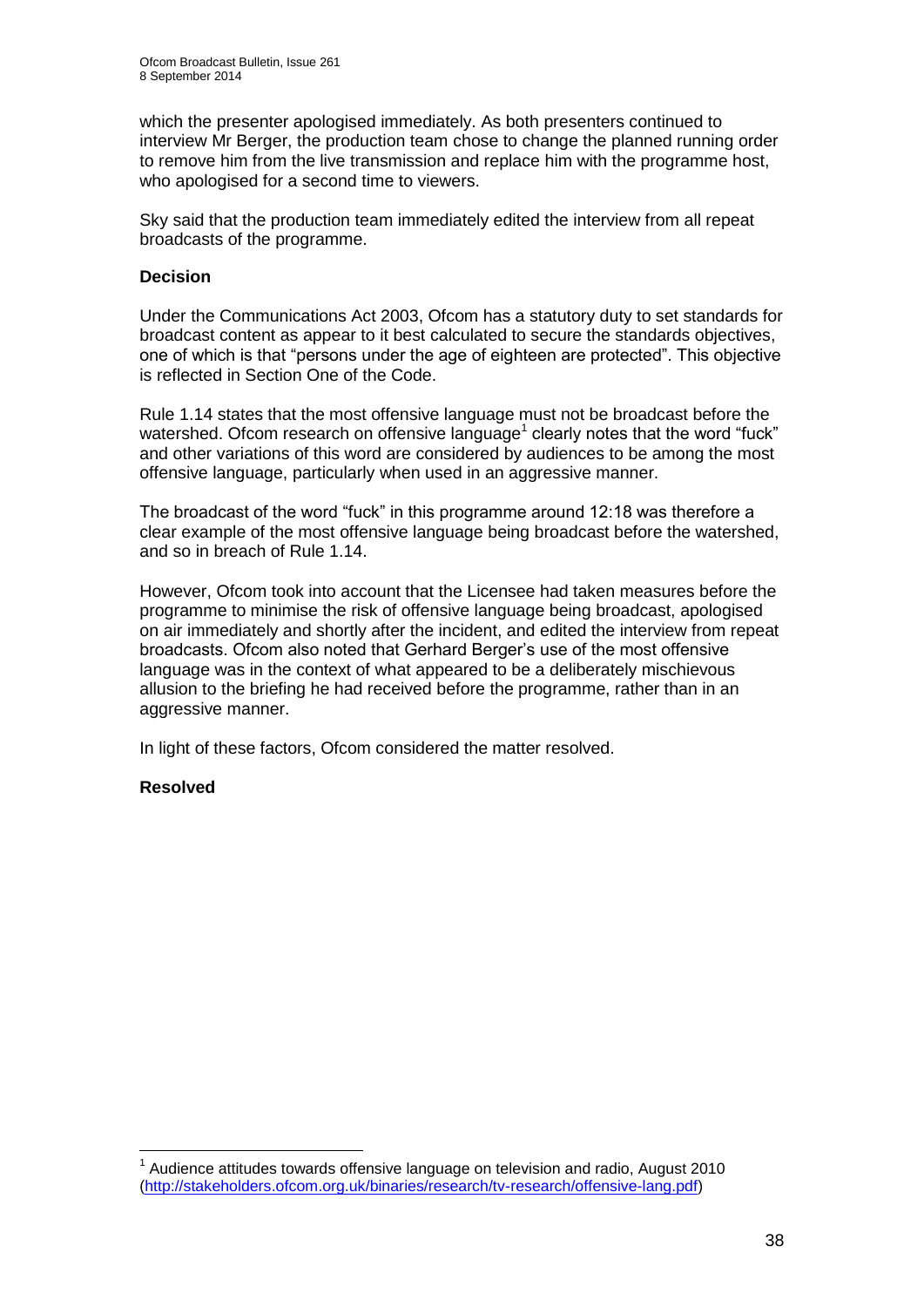# **Not in Breach**

### **Going to the Dogs**

*Channel 4, 12 June 2014, 22:00*

### **Introduction**

*Going to the Dogs* was an observational documentary about dog fighting broadcast on Channel 4.

Ofcom received 1,736 complaints in relation to the programme. They covered a range of issues but focused broadly on offence or concern caused by:

- scenes of dog fighting and other cruelty to animals (the programme also included footage of battery farming, horses being killed and pheasant shooting);
- contributors who were involved in dog fighting having their identities protected and not being reported to the police; and
- the possibility that contributors involved in dog fighting had been paid for their participation in the programme.

A number of complainants also considered that the programme glamorised dog fighting.

Ofcom assessed the programme, which was of 75 minutes duration. It was a documentary featuring individuals involved with dog fighting in the UK, and discussing the moral and legal issues surrounding various activities that involve animals (such as battery farming, hunting and horse racing). In particular, the programme included three pieces of footage of dog fights that the programme makers had filmed. Each was recorded in what appeared to be a disused building, and the footage clearly demonstrated both the violence of the dog fights and the injuries caused to the animals involved.

In addition, the programme also included clips from a video of a particularly bloody dog fight that had taken place in what was purported to be Kashmir.

Following our assessment, Ofcom considered that the programme raised potential issues under the following rules of the Code:

- Rule 2.3: "In applying generally accepted standards broadcasters must ensure that material which may cause offence is justified by the context. Such material may include, but is not limited to, offensive language, violence, sex, sexual violence, humiliation, distress, violation of human dignity, discriminatory treatment or language (for example on the grounds of age, disability, gender, race, religion, beliefs and sexual orientation). Appropriate information should also be broadcast where it would assist in avoiding or minimising offence".
- Rule 2.4: "Programmes must not include material (whether in individual programmes, or in programmes taken together) which, taking into account the context, condones or glamorises violent, dangerous or seriously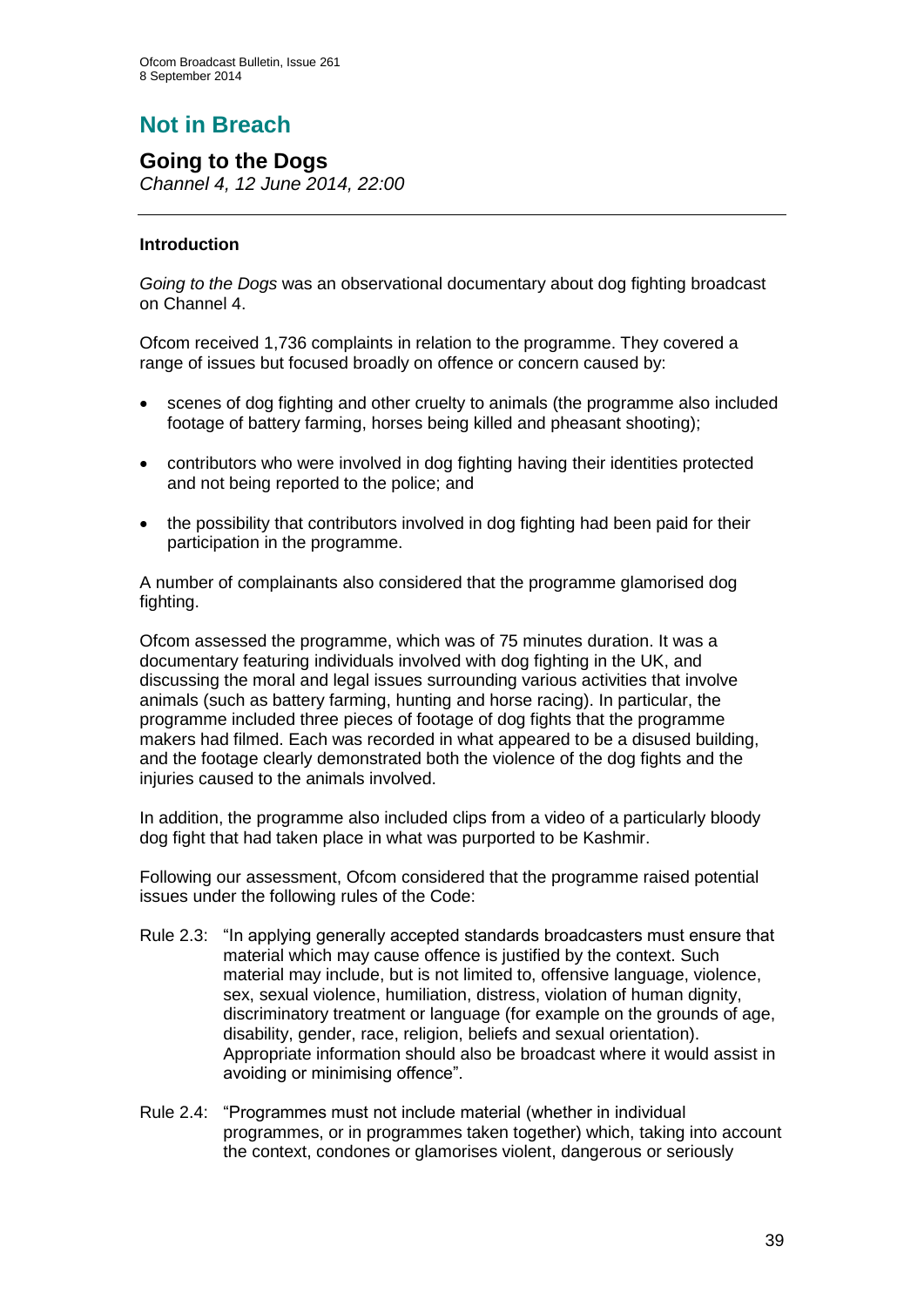antisocial behaviour and is likely to encourage others to copy such behaviour".

Rule 3.3: "No payment, promise of payment, or payment in kind, may be made to convicted or confessed criminals whether directly or indirectly for a programme contribution by the criminal (or any other person) relating to his/her crime/s. The only exception is where it is in the public interest".

Ofcom therefore asked Channel 4 how the programme complied with these rules.

### **Response**

### Rule 2.3

Channel 4 acknowledged that the programme was potentially offensive to some viewers but said that any offence caused was fully justified by in summary the following contextual factors:

- the scenes of dog fighting and other cruelty to animals were of "essential, journalistic importance" to the programme;
- the programme was broadcast between 22:00 and 23:15 with the scenes of dog fighting featured towards the latter part of the programme; and
- the programme was preceded by the following warning:

*"There's strong language, strong violent scenes of animal blood sports, animal slaughter and cruelty which some viewers may find very distressing – as 4's Going to the Dogs."*

Channel 4 also addressed complaints that viewers were offended that those involved in dog fighting were not reported to the police. Channel 4 stated that: "Journalistic integrity and independence is at the heart of all programming on Channel 4 and, in line with all other national broadcasters, it is not Channel 4's policy to hand over untransmitted rushes of programmes to the authorities. The role of journalism is to inform, illuminate and to educate – it is not to police anti-social or criminal behaviour. It is essential, if journalists are able to fulfil their role, that they are not perceived as agents of the police or the authorities."

The Licensee explained that the "extraordinary" access to be able to witness dog fighting first hand was only available on the condition that the identity of those involved was obscured and the location of the fights was undisclosed (both in the programme and to the production team who were blindfolded before being driven to the venue at which the fights took place).

### Rule 2.4

Channel 4 said that it and the programme makers "do not understand how complainants considered the programme to have glamorised dog fighting". The Licensee quoted various reviews from the press which described the scenes of dog fighting as "brutal", "grim", harrowing", "savage", "very nasty" and "horrific". Channel 4 also provided a quote from the programme's director, who said: "I don't understand how anybody would find this appealing, 'glorifying' or encouraging this behaviour. It's a very sad sight, the dogs are in pain".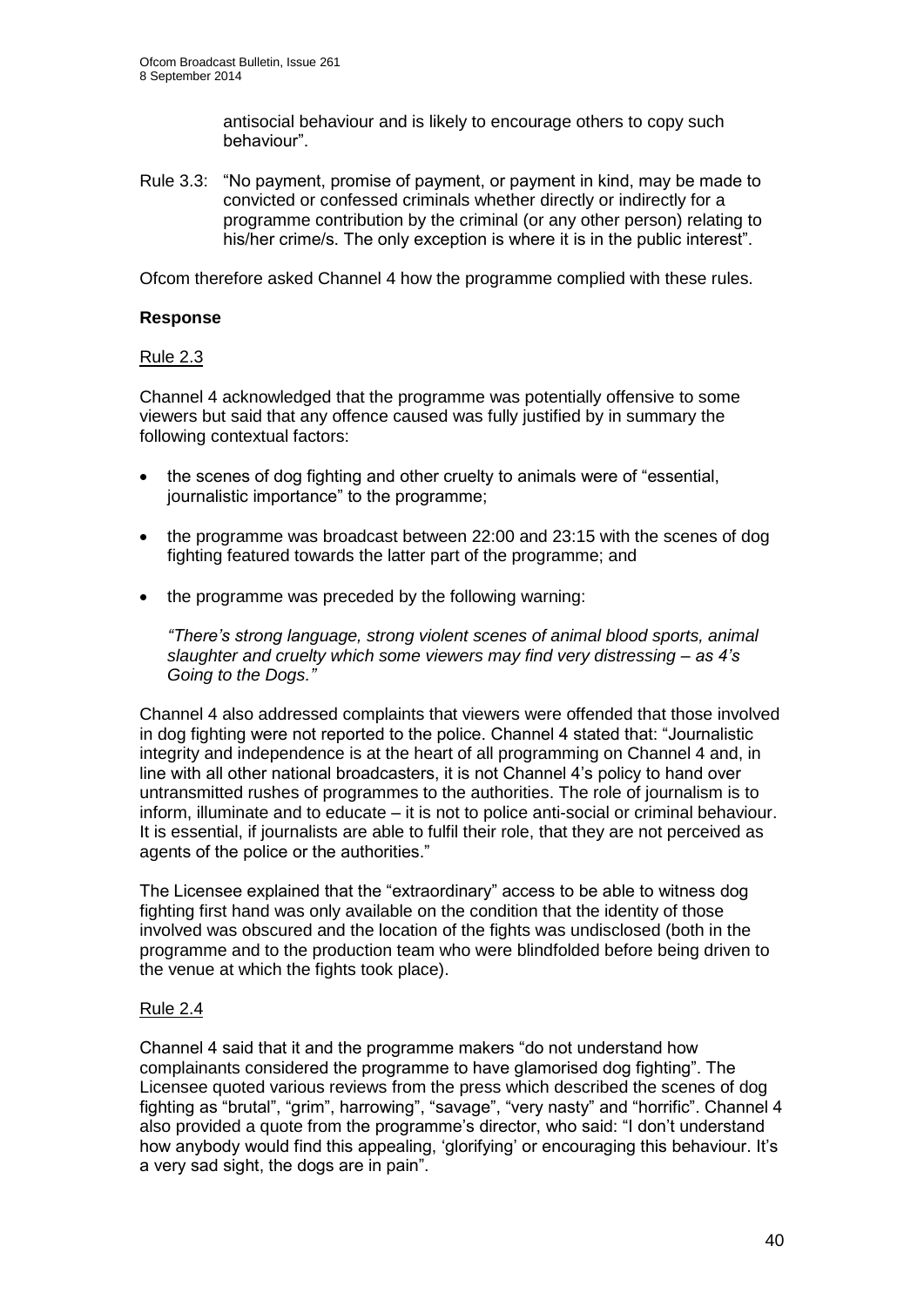The Licensee also said that on many occasions in the programme, the production team were seen expressing their disapproval or abhorrence of the behaviour depicted. In particular, Channel 4 pointed to the programme's sound recordist, Cyrus Thomson, who said in the documentary that:

*"this world of blood, shit and tears and whimpering dogs is not for me".* 

The Licensee also said that the criminal nature of dog fighting was made "abundantly clear at many points throughout the programme", including a caption at the beginning of the programme which read:

*"Dog fighting was banned in 1835. In recent years enforcement agencies report a 400% increase in dog fighting".* 

### Rule 3.3

The Licensee said it was fully aware of its regulatory obligations in respect of this rule and said that the programme makers had "expressly confirmed" that none of the contributors who was involved with dog fighting was paid.

### **Decision**

Under the Communications Act 2003, Ofcom has a duty to set standards for the content of programmes as appear to it best calculated to secure the standards objectives. One of these is that "generally accepted standards" are applied so as to provide adequate protection for members of the public from the inclusion of offensive and harmful material. Another is that material likely to encourage or incite the commission of crime or to lead to disorder must not be included in television services.

In reaching this Decision, Ofcom has taken account of the audience's and the broadcaster's right to freedom of expression. This is set out in Article 10 of the European Convention on Human Rights. Article 10 provides for the right of freedom of expression, which encompasses the right to hold opinions and to receive and impart information and ideas without interference by public authority. We also took account of Channel 4's special statutory public service remit, set out in Section 265 of the Communications Act 2003, which requires it to demonstrate "innovation, experimentation and creativity" and to include programmes of an "educative value" and with a "distinctive character".

### Rule 2.3

Ofcom first assessed whether the programme breached Rule 2.3. This requires that broadcast material which may cause offence is justified by the context.

In Ofcom's opinion real-life footage contained in this programme of dog fighting as well as of cruelty to other animals was clearly capable of causing considerable offence.

We went on to consider whether, as required by Rule 2.3, the broadcast of this offensive material was justified by the context. Context includes, but is not limited to, the editorial content of the programme, warnings given to viewers, the time of broadcast and the service the material was broadcast on. Given the very distressing nature of some of the material and the level of potential offence which may have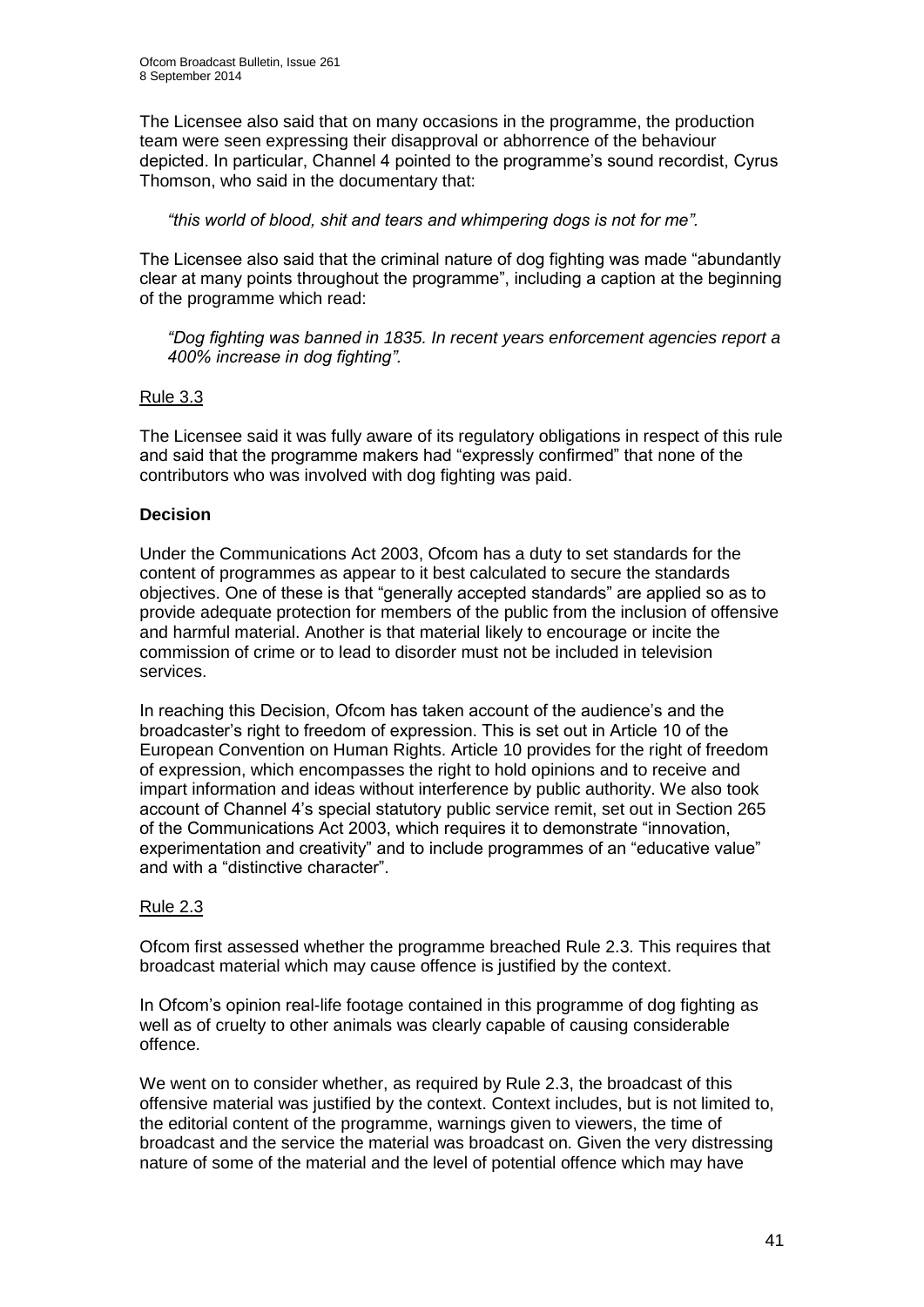been caused, Ofcom considered that Channel 4 needed to ensure a correspondingly high level of contextual justification.

Ofcom noted that the programme was presented as a serious television documentary which explored the highly unpleasant and unlawful world of dog fighting. The documentary also drew potentially controversial comparisons between the treatment of animals involved in illegal dog fighting and those in some legal activities such as battery farming, horse racing and pheasant shooting. Since the documentary focused on dog fighting, central to its journalistic purpose as a television programme was obtaining and broadcasting some footage of this activity.

In terms of its scheduling, Ofcom noted that the programme was broadcast well after the watershed starting at 22:00, and the most distressing sequences were shown towards the end of the programme, at a time when most viewers would appreciate that stronger material could be shown.

Further we took account of a pre-broadcast warning alerting viewers to:

*"…strong violent scenes of animal blood sports, animal slaughter and cruelty which some viewers may find very distressing".*

In Ofcom's view, this warning made it explicitly clear to viewers the nature of the potentially offensive material included in the programme that followed, helping viewers to make an informed decision about whether they wished to continue to view.

For all these reasons, while the footage of animal suffering included in the programme was shocking and distressing to some viewers, Ofcom considered that it would not have exceeded the expectations of the majority of the audience for this Channel 4 documentary.

Ofcom also assessed complaints that viewers were offended that contributors featured in the programme who were involved in dog fighting had their identities protected and were not reported to the police. We noted Channel 4's comments that it is not its policy to hand over untransmitted rushes of programmes to the authorities. The Licensee also told Ofcom that it was a condition of the access secured by the production team that those involved in dog fighting would not have their identities disclosed.

Ofcom recognised that the protection from identification provided to the contributors involved in dog fighting may have been offensive to some viewers. However, in accordance with the right to freedom of expression, there are some circumstances in which journalists need to protect their sources to investigate and report on criminal activity. Importantly in this case, Ofcom also noted that the programme makers acted and filmed in an observational manner: at no point did it appear that any criminal activity had taken place for the specific purposes of the programme or as a direct result of the programme makers' presence.

Taking all of the above into account, Ofcom concluded that Channel 4 applied generally accepted standards and there was no breach of Rule 2.3.

### Rule 2.4

Rule 2.4 requires that programmes must not include material that condones of glamorises violent or dangerous behaviour and is likely to encourage others to copy such behaviour.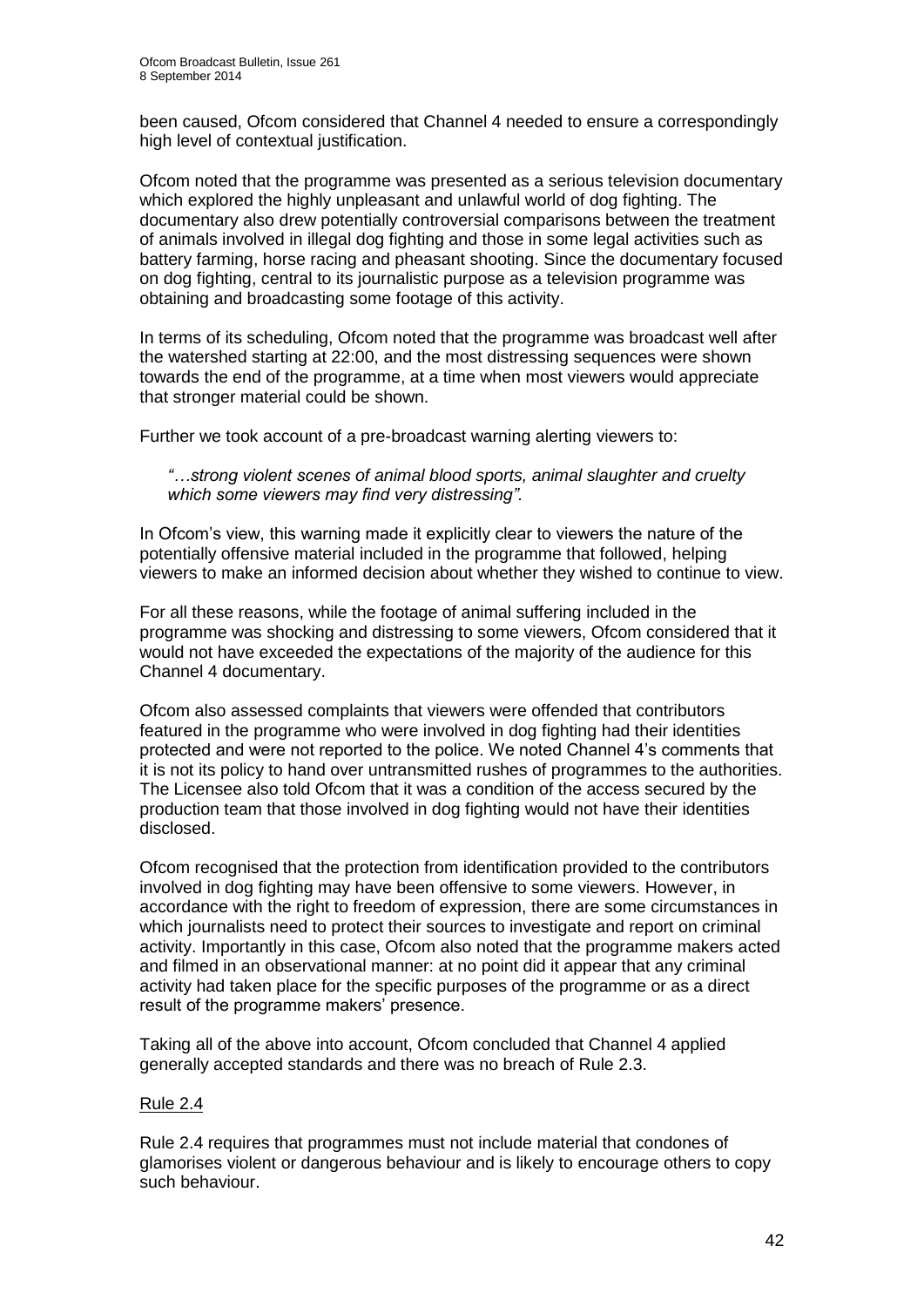Ofcom noted that those individuals involved in dog fighting were given the opportunity to explain their reasons for being involved in the activity. However, as described in the Introduction, the sustained sequences of dog fighting included in the programme were unflinching and clearly demonstrated the grim reality of the practice. This was reflected in the descriptions used by complainants to Ofcom who described the footage variably as: "distressing"; "horrendous"; and, "sickening". We also noted that the programme included numerous references to the criminal nature of dog fighting.

Ofcom therefore considered that the programme did not present a glamorised depiction of dog fighting and was unlikely to encourage others to copy the behaviour shown. The programme was therefore not in breach of Rule 2.4.

### Rule 3.3

Rule 3.3 requires that payment may not be made to a convicted or confessed criminal for a contribution to a programme relating to their crimes unless it is in the public interest. Ofcom received confirmation from the programme makers, through Channel 4, that none of the contributors featured in the programme involved in dog fighting was paid for their contribution. We were therefore satisfied that Rule 3.3 was not breached.

**Not in Breach of Rules 2.3, 2.4 and 3.3**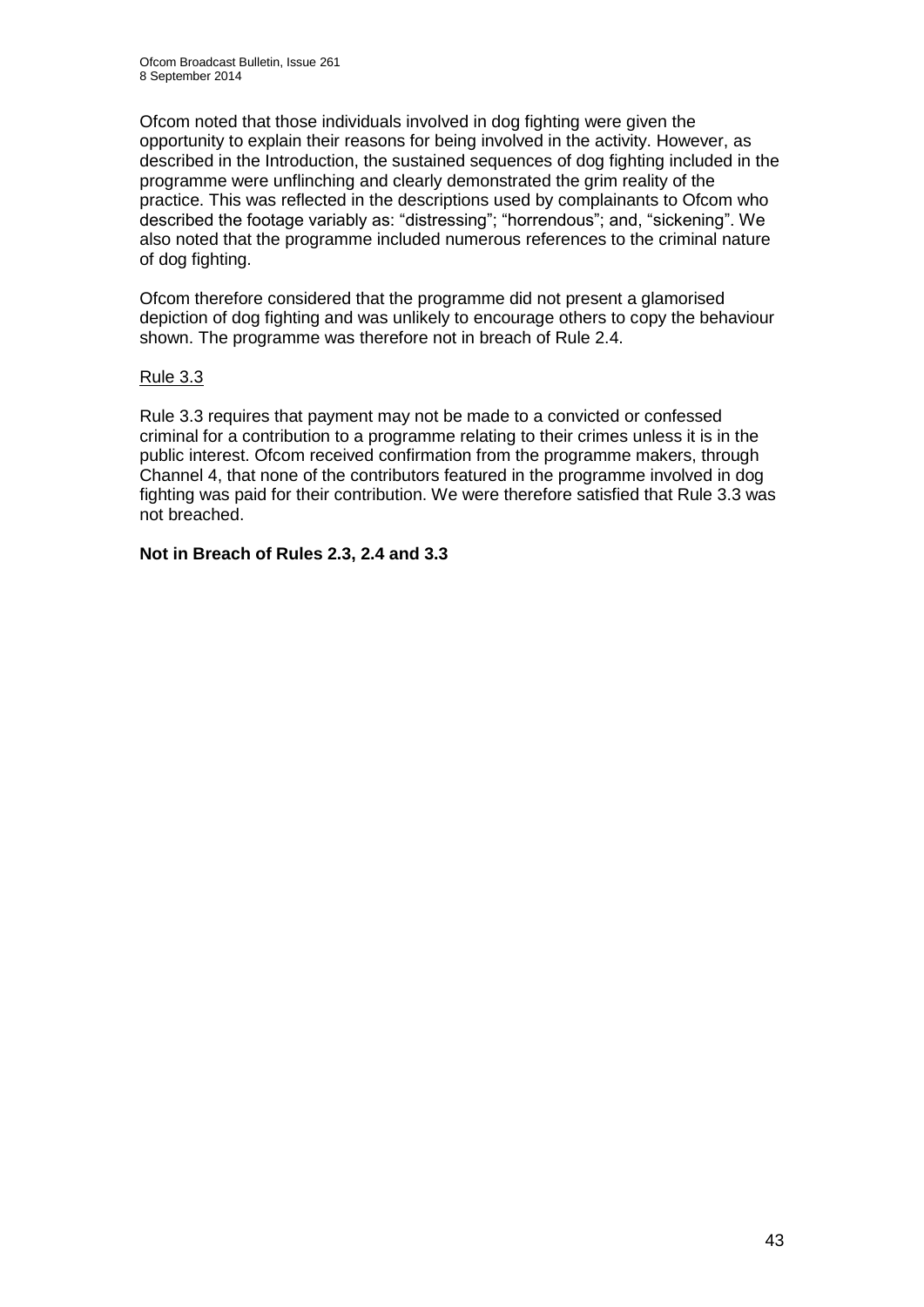# **Broadcast Licence Conditions cases**

## **Provision of information: relevant turnover submission**

*Various TV licensees*

### **Introduction**

Ofcom is partly funded by the licence fees it charges television and radio licensees. In setting these fees, Ofcom has a statutory obligation to ensure that the aggregate amount of fees that are required to be paid by licensees is sufficient to meet the cost of Ofcom's regulation of broadcasting. The principles which Ofcom applies when determining what fees should be paid by licensees are set out in the Statement of Charging Principles<sup>1</sup>. Chief among these principles is that the fees all television licensees and national and local analogue radio licensees are required to pay are based on a percentage of their turnover from related activities. This is known as Relevant Turnover.

Each licensee is required on an annual basis, to submit to Ofcom a statement of its Relevant Turnover for the previous calendar year, so that Ofcom can charge licensees the appropriate fee the following year. This provision of information is a licence requirement. As well as enabling the charging of fees, the information is used by Ofcom to fulfil its market reporting obligations. Submission of Relevant Turnover is therefore an important requirement for all relevant broadcasting licensees. Failure by a licensee to submit an annual Relevant Turnover return when required represents a serious and fundamental breach of a broadcast licence, as the absence of the information contained in the return means that Ofcom is unable properly to carry out its regulatory duties.

A number of TV licensees failed to submit their Relevant Turnover return by the deadline specified.

Ofcom considered that this raised issues warranting investigation under Licence Condition 12(1) which states:

"The Licensee shall furnish to Ofcom in such manner and at such times as Ofcom may reasonably require such documents, accounts, estimates, returns, reports, notices or other information as Ofcom may require for the purpose of exercising the functions assigned to it by or under the 1990 Act, the 1996 Act or the Communications Act and in particular (but without prejudice to the generality of the foregoing):

- (a) a declaration as to the Licensee's corporate structure in such form and at such times as Ofcom shall specify;
- (b) such information as Ofcom may reasonably require from time to time for the purposes of determining whether the Licensee is on any ground a disqualified person by virtue of any of the provisions in Section 143 (5) of the 1996 Act and/or Schedule 2 to the 1990 Act or whether the requirements imposed by or under Schedule 14 to the Communications Act are contravened in relation to the Licensee's holding of the Licence".

1

[f](http://stakeholders.ofcom.org.uk/binaries/consultations/socp/statement/charging_principles.pdf)

<sup>&</sup>lt;sup>1</sup> Statement of Charging Principles -

[http://stakeholders.ofcom.org.uk/binaries/consultations/socp/statement/charging\\_principles.pd](http://stakeholders.ofcom.org.uk/binaries/consultations/socp/statement/charging_principles.pdf)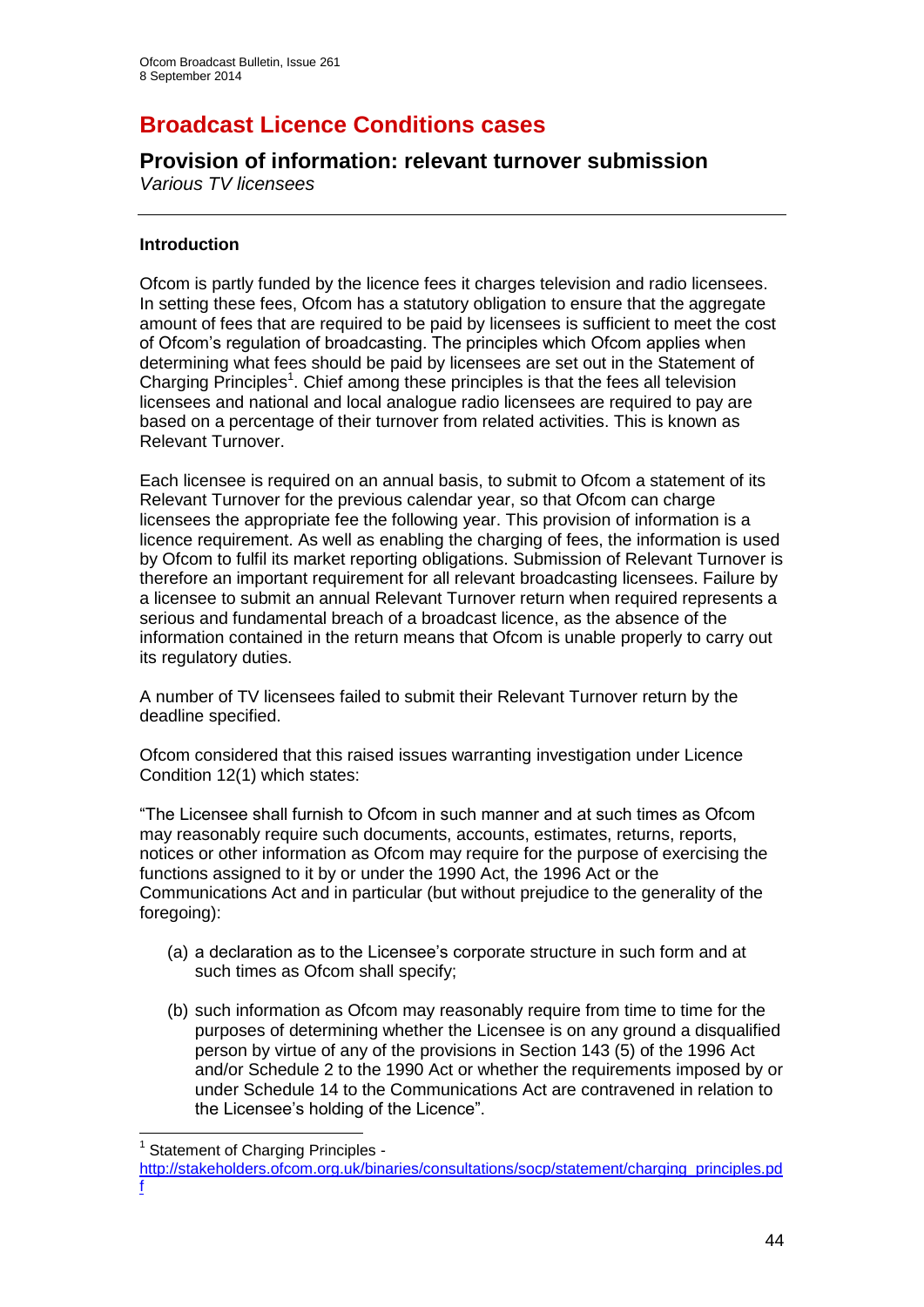### **Decision**

### **In Breach**

The following licensees have failed to submit their Relevant Turnover returns. These licensees have therefore been found **in breach** of their licences.

| <b>Licensee</b>                        | <b>Service Name</b>         |
|----------------------------------------|-----------------------------|
| <b>DM Digital Television Limited</b>   | DM Digital TV               |
| Joint Stock Company Channel One Russia | <b>Channel One Russia</b>   |
| Worldwide                              | Worldwide                   |
| <b>MWN Entertainment Limited</b>       | <b>Muslim World Network</b> |
| Vox Africa Plc                         | VA TV                       |

As Ofcom considers this to be a serious and continuing licence breach, **Ofcom is putting these licensees on notice that this contravention of their licences will be considered for the imposition of a statutory sanction, including licence revocation**.

Ofcom takes this opportunity to remind all TV licensees that failure to submit Relevant Turnover information when required represents a significant breach of a television broadcasting licence.

#### **Breach of Licence Condition 12(1) in Part 2 of the Schedule to the Television Licensable Content Service Licence**

### **Resolved**

The following licensees failed to submit their Relevant Turnover return in accordance with the original deadline, but have subsequently submitted a late return. For these licensees, we therefore consider the matter **resolved**.

| Licensee                                        | <b>Service Name</b>  |
|-------------------------------------------------|----------------------|
| <b>Akaal Channel Limited</b>                    | <b>Akaal Channel</b> |
| <b>ARISE Media UK Limited</b>                   | <b>ARISE 360</b>     |
| <b>ARISE Media UK Limited</b>                   | <b>Arise News</b>    |
| GoGetSale Limited                               | <b>Trendy TV</b>     |
| <b>Independent Television Limited</b>           | IT TV                |
| <b>Passion Broadcasting Television Services</b> | Passion TV           |
| Limited                                         |                      |
| Prime Bangla Limited                            | Channel i            |
| Up and Coming TV Limited                        | Samaa                |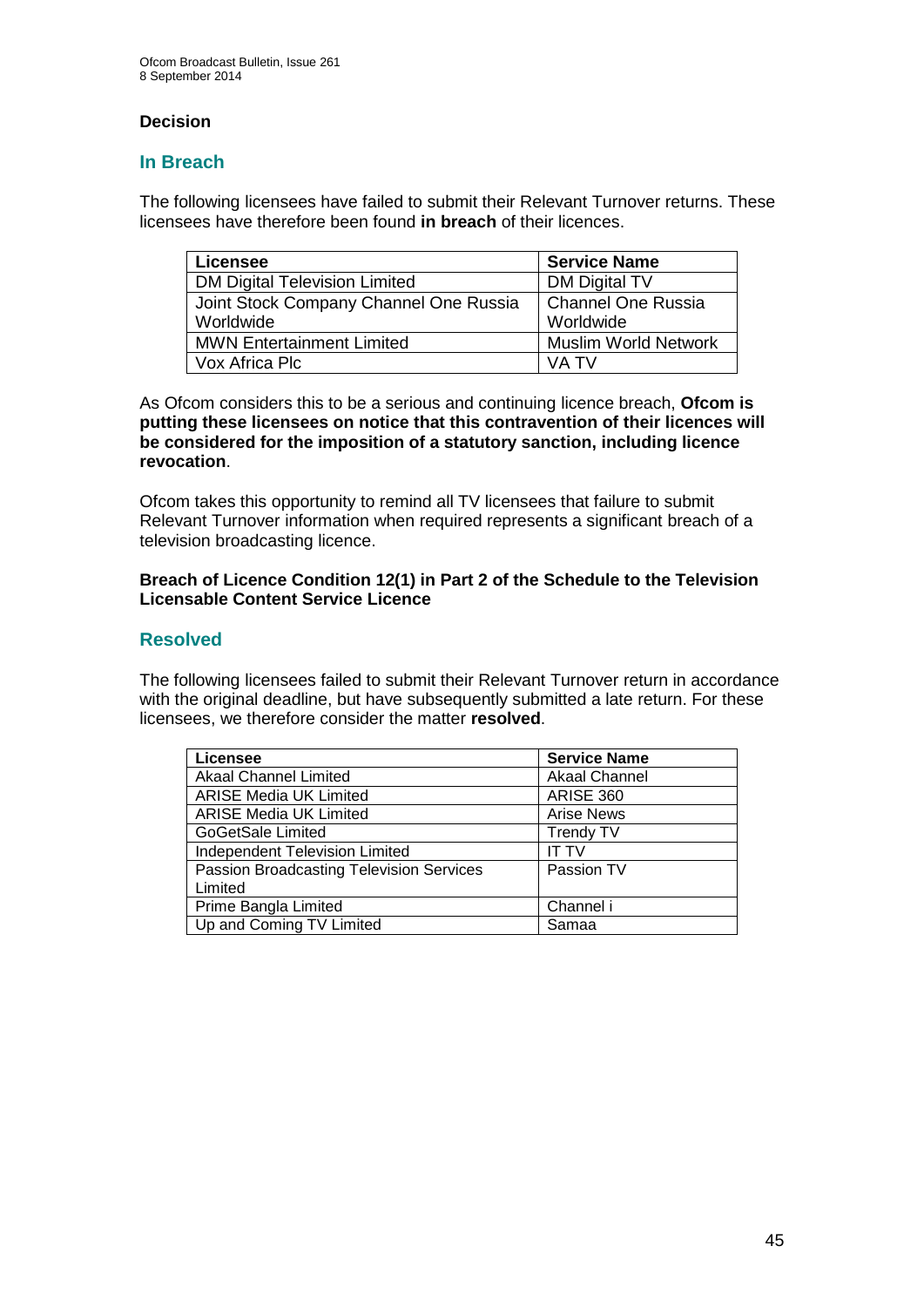# **In Breach**

### **Production of recordings**

*Voice Of Africa Radio, 15 February 2014, 16:00*

### **Introduction**

Voice Of Africa Radio provides a community radio service to the African community in Newham, east London. The licence is held by Voice Of Africa Radio ("VOAR" or "the Licensee").

A listener alerted Ofcom to offensive language in a music track broadcast around 16:00 on Saturday 15 February 2014.

Ofcom requested a recording to assess the complaint, at the same time requesting additional audio between 13 and 15 February 2014 in order to separately assess VOAR's compliance with Key Commitments.

The Licensee provided a link to audio on a file share site. The link provided did not appear to match the period requested and Ofcom requested the Licensee provide the recording in full.

It did not do so by the deadline specified. Subsequently, the Licensee provided Ofcom with a disc containing a number of audio files. Due to the labelling of the files on the disc, it was not possible to identify what specific times were contained within each audio file or which of the files related to the 15 February broadcast at 16:00. Ofcom sought clarification from the Licensee on this point, but no information was provided.

Ofcom considered that this raised issues warranting investigation under Conditions 8(2)(a) and (b) of VOAR's licence, which require the Licensee to:

- "(a) make and retain, for a period of 42 days from the date of its inclusion, a recording of every programme included in the Licensed Service...
- (b) at the request of Ofcom forthwith produce to Ofcom any...recording for examination or reproduction;...".

Ofcom therefore asked the Licensee for its formal comments on its compliance with these licence conditions.

### **Response**

The Licensee said that due to moving premises while it was preparing the recordings to send to Ofcom, it had "difficulty deciphering the recordings" to produce the format Ofcom required to identify the relevant material,

The Licensee apologised, acknowledged the significance of this breach, and stated that steps had been taken to ensure future compliance with Conditions 8(2)(a) and (b) of its licence.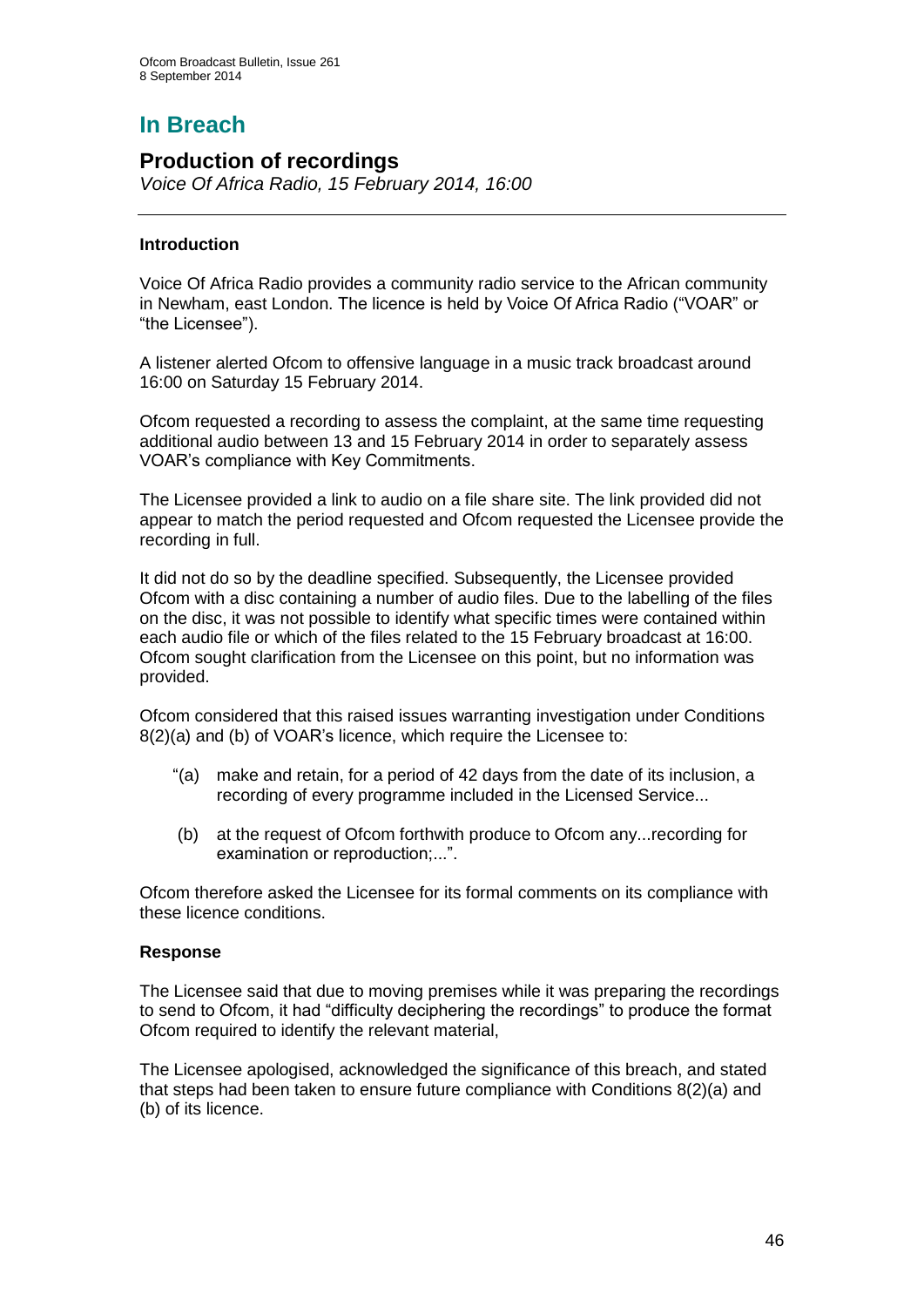### **Decision**

Under the Communications Act 2003, Ofcom has a duty to ensure that in each broadcaster's licence there are conditions requiring that the licensee retains recordings of each programme broadcast in a specified form and for a specific period after broadcast, and to comply with any request by Ofcom to produce such recordings.

Conditions 8(2)(a) and (b) of a community radio licence require licensees to make and retain a recording of every programme for a period of 42 days and produce to Ofcom any such recording upon request.

In this case, VOAR did provide Ofcom with recordings, but did not provide them in a format for Ofcom to be able to identify and assess specific timed content in relation to a programme standards complaint.

The failure by VOAR to meet the requirements of Conditions  $8(2)(a)$  and (b) are significant breaches of its licence, because they resulted in Ofcom being unable to fulfil its statutory duty properly to assess and regulate broadcast content in this case.

We will monitor the Licensee's arrangements to retain and provide recordings to Ofcom in due course. We are therefore putting VOAR on notice that, should similar compliance issues arise, Ofcom may take further regulatory action.

### **Breaches of Licence Conditions 8(2)(a) and (b)**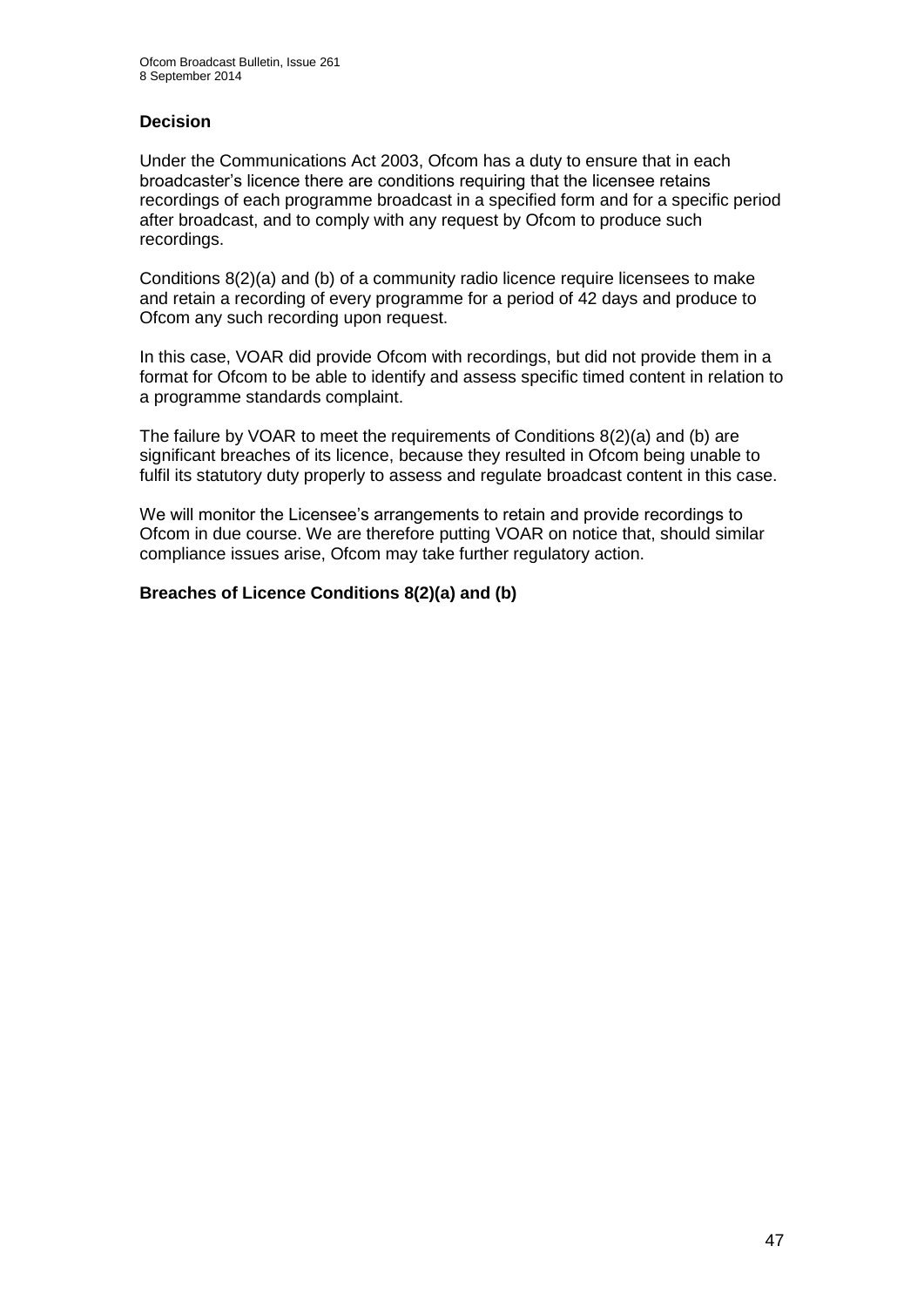# **In Breach**

### **Production of recordings**

*Ambur Radio, 17 April 2014, 13:30*

### **Introduction**

Ambur Radio is a community radio station aimed at the Asian community of Walsall in the West Midlands. The licence for the service is held by Ambur Community Radio Limited ("Ambur Radio" or "the Licensee").

Ofcom received a complaint about a programme broadcast at 13:30 on 17 April 2014. The complainant considered the presenter's language towards a particular listener was offensive.

Ofcom therefore requested a recording of the programme from the Licensee to assess the complaint.

In response to Ofcom's request for a recording, the Licensee explained that a recording was unavailable due to "the move of the station to new premises during that period". It added that its internet service had "only been reinstalled the week commencing 12 May". However, after considerable further correspondence, the Licensee did produce a recording of the material to Ofcom for assessment.

After assessment, Ofcom concluded that the material broadcast did not raise issues warranting investigation.

However, Ofcom considered that the time taken by the Licensee to provide a recording warranted investigation under Condition 8(2)(b) of Ambur Radio's Community Radio Licence which states:

"8(2)…the Licensee shall:

…(b) at the request of Ofcom forthwith produce to Ofcom any such recording for examination or reproduction."

We therefore asked the Licensee how it complied with Condition  $8(2)(b)$  in this case.

### **Response**

The Licensee apologised for the delay in providing the recording and reiterated that it was because the station moved premises during this period. It added that normally all of its output is recorded at all times.

### **Decision**

Under the Communications Act 2003, Ofcom has a duty to ensure that in each broadcaster's licence there are conditions requiring that the licensee retains recordings of each programme broadcast in a specified form and for a specific period after broadcast, and to comply with any request by Ofcom to produce such recordings issued by Ofcom. Community radio licences enshrine these obligations in Licence Condition 8.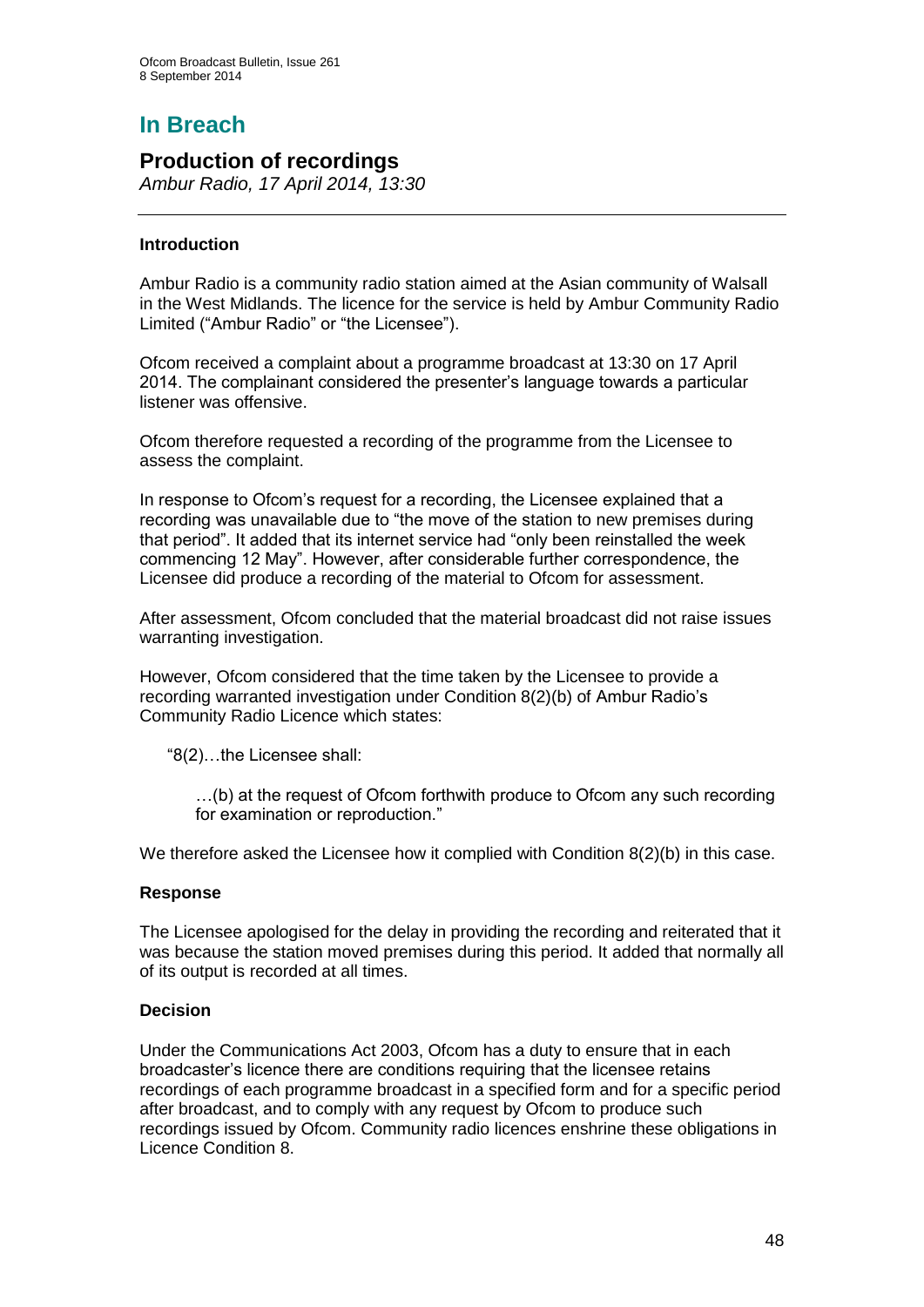Condition 8(2)(b) of a community radio licence require licensees to produce such recordings to Ofcom forthwith upon request.

Breaches of Licence Condition 8(2)(b) are significant because they impede Ofcom's ability to assess in a timely way whether a particular broadcast raises potential issues under the relevant codes. This can therefore affect Ofcom's ability to carry out its statutory duties in regulating broadcast content.

Ofcom noted that the Licensee's explanation for failing to provide a recording of the programme was that its studio moved location. Ofcom reminds the Licensee that it is not acceptable to put forward a logistical matter such as an office move, which can be foreseen and planned for, as a reason for failing to comply with licence obligations.

In this case, the Licensee took a considerable amount of time to provide Ofcom with a recording and clearly did not do so "forthwith". Ofcom is therefore recording a breach of Condition 8(2)(b) of Ambur Radio's Community Radio Licence.

### **Breach of Licence Condition 8(2)(b)**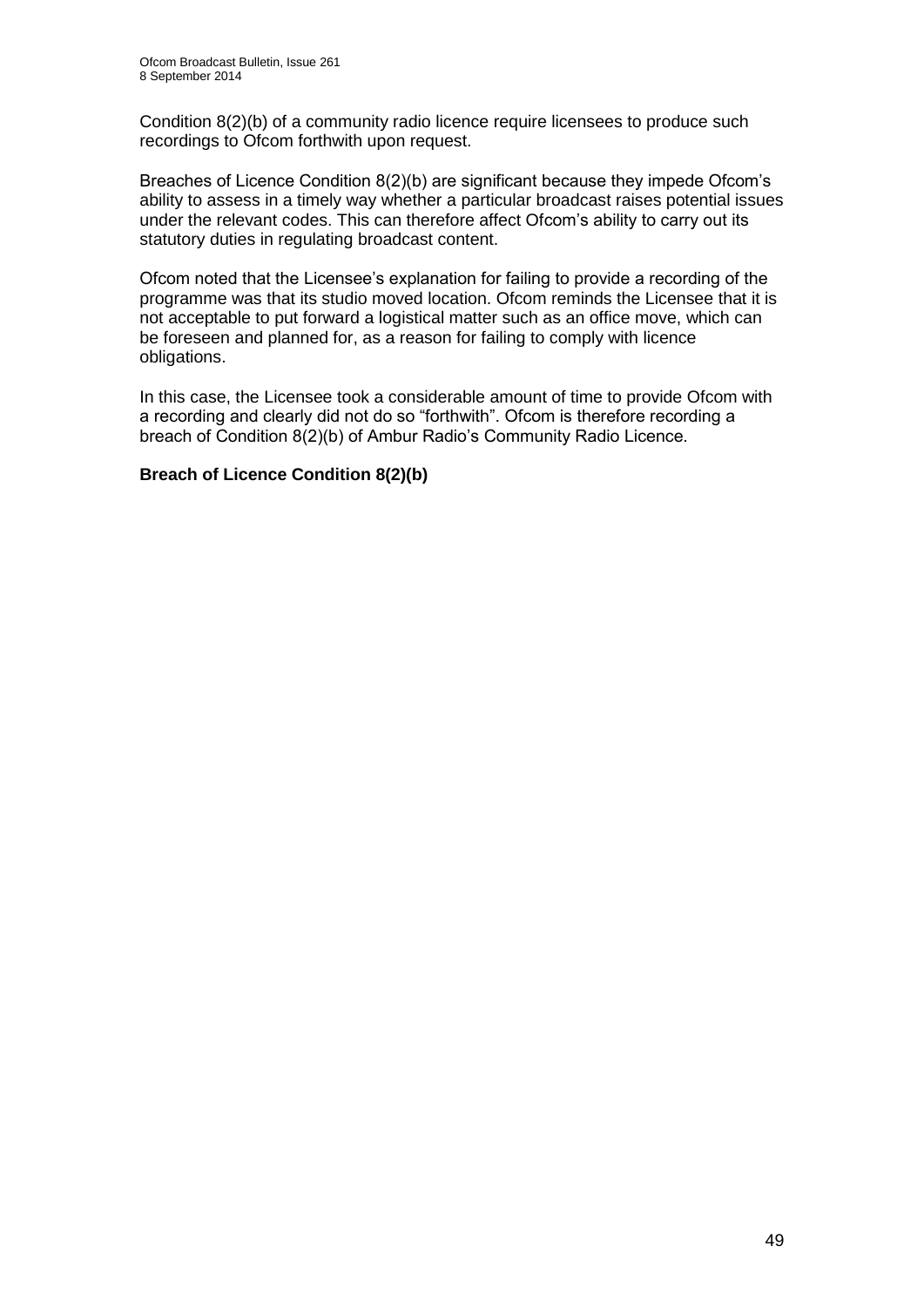## **In Breach**

### **Non-payment of annual licence fee**

*Westcom Media Ltd* 

### **Introduction**

Ofcom is partly funded by the licence fees it charges television and radio licensees. Ofcom has a statutory duty to ensure that the aggregate amount of fees paid by licensees meets the cost of Ofcom's regulation of broadcasting. The principles which Ofcom applies when determining the fees to be paid by licensees are set out in the Statement of Charging Principles<sup>1</sup>. The detailed fees and charges which are payable by broadcasting licensees are set out in Ofcom's Tariff Tables<sup>2</sup>. The payment of a fee is a licence requirement.

Failure by a licensee to pay its licence fee when required represents a serious and fundamental breach of a broadcast licence, as it means that Ofcom is unable properly to carry out its regulatory duties.

Westcom Media Ltd, which holds a local digital sound programme service licence (issued for a service known as 'Nova Radio') has failed to pay its annual licence fee, despite repeated requests to do so.

Ofcom considered that this raised issues warranting investigation under Licence Conditions 3(1) and (2) which state respectively:

"The Licensee shall pay to Ofcom such fees as Ofcom may determine in accordance with the tariff fixed by it and for the time being in force under Section 43(3) of the 1996 Act as Ofcom shall from time to time publish in such manner as it considers appropriate."

#### and

"Payment of the fees referred to in Condition 3(1) above shall be made in such manner and at such times as Ofcom shall specify."

Ofcom therefore asked the Licensee for formal comments on its compliance with this licence condition.

### **Response**

No response was received.

### **Decision**

 $\frac{1}{1}$ 

As a consequence of this serious and continuing licence breach, **Ofcom is putting Westcom Media Ltd on notice that this breach of its licence is being** 

[http://stakeholders.ofcom.org.uk/binaries/consultations/socp/statement/charging\\_principles.pd](http://stakeholders.ofcom.org.uk/binaries/consultations/socp/statement/charging_principles.pdf) [f](http://stakeholders.ofcom.org.uk/binaries/consultations/socp/statement/charging_principles.pdf)

<sup>&</sup>lt;sup>2</sup> [http://stakeholders.ofcom.org.uk/binaries/research/Tariff\\_Tables\\_2001112.pdf](http://stakeholders.ofcom.org.uk/binaries/research/Tariff_Tables_2001112.pdf)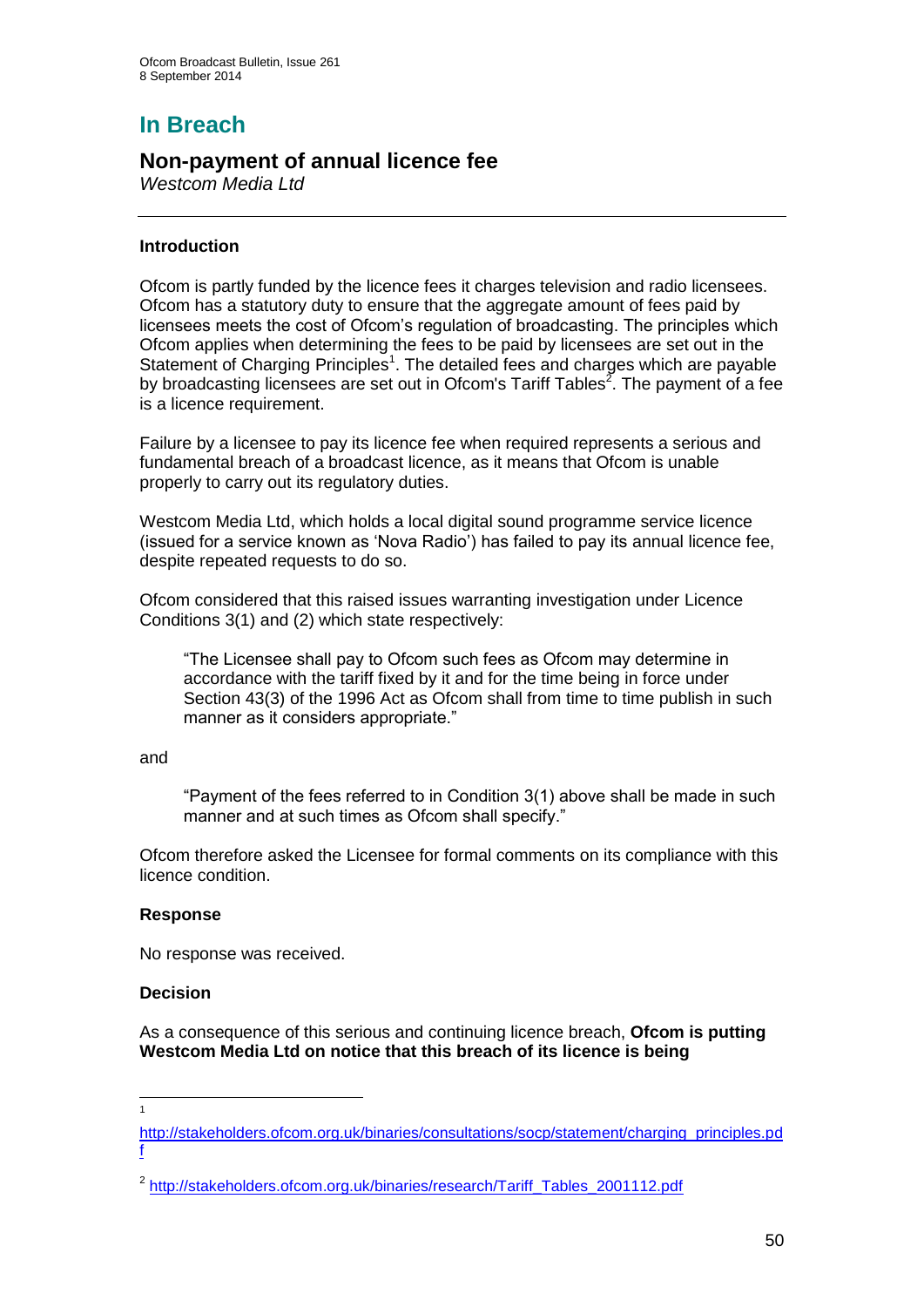**considered for the imposition of a statutory sanction, which may include licence revocation**.

**Breaches of Licence Conditions 3(1) and 3(2) in Part 2 of the Schedule to the digital sound programme service licence held by Westcom Media Ltd (licence number DP000144BA)**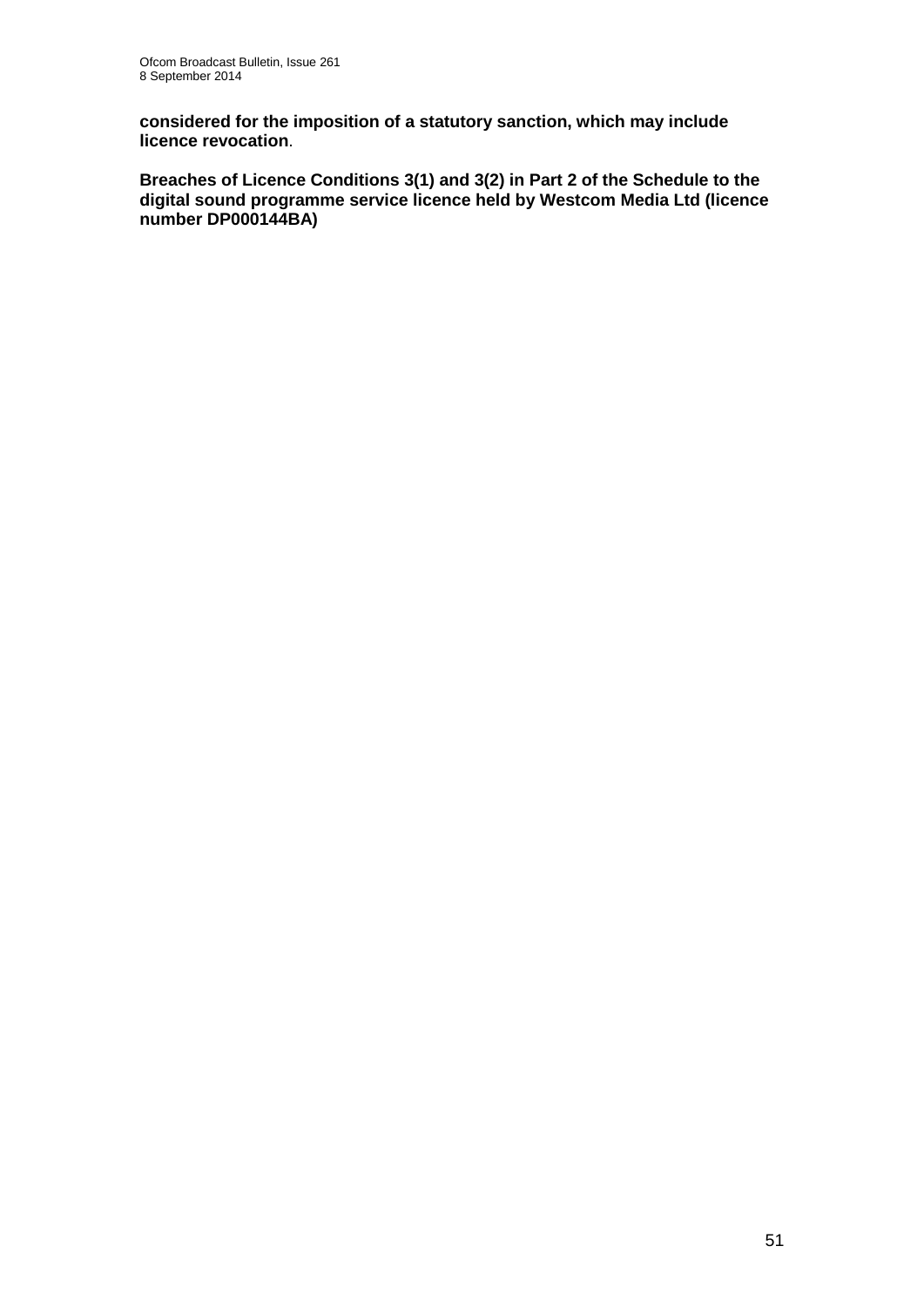## **Fairness and Privacy cases**

## **Not Upheld**

## **Complaint by The Poplars Care Home**

*Panorama, BBC1, 17 June 2013*

### **Summary**

Ofcom has not upheld the complaint made by The Poplars Care Home ("The Poplars") of unjust or unfair treatment in the programme as broadcast.

This edition of *Panorama* investigated concerns about poor standards of day-to-day care in two care homes. One of these was the complainant's care home, The Poplars. In particular, the programme investigated the standards of care provided to a former resident of The Poplars, Mrs Reid. Allegations that she had received poor care were made in the programme.

Ofcom found that:

- The broadcaster took reasonable care to satisfy itself that material facts were not presented, disregarded or omitted in a way that resulted in unfairness to The Poplars.
- The Poplars was given an appropriate and timely opportunity to respond to the claims made about it in the programme. Also the response of The Poplars to the claims made about it in the programme was adequately and fairly reflected in the programme. Therefore it was not treated unfairly in these respects.

### **Introduction and programme summary**

On 17 June 2013, the BBC broadcast an edition of the current affairs programme *Panorama*. This edition of *Panorama* examined the concerns that some care homes for the elderly were not meeting the necessary standards of care for residents. The programme reported on the alleged poor quality of care given to two former residents of two different care homes. The Poplars was one of the care homes featured. Part of the programme explored the nature and quality of the care provided to Mrs Kathleen Reid while she was a resident at The Poplars. Mrs Reid was a resident from May 2008 until she was moved to a hospital in October 2011.

During the programme, two of Mrs Reid's relatives were interviewed about their knowledge of the care provided to Mrs Reid while she was a resident. The programme explained that the family had become concerned about Mrs Reid's care in the summer of 2010. Her daughter, Ms Joyce Zannoni said:

"*Every time I went up, there was something not quite right, for example, her* [Mrs Reid's] *bed was wet, the floor was wet and then the findings* [sic] *of medication in her drawers and in her clothing...she wasn't having her medication obviously".*

The programme said that The Poplars:

"*deny there was poor care and...*[said] *it checked Mrs Reid was taking medicines once aware of the problems".*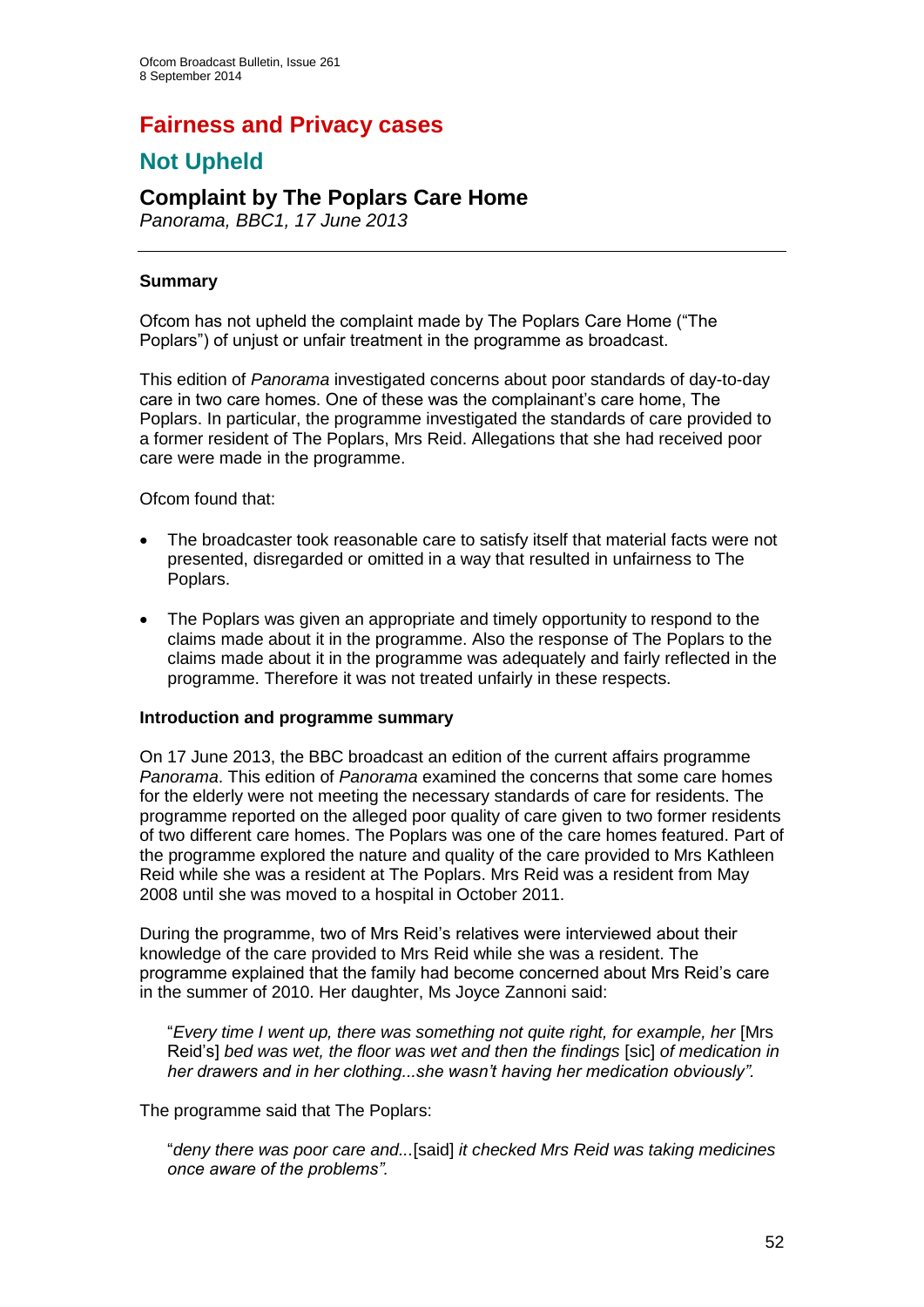Later in the programme, Ms Zannoni said that in September 2011, during a joint visit with her sister-in-law, Ms Anni Reid, they discovered *"damp all over the walls"* in Mrs Reid's room. They took photographs of the walls which were shown in the programme accompanied by the following commentary:

*"the bathroom window was broken and mouldy, damp was on the walls and near the electrics [and] Kathleen's comb was filthy".*

The programme said that The Poplars:

*"*[did not] *accept the comb was dirty and* [said that] *the damp was only apparent after a downfall the night before".*

The programme also explained that Mrs Reid's family had become concerned about Mrs Reid's weight loss because: *"over five months she had shed more than 15% of her body weight".* Further, the programme discussed the requirement for Mrs Reid to have liquidised or blended food and claimed that The Poplars was not consistently providing her with this diet. The programme stated that: *"some food was blended but*  just days later she was still being given beans on toast". The programme included the following response to these allegations from the care home:

*"Mrs Reid was encouraged to eat by staff. She was also provided with sandwiches and finger food throughout the day".*

The programme's reporter also interviewed a former employee of The Poplars, Ms Emma Buckler-Watson, who *"blew the whistle"* to the local authority. Ms Buckler-Watson said that she had complained to the manager and owner of the care home about "*the state she found residents in",* but felt that her complaints had not been investigated properly. In particular, Ms Buckler-Watson said residents' food charts were "*often filled in all at once*" [rather than at the time the food was consumed] and:

*"If a resident wasn't there for a meal or a drink, if they were in their room, they weren't fetched, they were left so they didn't get their meal or their drinks"*

The programme also explored the death rate at The Poplars in the year 2011-12. It said there were 11 deaths recorded in that period, which accounted for more than half of the home's residents. This figure was compared to the death rates of 500 similar homes which, like The Poplars, looked after elderly people with dementia. The programme said that The Poplars was at the very high end of the distribution curve in this regard in that: "*99% have fewer numbers of deaths per bed".*

### **Summary of the complaint and the broadcaster's response**

The Poplars complained that it was treated unjustly or unfairly in the programme as broadcast because:

- a) The programme failed to investigate fully the allegations made about The Poplars which resulted in material facts being presented, disregarded or omitted in a way that was unfair to the care home. In particular:
	- The Poplars complained that a former employee, Ms Buckler-Watson, who was also a close friend of Mrs Reid's family, was biased and had a "personal vendetta" against the care home. For example, The Poplars said that Ms Buckler-Watson had made claims about staff abuse of residents at the care home which the police had found to be unsubstantiated and which led to her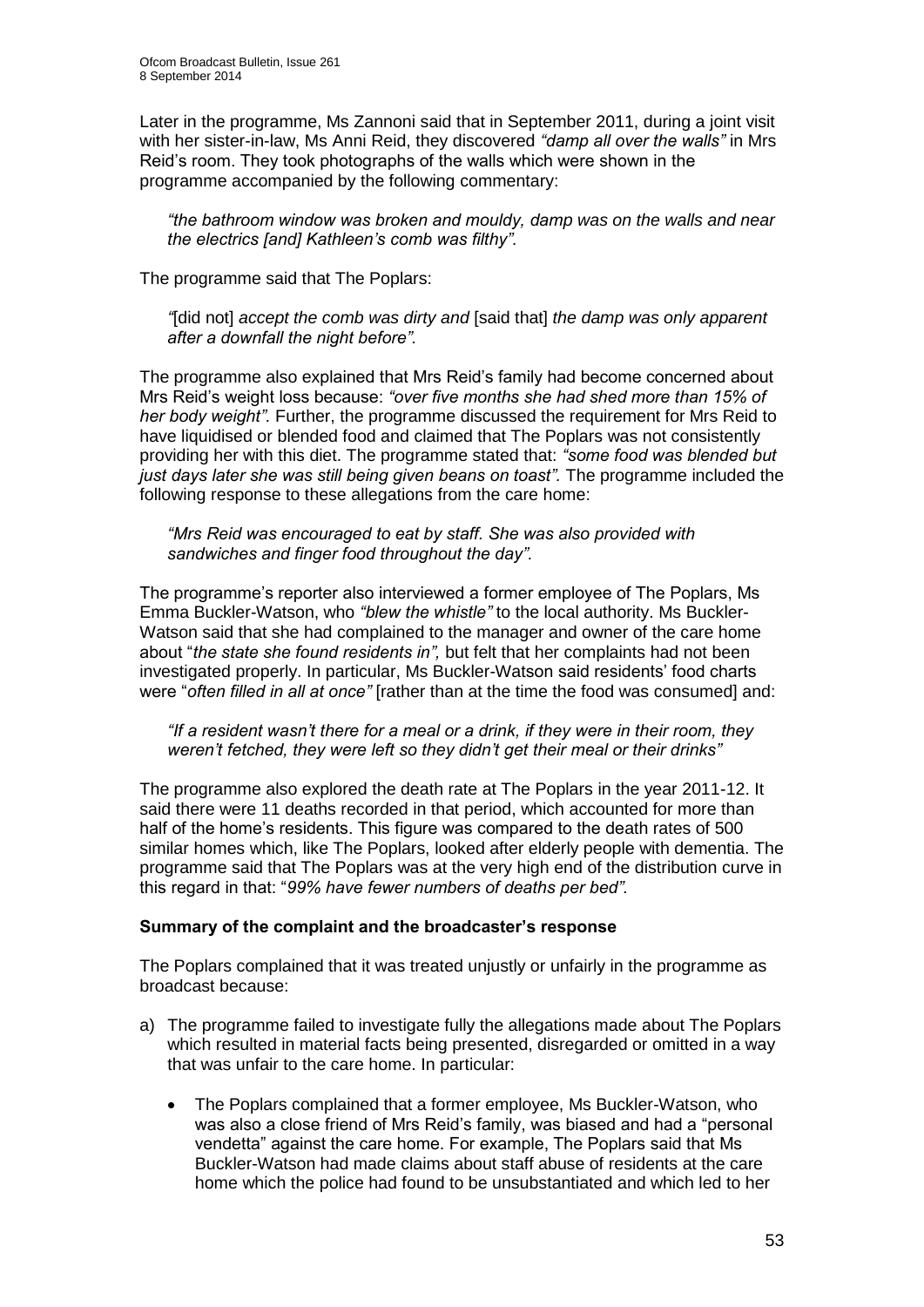1

leaving the care home without giving notice. This information was not included in the programme despite the care home providing the programme makers with it prior to the broadcast.

In response, the BBC said that Ms Buckler-Watson was an experienced care worker who had given the programme a first-hand testimony about conditions and events she had witnessed while working at The Poplars. The BBC added that the programme did not rely exclusively or even predominantly on the evidence of Ms Buckler-Watson but instead on an overwhelming amount of corroborative evidence, much of which was provided by regulatory or safeguarding authorities. This evidence included:

- a safeguarding investigation by Leicestershire County Council ("LCC") carried out after Mrs Reid's death which categorised the care she had received as neglect;
- a monitoring visit "based on environmental concerns and issues of neglect" conducted by LCC just days after Mrs Reid had been taken to hospital;
- an unannounced inspection by the Care Quality Commission ("the CQC")<sup>38</sup> in November 2011. The subsequent report "detailed major concerns about the care and welfare of residents" and the "safety and suitability of the premises" because many of the bedrooms were basic, in need of decoration and showed signs of damp. It also noted the CQC's: "concerns about nutrition provided by the home". The home was deemed not to meet the minimum standards of care;
- inspection warning notices issued to The Poplars in December 2011 which required that improvements be made;
- potential 'safeguarding concerns' regarding weight loss suffered by three elderly residents in 2011.
- a re-inspection by the CQC in 2013 which found that the home did not meet the minimum standard for the care and welfare of residents;
- the results of a freedom of information request which showed that twentytwo 'safeguarding concerns' about care provided by The Poplars were investigated between March 2011 and April 2013. Eighteen were related to neglect; and
- an email from a social worker who visited Mrs Reid in October 2011 which set out the social worker's concerns about the poor standard of care being provided.

The BBC said that the relationship between Ms Buckler-Watson and Mrs Reid's family (which did not develop until Ms Buckler-Watson became Mrs Reid's key care worker) was irrelevant to the issue of whether she was a truthful witness and whether the programme dealt with her testimony fairly. It also said that Mrs Reid's family were not aware of Ms Buckler-Watson's

 $38$  The Care Quality Commission inspects hospitals, care homes, GPs, dentists and at home services for those who need care to ensure that they meet national standards.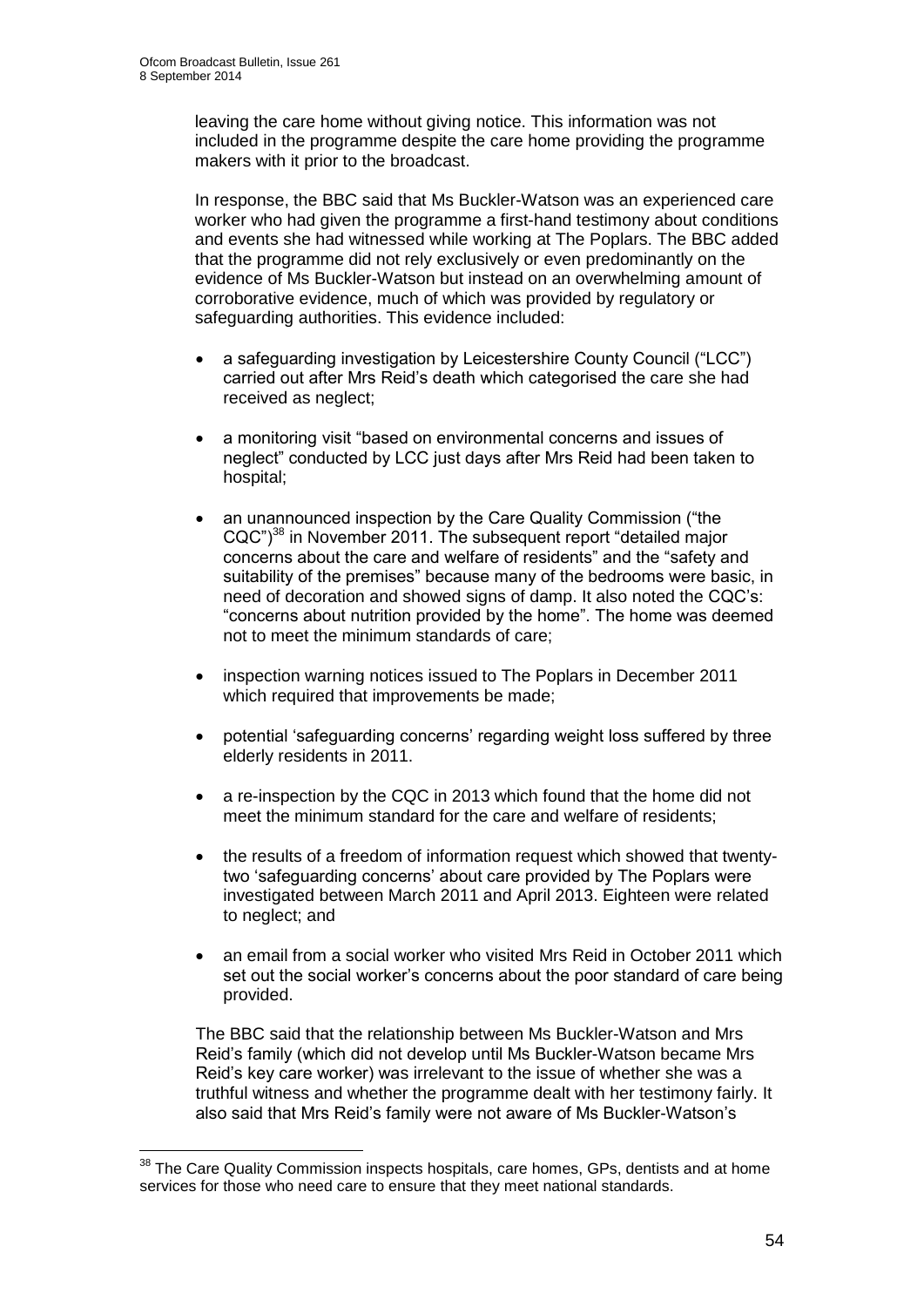concerns until after Mrs Reid was taken to hospital in October 2011. The BBC added that prior to this, Mrs Reid's family and Ms Buckler-Watson had, separately and without the other's knowledge, already made a number of complaints.

Further, the BBC said that Ms Buckler-Watson told the programme that she had made a number of complaints over a period of months to the home's manager and its owner about instances of poor quality care and she considered that the responses she received were inadequate. Following this Ms Buckler-Watson decided that she could no longer continue to work at The Poplars. The BBC acknowledged that after Ms Buckler-Watson resigned, a police investigation into an allegation she had made about the abuse of a resident at The Poplars by a member of staff was found to be unsubstantiated. However, the broadcaster noted that the police did not conclude that the incident had not happened but rather that there was insufficient evidence to take matters further.

The BBC said that although The Poplars considered that Ms Buckler-Watson had raised concerns about the standards of care at The Poplars as part of a vendetta (and that this should have been disclosed in the programme) there was no evidence to support this view. Rather the evidence suggested Ms Buckler-Watson raised justified concerns and that her conduct was that which one would expect from an: "experienced and appropriately qualified care professional".

The BBC argued that in the circumstances there was no need for the programme to qualify Ms Buckler-Watson's testimony or include any caution to viewers about her reliability as a witness.

 The programme did not inform viewers that during the four years Mrs Reid was a resident at The Poplars, her daughter and her daughter-in-law only visited eleven times, and on three of these occasions they visited together.

The BBC said the programme did allude to family circumstances which had prevented Mrs Reid's daughter and daughter-in-law from visiting her regularly, (particularly during the summer of 2011). However, it also said that the frequency with which family members visit a resident of a care home was irrelevant to a consideration of the quality of care a home should provide, and the broadcast of such information would not mitigate the impact of poor quality care. The BBC argued that therefore the omission of information about the frequency of family visits to Mrs Reid from the programme did not result in unfairness to The Poplars.

• The programme makers should have waited until the conclusion of a Coroner's inquest into Mrs Reid's death before broadcasting the programme. The Poplars said the programme portrayed Mrs Reid and other residents as having died as a result of poor quality care, when in fact, the inquest found that Mrs Reid had died as a result of her Alzheimer's disease.

The BBC did not accept the complainant's argument that the programme did not present a true account of the standard of care which Mrs Reid (and others) received at The Poplars because it failed to take account of evidence which emerged at the inquest. It said that the allegations made in the programme about Mrs Reid's care at The Poplars were corroborated by evidence given at the inquest and this was confirmed by the Coroner. A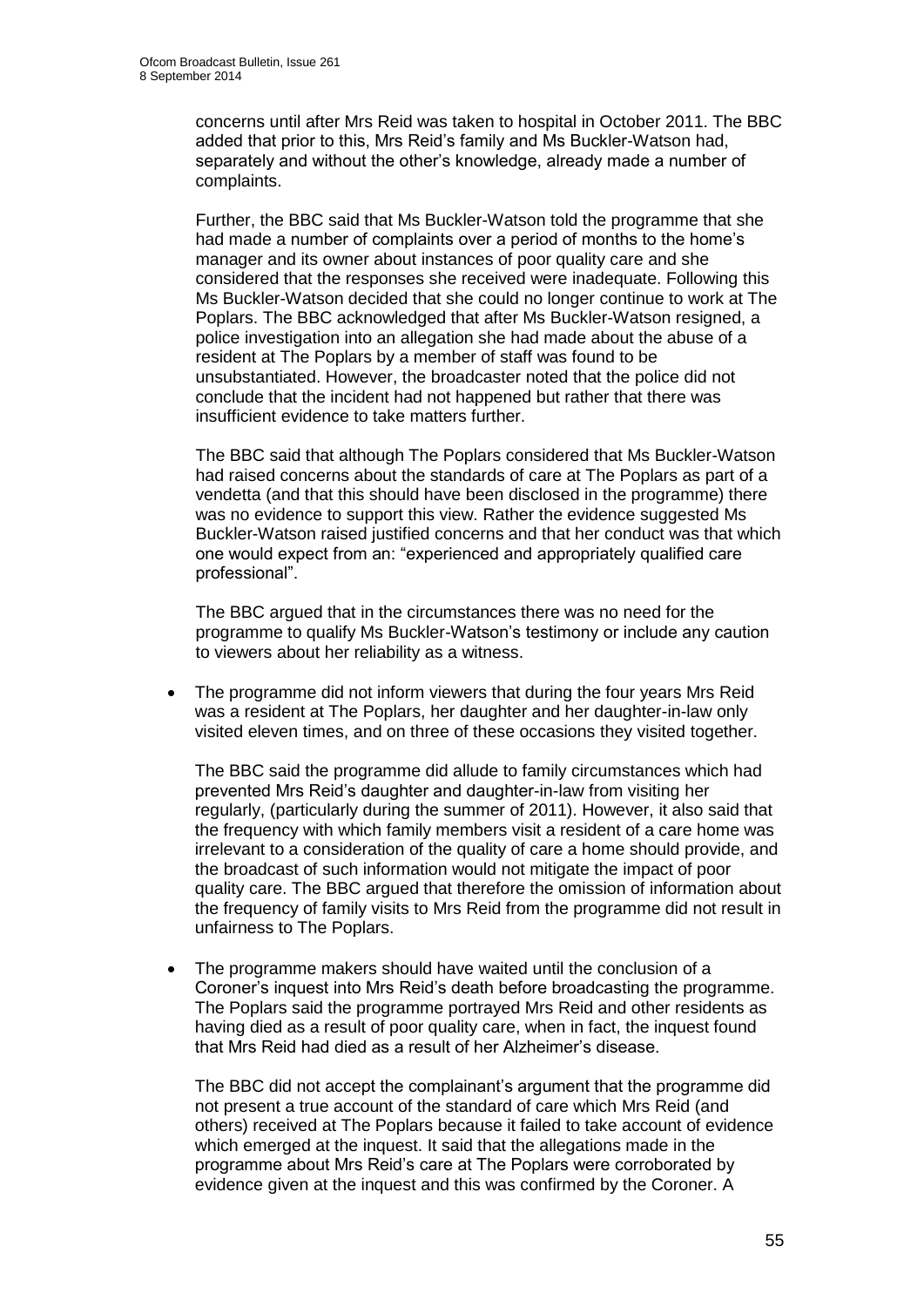written record summarising the Coroner's findings (noted by a BBC journalist who attended the inquest) showed that:

- The Poplars failed to weigh Mrs Reid in September 2011. The Coroner's belief was that if she had been weighed her weight loss may have been dealt with by the home and the GP;
- there was an 'inadequate' number of staff available at meal times;
- the complaints made by Ms Zannoni in September 2011, which led to a safeguarding investigation, were fully justifiable; and
- the Coroner had criticised the delay in moving Mrs Reid from her room after mould/damp was detected.

The BBC said that contemporaneous coverage in local newspapers (copies of which were provided to Ofcom by the BBC) confirmed the accuracy of the BBC journalist's record.

It acknowledged that the Coroner did not find that the neglect Mrs Reid had been subjected to while at The Poplars contributed to her death. However, it also said that the programme had not alleged that this was the case.

The BBC added that letters from the families of other residents of The Poplars claiming that their relatives "received a good standard of care" did not counter the findings from the investigations carried out by both LCC and the CQC as set out in its response to the first sub-head of this complaint above.

The broadcaster also said that, during the inquest, Mrs Mawani (the owner of The Poplars) accepted the conclusions of LCC and the CQC's investigations and that given this, it was inconsistent for The Poplars to pursue this complaint.

The BBC added that of the 22 complaints in relation to the Poplars investigated by LCC, five were substantiated, one was partly substantiated and one was still on-going. The broadcaster said that, although The Poplars indicated that having "only five complaints of neglect upheld is a matter for approbation", in its view this indicated that neglect of residents was a problem at the home.

 It was unfair for the programme to state that Mrs Reid was transferred to the hospital at the request of a district nurse and an out-of-hours GP, when in fact Mrs Reid was moved to the hospital at The Poplars' request. The inquest found that there was no medical reason for Mrs Reid's admission to the hospital.

The BBC said that the written record of the inquest referred to above showed that there were medical reasons for Mrs Reid's admission and that this was confirmed by the evidence given by the out-of-hours GP and the doctor who admitted Mrs Reid to the hospital.

• The inquest found that there was no medical reason requiring Mrs Reid to be placed on a liquid diet while she was resident in The Poplars, as alleged in the programme.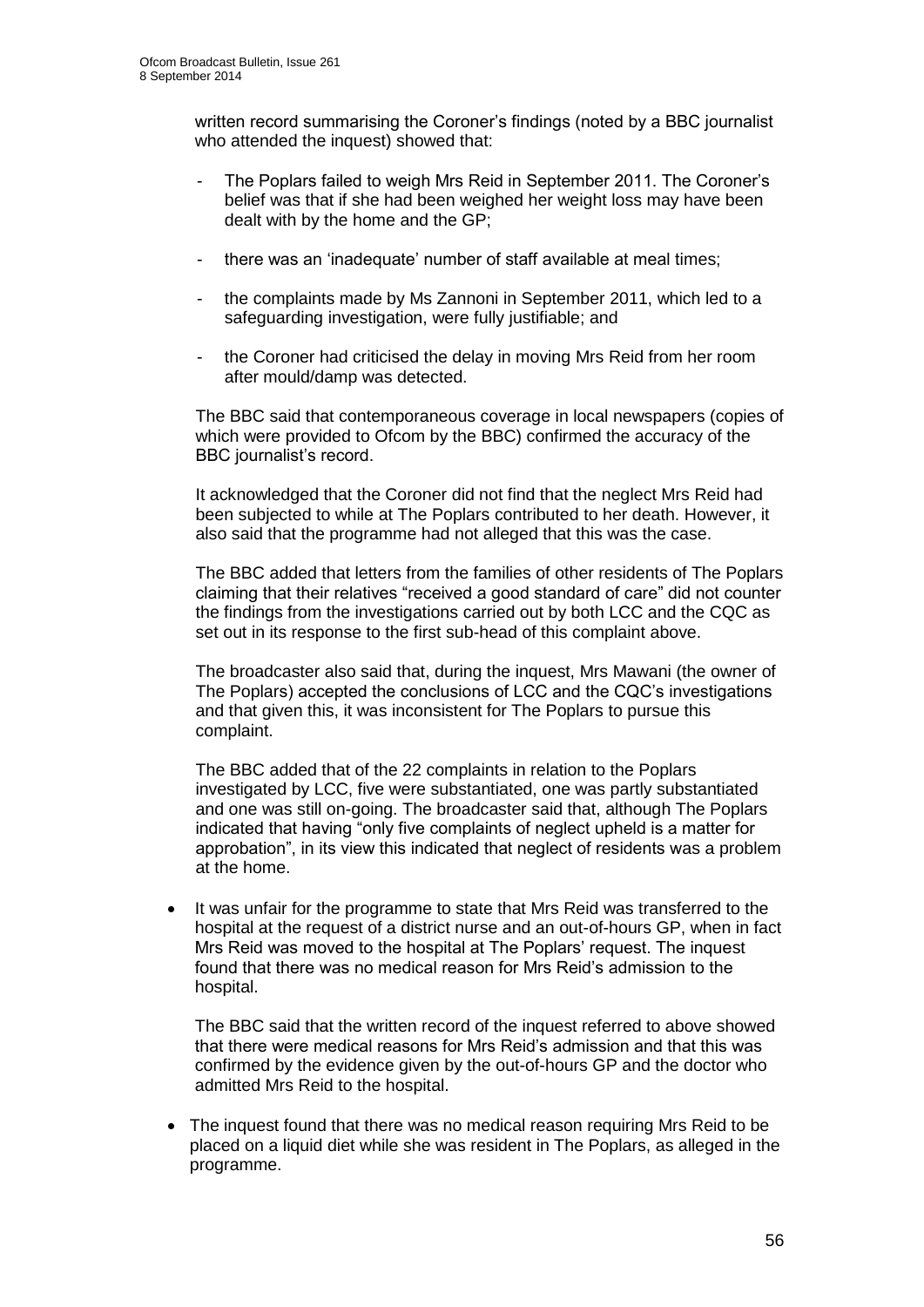The BBC said that this claim by Mrs Mawani was inconsistent with the statement in her complaint that: "Mrs Reid refused to eat the liquid or blended food at times so the care home had to make adjustments to ensure she was eating some food". It also said that during the inquest Mrs Reid's GP told the Coroner that he had advised that Mrs Reid should be placed on a liquid diet.

- b) The Poplars was not given an opportunity to respond to all the significant allegations included in the programme. This resulted in it being unfairly portrayed in respect of these allegations. For example:
	- The programme stated that half of the residents at The Poplars had died in the year 2011/12 when, in fact, the number of deaths amounted to a third of its residents.

The BBC said that the programme makers wrote to Mrs Mawani on 16 May 2013 and that this letter set out the nature of the programme and the claims that it planned to make about the Poplars, which included that the number of deaths would be referred to in the programme. The broadcaster said that it had subsequently confirmed the number of deaths with The Poplars prior to the broadcast of the programme and that to avoid uncertainty it had used the lower number of 11 resident deaths to calculate its figures.

The broadcaster acknowledged that it did not ask The Poplars to respond to the specific point about the proportion of deaths at The Poplars as a percentage of its residents. However, it said that it was not necessary for it to have done so because this claim was based on a statistical fact. The BBC said that the programme makers had used the standard and accepted form of computing this figure (as used by the CQC) which was based on the number of deaths and number of beds at a home rather than occupancy rate at a home. It added that The Poplars was compared with 500 similar care homes to demonstrate that the comparison of death rates within similar groups of care homes could be used as a predicator of poor performance. The BBC added that the wording of the script in relation to the number of deaths at The Poplars was checked with experts who confirmed that the formulation used was appropriate for the statistical analysis being carried out. Further, the BBC said the analysis was shared and checked in advance of publication with the CQC.

 The programme stated that Mrs Reid's weight had reduced by 15% over five months when it had in fact decreased by 12.88%.

The BBC said that Mrs Reid's weight chart (a copy of which was provided to Ofcom) showed that Mrs Reid's weight fell from 54.5 kg in May 2011 to 46 kg in October 2011, a loss in body weight of 15.6%. The BBC added that a 15% weight loss was also discussed in open court at a pre-inquest review into Mrs Reid's death in June 2013.

The BBC also said that The Poplars were told (in the 16 May 2013 letter) that the programme would be reporting that Mrs Reid had lost 8.5kg and this was not challenged by The Poplars prior to the broadcast. It added that The Poplars admitted that Mrs Reid's weight loss was serious enough that under national guidelines a doctor should have been called but that no doctor was called until the home was prompted to do so by the family.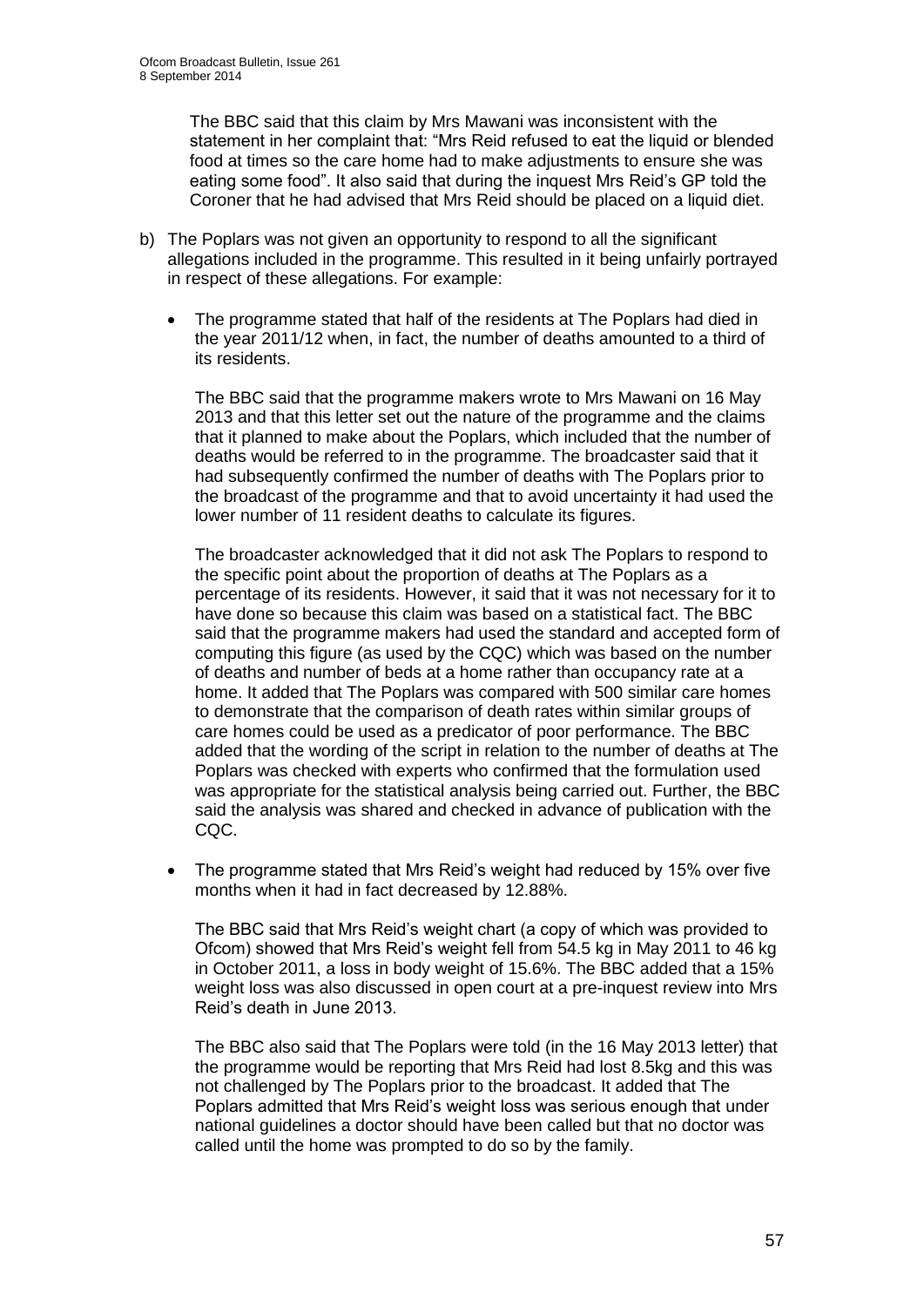Mrs Reid's daughter, Ms Zannoni, said in the programme that her mother's bed and floor were wet. This was not true and none of Ms Zannoni's complaints to the care home reflected this incident.

The BBC said that Ms Zannoni's complaints about poor standards of care at The Poplars were corroborated by regulatory and safeguarding investigations and the BBC therefore believed they were entitled to rely on Ms Zannoni's recollections regarding these matters.

However, it also said that the programme makers had informed The Poplars that the programme intended to include the claim that Mrs Reid's family had made "repeated and consistent complaints" and that the family believed that: "broadly every time they visited [The Poplars] there seemed to be something wrong". The BBC said that The Poplars did not address this issue in their response to the letter offering them an opportunity to respond.

The BBC added that record keeping at The Poplars had come under scrutiny during the CQC's April 2013 inspection which found that: "verbal complaints were not recorded and there were no other records made available to show how many complaints were received". The broadcaster said that therefore no reliance should be placed upon the claims by The Poplars that none of Ms Zannoni's complaints to the care home reflected this incident.

- c) The Poplars' written submissions to the BBC in response to significant allegations were not adequately represented in the programme. This resulted in The Poplars being unfairly portrayed in respect of these allegations. For example, the complainant said that:
	- The programme showed photographs of damp in Mrs Reid's room but did not mention that Mrs Reid was immediately moved to a different room.

The BBC said that Mrs Reid's family documented all of the calls and conversations they had with The Poplars regarding this matter which showed that it was five days before Mrs Reid was given a new room. The broadcaster also said that, in any case, the programme did not allege that Mrs Reid was not moved to another room immediately.

The BBC added that an email, sent by a social worker to The Poplars following a visit to the care home in October 2011, raised concerns about the new room Mrs Reid had been moved to and recorded that the manager had told the social worker that the home was aware of the damp problem before it was drawn to its attention by Mrs Reid's family. The BBC said that the CQC inspection in November 2011 also identified other rooms which had damp problems.

• The programme included a photograph of a dirty comb which it said belonged to Mrs Reid. However, this was a comb Mrs Reid had picked up as she had a habit of "*collecting things in her pocket"* because of her Alzheimer's disease.

The BBC said that a letter sent to the programme makers by The Poplars on 16 May 2013 included the claim that a dirty comb had been found in Mrs Reid's room. It added that the programme included the entire response to this allegation when it said that: *"*[The Poplars did not] *accept that Mrs Reid's comb was dirty"*.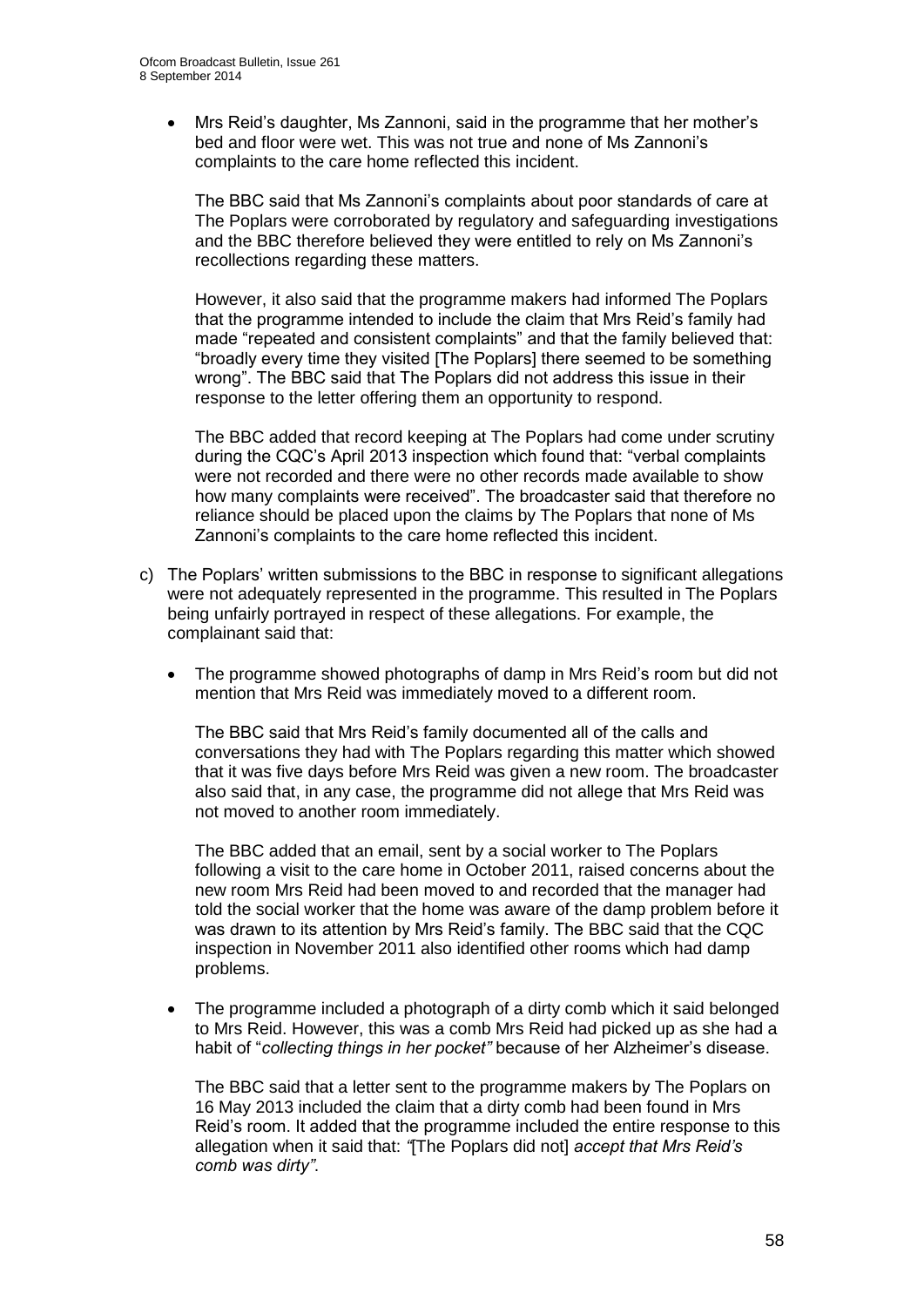The programme said that Mrs Reid was being fed solid food even though she was meant to be on a liquid or blended food diet. However, the programme did not mention that Mrs Reid refused to eat the liquid or blended food at times and so the care home had to make adjustments to ensure she was eating some food.

The BBC said that the programme makers asked The Poplars to respond to the claim that Mrs Reid was: "given unsuitable food even after a number of instructions from a dietician to provide a blended diet". It said that The Poplars' had not directly addressed the question posed but had said that Mrs Reid was "encouraged by staff to eat…and adjustments were made to ensure she was eating" i.e. the home provided Mrs Reid with sandwiches and finger food.

However, the BBC said that it did not believe the claim that "adjustments" were made was credible because there was a video of Mrs Reid being given beans on toast which the BBC said did not fall into the category of "adjustments" as described by The Poplars' response (namely sandwiches and finger foods). It added that Ms Zannoni had told the programme that it was not appropriate to give Mrs Reid beans on toast because she was no longer able to use a knife and fork. The BBC said that, in its view, the complainant's claim that suitable adjustments were made in response to Mrs Reid's alleged refusal to take liquid or blended food was disingenuous and that the meal being served to her was not an "adjustment" but another example of the home failing to meet Mrs Reid's needs.

The BBC added that it was only after the social worker visited in October 2011 that the home began to keep fluid/food intake charts for Mrs Reid and that without such charts it would be difficult for The Poplars to be definitive about what Mrs Reid was or was not eating. The BBC added that the CQC inspection in November 2011 also raised concerns that some residents were going for long periods without adequate food or drink.

### **Ofcom's Preliminary View**

Ofcom prepared a Preliminary View in this case that the complaint or unjust or unfair treatment made by The Poplars should not be upheld. Both parties were given the opportunity to comment on the Preliminary View.

The Poplars made representations on the Preliminary View. We took the view, after careful consideration, that the comments were not directly relevant to the complaint as entertained or raised points that had already been addressed and reflected in the Preliminary View. Ofcom concluded therefore that these comments did not materially affect Ofcom's conclusion that this complaint should not be upheld.

The BBC made no representations on Ofcom's Preliminary View.

#### **Decision**

Ofcom's statutory duties include the application, in the case of all television and radio services, of standards which provide adequate protection to members of the public and all other persons from unjust or unfair treatment and unwarranted infringement of privacy in, or in connection with the obtaining of material included in, programmes in such services.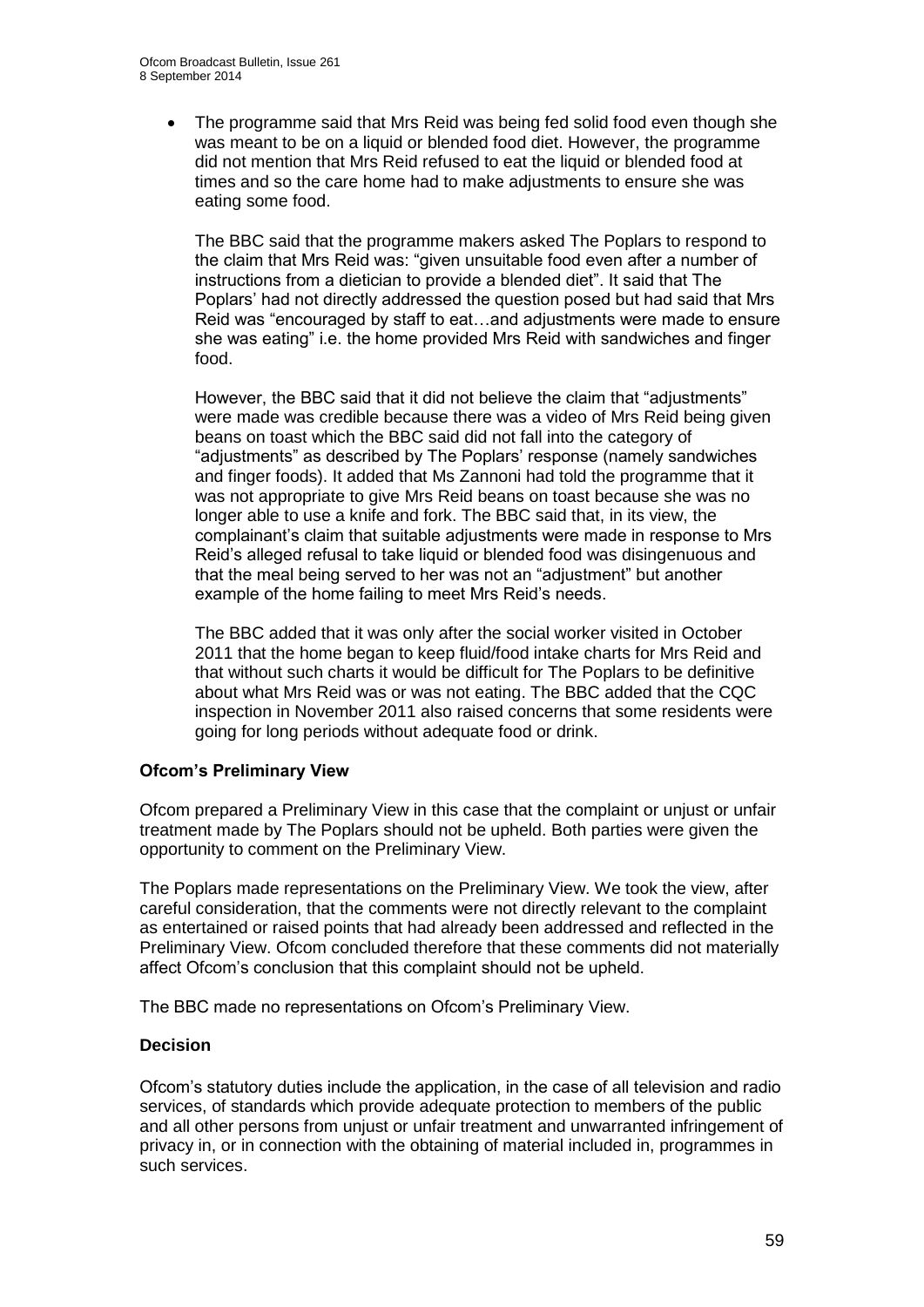In carrying out its duties, Ofcom has regard to the need to secure that the application of these standards is in the manner that best guarantees an appropriate level of freedom of expression. Ofcom is also obliged to have regard, in all cases, to the principles under which regulatory activities should be transparent, accountable, proportionate and consistent and targeted only at cases in which action is needed.

In reaching our Decision, we carefully considered all the relevant material provided by both parties. This included a recording and a transcript of the programme as broadcast, both parties' written submissions and supporting material. We also took account of the representations made by The Poplars in response to Ofcom's Preliminary View on this complaint (which was not to uphold the complaint). We concluded that The Poplars had not raised any issues to persuade Ofcom to alter its decision not to uphold the complaint.

When considering complaints of unjust or unfair treatment, Ofcom has regard to whether the broadcaster's actions ensured that the programme as broadcast avoided unjust or unfair treatment of individuals and organisations, as set out in Rule 7.1 of the Code. Ofcom had regard to this Rule when reaching its Decision on the complaint.

a) Ofcom first considered The Poplars complaint that the programme failed to investigate fully the allegations made about it which resulted in material facts being presented, disregarded or omitted in a way that was unfair to the care home.

In assessing this part of the complaint, Ofcom had regard to Practice 7.9 of the Code which provides that before broadcasting a factual programme, broadcasters should take reasonable care to satisfy themselves that material facts have not been presented, disregarded or omitted in a way that is unfair to the individual or organisation.

There was a disparity between the broadcaster and the complainant regarding the veracity of several claims made in the programme. It is therefore important to clarify at the outset that it is not for Ofcom to investigate and adjudicate on whether information broadcast or omitted is factually correct or not. Rather, our role is to consider whether the inclusion or omission of the information amounted to unjust or unfair treatment of an individual or organisation. To assess this issue in this case, we considered each sub-head of The Poplars' complaint separately and then the programme overall to reach a view on whether it was treated unfairly in the programme as broadcast.

 We first considered the complaint that a former employee of The Poplars, Ms Buckler-Watson, who was also a close friend of Mrs Reid's family, was biased and that she had a "personal vendetta" against the care home.

In the programme Ms Buckler-Watson made various comments regarding the poor quality of care she had witnessed when she worked at The Poplars (see the "Introduction and programme summary" section above). In its response to this sub-head of the complaint the BBC said that the claims made in the programme about the poor quality of care at The Poplars were based not only on Ms Buckler-Watson's recollections of actions she had witnessed in her role as a care worker at the home, but also on extensive evidence from inspections carried out by LCC and the CQC (see head a) of the "Summary of complaint and broadcaster's response" section above for details) which corroborated Ms Buckler-Watson's account.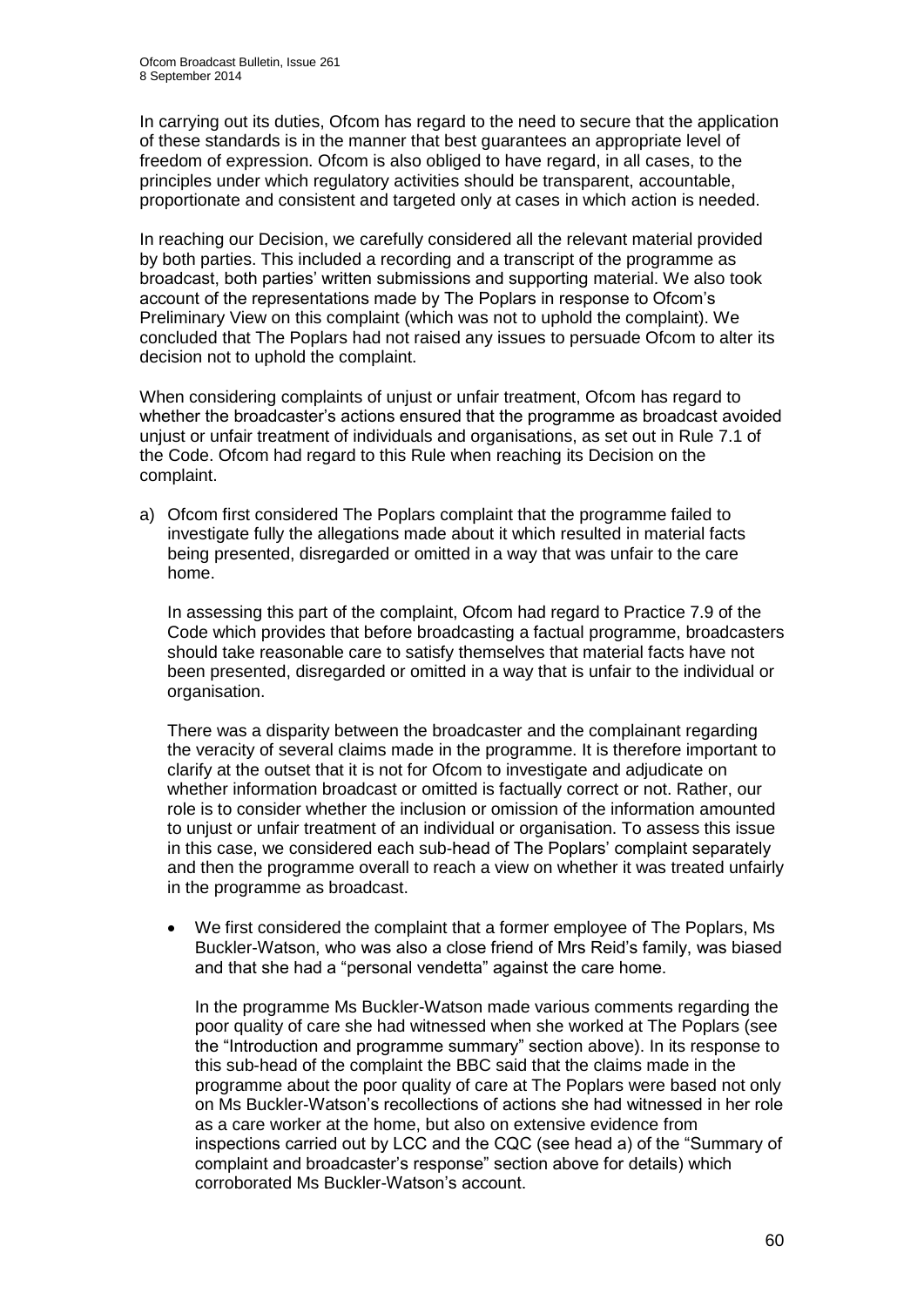We recognised that The Poplars complained that the omission from the programme of its concerns about Ms Buckler-Watson's credibility resulted in unfairness to it.

In this context, we observed that, consistent with the principle of editorial freedom, the broadcaster has the right to decide whether or not to include particular pieces of information or material in a programme. This is an editorial decision for broadcasters to make prior to the broadcast of a programme, provided it does not result in unfairness. It is not for Ofcom to determine whether or not Ms Buckler-Watson was engaged in a "vendetta" against The Poplars but to consider whether or not the omission from the programme of The Poplars' concerns about Ms Buckler-Watson's credibility resulted in unfairness to the complainant.

We noted that the programme makers were made aware of The Poplars' concerns in this regard prior to broadcast of the programme but that The Poplars did not provide any substantive evidence to the programme makers to corroborate its claims about Ms Buckler-Watson. We also noted that Ms Buckler-Watson was introduced in the programme as a former care worker at The Poplars who had *"blown the whistle"* to the local authority. We therefore considered that viewers were likely to have understood that Ms Buckler-Watson was expressing her own opinions about The Poplars based on her experience as a care worker at the home, and that she had stopped working there after reporting her concerns about the care it provided to residents to the appropriate authorities.

In addition, we observed that prior to the broadcast, the programme makers informed The Poplars of the allegations the programme intended to make, including those in relation to Ms Buckler-Watson's concerns, and The Poplars' response to these allegations were reflected in the programme as broadcast (see Decision at heads b) and c) below for our detailed consideration of these issues).

In light of all the factors noted above, we considered that the programme makers had a reasonable and credible basis for the inclusion in the programme of the claims made about the quality of care provided by The Poplars and that the inclusion of Ms Buckler-Watson's testimony in the programme did not result in unfairness to the complainant. We also considered that the omission from the programme of the Poplars' concern that Ms Buckler-Watson was not a credible witness was unlikely to have materially affected viewers understanding of the complainant in a way the resulted in unfairness to it. This was because viewers were made aware that Ms Buckler-Watson was sufficiently concerned about the standard of care provided by her former employer to report those concerns to the local council (and therefore, would have understood that The Poplars and Ms Buckler-Watson held opposing views about the quality of the care provided by the home), and because of the extensive corroborative evidence on which the programme relied in addition to Ms Buckler-Watson's testimony.

For these reasons, Ofcom found that there was no unfairness in this respect.

 We next examined the complaint that the programme did not inform viewers that during the four years Mrs Reid was a resident, her daughter and her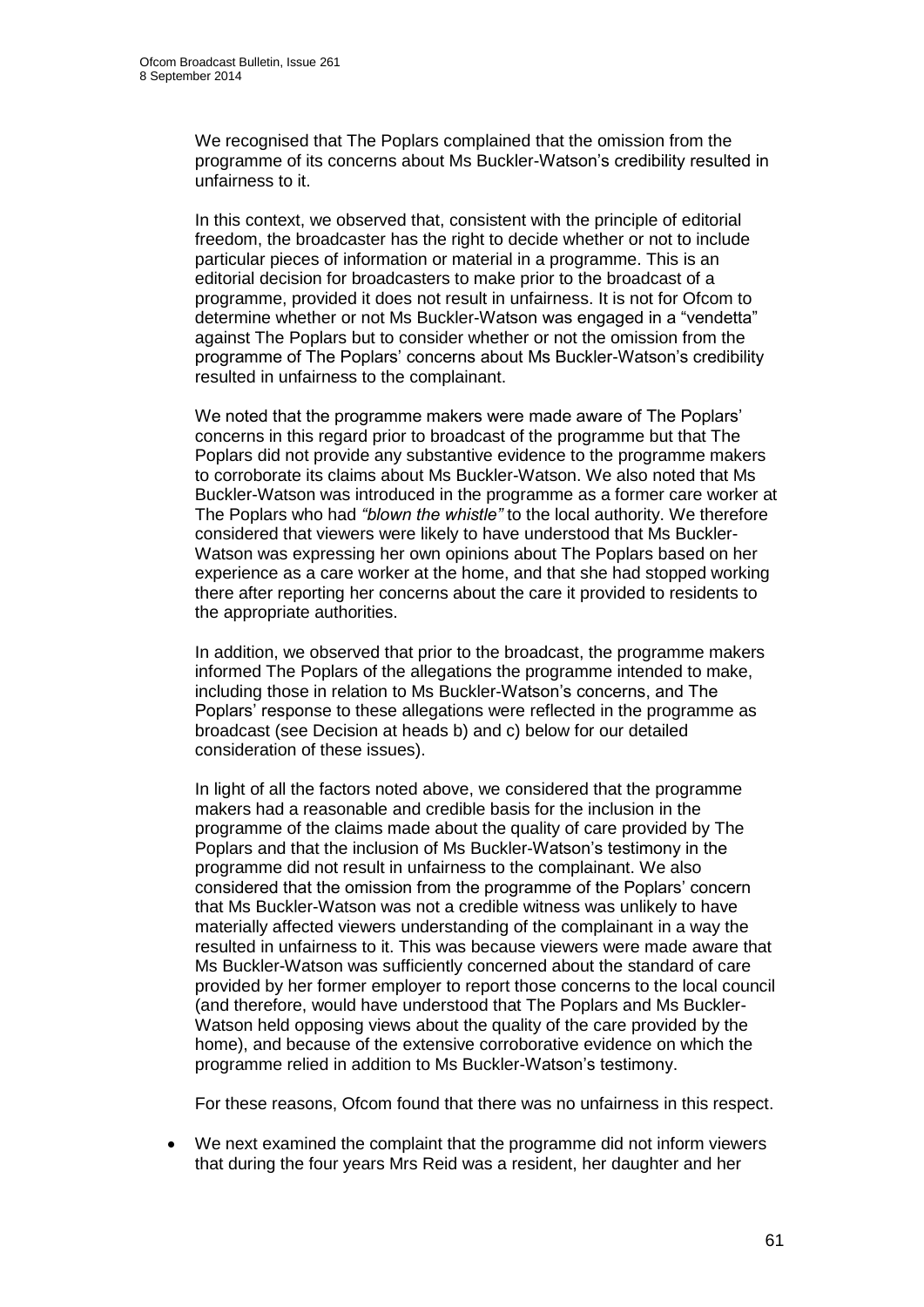daughter-in-law only visited her eleven times, and on three of those occasions they visited together.

We observed that there was no specific reference in the programme to the number of times Mrs Reid's family visited her when she was a resident at The Poplars other than the comment that *"for several weeks in the summer of 2011 Joyce* [Zannoni] *was ill and sister-in-law Anni* [Reid] *was juggling two jobs"* and indications that the family had visited Mrs Reid at certain times between the summer of 2010 and October 2011 (because they made various comments about Mrs Reid's care). We considered whether the omission of details of the number of visits resulted in unfairness to The Poplars.

The Poplars considered that "the family should have visited more often to understand [Mrs Reid's] decline in health due to Alzheimer's [disease] and old age" and that this should have been reflected in the programme. Again, it is important to underline that it is not for Ofcom to determine whether or not the family were or were not able to appreciate the decline in Mrs Reid's health but to consider whether or not the omission from the programme of information about the number of times the family visited Mrs Reid resulted in unfairness to The Poplars.

As already noted above, programme makers and broadcasters are free to select whether or not to include particular pieces of information or material in a programme, provided this does not result in unfairness.

We observed that while viewers were not informed about the number of occasions the family had visited Mrs Reid, conversely the programme did not indicate that the family had visited her regularly. We also observed that the programme made it clear that on the occasions when the family had visited Mrs Reid (from summer 2010 to October 2011), they were concerned about the quality of care she was receiving at The Poplars (and that they had told the programme that they had expressed these concerns to the manager or owner of The Poplars).

We took into account the argument made by the BBC in its response, that the frequency with which family members visit a resident of a care home is not relevant to a consideration of the quality of care a home should provide.

In this case, the family's contribution to the programme focused on their knowledge of the quality of care provided to Mrs Reid on the occasions when they had visited her at The Poplars. In addition, we considered that the family's statements about the poor quality of care they had witnessed were presented in the programme as their own opinions based on their own knowledge and that none of these matters were in any way related to the number of occasions they visited Mrs Reid.

In light of these factors, we did not consider that the omission of detailed information about the number of occasions on which Mrs Reid's family visited her at The Poplars resulted in unfairness to The Poplars.

 We next assessed the complaint that the programme makers should have waited until the conclusion of the inquest into Mrs Reid's death before broadcasting the programme.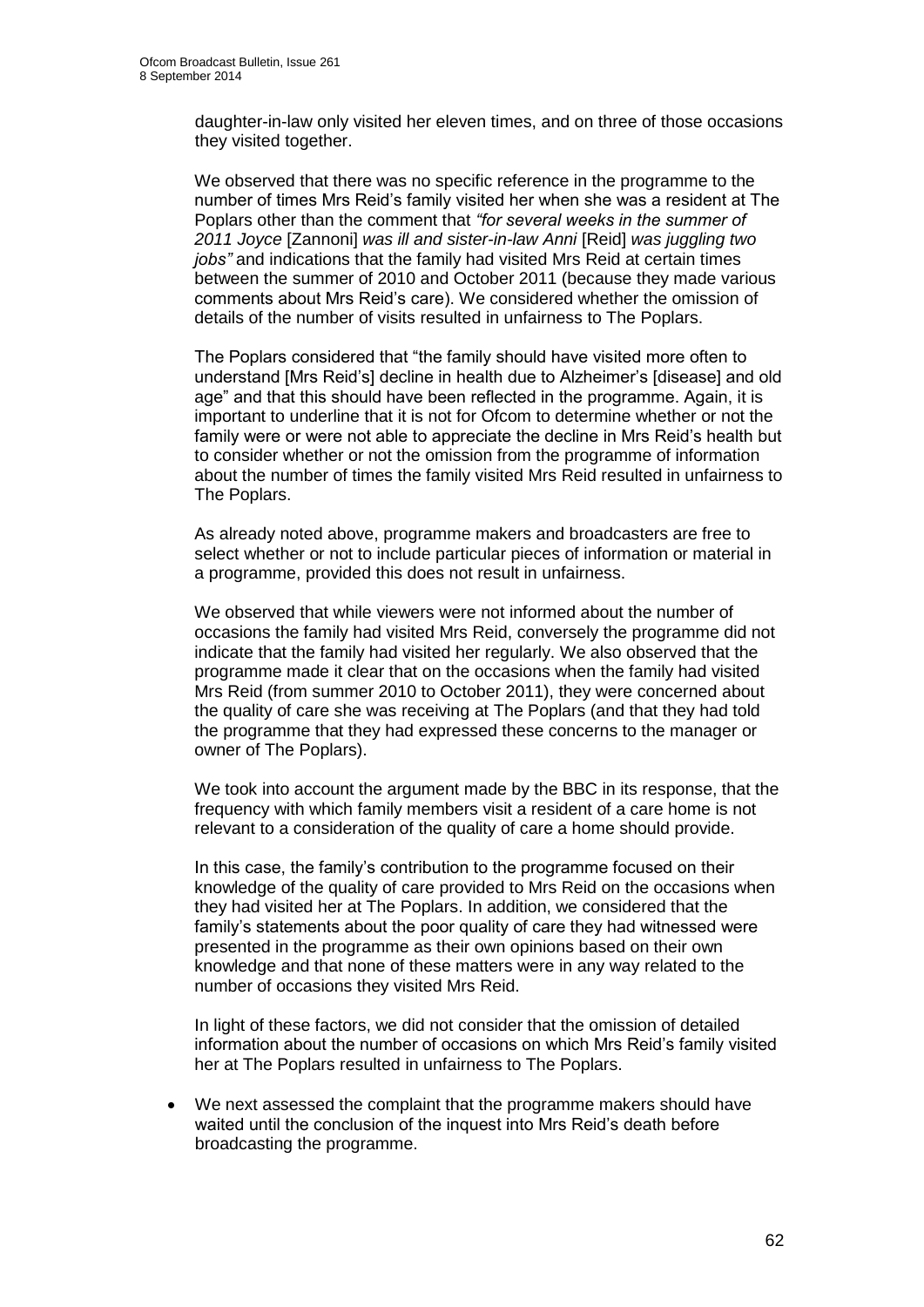In assessing this issue, Ofcom acknowledges the right to freedom of expression is crucial for broadcasters and their audience. Broadcasters must not be inappropriately restrained from broadcasting material, especially journalism, which is arguably in the public interest.

Ofcom noted the comments contained in the programme in relation to the inquest. In particular, we observed that the programme said: *"an inquest will examine the circumstances of Kathleen's death in the autumn"*. The programme also said that: *"Kathleen's death does raise wider questions. She wasn't the only Poplars resident to die that year"* and that: *"unusually high mortality rates are an alert to poor care in hospitals – so what about care homes?"* 

The BBC said that the claims made in the programme about Mrs Reid's care at The Poplars were confirmed during the inquest and the BBC provided examples of the Coroner's findings to support this position. Ofcom had regard to these points. We also took into account the wide range of corroborative evidence on which the claims in the programme about The Poplars were based (and the opportunity to respond to these claims which was given to the complainant before the broadcast – see Decision at head b) below).

As noted above, the focus of the programme was an examination of the issue of the poor standards of day-to-day care in care homes and at no point did the programme allege that Mrs Reid had died as a result of poor quality of care. Taking account of these factors, we considered that viewers would not have understood the reference to the inquest into Mrs Reid's death to be an allegation that Mrs Reid died as a result of receiving poor quality care. Rather we considered that viewers would have understood that the purpose of the inquest was to determine both the cause of and the circumstances surrounding Mrs Reid's death. With regard to Mrs Reid, both were yet to be established.

For all these reasons, in our opinion the decision to broadcast this programme prior to the inquest did not result in unfairness.

 We then assessed the complaint that it was unfair for the programme to state that Mrs Reid was transferred to the hospital at the request of a district nurse and an out of hours GP.

The programme said that: *"a district nurse and an out of hours GP became so worried by Kathleen's weight, she was moved to hospital".* 

Given these comments, we considered that viewers would have understood from them that Mrs Reid's weight loss had resulted in her admission to hospital.

We recognised that the complainant disputed the veracity of this claim, but observed that The Poplars did not provide any substantive evidence to suggest that this claim included in the programme was not true. The BBC did not set out in its response any specific evidence on which the decision to include this claim in the programme was based. However, the notes taken by a BBC journalist at the inquest into Mrs Reid's death confirmed that the outof-hours GP had told the coroner that he had admitted Mrs Reid to hospital "because of weight loss". The notes of the inquest also showed that the A&E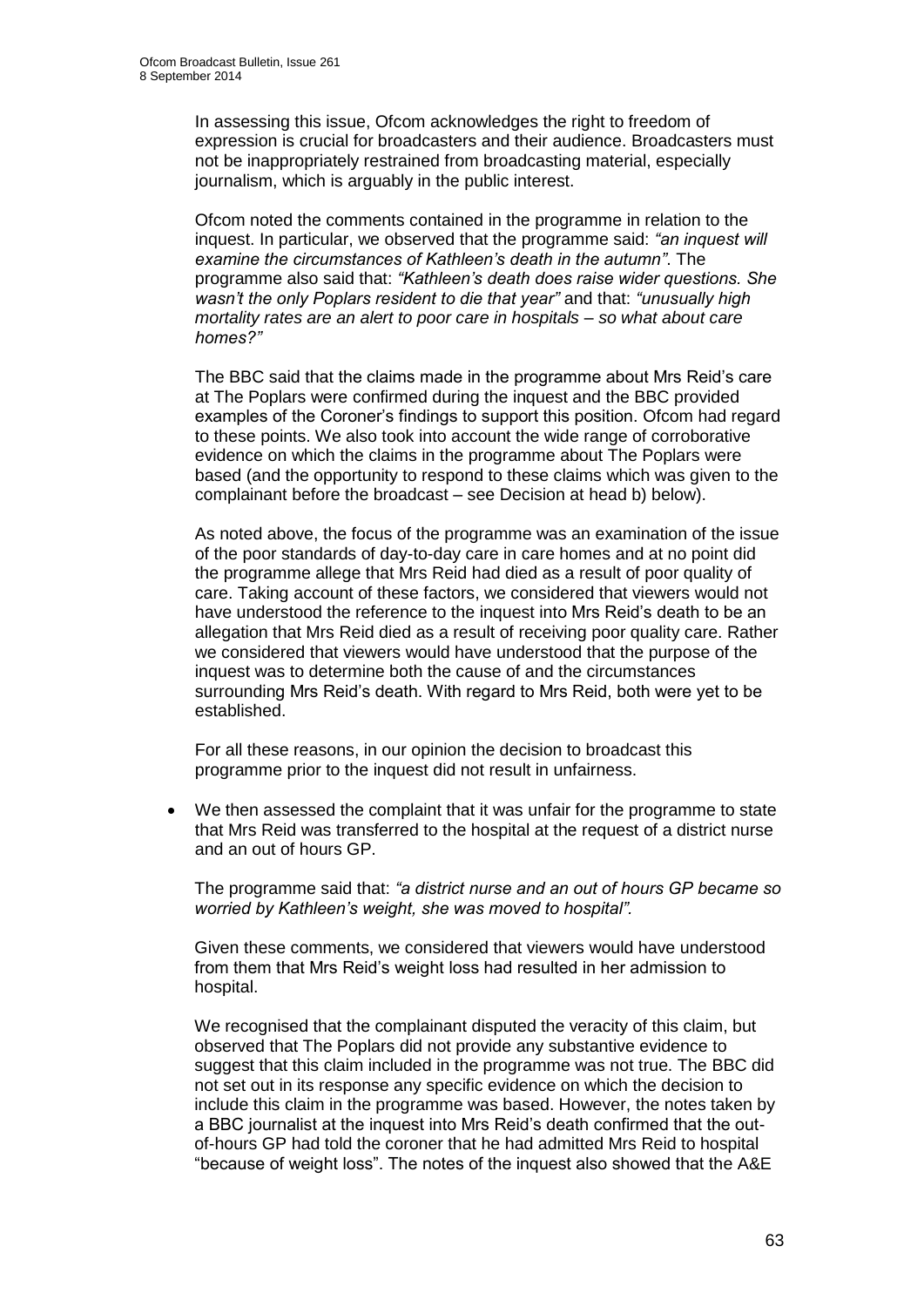doctor at the hospital to which Mrs Reid was admitted also expressed concerns about her weight loss.

In light of the inquest notes, and in the absence of any contradictory evidence from The Poplars, we are satisfied that there was no evidence to suggest that the material included in the programme was incorrect or that the inclusion in the programme of this information resulted in unfairness to The Poplars. Therefore, we concluded that in respect of this sub-head, material facts were not presented, disregarded or omitted in a way that resulted in unfairness to The Poplars in this respect.

 We next examined the complaint that - contrary to what was alleged in the programme - the inquest found that there was no medical reason for Mrs Reid to be placed on a liquid diet while she was resident at The Poplars.

The programme said that:

*"despite the drastic weight loss, it was five months since the home had asked a doctor to visit Kathleen. When he saw her, he told them she needed liquidised food. Some food was blended but just days later she was still being given beans on toast";* and,

Ms Zannoni said that:

*"even when the GP went in at my request he said this lady needs sloppy blended food".* 

Given these comments, we considered that viewers would have understood that Mrs Reid had been placed on a liquidised diet by her GP when the GP visited her at The Poplars; that she should have been given only blended food; and, that on some occasions, The Poplars failed to do this. We noted that, in contrast to The Poplars' claim, the programme did not allege that Mrs Reid's GP had placed her on a blended diet because she had difficulties swallowing food.

In addition, the notes of the inquest showed that in October 2011 (when Mrs Reid was resident in The Poplars) Mrs Reid's GP advised that she should have liquidised food.

We recognised that the complainant disputed the claim that Mrs Reid was placed on a liquid diet while she was resident at The Poplars and noted that in its response to Ofcom the BBC did not set out the specific evidence on which the programme makers relied when deciding to include this claim in the programme. However, we observed that this claim accorded with Ms Zannoni's recollection of events as set out in the broadcaster's response to head b) of the Decision (see below for details). We also observed that the claim that Mrs Reid's dietician had placed her on a blended diet was set out within the programme makers' letter to the home of 16 May 2013 and that The Poplars did not contest it within its pre-broadcast response to the programme. In addition, we noted that the notes of the inquest showed that in October 2011 Mrs Reid's GP advised that she should have liquidised food, and the newspaper reports about the findings of the inquest stated that Mrs Reid's GP advised that she should be given pureed and finger food.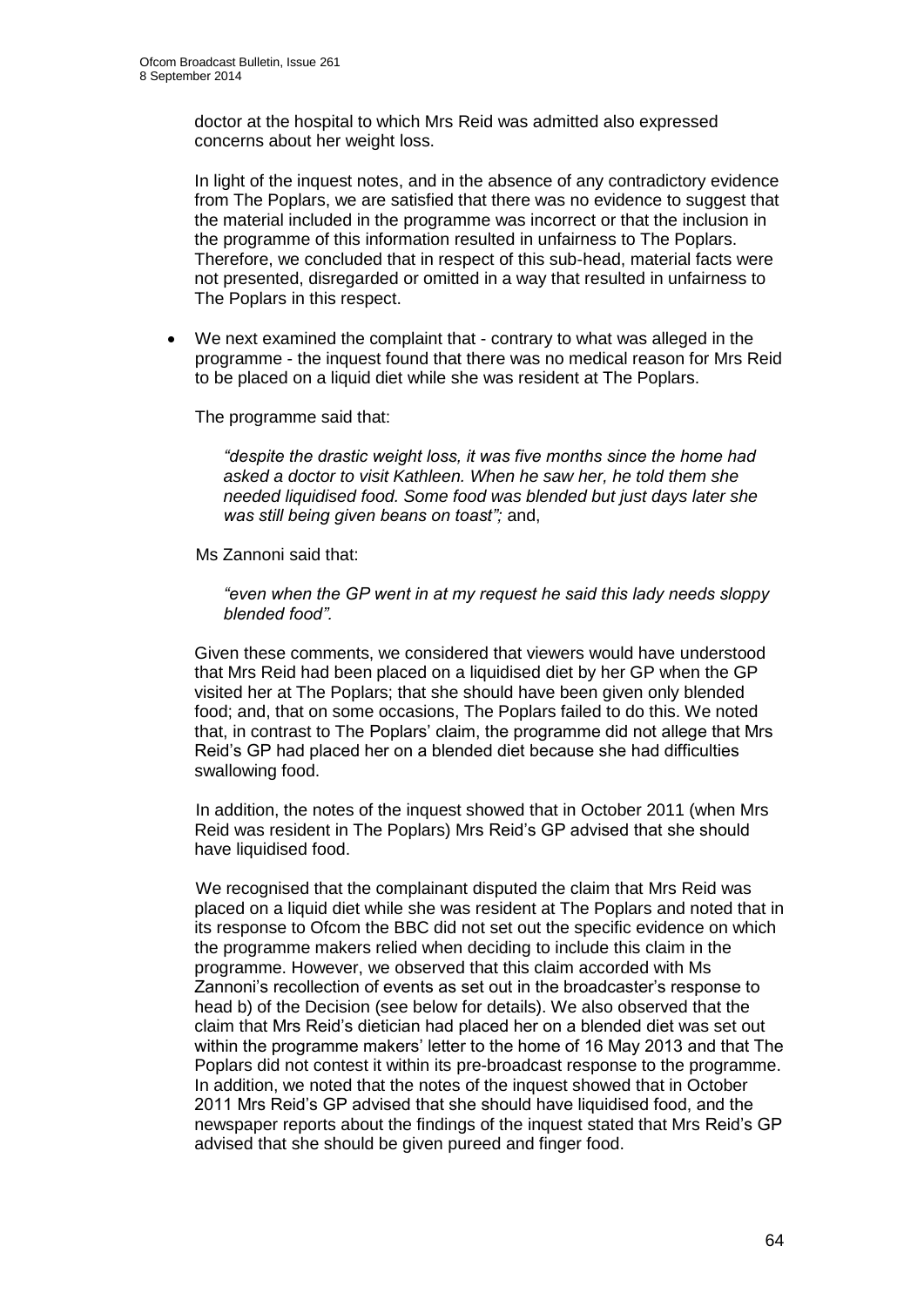In light of all these points, we are satisfied that the programme makers had a reasonable and credible basis for the inclusion in the programme of the claim that Mrs Reid's GP had placed her on a blended diet while she was a resident at the home. We considered there was no evidence to suggest that this information was incorrect. Therefore, we concluded that material facts were not presented, disregarded or omitted in a way that resulted in unfairness to The Poplars in this respect.

Having assessed each sub-head of the complaint identified by The Poplars as being unfair when considered separately, Ofcom concluded that as regards each of these sub-heads, the material facts were not presented, omitted or disregarded in a way that portrayed The Poplars unfairly in the programme as broadcast.

Ofcom also carefully assessed the parts of the programme relating to The Poplars as a whole, to reach a decision as to whether the programme in its entirety was unfair to the complainant – in particular whether the various examples taken together may have created a cumulative effect that might portray the care home in a way that was unfair. After careful consideration, and for all the reasons set out above, Ofcom found that, when taken as a whole, the way in which The Poplars was portrayed did not result in unfairness to The Poplars in the programme as broadcast.

b) The Poplars was not given an opportunity to respond to all the significant allegations included in the programme. This resulted in it being unfairly portrayed in respect of these allegations.

In considering this head of complaint, Ofcom had regard to Practice 7.11 of the Code. This states that if a programme alleges wrongdoing or incompetence or makes other significant allegations, those concerned should normally be given an appropriate and timely opportunity to respond.

 We first assessed the complaint that The Poplars was not given an opportunity to respond to the claim in the programme that half of the residents at The Poplars had died in the year 2011-12.

The programme included the claim that: *"Panorama has established that at least 11 people died* [at The Poplars] *– more than half of the home's residents".* 

We observed that this claim was presented alongside a further comment that this figure placed The Poplars at the very high end of the distribution curve for the rate of deaths at similar care homes. We considered that the two statements amounted to significant allegations of wrongdoing or incompetence and that, in accordance with Practice 7.11, the programme makers needed to offer The Poplars an appropriate and timely opportunity to respond to it in order to avoid unfairness.

The Poplars complained that it should have been given an opportunity to respond to this claim and that because it was not, the programme included incorrect information. However, as already observed, it is not for Ofcom to determine whether this claim was factually correct or not. Rather, our role is to consider whether the inclusion of the information without providing The Poplars with an opportunity to respond amounted to unjust or unfair treatment.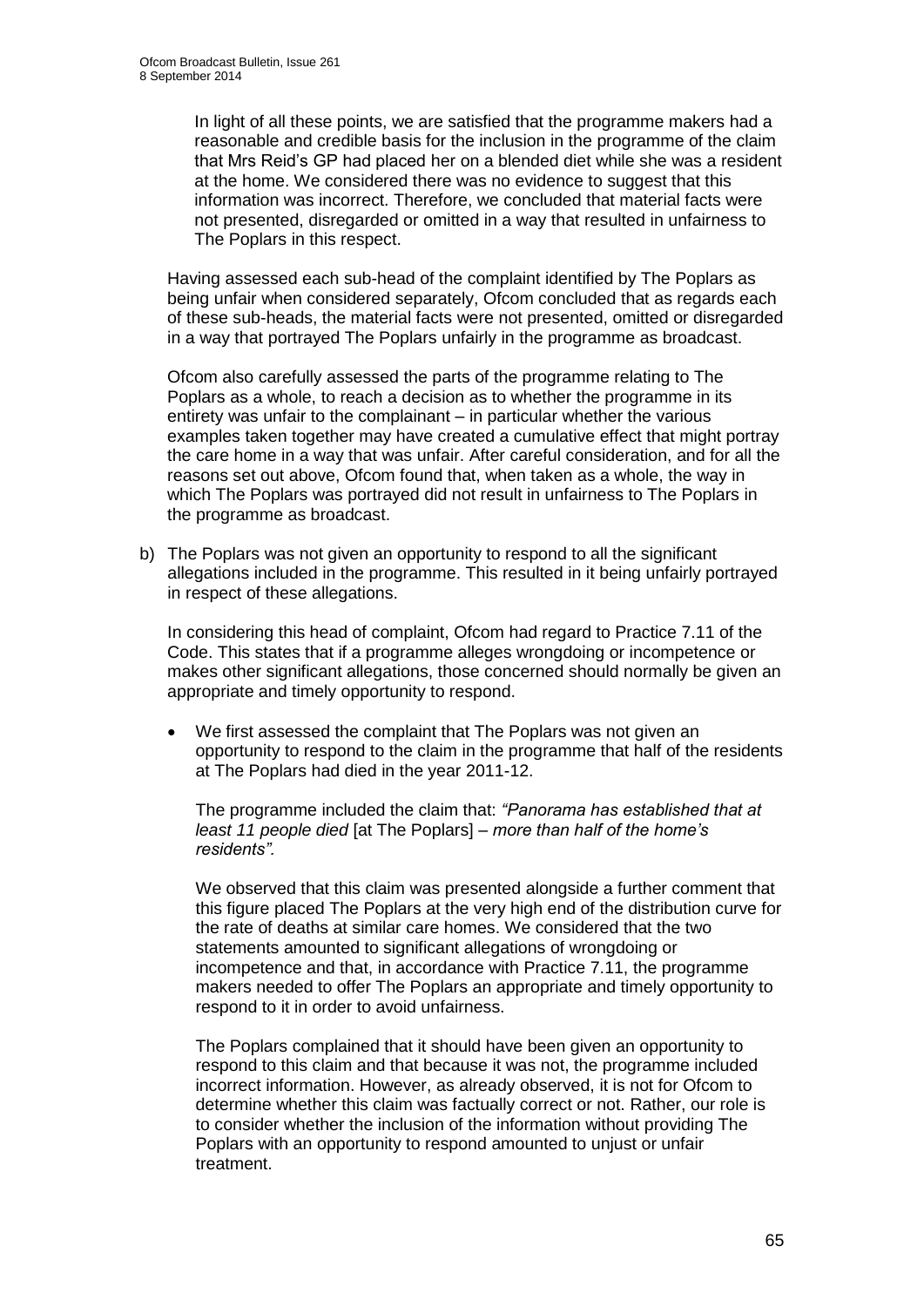We therefore considered what steps, if any, were taken by the programme makers to provide The Poplars with an opportunity to respond to this claim.

We noted that the BBC acknowledged that it had not specifically asked The Poplars' to respond to the claim that *"more than half of the home's residents"*  died in the year 2011-12. This was because, the BBC said, it considered that this was a statistical fact which did not require a right of reply in order to avoid unfairness. However, we also noted that on 24 April 2013, the BBC informed The Poplars that it intended to report that there was an unusual number of deaths at the care home in the year 2011-12. As set out in the "Summary of broadcaster's response" regarding head b) above, the programme makers and The Poplars disagreed about the precise number of residents who had died at The Poplars during the year 2011-12 and, to avoid uncertainty, the BBC used the lower figure of 11 resident deaths to calculate the figures it broadcast.

Given this pre-broadcast exchange between the parties, we considered that The Poplars would have been aware that the programme intended to report that there had been an "unusual number of deaths" at the home in 2011-12. The programme therefore did not specifically inform The Poplars that it intended to report the number of deaths both as a number and as a proportion of residents. However, we consider that the programme gave the care home an appropriate and timely opportunity to respond to the claim which the programme intended to report in relation to the "unusual number of deaths" at The Poplars during this period.

For these reasons, we concluded that the fact that The Poplars was not given an opportunity to respond to the claim that a specific proportion (as opposed to an absolute number) of the residents at The Poplars had died in the year 2011-12 did not result in unfairness to the complainant.

 We next assessed the complaint that The Poplars was not given an opportunity to respond to the claim made in the programme that Mrs Reid's weight had reduced by 15% over five months.

The programme included the claim that: *"even more worryingly for the family was the amount of weight Kathleen had lost. Over five months she'd shed more than 15 per cent of her body weight".* We considered that the material weight loss of an elderly resident at a care home is a potentially serious matter and therefore this amounted to a significant allegation of wrongdoing or incompetence, and that, in accordance with Practice 7.11, the programme makers needed to offer The Poplars an appropriate and timely opportunity to respond to it in order to avoid unfairness.

The BBC acknowledged that the programme makers did not inform The Poplars prior to the broadcast that it intended to report Mrs Reid's weight loss as a percentage of her body weight. However, we also noted that, in a letter dated 16 May 2013, the BBC told The Poplars that it intended to report that Mrs Reid had lost "8.5 kilos in five months from May to October 2011". In response (in a letter dated 24 May 2013), The Poplars said that "Mrs Reid's weight loss [was] consistent with the progression of her illness". Therefore, it was clear that The Poplars was given an opportunity to comment on the claim that Mrs Reid had lost a specific amount of weight and that the care home did not dispute this claim. In addition, we observed that, as set out (in the head b) of the "Summary of the complaint and broadcaster's response" section)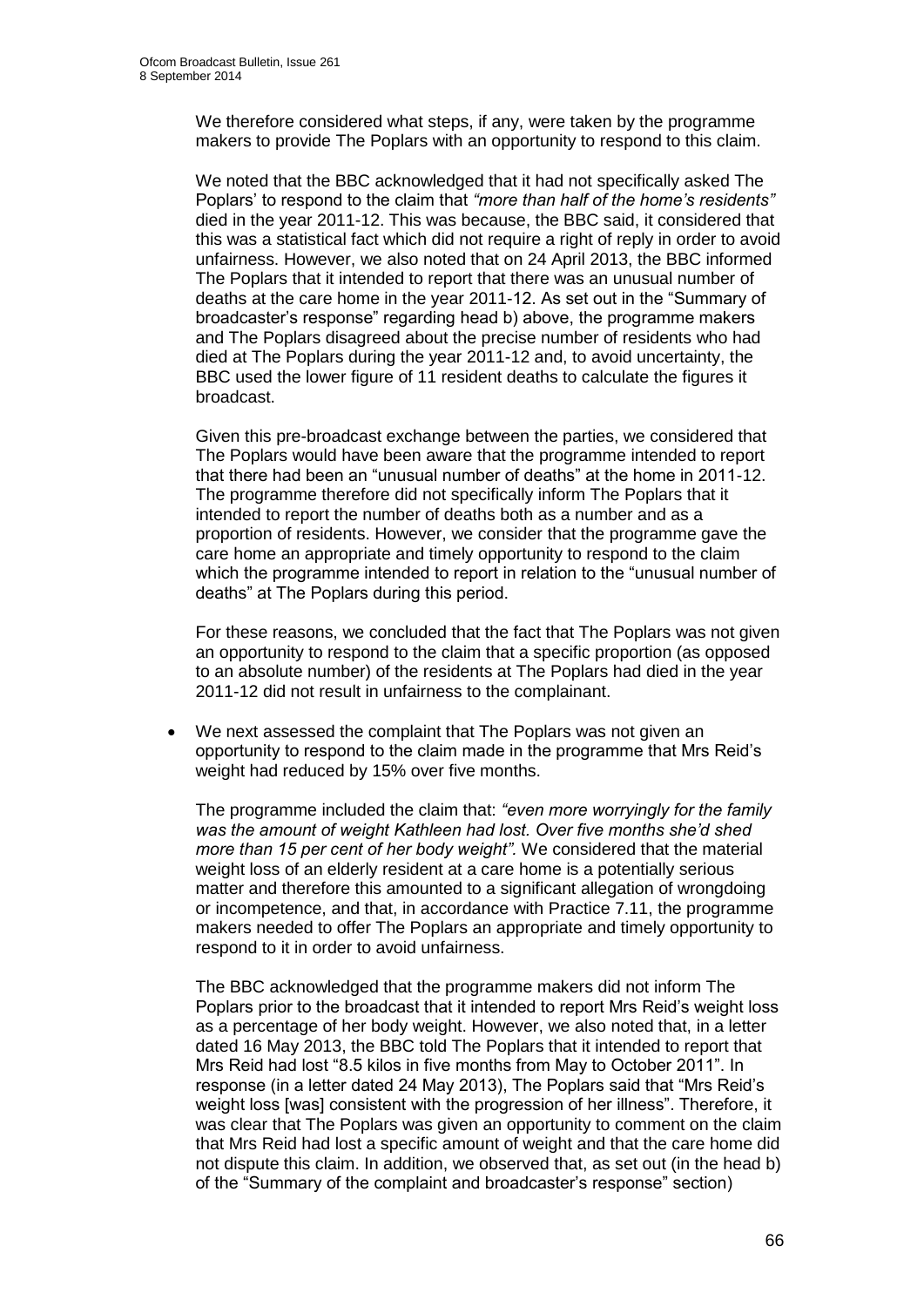above, Mrs Reid's weight chart showed that a decrease in weight of 8.5kg equated to a total body weight loss of 15.6%.

For these reasons, we concluded that, The Poplars was given an appropriate and timely opportunity to respond to the claim the programme intended to report regarding Mrs Reid's weight loss. Therefore, we concluded that The Poplars was not treated unfairly in this in this respect.

 We also assessed the complaint that The Poplars was not given an opportunity to respond to Mrs Reid's daughter (Ms Zannoni)'s, claim in the programme that her mother's bed and floor were wet.

As noted above, the programme included Ms Zannoni saying: *"Every time I went up there was something not quite right, for example: her bed was wet, the floor was wet".* It was our view that the claim that a resident's room was in a poor condition amounted to a significant allegation of wrongdoing or incompetence. In accordance with Practice 7.11, the programme makers therefore needed to offer The Poplars an appropriate and timely opportunity to respond to it in order to avoid unfairness.

We noted that in the letter dated 16 May 2013 the BBC informed The Poplars that the programme was "likely to include criticisms of the care provided to some residents at The Poplars" and the programme makers asked The Poplars to respond to the various concerns the family had raised about Mrs Reid's care at The Poplars. The list of concerns raised included a reference to Mrs Reid's room having damp walls (floor to ceiling). However, the programme makers did not specifically state that they intended to report that Mrs Reid's "bed and floor were wet".

We noted that there was a disagreement between the BBC and The Poplars about the veracity of Mrs Zannoni's claim. However, as set out above, it is not for Ofcom to determine whether the particular claim made is factually correct or not. Rather, our role is to consider whether the inclusion of the information without providing The Poplars with an opportunity to respond amounted to unjust or unfair treatment.

In our view, although the programme makers did not make a specific reference to Ms Zannoni's specific claim that Mrs Reid's bed and floor were wet in its 16 May 2013 letter, The Poplars was given an appropriate and timely opportunity to respond to the general claim which the programme intended to report i.e. that there were concerns about the condition of Mrs Reid's room at The Poplars - and in particular the issue that it might be damp.

Given these observations, we considered that it was not necessary for the programme makers to provide The Poplars with the specific (as opposed to the general) details of Ms Zannoni's claim about the condition of Mrs Reid's room at The Poplars, in order to avoid unfairness. For this reason, we concluded that The Poplars was not treated unfairly in this respect.

Taking each sub-head of the complaint into account separately, Ofcom found that The Poplars was given an appropriate and timely opportunity to respond to the claims made about it in the programme.

We also considered the programme as a whole, to reach a view as to whether the programme provided The Poplars with an appropriate and timely opportunity to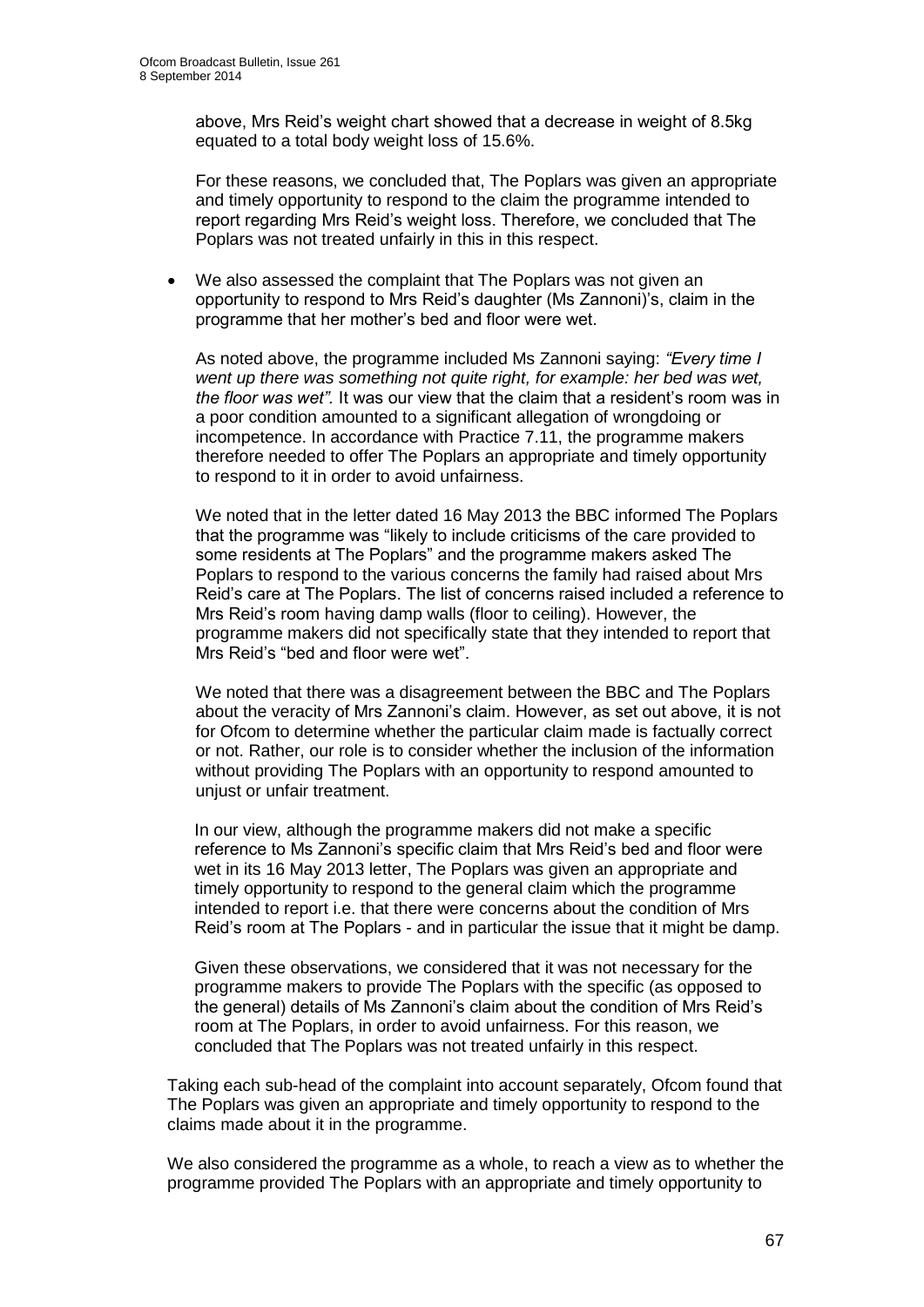respond to the claims about quality of care provided by The Poplars in general. After careful consideration, Ofcom's decision is that, when taken as a whole, The Poplars was given an appropriate and timely opportunity to respond to all the claims and there was no unfairness to The Poplars in this respect.

c) Ofcom next considered the complaint that The Poplars' written submissions to the BBC in response to significant allegations were not adequately represented in the programme.

When considering this head of complaint, Ofcom had regard to Practice 7.13 which states that where it is appropriate to represent the views of a person or organisation that is not participating in the programme, this must be done in a fair manner.

As stated above, consistent with the principle of editorial freedom, we acknowledge that the broadcaster has the right to decide whether or not to include particular pieces of information or material in a programme provided this does not result in unfairness.

We assessed each element of the programme in relation to which the complaint said that its pre-broadcast response was represented unfairly.

 We first considered the complaint that while the programme showed photographs of damp in Mrs Reid's room, it did not, as set out in The Poplars' pre-broadcast response to the programme makers, mention that Mrs Reid was immediately moved to a different room.

We observed that the programme included the claim that *"damp was on the walls and near the electrics"* and included The Poplars' response to this claim that: *"the damp was only apparent after a downpour the night before"*. We compared this with The Poplars' pre-broadcast response to the programme. We noted that part of the response, which addressed the steps The Poplars had taken to rectify the situation (i.e. that Mrs Reid was moved to another room), was not included in the programme.

There was a disagreement between the BBC and The Poplars regarding whether Mrs Reid had in fact been moved to another room immediately after the damp was discovered. However, the programme did not allege that Mrs Reid was not moved to a different room. Rather it said that damp had been discovered in Mrs Reid's room.

We therefore considered that the presentation of The Poplars' response adequately summarised the main point the home had made in this regard (i.e. its position with regard to the claim that Mrs Reid's room was damp). In particular, viewers would have been aware that the care home acknowledged that there had been damp in the room, but it said that it had only become aware of the damp problem in the room following heavy rain the night before. We considered that it was not necessary for the programme to have added further information regarding whether and if so The Poplars had addressed this issue, to avoid unfairness to The Poplars.

Therefore, we considered that the programme provided viewers with sufficient information regarding the damp issue in Mrs Reid's room and reflected The Poplars' position on this matter fairly.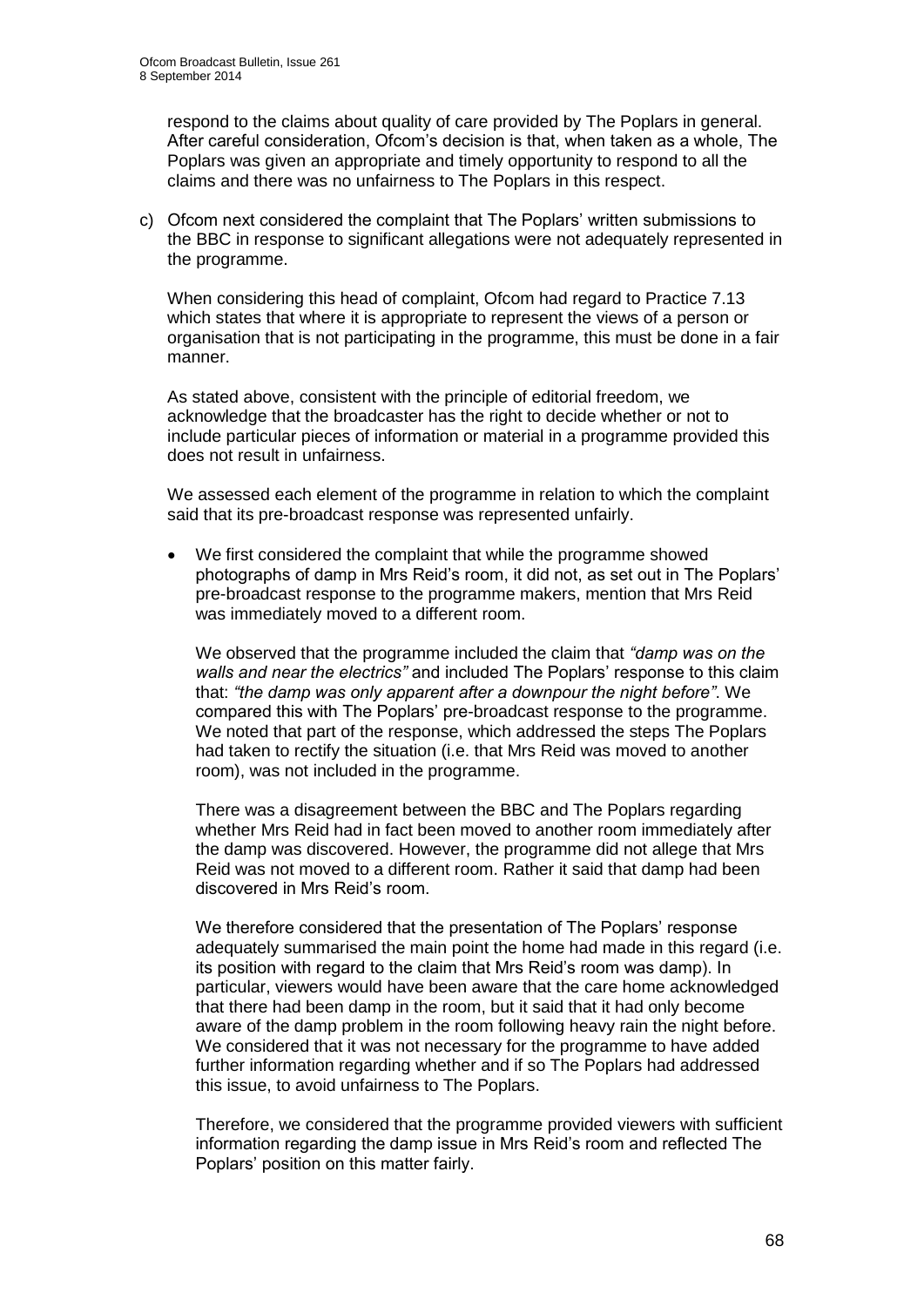We next considered the complaint that the programme included a photograph of a dirty comb that it said belonged to Mrs Reid, but did not reflect the home's position that this was a comb which Mrs Reid had picked up as she had a habit of "*collecting things in her pocket"* because of her Alzheimer's disease.

The programme's reporter stated that "*Kathleen's comb was filthy"*; a photograph of a dirty comb was shown and The Poplars' response (namely, that *"the home doesn't accept the comb was dirty"*) was included. We compared this information with The Poplars' response to the programme makers' allegation, set out in the letter dated 16 May 2013, that: "Mrs Reid's bedroom had a…dirty comb…[and] There is photographic evidence…which we intend to broadcast". In response The Poplars said: "we do not accept that Mrs Reid's comb was dirty".

On the information provided to Ofcom, it appears that at no point prior to broadcast did The Poplars indicate to the programme makers that the comb belonged to someone other than Mrs Reid.

Given the observations set out above, we concluded that The Poplars' response to this particular claim was adequately represented in the programme and the care home was not treated unfairly in this respect.

 We next considered the complaint that the programme said that Mrs Reid was being fed solid food in The Poplars (even though she was meant to be on a liquid or blended food diet), but did not mention that Mrs Reid refused to eat the liquid or blended food at times and so the care home had to make adjustments to ensure she was eating some food.

The programme said that:

*"*[Mrs Reid's GP] *told* [The Poplars] [Mrs Reid] *needed liquidised food. Some food was blended but just days later she was still being given beans on toast";* and

It also said that The Poplars' response to this claim was that:

*"Mrs Reid was encouraged to eat by staff. She was provided with sandwiches and finger food throughout the day"*.

We compared this statement with The Poplars' response to the claim the BBC told The Poplars in advance of broadcast it intended to make, that "Mrs Reid was given unsuitable food even after a number of instructions including from a dietician to provide a blended diet". We observed that part of The Poplars' response to this potential claim (that Mrs Reid "would pick at her food and often refuse meals so we made adjustments to ensure she was eating") was not included in the programme. We also noted the disagreement between the parties regarding whether appropriate adjustments were made to Mrs Reid's diet while she was in the home. In particular, we noted that in its response the BBC said that beans on toast should not properly fall into the category of 'adjustments' referred to in The Poplars' response to the claim about Mrs Reid's diet, and that it did not consider that The Poplars had made appropriate adjustments to Mrs Reid's diet.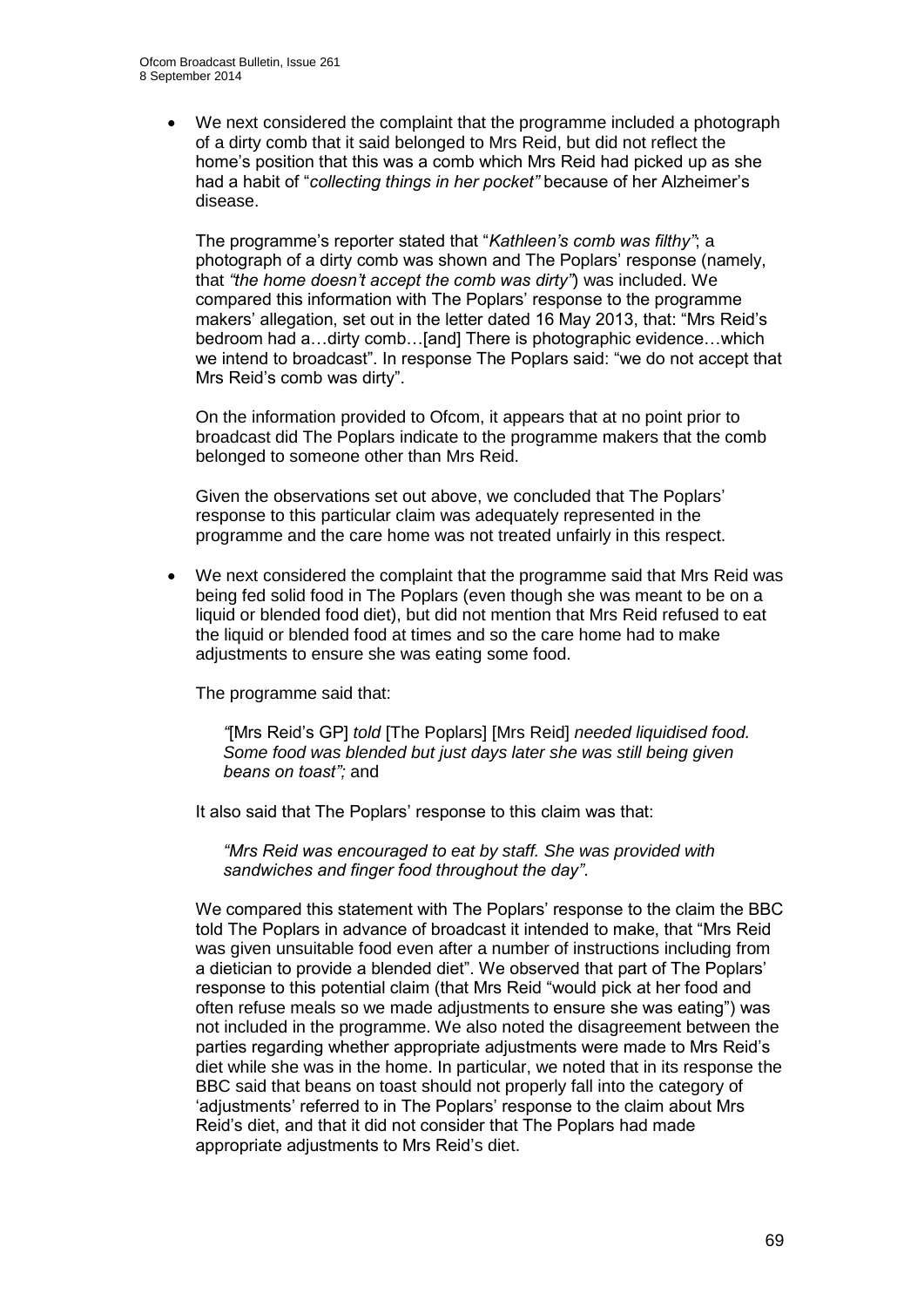The programme claimed that Mrs Reid was placed on a blended diet while at the Poplars but she was still given unsuitable food. In our view, the programme's presentation of The Poplars' response adequately summarised the main point which The Poplars had made in response to this claim (i.e. that Mrs Reid was encouraged to eat by staff and that she was also provided with finger food).

In addition, we considered that the programme provided viewers with sufficient information to reach their own conclusions regarding whether or not The Poplars had provided Mrs Reid with a suitable diet.

Therefore, notwithstanding the omission of The Poplars' claim that Mrs Reid would often refuse meals so adjustments needed to be made, we considered that the way in which the programme represented the complainant's response on this issue did not result in unfairness.

Having assessed each sub-head of the complaint identified by The Poplars as being unfair to it, we concluded that The Poplars' responses to the claims were presented accurately and fairly in the programme as broadcast.

Ofcom also carefully assessed the parts of the programme relating to The Poplars as a whole, to reach a decision as to whether the programme in its entirety was unfair as regards including a fair representation of The Poplars' responses to the claims about the quality of care provided by The Poplars. After careful consideration, and for all the reasons set out above, Ofcom found that, when taken as a whole, the way in which The Poplars' responses were represented in the programme did not result in unfairness to The Poplars in the programme as broadcast.

**Ofcom found that The Poplars' complaint of unjust or unfair treatment in the programme as broadcast should not be upheld.**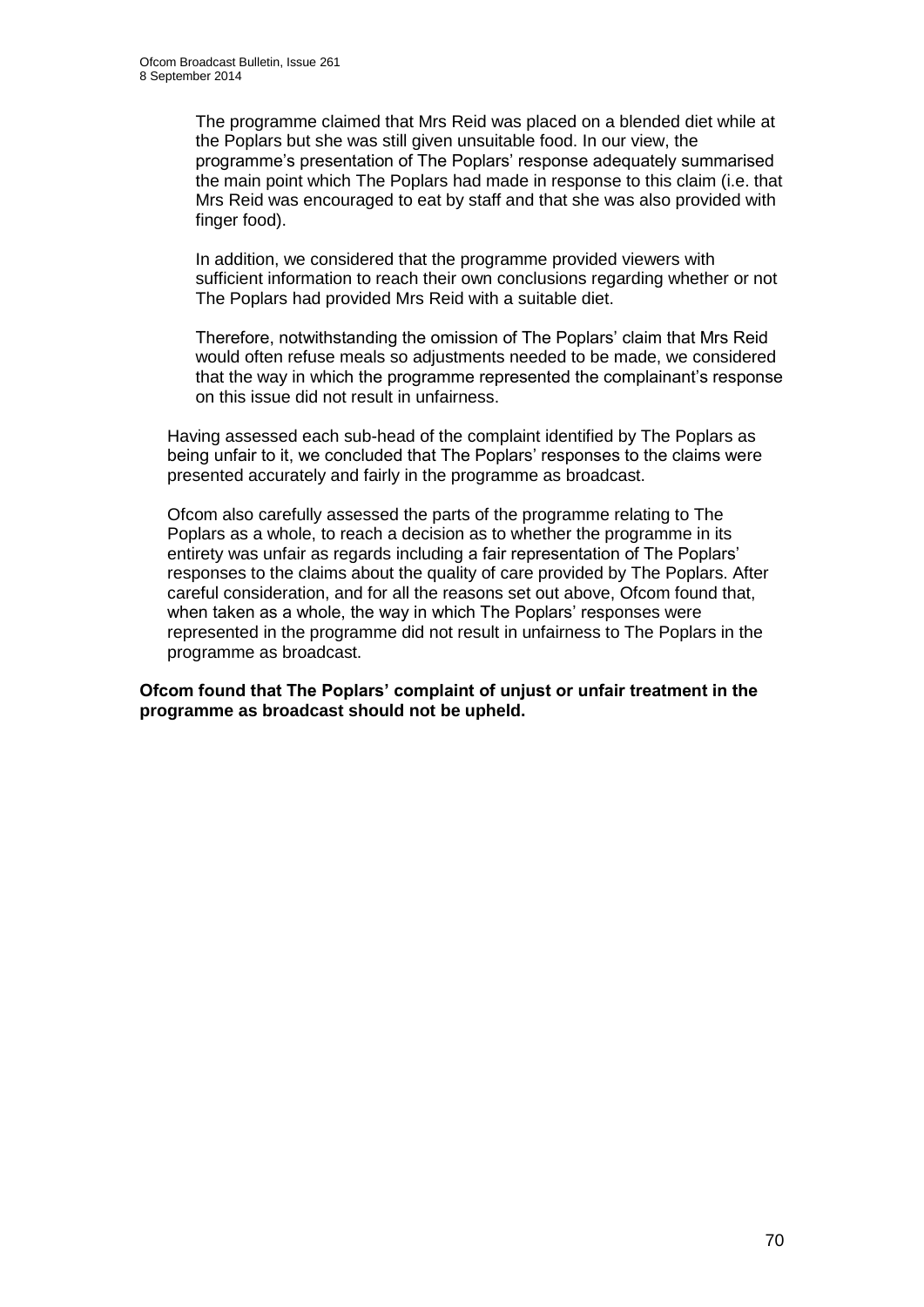## **Investigations Not in Breach**

Here are alphabetical lists of investigations that Ofcom has completed between 5 and 25 August 2014 and decided that the broadcaster did not breach Ofcom's codes, licence conditions or other regulatory requirements.

### **Investigations conducted under the Procedures for investigating breaches of content standards for television and radio**

| <b>Programme</b> | <b>Broadcaster</b> | Transmission<br>date | <b>Categories</b>       |
|------------------|--------------------|----------------------|-------------------------|
| Sat-7            | Sat-7              | 24/04/2014           | Religious<br>programmes |
| Welcome TV       | <b>MATV</b>        | 05/04/2014           | Crime                   |

For more information about how Ofcom conducts investigations about content standards, go to: [http://stakeholders.ofcom.org.uk/broadcasting/guidance/complaints](http://stakeholders.ofcom.org.uk/broadcasting/guidance/complaints-sanctions/standards/)[sanctions/standards/.](http://stakeholders.ofcom.org.uk/broadcasting/guidance/complaints-sanctions/standards/)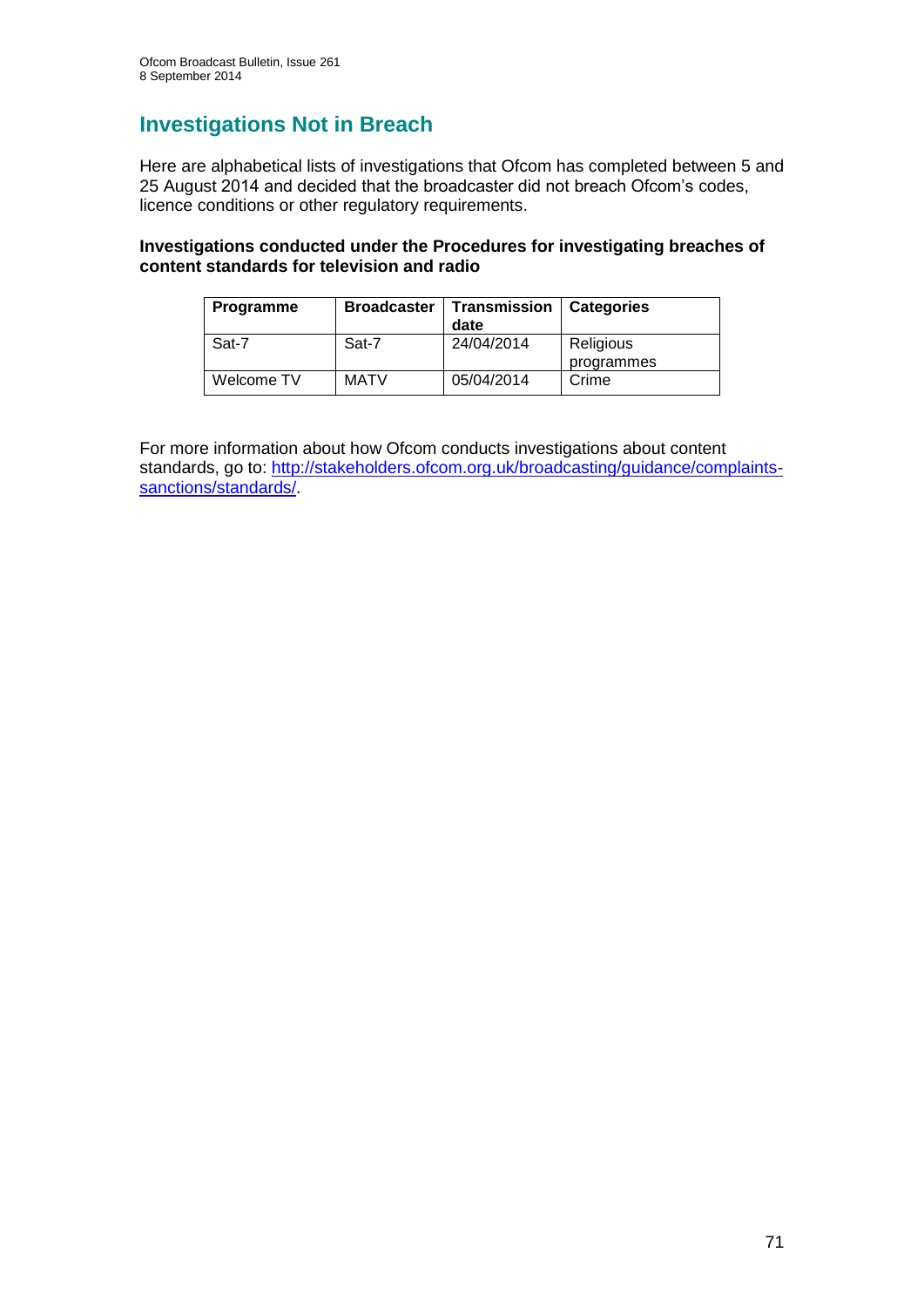## **Complaints Assessed, not Investigated**

Here are alphabetical lists of complaints that, after careful assessment, Ofcom has decided not to pursue between 5 and 25 August 2014 because they did not raise issues warranting investigation.

### **Complaints assessed under the Procedures for investigating breaches of content standards for television and radio**

For more information about how Ofcom assesses conducts investigations about content standards, go to: [http://stakeholders.ofcom.org.uk/broadcasting/guidance/complaints](http://stakeholders.ofcom.org.uk/broadcasting/guidance/complaints-sanctions/standards/)[sanctions/standards/.](http://stakeholders.ofcom.org.uk/broadcasting/guidance/complaints-sanctions/standards/)

| Programme                                                        | <b>Broadcaster</b>             | <b>Transmission Date</b> | <b>Categories</b>                            | <b>Number of</b><br>complaints |
|------------------------------------------------------------------|--------------------------------|--------------------------|----------------------------------------------|--------------------------------|
| <b>Big Brother</b>                                               | $\overline{5^*}$               | 23/06/2014               | Offensive language                           | 1                              |
| <b>Big Brother</b>                                               | $5*$                           | 06/07/2014               | Offensive language                           | $\mathbf{1}$                   |
| <b>Big Brother</b>                                               | $5*$                           | 30/07/2014               | Offensive language                           | $\overline{1}$                 |
| Dangerous Dog<br>Owners and Proud                                | $5*$                           | 16/08/2014               | Generally accepted<br>standards              | $\overline{2}$                 |
| The Walking Dead                                                 | $5*$                           | 09/08/2014               | <b>Television Access</b><br>Services         | $\mathbf{1}$                   |
| The Walking Dead<br>(trailer)                                    | $5*$                           | 08/08/2014               | Scheduling                                   | $\overline{1}$                 |
| The Walking Dead<br>(trailer)                                    | $5*$                           | 13/08/2014               | Scheduling                                   | $\overline{1}$                 |
| Subtitling                                                       | 5USA                           | n/a                      | <b>Television Access</b><br>Services         | $\mathbf{1}$                   |
| <b>Christian O'Connell</b><br><b>Breakfast Show</b><br>(trailer) | Absolute 80's                  | 02/08/2014               | Generally accepted<br>standards              | $\overline{1}$                 |
| Megaladon: The<br><b>Monster Shark Lives</b>                     | <b>Animal Planet</b>           | 14/08/2014               | Materially misleading                        | $\overline{1}$                 |
| Charity Appeal -<br>Live                                         | <b>ATN Bangla UK</b>           | 19/07/2014               | Charity appeals                              | 1                              |
| Sirsho Songlap                                                   | Bangla TV                      | 17/05/2014               | Elections/Referendums                        | $\overline{1}$                 |
| <b>News</b>                                                      | <b>BBC</b>                     | $\overline{n/a}$         | Due impartiality/bias                        | $\overline{1}$                 |
| Programming                                                      | <b>BBC</b>                     | n/a                      | Generally accepted<br>standards              | $\mathbf{1}$                   |
| Subtitling                                                       | <b>BBC/ITV</b>                 | n/a                      | <b>Television Access</b><br>Services         | $\overline{1}$                 |
| <b>News</b>                                                      | BBC / ITV / Sky<br><b>News</b> | 03/08/2014               | Due accuracy                                 | $\overline{1}$                 |
| <b>BBC News</b>                                                  | BBC <sub>1</sub>               | 08/07/2014               | Due impartiality/bias                        | $\mathbf{1}$                   |
| <b>BBC News</b>                                                  | BBC <sub>1</sub>               | 01/08/2014               | Due impartiality/bias                        | $\mathbf{1}$                   |
| <b>BBC News</b>                                                  | BBC <sub>1</sub>               | 10/08/2014               | Due impartiality/bias                        | $\mathbf{1}$                   |
| <b>BBC News at One</b>                                           | BBC <sub>1</sub>               | 06/08/2014               | Due impartiality/bias                        | $\mathbf 1$                    |
| <b>BBC News at One</b>                                           | BBC <sub>1</sub>               | 13/08/2014               | Due impartiality/bias                        | $\overline{1}$                 |
| <b>BBC News at Six</b>                                           | BBC <sub>1</sub>               | 08/08/2014               | Due impartiality/bias                        | $\mathbf{1}$                   |
| <b>Behind Closed</b><br>Doors                                    | BBC <sub>1</sub>               | 30/04/2014               | Generally accepted<br>standards              | 1                              |
| <b>Breakfast</b>                                                 | BBC <sub>1</sub>               | 24/07/2014               | Sexual orientation<br>discrimination/offence | $\overline{4}$                 |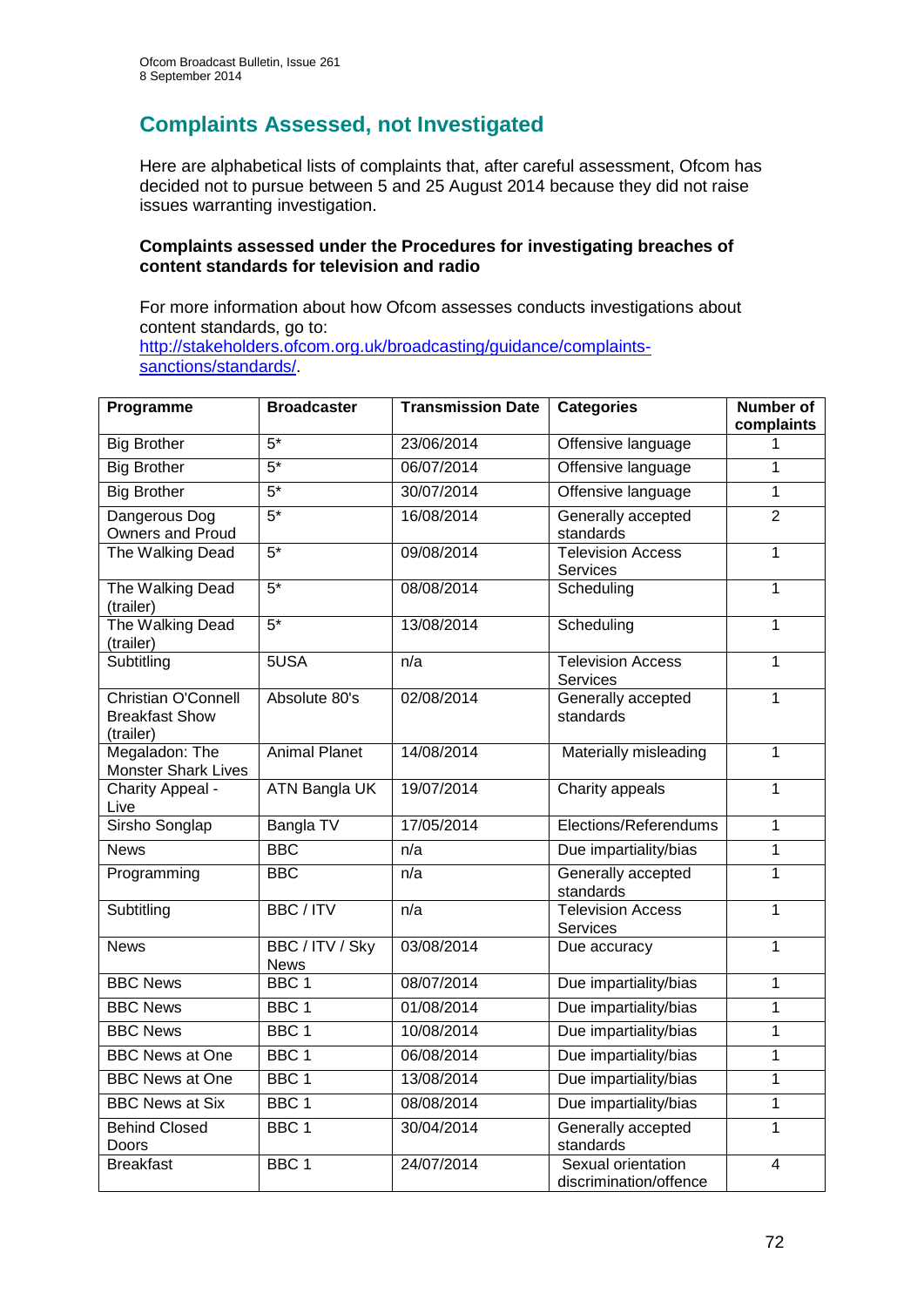| Commonwealth<br><b>Games Opening</b><br>Ceremony  | BBC <sub>1</sub>            | 23/07/2014 | Generally accepted<br>standards              | $\overline{2}$ |
|---------------------------------------------------|-----------------------------|------------|----------------------------------------------|----------------|
| Live at the Apollo                                | BBC <sub>1</sub>            | 10/08/2014 | Race<br>discrimination/offence               | 1              |
| Mrs. Brown's Boys                                 | BBC <sub>1</sub>            | 16/08/2014 | Offensive language                           | 1              |
| My £9.50 Holiday                                  | BBC <sub>1</sub>            | 04/08/2014 | Outside of remit / other                     | $\mathbf{1}$   |
| Neighbourhood<br><b>Blues</b>                     | BBC <sub>1</sub>            | 12/08/2014 | Offensive language                           | 1              |
| Nick and Margaret:<br>Too Many<br>Immigrants?     | BBC <sub>1</sub>            | 16/07/2014 | Generally accepted<br>standards              | $\mathbf{1}$   |
| <b>The Great British</b><br><b>Bake Off</b>       | BBC <sub>1</sub>            | 06/08/2014 | Generally accepted<br>standards              | $\mathbf{1}$   |
| The Hairy Bikers'<br>Bake-ation                   | BBC <sub>1</sub>            | 12/08/2014 | Outside of remit / other                     | $\mathbf{1}$   |
| The One Show                                      | BBC <sub>1</sub>            | 19/08/2014 | Generally accepted<br>standards              | $\overline{2}$ |
| Walter                                            | BBC <sub>1</sub>            | 08/08/2014 | Gender<br>discrimination/offence             | 1              |
| Commonwealth<br><b>Games Opening</b><br>Ceremony  | BBC <sub>1</sub>            | 23/07/2014 | Generally accepted<br>standards              | $\mathbf{1}$   |
| Cimarron                                          | BBC <sub>2</sub>            | 27/07/2014 | Violence and<br>dangerous behaviour          | $\mathbf{1}$   |
| James May's Cars<br>of the People<br>(trailer)    | BBC <sub>2</sub>            | 04/08/2014 | Generally accepted<br>standards              | $\mathbf{1}$   |
| Newsnight                                         | BBC <sub>2</sub>            | 25/07/2014 | Generally accepted<br>standards              | 1              |
| Newsnight                                         | BBC <sub>2</sub>            | 28/07/2014 | Race<br>discrimination/offence               | $\mathbf{1}$   |
| The Honourable<br>Woman                           | BBC <sub>2</sub>            | 24/07/2014 | Generally accepted<br>standards              | $\overline{3}$ |
| The Honourable<br>Woman                           | BBC <sub>2</sub>            | 24/07/2014 | <b>Television Access</b><br>Services         | 1              |
| <b>Tropic of Capricorn</b>                        | BBC <sub>2</sub>            | 10/08/2014 | Offensive language                           | 1              |
| World War I<br>Remembered from<br>the Battlefield | BBC <sub>2</sub>            | 04/08/2014 | Outside of remit / other                     | 1              |
| <b>Family Guy</b>                                 | BBC <sub>3</sub>            | 09/08/2014 | Generally accepted<br>standards              | $\mathbf{1}$   |
| <b>Family Guy</b>                                 | BBC <sub>3</sub>            | 11/08/2014 | Generally accepted<br>standards              | $\mathbf{1}$   |
| Football Fight Club                               | BBC <sub>3</sub>            | 11/08/2014 | Materially misleading                        | $\mathbf{1}$   |
| Meet the Fockers                                  | BBC <sub>3</sub>            | 03/08/2014 | Sexual orientation<br>discrimination/offence | 1              |
| Siblings                                          | BBC <sub>3</sub>            | 07/08/2014 | Generally accepted<br>standards              | $\mathbf{1}$   |
| The Duchess of<br>Malfi: BBC Arts at<br>the Globe | BBC <sub>4</sub>            | 25/05/2014 | <b>Television Access</b><br>Services         | $\mathbf{1}$   |
| The Invention of<br><b>Brazil</b>                 | BBC <sub>4</sub>            | 05/05/2014 | Generally accepted<br>standards              | $\overline{1}$ |
| Come Fly With Me                                  | <b>BBC</b><br>Entertainment | 23/07/2014 | Generally accepted<br>standards              | $\mathbf{1}$   |
| Facebook Page                                     | <b>BBC Jersey</b>           | n/a        | Outside of remit / other                     | $\mathbf{1}$   |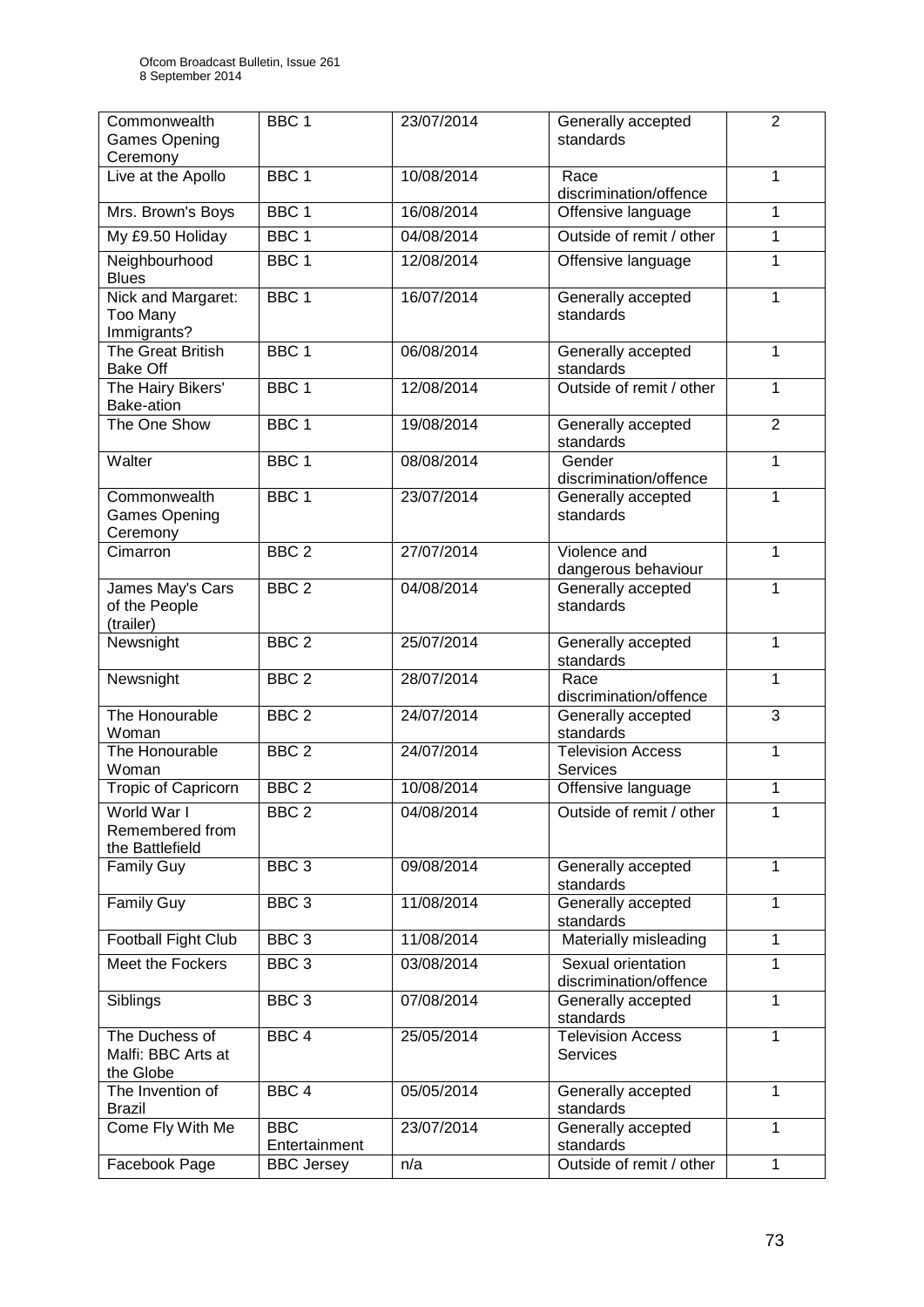| <b>BBC</b> News                         | <b>BBC News</b>              | 09/08/2014 | Outside of remit / other                    | 1              |
|-----------------------------------------|------------------------------|------------|---------------------------------------------|----------------|
| <b>BBC News</b>                         | <b>BBC News</b>              | 16/08/2014 | Outside of remit / other                    | $\mathbf{1}$   |
| <b>BBC News</b>                         | <b>BBC News</b><br>Channel   | 19/08/2014 | Due accuracy                                | $\mathbf{1}$   |
| Radio 1 Chart Show                      | <b>BBC Radio 1</b>           | 17/08/2014 | Drugs, smoking,<br>solvents or alcohol      | $\mathbf{1}$   |
| Jeremy Vine                             | <b>BBC Radio 2</b>           | 01/08/2014 | Generally accepted<br>standards             | $\mathbf{1}$   |
| Programming                             | <b>BBC Radio 2</b>           | n/a        | Race<br>discrimination/offence              | $\mathbf{1}$   |
| Farming Today This<br>Week              | <b>BBC Radio 4</b>           | 02/08/2014 | Due impartiality/bias                       | $\mathbf{1}$   |
| I'm Sorry I Haven't a<br>Clue           | <b>BBC Radio 4</b>           | 04/08/2014 | Race<br>discrimination/offence              | $\mathbf{1}$   |
| <b>Just A Minute</b>                    | <b>BBC Radio 4</b>           | 11/08/2014 | Offensive language                          | $\mathbf{1}$   |
| Sketchorama                             | <b>BBC Radio 4</b>           | 14/08/2014 | Offensive language                          | $\mathbf{1}$   |
| Woman's Hour                            | <b>BBC Radio 4</b>           | 07/08/2014 | Transgender<br>discrimination/offence       | $\overline{2}$ |
| <b>Fighting Talk</b>                    | <b>BBC Radio 5</b><br>Live   | 16/08/2014 | Gender<br>discrimination/offence            | 1              |
| <b>Morning Call</b>                     | <b>BBC Radio</b><br>Scotland | 07/07/2014 | Religious/Beliefs<br>discrimination/offence | 1              |
| <b>BBC World Service</b><br><b>News</b> | <b>BBC World</b><br>Service  | 09/08/2014 | Due impartiality/bias                       | $\mathbf{1}$   |
| Mystery & Mayhem<br>Weekends (trailer)  | Boomerang                    | 31/07/2014 | Offensive language                          | 1              |
| Max                                     | <b>Capital Xtra</b>          | 02/08/2014 | Scheduling                                  | $\mathbf{1}$   |
| <b>Regular Show</b>                     | <b>Cartoon Network</b>       | 30/07/2014 | Scheduling                                  | $\mathbf{1}$   |
| The Amazing World<br>of Gumball         | <b>Cartoon Network</b>       | 24/07/2014 | <b>Nudity</b>                               | 1              |
| Programming                             | Castle FM                    | 22/07/2014 | Offensive language                          | $\mathbf{1}$   |
| <b>TNA Impact</b>                       | Challenge                    | 10/08/2014 | Gender<br>discrimination/offence            | $\mathbf{1}$   |
| 5 News Update                           | Chanel 5                     | 05/08/2014 | Due accuracy                                | $\mathbf{1}$   |
| Advertising                             | Channel 4                    | 23/07/2014 | Advertising content                         | $\mathbf{1}$   |
| Advertising                             | Channel 4                    | 16/08/2014 | Advertising content                         | 1              |
| <b>Channel 4 News</b>                   | Channel 4                    | 16/07/2014 | Due impartiality/bias                       | 1              |
| Channel 4 News                          | Channel 4                    | 17/07/2014 | Generally accepted<br>standards             | 1              |
| Channel 4 News                          | Channel 4                    | 18/07/2014 | Generally accepted<br>standards             | 1              |
| Channel 4 News                          | Channel 4                    | 21/07/2014 | Due impartiality/bias                       | $\mathbf{1}$   |
| Channel 4 News                          | Channel 4                    | 22/07/2014 | Due accuracy                                | 1              |
| Channel 4 News                          | Channel 4                    | 24/07/2014 | Due impartiality/bias                       | 1              |
| Channel 4 News                          | Channel 4                    | 25/07/2014 | Generally accepted<br>standards             | 1              |
| Channel 4 News                          | Channel 4                    | 26/07/2014 | Due impartiality/bias                       | 2              |
| Channel 4 News                          | Channel 4                    | 27/07/2014 | Due impartiality/bias                       | $\mathbf{1}$   |
| Channel 4 News                          | Channel 4                    | 28/07/2014 | Due impartiality/bias                       | $\mathbf{1}$   |
| Channel 4 News                          | Channel 4                    | 29/07/2014 | Due impartiality/bias                       | 1              |
| Channel 4 News                          | Channel 4                    | 29/07/2014 | Generally accepted<br>standards             | $\mathbf{1}$   |
| Channel 4 News                          | Channel 4                    | 30/07/2014 | Due impartiality/bias                       | $\mathbf{1}$   |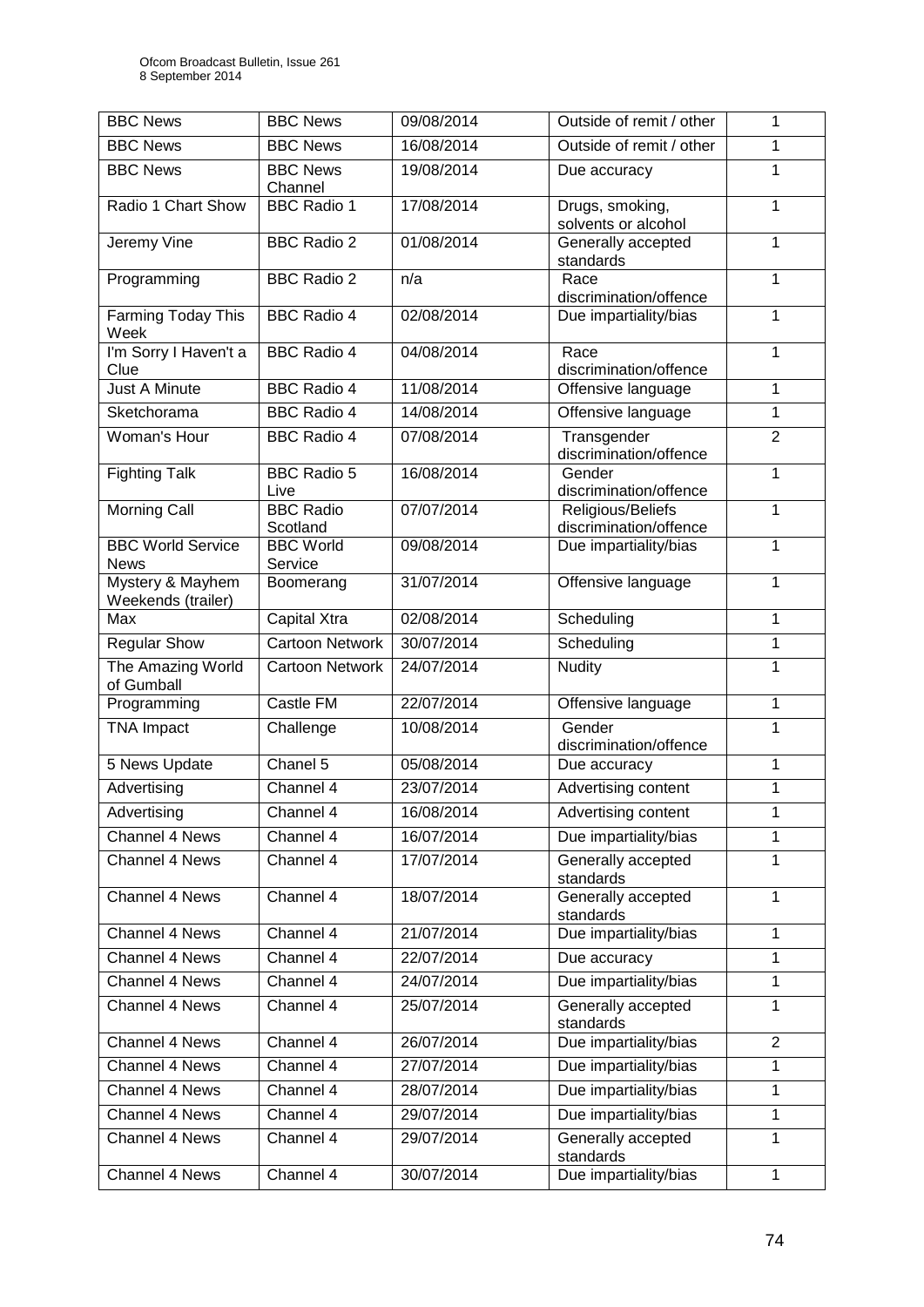| Channel 4 News                                           | Channel 4      | 31/07/2014 | Due impartiality/bias                        | 1              |
|----------------------------------------------------------|----------------|------------|----------------------------------------------|----------------|
| Channel 4 News                                           | Channel 4      | 04/08/2014 | Due impartiality/bias                        | 3              |
| Channel 4 News                                           | Channel 4      | 04/08/2014 | Generally accepted<br>standards              | $\mathbf{1}$   |
| <b>Channel 4 News</b>                                    | Channel 4      | 07/08/2014 | Violence and<br>dangerous behaviour          | $\mathbf{1}$   |
| Channel 4 News                                           | Channel 4      | 11/08/2014 | Scheduling                                   | $\mathbf{1}$   |
| Channel 4 News                                           | Channel 4      | 12/08/2014 | Due impartiality/bias                        | 1              |
| Channel 4 News                                           | Channel 4      | n/a        | Due impartiality/bias                        | $\mathbf{1}$   |
| Channel 4 News                                           | Channel 4      | 28/07/2014 | Generally accepted<br>standards              | 1              |
| Channel 4 News                                           | Channel 4      | 04/08/2014 | Due impartiality/bias                        | $\mathbf{1}$   |
| Channel 4 News<br>website                                | Channel 4      | 06/08/2014 | Outside of remit / other                     | 1              |
| Deal or No Deal                                          | Channel 4      | 18/08/2014 | Outside of remit / other                     | $\mathbf{1}$   |
| Dispatches: How to<br><b>Stop Your Nuisance</b><br>Calls | Channel 4      | 11/08/2014 | Materially misleading                        | $\mathbf{1}$   |
| Hollyoaks                                                | Channel 4      | 12/08/2014 | Scheduling                                   | $\mathbf{1}$   |
| Hollyoaks                                                | Channel 4      | 13/08/2014 | Sexual orientation<br>discrimination/offence | 1              |
| Masters of Sex<br>(trailer)                              | Channel 4      | 05/08/2014 | Scheduling                                   | $\mathbf{1}$   |
| Masters of Sex<br>(trailer)                              | Channel 4      | n/a        | Scheduling                                   | $\mathbf{1}$   |
| Short Shorts (trailer)                                   | Channel 4      | 07/08/2014 | Generally accepted<br>standards              | $\mathbf{1}$   |
| Short Shorts (trailer)                                   | Channel 4      | n/a        | Scheduling                                   | $\overline{2}$ |
| The Inbetweeners<br>Movie                                | Channel 4      | 02/08/2014 | <b>Nudity</b>                                | 1              |
| The Singer Takes it<br>All                               | Channel 4      | 01/08/2014 | Voting                                       | $\overline{2}$ |
| Masters of Sex<br>(trailer)                              | Channel 4 / E4 | n/a        | Scheduling                                   | $\mathbf{1}$   |
| 5 News Weekend                                           | Channel 5      | 03/08/2014 | Due impartiality/bias                        | $\mathbf{1}$   |
| 70 Stone: The Man<br>Who Couldn't Be<br>Saved (trailer)  | Channel 5      | 07/08/2014 | Generally accepted<br>standards              | 1              |
| 70 Stone: The Man<br>Who Couldn't Be<br>Saved (trailer)  | Channel 5      | 11/08/2014 | Generally accepted<br>standards              | $\mathbf{1}$   |
| Advertising                                              | Channel 5      | 16/08/2014 | Advertising content                          | 1              |
| Advertising                                              | Channel 5      | 21/08/2014 | Advertising content                          | 1              |
| Any Which Way You<br>Can                                 | Channel 5      | 09/08/2014 | Generally accepted<br>standards              | $\mathbf{1}$   |
| <b>Benefits Britain: Life</b><br>on the Dole             | Channel 5      | 14/07/2014 | Race<br>discrimination/offence               | $\overline{4}$ |
| <b>Benefits Britain: Life</b><br>on the Dole             | Channel 5      | Various    | Generally accepted<br>standards              | 1              |
| <b>Big Brother</b>                                       | Channel 5      | 02/06/2014 | Generally accepted<br>standards              | $\mathbf{1}$   |
| <b>Big Brother</b>                                       | Channel 5      | 05/06/2014 | Outside of remit / other                     | $\mathbf{1}$   |
| <b>Big Brother</b>                                       | Channel 5      | 05/06/2014 | Race<br>discrimination/offence               | $\overline{2}$ |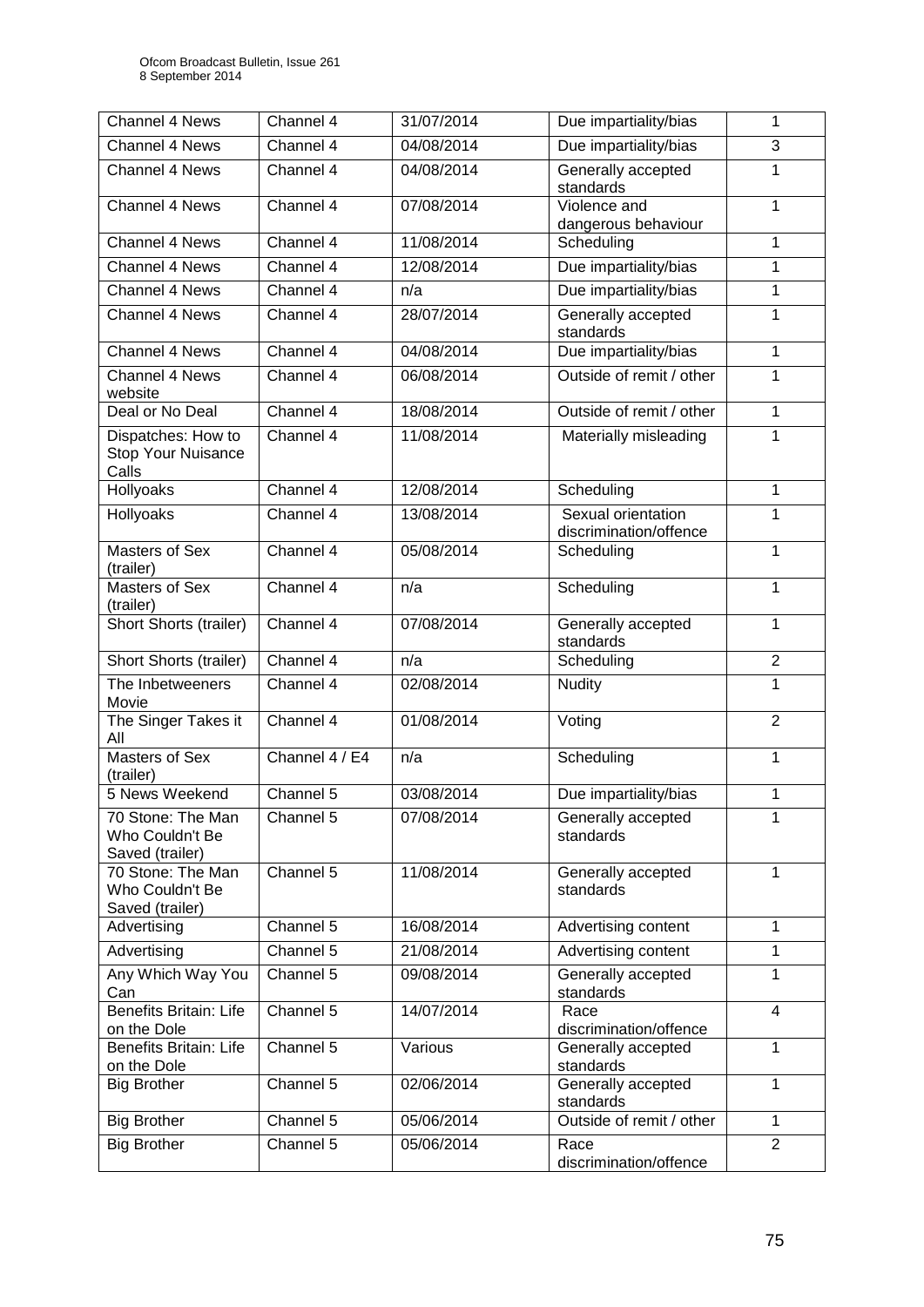| <b>Big Brother</b> | Channel 5 | 05/06/2014 | Sexual orientation<br>discrimination/offence | 8                       |
|--------------------|-----------|------------|----------------------------------------------|-------------------------|
| <b>Big Brother</b> | Channel 5 | 05/06/2014 | Voting                                       | $\overline{2}$          |
| <b>Big Brother</b> | Channel 5 | 06/06/2014 | Gender                                       | 1                       |
|                    |           |            | discrimination/offence                       |                         |
| <b>Big Brother</b> | Channel 5 | 07/06/2014 | Generally accepted<br>standards              | $\overline{1}$          |
| <b>Big Brother</b> | Channel 5 | 08/06/2014 | Offensive language                           | 5                       |
| <b>Big Brother</b> | Channel 5 | 09/06/2014 | Generally accepted<br>standards              | $\overline{3}$          |
| <b>Big Brother</b> | Channel 5 | 09/06/2014 | Offensive language                           | 3                       |
| <b>Big Brother</b> | Channel 5 | 09/06/2014 | Race<br>discrimination/offence               | $\mathbf{1}$            |
| <b>Big Brother</b> | Channel 5 | 09/06/2014 | Religious/Beliefs<br>discrimination/offence  | 27                      |
| <b>Big Brother</b> | Channel 5 | 10/06/2014 | Religious/Beliefs<br>discrimination/offence  | 208                     |
| <b>Big Brother</b> | Channel 5 | 13/06/2014 | Generally accepted<br>standards              | 366                     |
| <b>Big Brother</b> | Channel 5 | 14/06/2014 | Outside of remit / other                     | $\mathbf{1}$            |
| <b>Big Brother</b> | Channel 5 | 16/06/2014 | Gender                                       | 10                      |
|                    |           |            | discrimination/offence                       |                         |
| <b>Big Brother</b> | Channel 5 | 16/06/2014 | Generally accepted<br>standards              | 1573                    |
| <b>Big Brother</b> | Channel 5 | 16/06/2014 | Offensive language                           | $\mathbf{1}$            |
| <b>Big Brother</b> | Channel 5 | 17/06/2014 | Generally accepted<br>standards              | $\overline{2}$          |
| <b>Big Brother</b> | Channel 5 | 18/06/2014 | Generally accepted<br>standards              | $\overline{2}$          |
| <b>Big Brother</b> | Channel 5 | 19/06/2014 | Generally accepted<br>standards              | 16                      |
| <b>Big Brother</b> | Channel 5 | 19/06/2014 | Offensive language                           | $\mathbf{1}$            |
| <b>Big Brother</b> | Channel 5 | 20/06/2014 | Voting                                       | $\mathbf{1}$            |
| <b>Big Brother</b> | Channel 5 | 21/06/2014 | Generally accepted<br>standards              | 130                     |
| <b>Big Brother</b> | Channel 5 | 22/06/2014 | Gender<br>discrimination/offence             | 8                       |
| <b>Big Brother</b> | Channel 5 | 22/06/2014 | Generally accepted<br>standards              | 10                      |
| <b>Big Brother</b> | Channel 5 | 22/06/2014 | Religious/Beliefs<br>discrimination/offence  | 5                       |
| <b>Big Brother</b> | Channel 5 | 23/06/2014 | Gender<br>discrimination/offence             | $\overline{\mathbf{4}}$ |
| <b>Big Brother</b> | Channel 5 | 23/06/2014 | Generally accepted<br>standards              | $\overline{\mathbf{4}}$ |
| <b>Big Brother</b> | Channel 5 | 23/06/2014 | Offensive language                           | 3                       |
| <b>Big Brother</b> | Channel 5 | 24/06/2014 | Generally accepted<br>standards              | 3                       |
| <b>Big Brother</b> | Channel 5 | 25/06/2014 | Generally accepted<br>standards              | 382                     |
| <b>Big Brother</b> | Channel 5 | 25/06/2014 | Scheduling                                   | $\mathbf{1}$            |
| <b>Big Brother</b> | Channel 5 | 26/06/2014 | Scheduling                                   | $\mathbf{1}$            |
| <b>Big Brother</b> | Channel 5 | 26/06/2014 | Voting                                       | $\mathbf{1}$            |
| <b>Big Brother</b> | Channel 5 | 27/06/2014 | Gender                                       | $\mathbf 1$             |
|                    |           |            | discrimination/offence                       |                         |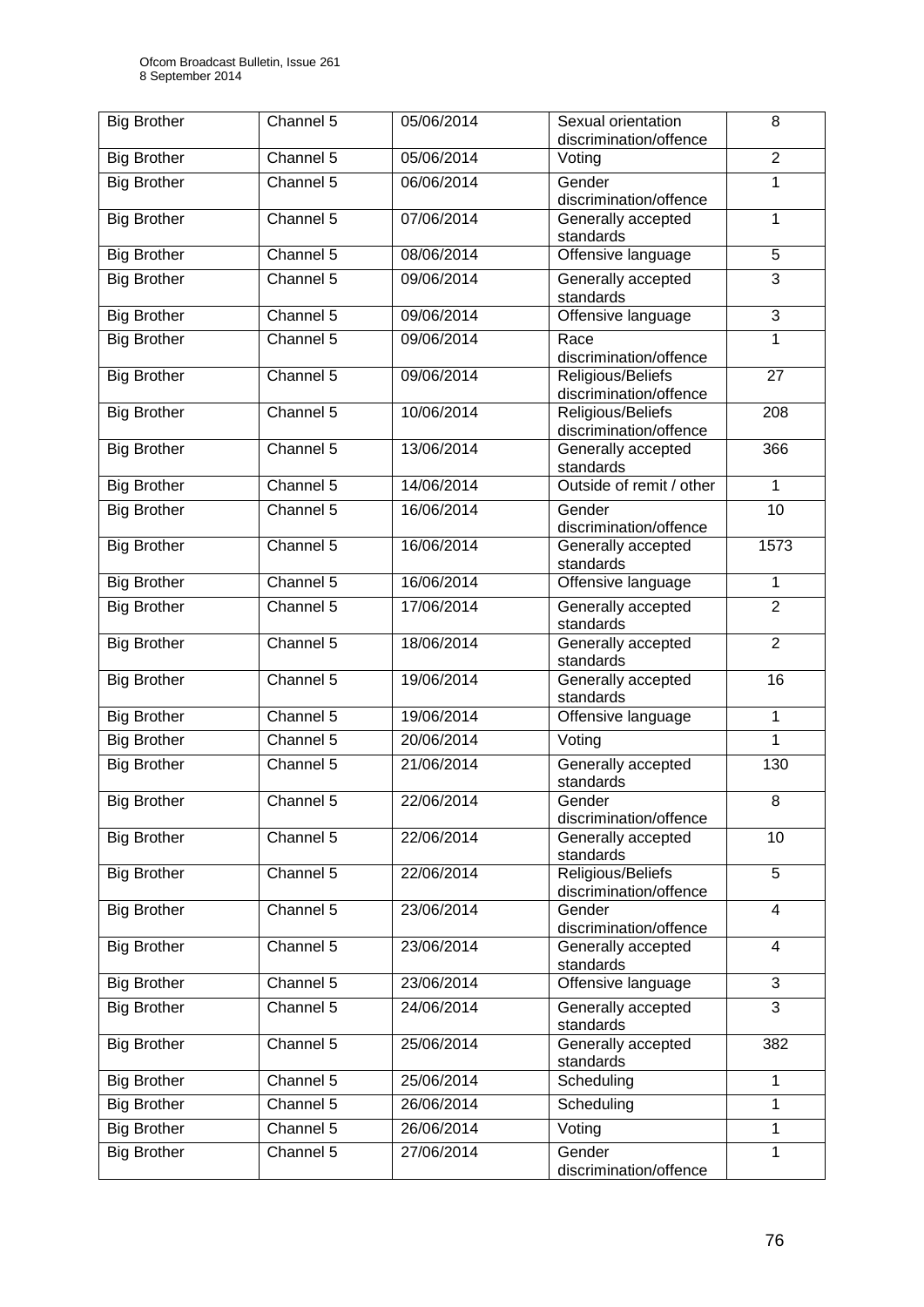| <b>Big Brother</b> | Channel 5 | 27/06/2014 | Generally accepted<br>standards              | $\mathbf{1}$            |
|--------------------|-----------|------------|----------------------------------------------|-------------------------|
| <b>Big Brother</b> | Channel 5 | 29/06/2014 | Religious/Beliefs<br>discrimination/offence  | 60                      |
| <b>Big Brother</b> | Channel 5 | 30/06/2014 | Generally accepted<br>standards              | $\overline{\mathbf{4}}$ |
| <b>Big Brother</b> | Channel 5 | 30/06/2014 | Race<br>discrimination/offence               | $\mathbf{1}$            |
| <b>Big Brother</b> | Channel 5 | 30/06/2014 | Religious/Beliefs<br>discrimination/offence  | $\overline{4}$          |
| <b>Big Brother</b> | Channel 5 | 01/07/2014 | Generally accepted<br>standards              | $\overline{2}$          |
| <b>Big Brother</b> | Channel 5 | 02/07/2014 | Generally accepted<br>standards              | 4                       |
| <b>Big Brother</b> | Channel 5 | 02/07/2014 | Offensive language                           | $\overline{3}$          |
| <b>Big Brother</b> | Channel 5 | 03/07/2014 | Generally accepted<br>standards              | $\overline{3}$          |
| <b>Big Brother</b> | Channel 5 | 03/07/2014 | Offensive language                           | $\mathbf{1}$            |
| <b>Big Brother</b> | Channel 5 | 05/07/2014 | Generally accepted<br>standards              | 3                       |
| <b>Big Brother</b> | Channel 5 | 06/07/2014 | Generally accepted<br>standards              | $\overline{8}$          |
| <b>Big Brother</b> | Channel 5 | 06/07/2014 | Offensive language                           | $\overline{2}$          |
| <b>Big Brother</b> | Channel 5 | 07/07/2014 | Outside of remit / other                     | 54                      |
| <b>Big Brother</b> | Channel 5 | 07/07/2014 | Sexual material                              | 6                       |
| <b>Big Brother</b> | Channel 5 | 08/07/2014 | Generally accepted<br>standards              | 176                     |
| <b>Big Brother</b> | Channel 5 | 08/07/2014 | Scheduling                                   | $\mathbf{1}$            |
| <b>Big Brother</b> | Channel 5 | 09/07/2014 | Generally accepted<br>standards              | $\overline{2}$          |
| <b>Big Brother</b> | Channel 5 | 09/07/2014 | Sexual material                              | 3                       |
| <b>Big Brother</b> | Channel 5 | 13/07/2014 | Scheduling                                   | 5                       |
| <b>Big Brother</b> | Channel 5 | 14/07/2014 | Generally accepted<br>standards              | $\mathbf{1}$            |
| <b>Big Brother</b> | Channel 5 | 14/07/2014 | Voting                                       | $\mathbf{1}$            |
| <b>Big Brother</b> | Channel 5 | 15/07/2014 | Generally accepted<br>standards              | $\overline{7}$          |
| <b>Big Brother</b> | Channel 5 | 16/07/2014 | Sexual material                              | 5                       |
| <b>Big Brother</b> | Channel 5 | 16/07/2014 | Sexual orientation<br>discrimination/offence | 1                       |
| <b>Big Brother</b> | Channel 5 | 17/07/2014 | Generally accepted<br>standards              | 16                      |
| <b>Big Brother</b> | Channel 5 | 20/07/2014 | Religious/Beliefs<br>discrimination/offence  | $\mathbf{1}$            |
| <b>Big Brother</b> | Channel 5 | 22/07/2014 | Generally accepted<br>standards              | $\overline{\mathbf{4}}$ |
| <b>Big Brother</b> | Channel 5 | 22/07/2014 | Materially misleading                        | 33                      |
| <b>Big Brother</b> | Channel 5 | 23/07/2014 | Generally accepted<br>standards              | 6                       |
| <b>Big Brother</b> | Channel 5 | 24/07/2014 | Generally accepted<br>standards              | $\overline{2}$          |
| <b>Big Brother</b> | Channel 5 | 26/07/2014 | Outside of remit / other                     | $\mathbf{1}$            |
| <b>Big Brother</b> | Channel 5 | 27/07/2014 | Generally accepted<br>standards              | 1                       |
| <b>Big Brother</b> | Channel 5 | 27/07/2014 | Offensive language                           | $\mathbf{1}$            |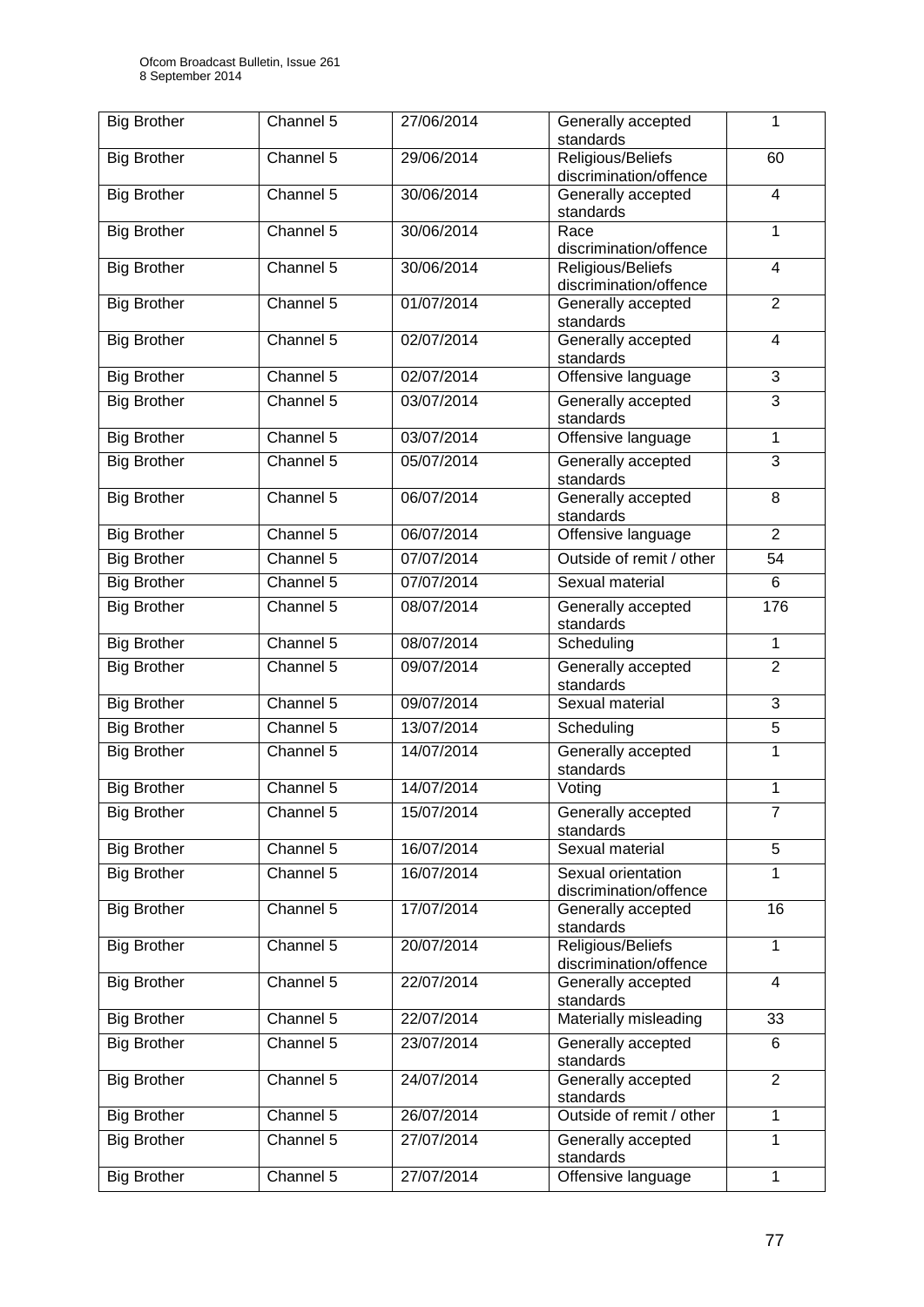| <b>Big Brother</b>                   | Channel 5              | 27/07/2014 | Scheduling                                   | 1                       |
|--------------------------------------|------------------------|------------|----------------------------------------------|-------------------------|
| <b>Big Brother</b>                   | Channel 5              | 28/07/2014 | Generally accepted<br>standards              | $\overline{2}$          |
| <b>Big Brother</b>                   | Channel 5              | 28/07/2014 | Offensive language                           | $\mathbf{1}$            |
| <b>Big Brother</b>                   | Channel 5              | 29/07/2014 | Generally accepted<br>standards              | $\overline{2}$          |
| <b>Big Brother</b>                   | Channel 5              | 29/07/2014 | Offensive language                           | $\mathbf{1}$            |
| <b>Big Brother</b>                   | Channel 5              | 02/08/2014 | Generally accepted<br>standards - other      | $\mathbf{1}$            |
| <b>Big Brother</b>                   | Channel 5              | 03/08/2014 | Animal welfare                               | $\overline{1}$          |
| <b>Big Brother</b>                   | Channel 5              | 03/08/2014 | Generally accepted<br>standards              | $\overline{2}$          |
| <b>Big Brother</b>                   | Channel 5              | 04/08/2014 | Sexual orientation<br>discrimination/offence | $\mathbf{1}$            |
| <b>Big Brother</b>                   | Channel 5              | 06/08/2014 | Generally accepted<br>standards              | 16                      |
| <b>Big Brother</b>                   | Channel 5              | 07/08/2014 | Generally accepted<br>standards              | 11                      |
| <b>Big Brother</b>                   | Channel 5              | 07/08/2014 | Scheduling                                   | $\mathbf{1}$            |
| <b>Big Brother</b>                   | Channel 5              | 09/08/2014 | Generally accepted<br>standards              | $\mathbf{1}$            |
| <b>Big Brother</b>                   | Channel 5              | 11/08/2014 | Generally accepted<br>standards              | 11                      |
| <b>Big Brother</b>                   | Channel 5              | 12/08/2014 | Generally accepted<br>standards              | $\overline{2}$          |
| <b>Big Brother</b>                   | Channel 5              | n/a        | Generally accepted<br>standards              | $\overline{2}$          |
| <b>Big Brother</b>                   | Channel 5              | n/a        | Outside of remit / other                     | 9                       |
| <b>Big Brother (trailer)</b>         | Channel 5              | 06/08/2014 | Scheduling                                   | $\mathbf{1}$            |
| <b>Big Brother: Live</b><br>Eviction | Channel 5              | 27/06/2014 | Voting                                       | $\overline{1}$          |
| <b>Big Brother: Live</b><br>Eviction | Channel 5              | 04/07/2014 | Generally accepted<br>standards              | $\mathbf{1}$            |
| <b>Big Brother: Live</b><br>Eviction | Channel 5              | 04/07/2014 | Voting                                       | 3                       |
| Big Brother: Live<br>Eviction        | Channel 5              | 11/07/2014 | Generally accepted<br>standards              | 16                      |
| <b>Big Brother: Live</b><br>Eviction | Channel 5              | 11/07/2014 | Sexual material                              | 14                      |
| <b>Big Brother: Live</b><br>Eviction | Channel 5              | 12/07/2014 | Scheduling                                   | $\mathbf{1}$            |
| <b>Big Brother: Live</b><br>Eviction | Channel 5              | 18/07/2014 | Generally accepted<br>standards              | $\overline{\mathbf{4}}$ |
| Big Brother: Live<br>Eviction        | Channel 5              | 18/07/2014 | Materially misleading                        | 8                       |
| Big Brother: Live<br>Eviction        | Channel 5              | 25/07/2014 | Generally accepted<br>standards              | $\mathbf{1}$            |
| <b>Big Brother: Live</b><br>Eviction | Channel 5              | 08/08/2014 | Generally accepted<br>standards              | $\overline{2}$          |
| <b>Big Brother: Live</b><br>Eviction | Channel 5              | 08/08/2014 | Voting                                       | $\mathbf{1}$            |
| Big Brother: The<br>Live Final       | Channel 5              | 15/08/2014 | Voting                                       | 469                     |
| Big Brother's Bit on<br>the Psych    | Channel $\overline{5}$ | 28/06/2014 | Generally accepted<br>standards              | $\overline{2}$          |
| Big Brother's Bit on<br>the Side     | Channel 5              | 10/06/2014 | <b>Disability</b><br>discrimination/offence  | 3                       |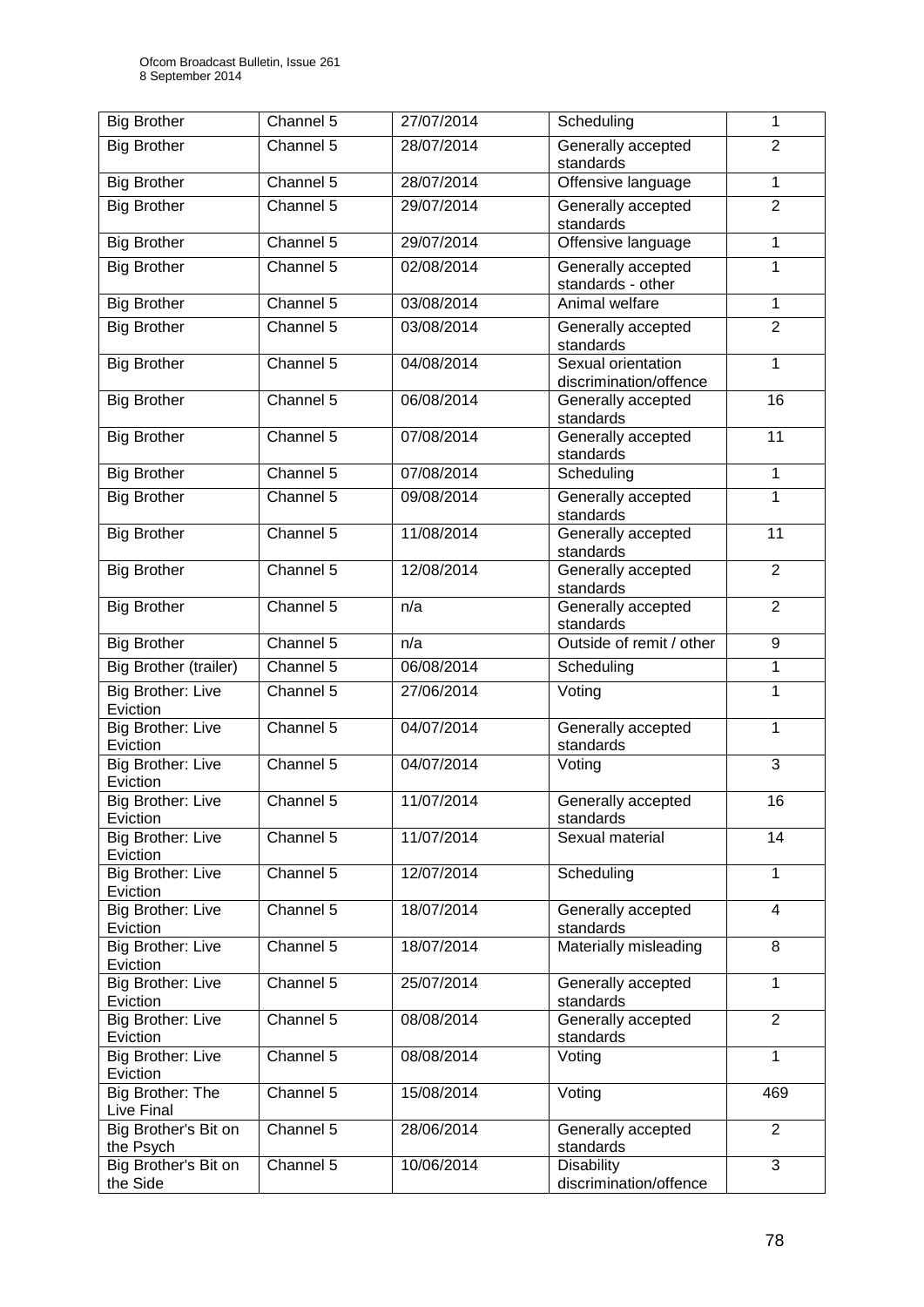| Big Brother's Bit on<br>the Side         | Channel 5             | 12/06/2014 | Offensive language                          | 11              |
|------------------------------------------|-----------------------|------------|---------------------------------------------|-----------------|
| Big Brother's Bit on                     | Channel 5             | 23/06/2014 | <b>Disability</b>                           | 1               |
| the Side                                 |                       |            | discrimination/offence                      |                 |
| Big Brother's Bit on                     | Channel 5             | 23/06/2014 | Race                                        | $\mathbf{1}$    |
| the Side                                 |                       |            | discrimination/offence                      |                 |
| Big Brother's Bit on<br>the Side         | Channel 5             | 27/06/2014 | Race<br>discrimination/offence              | $\mathbf{1}$    |
| Big Brother's Bit on                     | Channel 5             | 01/08/2014 | Generally accepted                          | $\mathbf 1$     |
| the Side                                 |                       |            | standards                                   |                 |
| Big Brother's Bit on                     | Channel 5             | 06/08/2014 | Violence and                                | $\mathbf{1}$    |
| the Side                                 |                       |            | dangerous behaviour                         |                 |
| Big Brother's Bit on                     | Channel 5             | 12/08/2014 | Generally accepted                          | $\mathbf{1}$    |
| the Side<br><b>Big Momma's House</b>     | Channel 5             | 20/07/2014 | standards<br>Offensive language             | 5               |
|                                          | Channel 5             |            |                                             |                 |
| <b>Big Momma's House</b>                 |                       | 27/07/2014 | Offensive language                          | 6               |
| Cricket on 5                             | Channel 5             | 16/08/2014 | Religious/Beliefs<br>discrimination/offence | 1               |
| <b>CSI: Crime Scene</b>                  | Channel 5             | 06/08/2014 | Scheduling                                  | $\mathbf{1}$    |
| Investigation (trailer)                  |                       |            |                                             |                 |
| Dangerous Dog                            | Channel 5             | 04/08/2014 | Generally accepted                          | 103             |
| <b>Owners and Proud</b>                  |                       |            | standards                                   |                 |
| Dangerous Dog<br><b>Owners and Proud</b> | Channel 5             | 13/08/2014 | Generally accepted<br>standards             | $\overline{18}$ |
| Drama on 5 (trailer)                     | Channel 5             | 20/07/2014 | Scheduling                                  | $\mathbf{1}$    |
| <b>Grand Theft Auto:</b>                 | Channel 5             | 13/08/2014 | Crime                                       | 8               |
| <b>UK</b>                                |                       |            |                                             |                 |
| Police Interceptors                      | Channel 5             | 10/08/2014 | Offensive language                          | $\overline{2}$  |
| Programme trailers                       | Channel 5             | 27/07/2014 | Scheduling                                  | $\mathbf{1}$    |
| Programme trailers                       | Channel 5             | 07/08/2014 | Scheduling                                  | 1               |
| The Walking Dead                         | Channel 5             | 29/07/2014 | Scheduling                                  | $\mathbf{1}$    |
| (trailer)                                |                       |            |                                             |                 |
| The Walking Dead                         | Channel 5             | 30/07/2014 | Scheduling                                  | $\overline{2}$  |
| (trailer)                                |                       |            |                                             |                 |
| The Walking Dead<br>(trailer)            | Channel 5             | 31/07/2014 | Scheduling                                  | $\mathbf{1}$    |
| The Walking Dead                         | Channel 5             | Various    | Scheduling                                  | 1               |
| (trailer)                                |                       |            |                                             |                 |
| The Wright Stuff                         | Channel 5             | 22/07/2014 | Race                                        | $\mathbf{1}$    |
|                                          |                       |            | discrimination/offence                      |                 |
| <b>UFC Fight Night</b><br>London: Live   | Channel 5             | 08/03/2014 | Generally accepted<br>standards             | $\mathbf{1}$    |
| Azan E Asr                               | <b>CHSTV</b>          | 17/07/2014 | Sponsorship                                 | $\mathbf{1}$    |
| Channel ident                            | <b>Comedy Central</b> | 10/08/2014 | Offensive language                          | 1               |
| Programme trailers                       | <b>Comedy Central</b> | n/a        | Scheduling                                  | 1               |
|                                          |                       |            |                                             |                 |
| South Park (trailer)                     | <b>Comedy Central</b> | 08/08/2014 | Scheduling                                  | $\mathbf{1}$    |
| South Park (trailer)                     | <b>Comedy Central</b> | 09/08/2014 | Scheduling                                  | $\overline{2}$  |
| South Park (trailer)                     | <b>Comedy Central</b> | 14/08/2014 | Scheduling                                  | 1               |
| South Park (trailer)                     | Comedy Central        | n/a        | Scheduling                                  | $\overline{2}$  |
| Programming                              | <b>CRUZR</b>          | n/a        | Premium rate services                       | $\mathbf{1}$    |
| Dynamo (trailer)                         | Dave                  | 15/08/2014 | Outside of remit / other                    | $\overline{2}$  |
| Dynamo (trailer)                         | Dave                  | 19/08/2014 | Outside of remit / other                    | 1               |
| Megaladon: The                           | <b>Discovery</b>      | 10/08/2014 | Materially misleading                       | $\mathbf{1}$    |
| <b>Monster Shark Lives</b>               | Channel               |            |                                             |                 |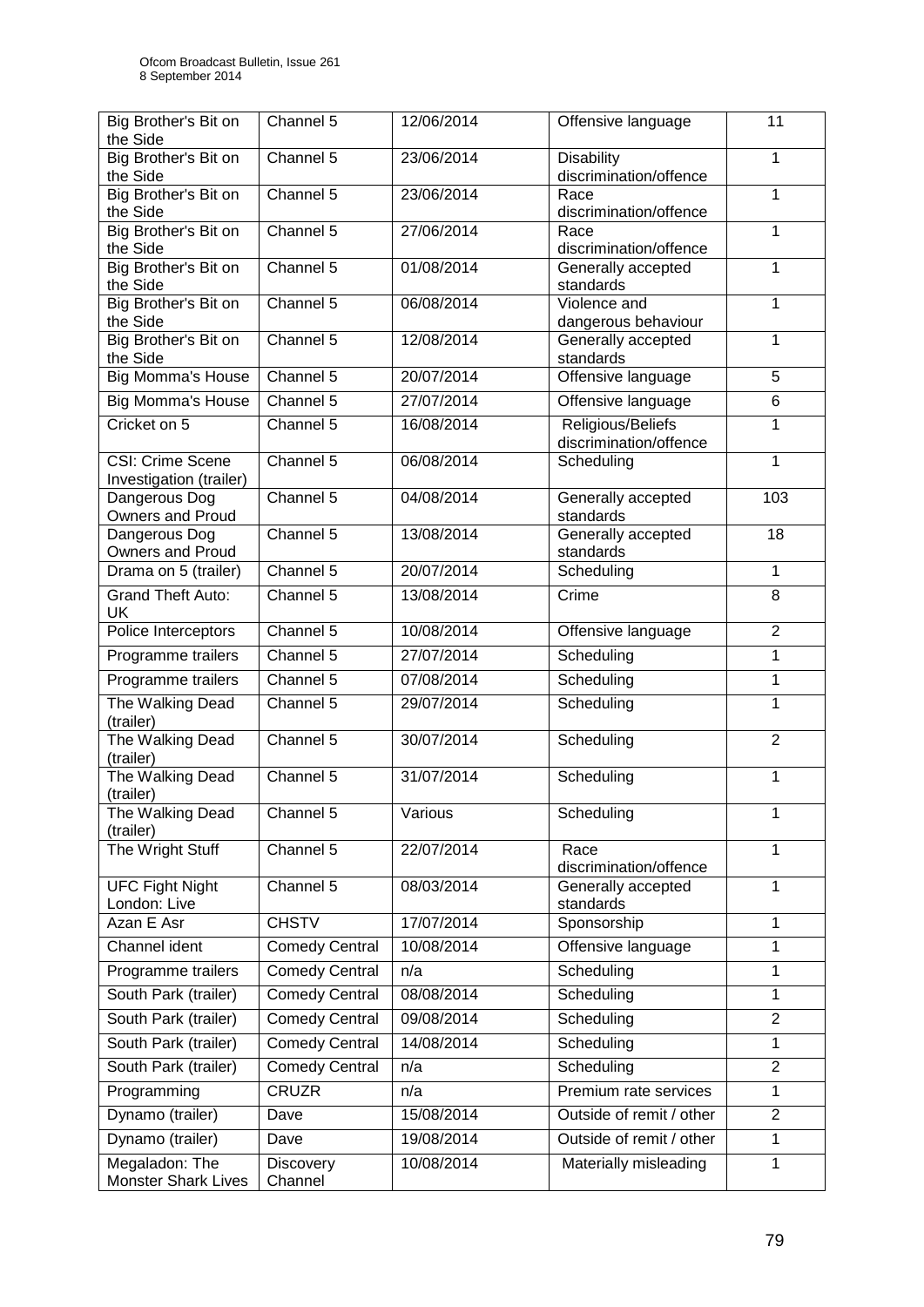| Klondike / Sky on<br>demand films       | <b>Discovery</b><br>Channel / Sky | n/a        | <b>Television Access</b><br>Services | 1              |
|-----------------------------------------|-----------------------------------|------------|--------------------------------------|----------------|
| Noel Fielding's                         | E4                                | 02/08/2014 | Nudity                               | 1              |
| Luxury Comedy                           |                                   |            |                                      |                |
| (trailer)                               |                                   |            |                                      |                |
| Short Shorts (trailer)                  | E <sub>4</sub>                    | 08/08/2014 | Scheduling                           | $\overline{2}$ |
| The Inbetweeners                        | E <sub>4</sub>                    | 03/08/2014 | Under 18s in                         | 1              |
| Go Global                               |                                   |            | programmes                           |                |
| <b>Friends With</b>                     | Film 4                            | 03/08/2014 | Scheduling                           | $\mathbf{1}$   |
| Benefits (trailer)                      |                                   |            |                                      |                |
| 50 Ways to Kill Your<br>Mammy (trailer) | Heart                             | 15/08/2014 | Generally accepted<br>standards      | $\mathbf{1}$   |
| <b>Heart Breakfast</b>                  | Heart                             | 24/07/2014 | Generally accepted<br>standards      | $\mathbf{1}$   |
| Programming                             | <b>Heat Radio</b>                 | 06/08/2014 | Offensive language                   | $\mathbf{1}$   |
| Advertising                             | <b>ITV</b>                        | 12/08/2014 | Outside of remit / other             | $\mathbf{1}$   |
|                                         |                                   |            |                                      |                |
| Benidorm                                | <b>ITV</b>                        | 07/08/2014 | Generally accepted<br>standards      | $\mathbf{1}$   |
| <b>Coronation Street</b>                | <b>ITV</b>                        | 23/07/2014 | Materially misleading                | 8              |
| <b>Coronation Street</b>                | $\overline{\text{ITV}}$           | 01/08/2014 | <b>Disability</b>                    | $\mathbf{1}$   |
|                                         |                                   |            | discrimination/offence               |                |
| <b>Coronation Street</b>                | <b>ITV</b>                        | 04/08/2014 | Disability                           | 6              |
|                                         |                                   |            | discrimination/offence               |                |
| <b>Coronation Street</b>                | $\overline{ITV}$                  | 08/08/2014 | <b>Disability</b>                    | $\mathbf{1}$   |
|                                         |                                   |            | discrimination/offence               |                |
| <b>Coronation Street</b>                | ITV                               | 18/08/2014 | Drugs, smoking,                      | $\overline{1}$ |
|                                         |                                   |            | solvents or alcohol                  |                |
| Emmerdale                               | <b>ITV</b>                        | 14/08/2014 | Generally accepted<br>standards      | $\mathbf{1}$   |
| Emmerdale                               | <b>ITV</b>                        | 14/08/2014 | Scheduling                           | $\mathbf{1}$   |
| Emmerdale                               | <b>ITV</b>                        | 15/08/2014 | Generally accepted                   | $\overline{2}$ |
|                                         |                                   |            | standards                            |                |
| Exposure                                | <b>ITV</b>                        | 15/07/2014 | Due impartiality/bias                | $\overline{7}$ |
| Good Morning                            | <b>ITV</b>                        | 23/07/2014 | Harm                                 | $\mathbf{1}$   |
| <b>Britain</b>                          |                                   |            |                                      |                |
| Good Morning                            | <b>ITV</b>                        | 29/07/2014 | Sexual material                      | 1              |
| <b>Britain</b><br>ITV Drama (trailer)   | <b>ITV</b>                        | 10/08/2014 | Scheduling                           | $\mathbf{1}$   |
| <b>ITV News</b>                         | <b>ITV</b>                        | 04/08/2014 | Due accuracy                         | 1              |
| <b>ITV News</b>                         | <b>ITV</b>                        | 07/08/2014 | Due accuracy                         | $\mathbf{1}$   |
|                                         |                                   |            |                                      |                |
| <b>ITV News</b>                         | <b>ITV</b>                        | 18/08/2014 | Generally accepted<br>standards      | $\mathbf{1}$   |
| <b>ITV News</b>                         | $\overline{\text{ITV}}$           | 11/08/2014 | Generally accepted                   | 1              |
|                                         |                                   |            | standards                            |                |
| <b>ITV News</b>                         | <b>ITV</b>                        | 12/08/2014 | Due accuracy                         | $\mathbf{1}$   |
| <b>Judge Rinder</b>                     | <b>ITV</b>                        | 18/08/2014 | Race<br>discrimination/offence       | 1              |
| Judge Rinder                            | <b>ITV</b>                        | n/a        | Materially misleading                | $\mathbf{1}$   |
| Let's Do Lunch                          | $\overline{\text{ITV}}$           | 28/07/2014 | Scheduling                           | 1              |
| With Gino and Mel                       |                                   |            |                                      |                |
| Midsomer Murders                        | $\overline{\text{ITV}}$           | 03/08/2014 | Violence and                         | $\mathbf{1}$   |
|                                         |                                   |            | dangerous behaviour                  |                |
| Midsomer Murders                        | $\overline{ITV}$                  | 10/08/2014 | Scheduling                           | $\mathbf{1}$   |
| On Assignment                           | $\overline{IV}$                   | 30/07/2014 | Due accuracy                         | 11             |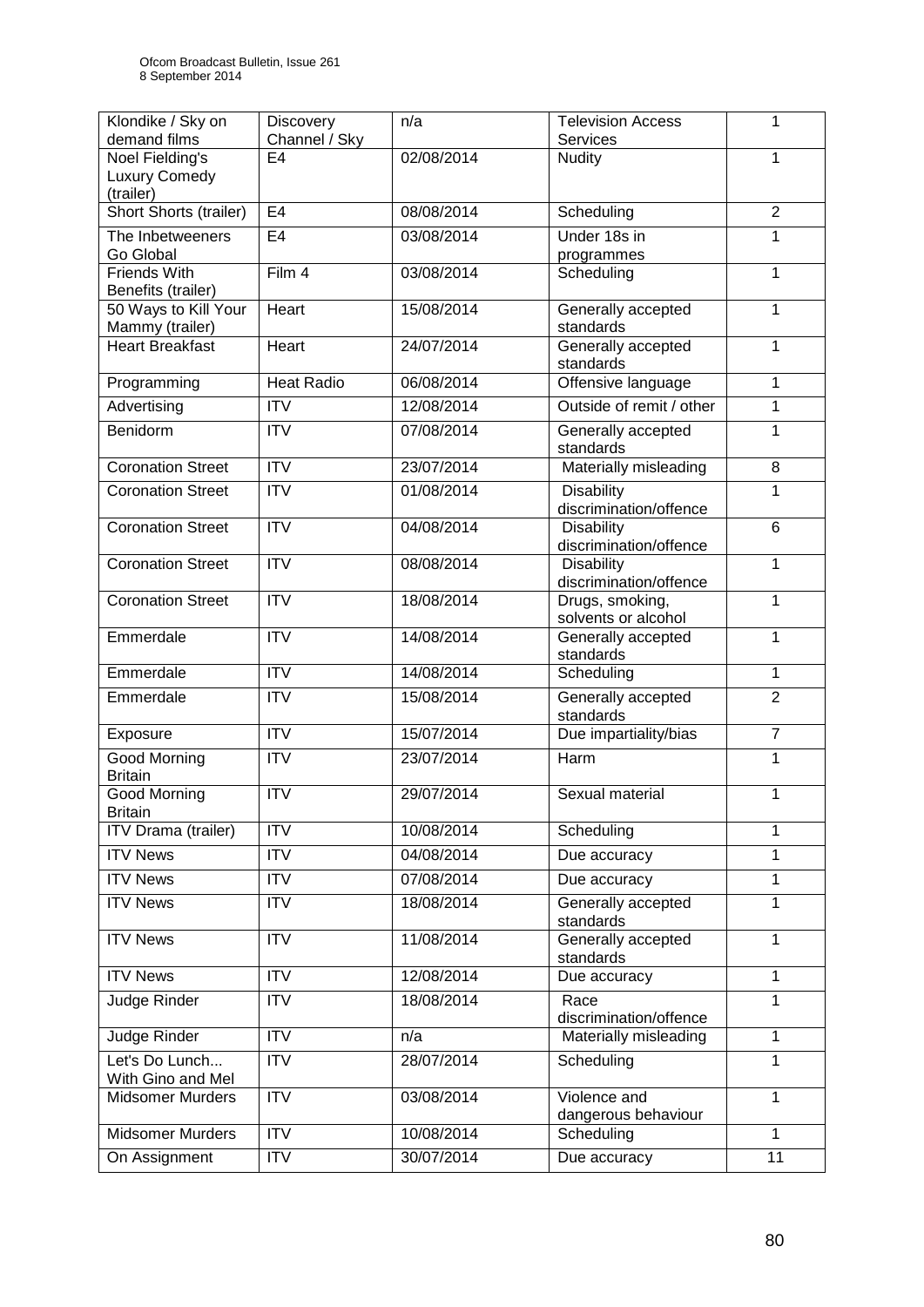| <b>Secret Dealers</b>                           | <b>ITV</b>               | 29/07/2014 | Generally accepted<br>standards              | $\overline{2}$ |
|-------------------------------------------------|--------------------------|------------|----------------------------------------------|----------------|
| Subtitling                                      | $\overline{\text{IV}}$   | n/a        | <b>Television Access</b><br>Services         | 1              |
| <b>Testing Britain's</b>                        | <b>ITV</b>               | 20/07/2014 | Violence and                                 | $\mathbf{1}$   |
| <b>Worst Drivers:</b><br><b>Crash Course</b>    |                          |            | dangerous behaviour                          |                |
| The Chase                                       | <b>ITV</b>               | 01/08/2014 | Outside of remit / other                     | $\mathbf{1}$   |
| The Jeremy Kyle<br>Show                         | <b>ITV</b>               | 08/07/2014 | Disability<br>discrimination/offence         | $\mathbf{1}$   |
| The Jeremy Kyle<br>Show                         | <b>ITV</b>               | 23/07/2014 | Sexual orientation<br>discrimination/offence | $\mathbf{1}$   |
| The Jeremy Kyle<br>Show                         | <b>ITV</b>               | 23/07/2014 | Generally accepted<br>standards              | $\mathbf{1}$   |
| The Jeremy Kyle<br>Show                         | $\overline{ITV}$         | 28/07/2014 | Sexual orientation<br>discrimination/offence | $\mathbf{1}$   |
| The Jeremy Kyle<br>Show                         | $\overline{ITV}$         | 19/08/2014 | Gender<br>discrimination/offence             | 1              |
| The Speakmans                                   | ITV                      | 08/08/2014 | Materially misleading                        | $\mathbf{1}$   |
| The X Factor (trailer)                          | ITV                      | 01/08/2014 | Generally accepted<br>standards              | $\mathbf{1}$   |
| The X Factor (trailer)                          | ITV                      | 04/08/2014 | Generally accepted<br>standards              | $\overline{2}$ |
| <b>This Morning</b>                             | $\overline{IV}$          | 22/07/2014 | Scheduling                                   | $\overline{1}$ |
| This Morning                                    | <b>ITV</b>               | 06/08/2014 | <b>Disability</b><br>discrimination/offence  | 1              |
| <b>This Morning</b>                             | $\overline{ITV}$         | 08/08/2014 | <b>Harm</b>                                  | $\mathbf{1}$   |
| <b>This Morning</b>                             | <b>ITV</b>               | 19/08/2014 | Scheduling                                   | $\mathbf{1}$   |
| <b>Tipping Point</b>                            | <b>ITV</b>               | 09/08/2014 | Materially misleading                        | 1              |
| Tonight: Do You Let<br>Your Kids Play Out?      | <b>ITV</b>               | 07/08/2014 | Materially misleading                        | $\mathbf{1}$   |
| 118118.com's<br>sponsorship of<br>movies on ITV | ITV2                     | 04/08/2014 | Sexual orientation<br>discrimination/offence | $\mathbf{1}$   |
| Advertising                                     | ITV2                     | 16/08/2014 | Advertising content                          | $\mathbf{1}$   |
| <b>Dinner Date</b>                              | ITV <sub>2</sub>         | 12/08/2014 | Outside of remit / other                     | $\mathbf{1}$   |
| Emmerdale                                       | ITV2                     | 15/08/2014 |                                              | 1              |
| The X Factor (trailer)                          | ITV2                     | 12/08/2014 | Generally accepted<br>standards              | 1              |
| You've Been<br>Framed!                          | ITV2                     | 13/08/2014 | Offensive language                           | $\mathbf{1}$   |
| You've Been<br>Framed!                          | ITV2                     | 19/08/2014 | <b>Disability</b><br>discrimination/offence  | $\mathbf{1}$   |
| The Sweeney                                     | ITV4                     | 30/07/2014 | Offensive language                           | $\mathbf{1}$   |
| The Sweeney                                     | ITV4                     | 31/07/2014 | Offensive language                           | $\overline{1}$ |
| <b>Station ident</b>                            | Jack FM<br>(Oxfordshire) | 14/08/2014 | Generally accepted<br>standards              | $\mathbf{1}$   |
| <b>Station ident</b>                            | Jack FM<br>(Oxfordshire) | 15/08/2014 | Generally accepted<br>standards              | $\mathbf{1}$   |
| <b>Station ident</b>                            | Jack FM (South<br>Coast) | 14/08/2014 | Generally accepted<br>standards              | 1              |
| lain Dale                                       | LBC 97.3 FM              | 31/07/2014 | Commercial<br>communications on<br>radio     | 1              |
| James O'Brien                                   | <b>LBC 97.3 FM</b>       | 13/08/2014 | Due impartiality/bias                        | $\mathbf{1}$   |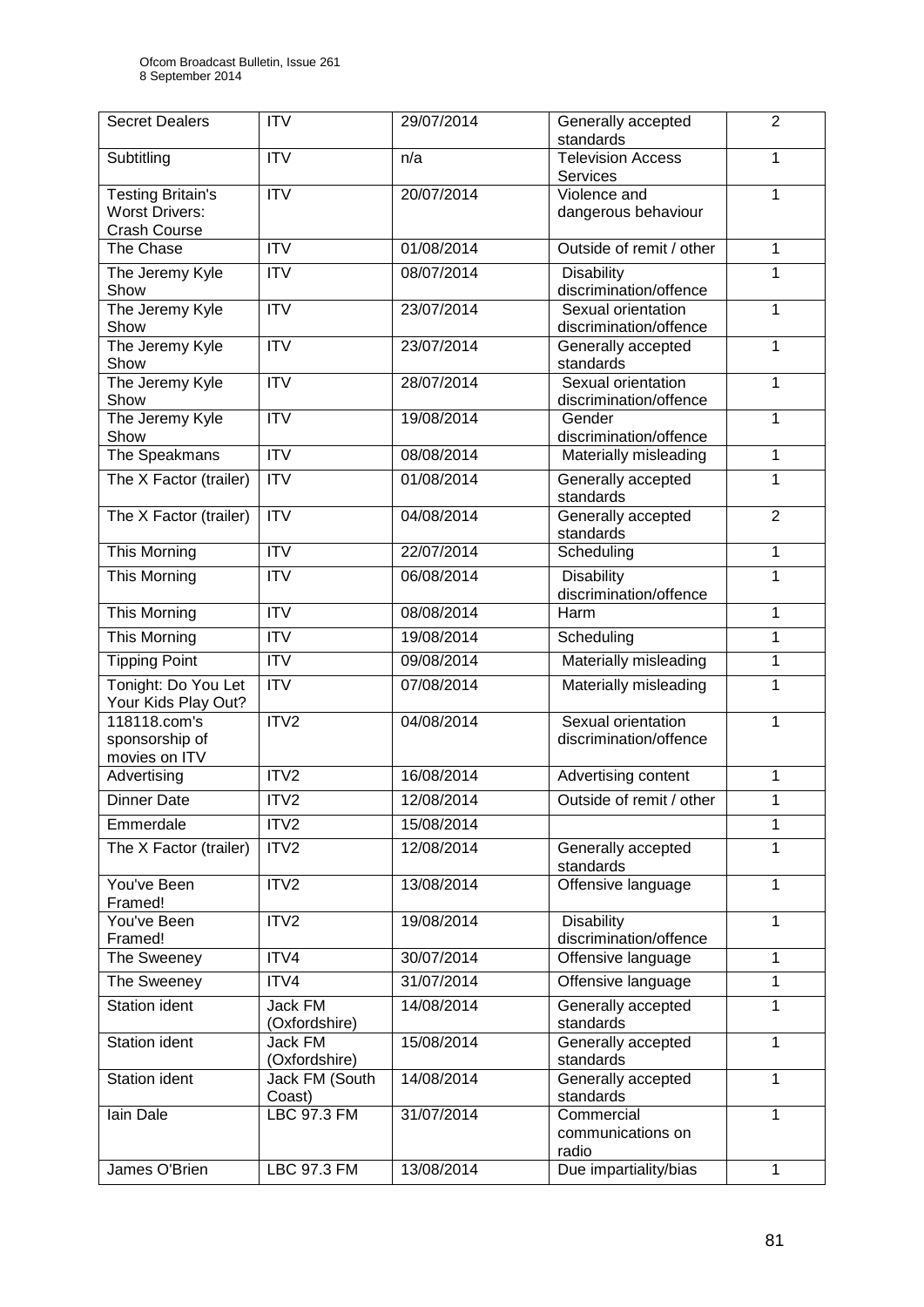| <b>News</b>                                        | LBC 97.3 FM                                | 28/07/2014 | Due impartiality/bias                | 1              |
|----------------------------------------------------|--------------------------------------------|------------|--------------------------------------|----------------|
| <b>News</b>                                        | <b>LBC 97.3 FM</b>                         | 29/07/2014 | Due impartiality/bias                | $\overline{2}$ |
| <b>News</b>                                        | LBC 97.3 FM                                | 19/08/2014 | Due impartiality/bias                | 1              |
| Steve Allen                                        | LBC 97.3 FM                                | n/a        | Generally accepted<br>standards      | 1              |
| Man Eater of the<br>Congo                          | More4                                      | 06/08/2014 | Animal welfare                       | 1              |
| <b>Masters of Sex</b><br>(trailer)                 | More4                                      | 12/08/2014 | Scheduling                           | $\overline{2}$ |
| The Golden Rules of<br>Porn / Date My Porn<br>Star | More4                                      | 15/08/2014 | Generally accepted<br>standards      | 1              |
| Geordie Shore                                      | <b>MTV</b>                                 | Various    | Undue prominence                     | $\mathbf{1}$   |
| <b>Chart Show</b>                                  | Music Channel                              | 11/08/2014 | Under 18s in<br>programmes           | 1              |
| Mysteries of the<br><b>Unseen World</b>            | n/a                                        | n/a        | Outside of remit / other             | 1              |
| Subtitling                                         | n/a                                        | n/a        | <b>Television Access</b><br>Services | 1              |
| <b>Freaks and Creeps</b>                           | Nat Geo Wild                               | 19/07/2014 | Generally accepted<br>standards      | 1              |
| Advertising                                        | Nick Jr 2                                  | 05/08/2014 | Scheduling                           | $\mathbf{1}$   |
| Programming                                        | Notts TV                                   | n/a        | <b>Television Access</b><br>Services | $\mathbf{1}$   |
| <b>Richie Rich</b>                                 | Omega Radio                                | 15/06/2014 | Race<br>discrimination/offence       | $\mathbf{1}$   |
| <b>Breakfast Show</b>                              | Pirate FM 102.2                            | 06/08/2014 | Generally accepted<br>standards      | 1              |
| <b>Backyard Science</b>                            | Pop                                        | 03/08/2014 | Violence and<br>dangerous behaviour  | $\mathbf{1}$   |
| Programming                                        | Ramadan FM<br>(87.7 FM -<br>Bradford)      | 13/07/2014 | Race<br>discrimination/offence       | 1              |
| <b>Sisters</b>                                     | Ramadhan<br>Radio (87.7 FM -<br>Leicester) | 08/07/2014 | Crime                                | 1              |
| <b>News</b>                                        | <b>RT</b>                                  | n/a        | Due impartiality/bias                | $\mathbf{1}$   |
| <b>News</b>                                        | <b>RT</b>                                  | Various    | Due impartiality/bias                | 13             |
| Greggs: More than<br>Meats the Pie                 | Sky 2                                      | 10/08/2014 | Generally accepted<br>standards      | 1              |
| Monty Python:<br>Almost the Truth                  | Sky Arts 1                                 | 03/08/2014 | Offensive language                   | 1              |
| Ray Donovan                                        | <b>Sky Atlantic</b>                        | 29/07/2014 | Race<br>discrimination/offence       | 1              |
| CSI: Crime Scene<br>Investigation                  | <b>Sky Living</b>                          | 05/08/2014 | Scheduling                           | $\mathbf{1}$   |
| <b>Entertainment Week</b>                          | <b>Sky News</b>                            | 02/08/2014 | Scheduling                           | 1              |
| <b>Press Preview</b>                               | <b>Sky News</b>                            | 19/08/2014 | Generally accepted<br>standards      | 1              |
| <b>Sky News</b>                                    | <b>Sky News</b>                            | 19/07/2014 | Due impartiality/bias                | 1              |
| <b>Sky News</b>                                    | <b>Sky News</b>                            | 22/07/2014 | Due impartiality/bias                | 1              |
| <b>Sky News</b>                                    | <b>Sky News</b>                            | 23/07/2014 | Due impartiality/bias                | 1              |
| <b>Sky News</b>                                    | <b>Sky News</b>                            | 27/07/2014 | Due impartiality/bias                | $\overline{2}$ |
| <b>Sky News</b>                                    | <b>Sky News</b>                            | 28/07/2014 | Due impartiality/bias                | $\overline{2}$ |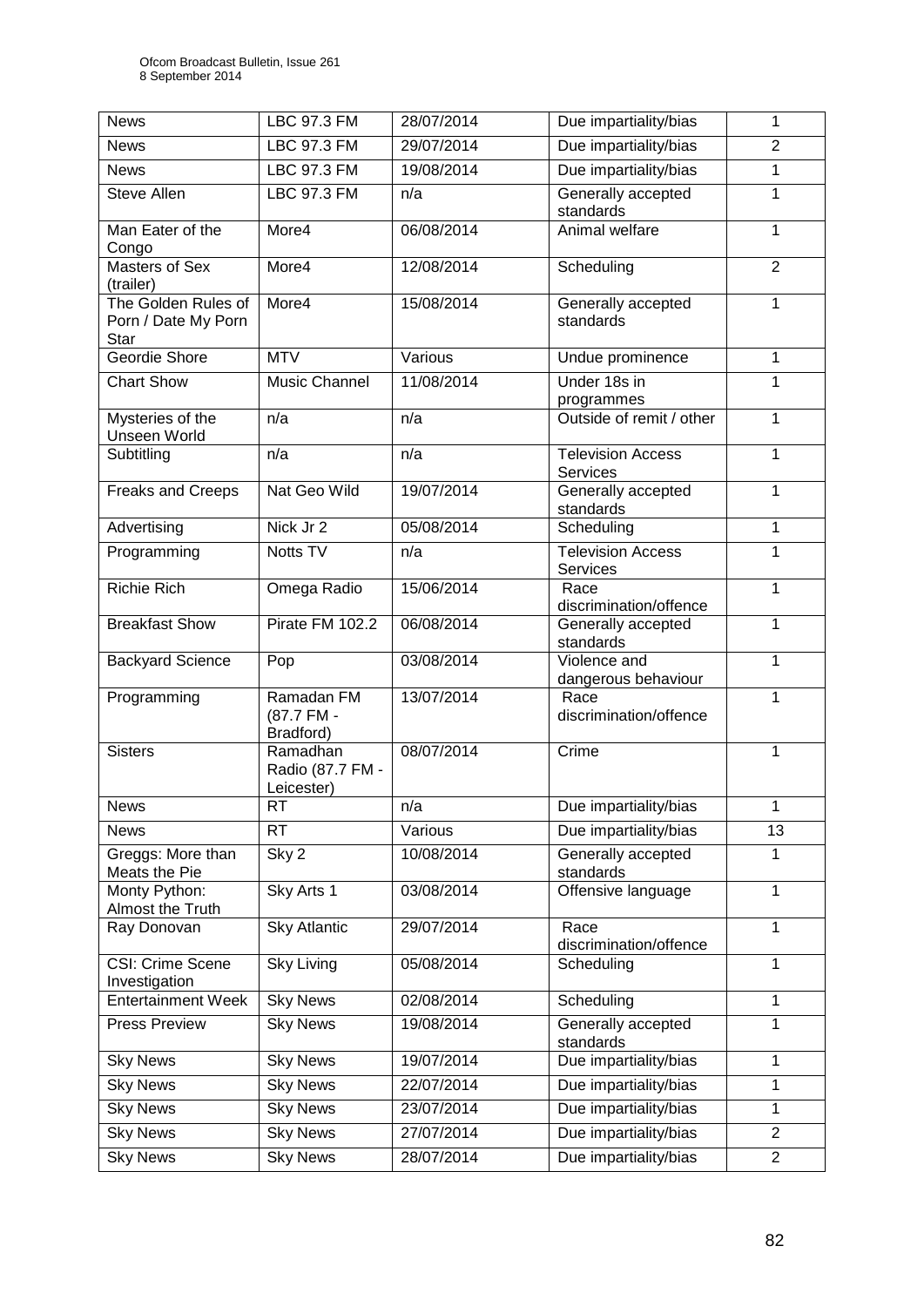| <b>Sky News</b>               | <b>Sky News</b>          | 29/07/2014 | Due impartiality/bias                           | 1              |
|-------------------------------|--------------------------|------------|-------------------------------------------------|----------------|
| <b>Sky News</b>               | <b>Sky News</b>          | 01/08/2014 | Due impartiality/bias                           | $\mathbf{1}$   |
| <b>Sky News</b>               | <b>Sky News</b>          | 02/08/2014 | Due impartiality/bias                           | 1              |
| <b>Sky News</b>               | <b>Sky News</b>          | 04/08/2014 | Due impartiality/bias                           | 1              |
| <b>Sky News</b>               | <b>Sky News</b>          | 08/08/2014 | Due impartiality/bias                           | $\overline{2}$ |
| <b>Sky News</b>               | <b>Sky News</b>          | 09/08/2014 | Due impartiality/bias                           | $\overline{2}$ |
| <b>Sky News</b>               | <b>Sky News</b>          | 10/08/2014 | Due accuracy                                    | $\overline{2}$ |
| <b>Sky News</b>               | <b>Sky News</b>          | 10/08/2014 | Due impartiality/bias                           | $\overline{2}$ |
| <b>Sky News</b>               |                          | 10/08/2014 |                                                 | 1              |
|                               | <b>Sky News</b>          |            | Generally accepted<br>standards                 |                |
| <b>Sky News</b>               | <b>Sky News</b>          | 11/08/2014 | Due accuracy                                    | 5              |
| <b>Sky News</b>               | <b>Sky News</b>          | 12/08/2014 | Generally accepted<br>standards                 | $\overline{3}$ |
| <b>Sky News</b>               | <b>Sky News</b>          | 19/08/2014 | Race                                            | $\mathbf{1}$   |
| <b>Sky News</b>               | <b>Sky News</b>          | n/a        | discrimination/offence<br>Due impartiality/bias | 1              |
| Sky News website              | <b>Sky News</b>          | 19/08/2014 | Outside of remit / other                        | $\mathbf{1}$   |
| Sunrise                       | <b>Sky News</b>          | 26/07/2014 | Religious/Beliefs                               | $\overline{1}$ |
|                               |                          |            | discrimination/offence                          |                |
| Sunrise                       | <b>Sky News</b>          | 31/07/2014 | Due impartiality/bias                           | $\mathbf{1}$   |
| Sunrise                       | <b>Sky News</b>          | 05/08/2014 | Due impartiality/bias                           | $\mathbf 1$    |
| 50 Ways to Kill Your          | Sky Sports 2             | 17/08/2014 | Generally accepted                              | $\mathbf{1}$   |
| Mammy (trailer)               |                          |            | standards                                       |                |
| Live Formula One              | Sky Sports F1            | 26/07/2014 | Race<br>discrimination/offence                  | $\overline{1}$ |
| 50 Ways to Kill Your<br>Mammy | Sky1                     | 26/08/2014 | Generally accepted<br>standards                 | $\mathbf{1}$   |
| 50 Ways to Kill Your          | Sky1                     | n/a        | Generally accepted                              | $\overline{2}$ |
| Mammy (trailer)               |                          |            | standards                                       |                |
| A League of Their             | Sky1                     | 09/08/2014 | Sexual orientation                              | $\mathbf{1}$   |
| Own<br>Got to Dance           | Sky1                     | 09/08/2014 | discrimination/offence<br>Generally accepted    | $\mathbf{1}$   |
|                               |                          |            | standards                                       |                |
| Got to Dance                  | Sky1                     | 17/08/2014 | Generally accepted                              | 1              |
| The Simpsons                  | Sky1                     | 07/08/2014 | standards<br>Scheduling                         | $\mathbf{1}$   |
|                               |                          |            |                                                 |                |
| The Simpsons                  | Sky1                     | 17/08/2014 | Scheduling                                      | 1              |
| Advertising                   | Sky2                     | 16/08/2014 | Advertising content                             | 1              |
| Advertising                   | Smooth Radio             | 11/08/2014 | Outside of remit / other                        | $\mathbf{1}$   |
| The Debate                    | <b>STV</b>               | 05/08/2014 | Due impartiality/bias                           | $\overline{2}$ |
| The Debate                    | <b>STV</b>               | 05/08/2014 | Outside of remit / other                        | 10             |
| Sports Bar                    | Talksport                | 14/08/2014 | Generally accepted<br>standards                 | $\mathbf{1}$   |
| Programming                   | The Jewellery<br>Channel | 05/08/2014 | Advertising content                             | $\mathbf{1}$   |
| Programming                   | The Jewellery<br>Channel | 07/08/2014 | Advertising content                             | $\mathbf{1}$   |
| Programming                   | The Jewellery<br>Channel | 10/08/2014 | Advertising content                             | $\mathbf{1}$   |
| Honey Boo Boo<br>(trailer)    | <b>TLC</b>               | 01/08/2014 | Scheduling                                      | $\mathbf{1}$   |
| Dynamo (trailer)              | <b>UKTV Channels</b>     | 17/08/2014 | Outside of remit / other                        | $\mathbf{1}$   |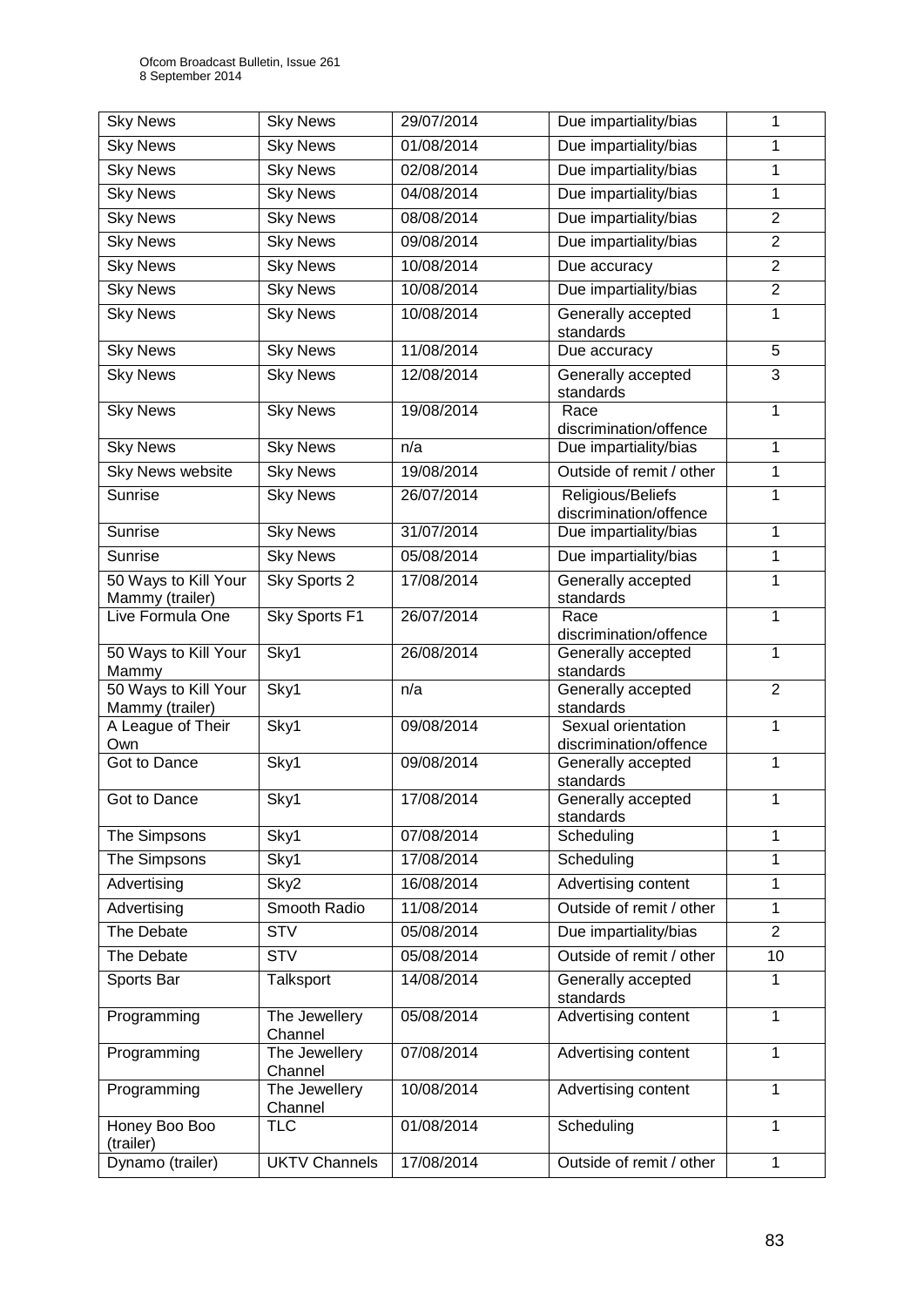| Access services                              | Various               | n/a        | <b>Television Access</b><br>Services |   |
|----------------------------------------------|-----------------------|------------|--------------------------------------|---|
| Advertising                                  | Various               | n/a        | Outside of remit / other             |   |
| Subtitling of<br>continuity<br>announcements | Various               | n/a        | <b>Television Access</b><br>Services | 1 |
| Dynamo (trailer)                             | Watch                 | 15/08/2014 | Outside of remit / other             |   |
| Dynamo (trailer)                             | Watch                 | 18/08/2014 | Outside of remit / other             | 4 |
| Programming                                  | William Hill<br>Radio | 13/08/2014 | Outside of remit / other             |   |
| Inquisition                                  | Yesterday             | 17/07/2014 | Scheduling                           |   |
| Nazi Collaborators                           | Yesterday             | 02/08/2014 | Scheduling                           | 1 |

## **Complaints assessed under the General Procedures for investigating breaches of broadcast licences**

For more information about how Ofcom conducts investigations about broadcast licences, go to: [http://stakeholders.ofcom.org.uk/broadcasting/guidance/complaints](http://stakeholders.ofcom.org.uk/broadcasting/guidance/complaints-sanctions/general-procedures/)[sanctions/general-procedures/.](http://stakeholders.ofcom.org.uk/broadcasting/guidance/complaints-sanctions/general-procedures/)

| Licensee                                      | <b>Categories</b>                |
|-----------------------------------------------|----------------------------------|
| Awaaz Radio Limited                           | Format                           |
| <b>Gravity FM CIC</b>                         | Key<br>Commitments               |
| Radio Scilly Limited                          | Key<br>Commitments               |
| Radio Scilly Limited                          | Other                            |
| Radio Sherborne Community<br>Interest Company | Provision of<br>licensed service |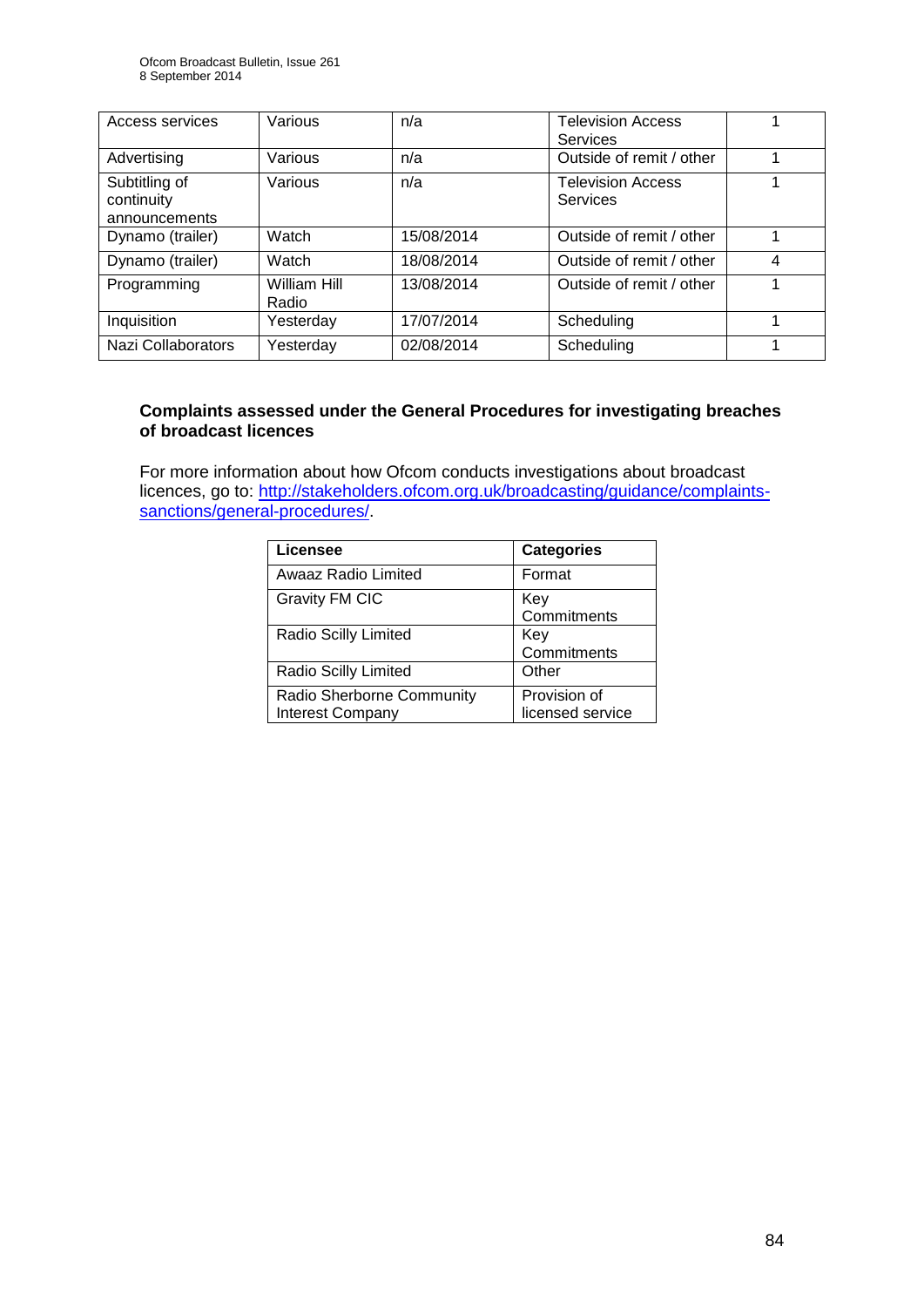# **Investigations List**

If Ofcom considers that a broadcaster may have breached its codes, a condition of its licence or other regulatory requirements, it will start an investigation.

#### **It is important to note that an investigation by Ofcom does not necessarily mean the broadcaster has done anything wrong. Not all investigations result in breaches of the licence or other regulatory requirements being recorded.**

Here are alphabetical lists of new investigations launched between 7 and 27 August 2014.

**Investigations launched under the Procedures for investigating breaches of content standards for television and radio**

| Programme                                       | <b>Broadcaster</b>         | <b>Transmission date</b> |
|-------------------------------------------------|----------------------------|--------------------------|
| Advertisement for Friends of Al Aqsa            | <b>EAVA FM</b>             | Various                  |
| <b>BBC News</b>                                 | <b>BBC News</b><br>Channel | 17 July 2014             |
| <b>Big Brother</b>                              | Channel 5                  | 7 August 2014            |
| <b>Communal Affairs</b>                         | ATN Bangla                 | 9 June 2014              |
| <b>Drivetime</b>                                | <b>BRFM 95.6</b>           | 21 July 2014             |
| Jago Pakistan Jago                              | <b>HUM Europe</b>          | 26 June 2014             |
| <b>News</b>                                     | <b>RT</b>                  | 17 July 2014             |
| The Hotel Inspector Returns                     | Channel 5                  | 5 July 2014              |
| The Truthseeker                                 | <b>RT</b>                  | 23 March 2014            |
| The Truthseeker: Genocide in<br>Eastern Ukraine | RT (Europe)                | 14 July 2014             |
| The Wright Stuff                                | Channel 5                  | 19 August 2014           |
| Ukraine's Refugees                              | <b>RT</b>                  | 18 July 2014             |

For more information about how Ofcom assesses complaints and conducts investigations about content standards, go to: [http://stakeholders.ofcom.org.uk/broadcasting/guidance/complaints](http://stakeholders.ofcom.org.uk/broadcasting/guidance/complaints-sanctions/standards/)[sanctions/standards/.](http://stakeholders.ofcom.org.uk/broadcasting/guidance/complaints-sanctions/standards/)